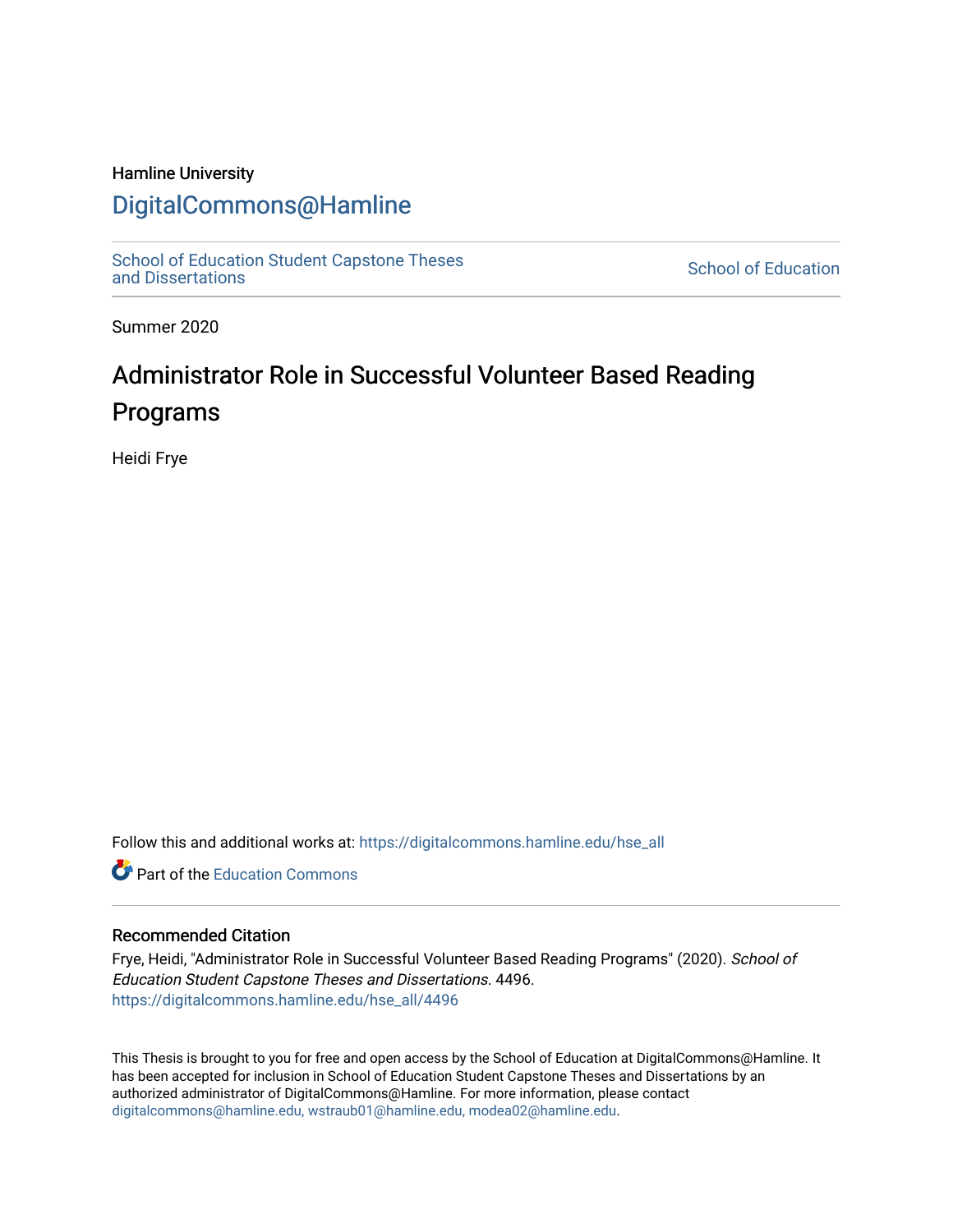# ADMINISTRATOR ROLE IN SUCCESSFUL VOLUNTEER BASED READING

# PROGRAMS

by

Heidi Frye

A capstone thesis submitted in partial fulfillment of the requirements for the degree of Master of Arts in Literacy Education.

Hamline University

St. Paul, Minnesota

June 2020

Primary Advisor: Vivian Johnson Content Reviewer: Kendra Tlusty Peer Reviewer: Stephanie Lott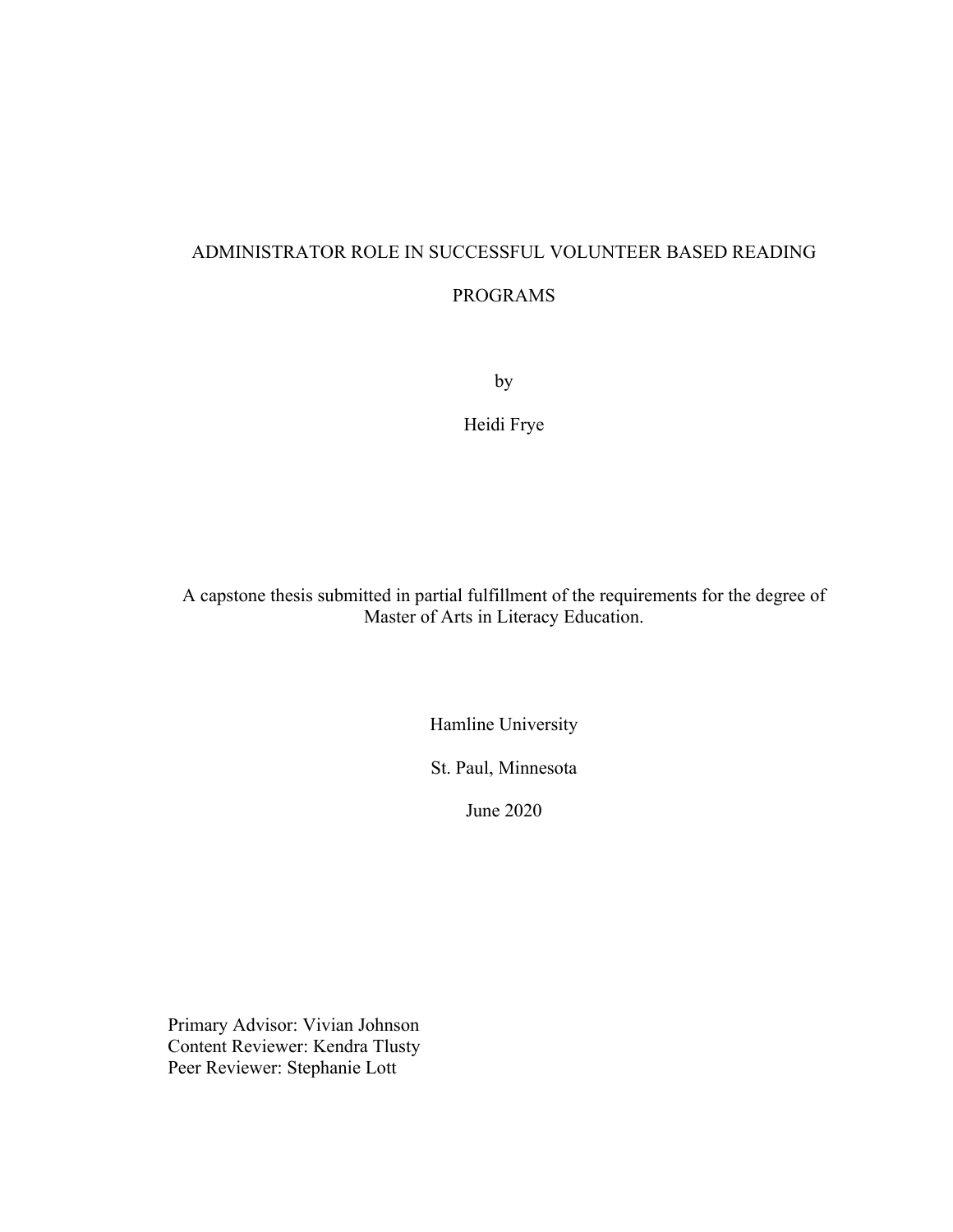To the students I have had the privilege of teaching, and to those I have yet to meet. Your world-changing potential motivates me to be a better educator.

A tremendous thank you to my family, for the ways you cheered me on to complete this project. Thank you also to my capstone committee. Your patience, guidance and encouragement during this process has been invaluable.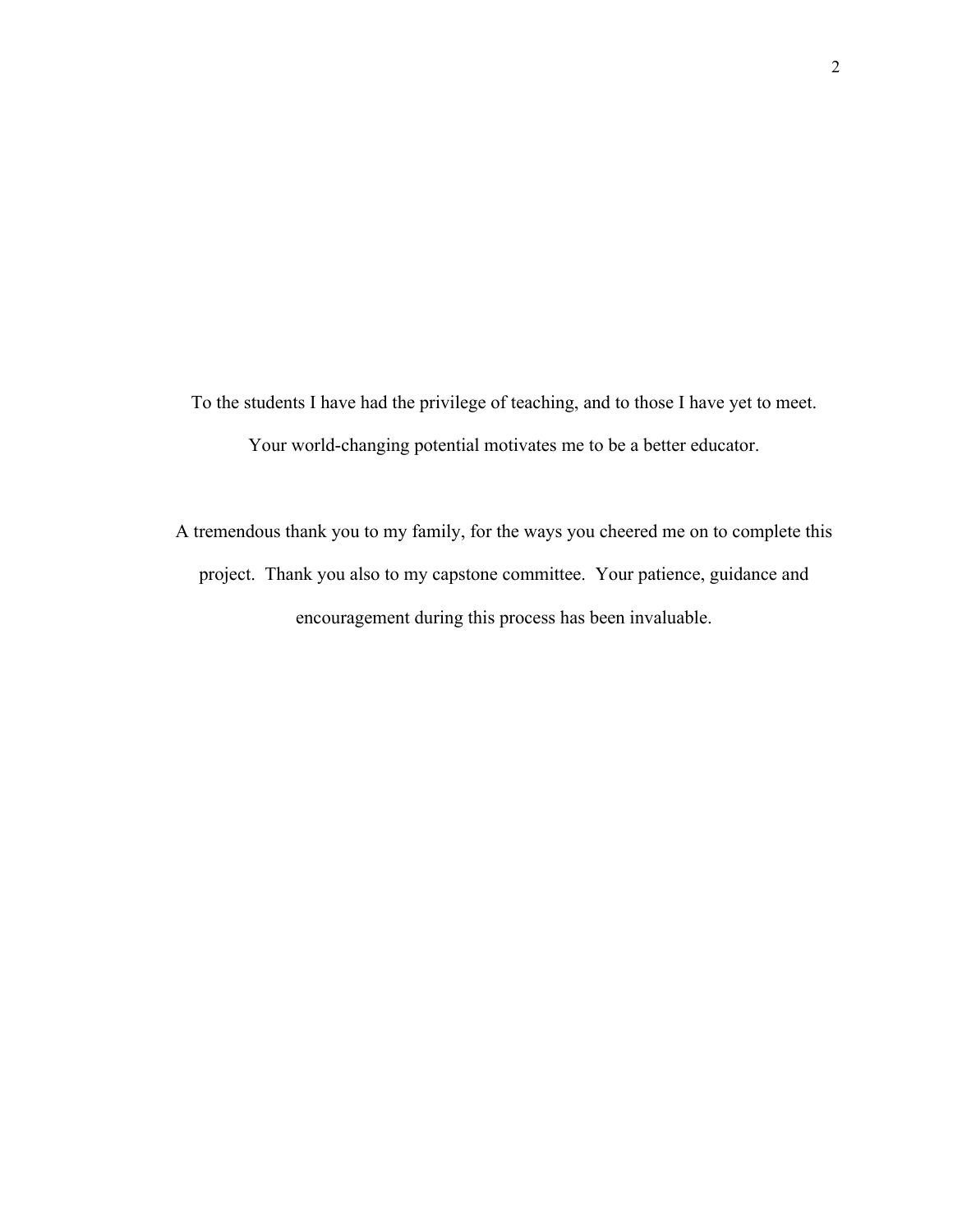# **TABLE OF CONTENTS**

| Early and Foundational Experiences Related to my Interest in the Topic15 |  |
|--------------------------------------------------------------------------|--|
|                                                                          |  |
|                                                                          |  |
| Potential Significance of Capstone Topic for Other Stakeholders21        |  |
|                                                                          |  |
|                                                                          |  |
|                                                                          |  |
|                                                                          |  |
|                                                                          |  |
|                                                                          |  |
|                                                                          |  |
|                                                                          |  |
|                                                                          |  |
|                                                                          |  |
| Effectiveness of Volunteer Literacy Programs: Exploring Research31       |  |
| Research on Effectiveness: Howard Street Tutoring Program32              |  |
|                                                                          |  |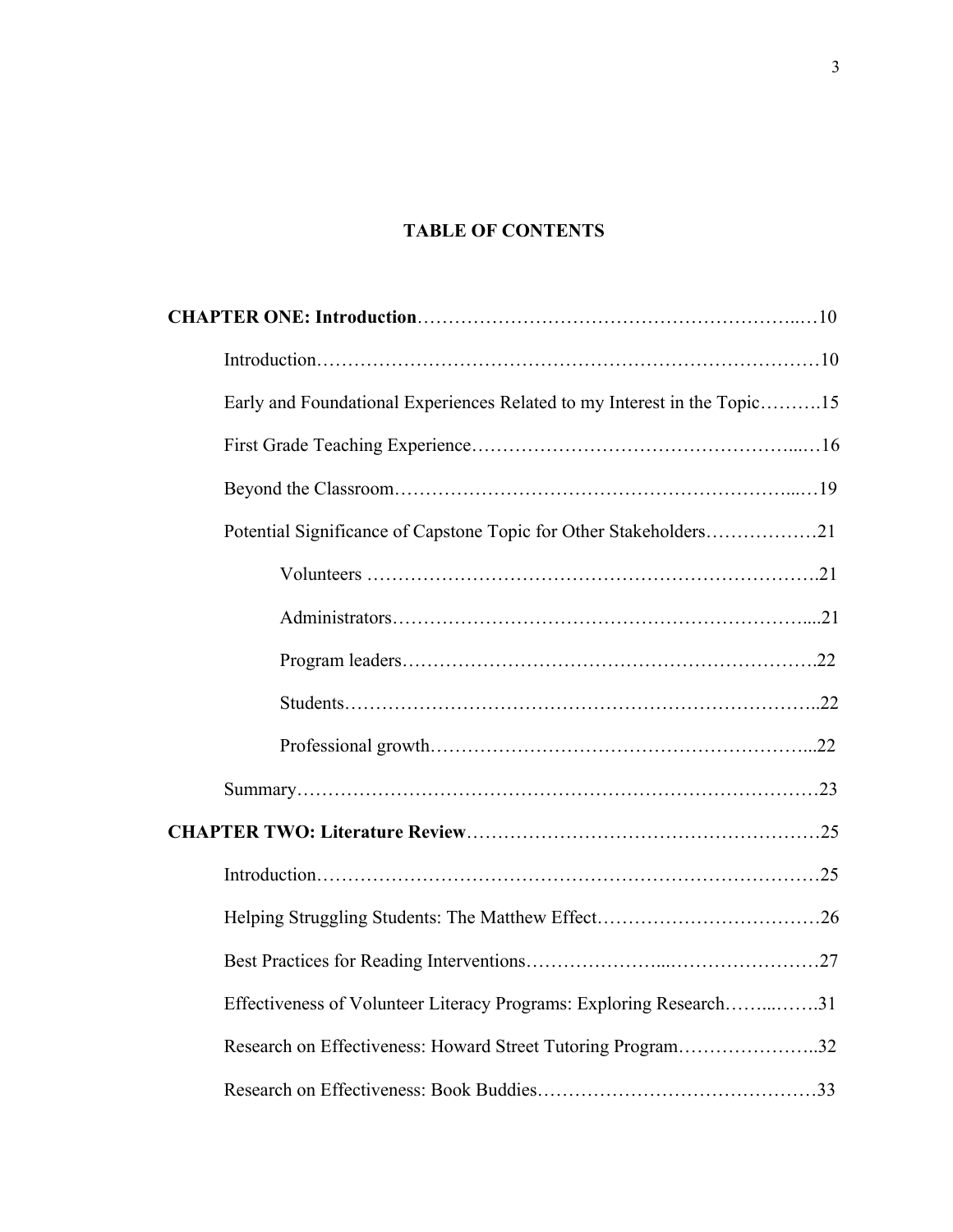| Research on Effectiveness: Help One Student to Succeed (HOSTS)33         |
|--------------------------------------------------------------------------|
| Research on Effectiveness: America Reads Partnerships35                  |
|                                                                          |
| Research on Effectiveness: Additional Program Outcomes37                 |
| Limitations to Research on Effectiveness of Volunteer Reading Programs38 |
| Introduction to Best Practices in Volunteer Based Reading Programs39     |
|                                                                          |
| Essential Component: Ongoing Training and Feedback41                     |
|                                                                          |
|                                                                          |
|                                                                          |
|                                                                          |
|                                                                          |
|                                                                          |
|                                                                          |
| Essential Component: Ongoing Student Assessment47                        |
| Essential Component: Supporting Consistent Tutor Participation47         |
| Essential Component: Coordinated with Classroom Reading Instruction48    |
|                                                                          |
|                                                                          |
|                                                                          |
|                                                                          |
|                                                                          |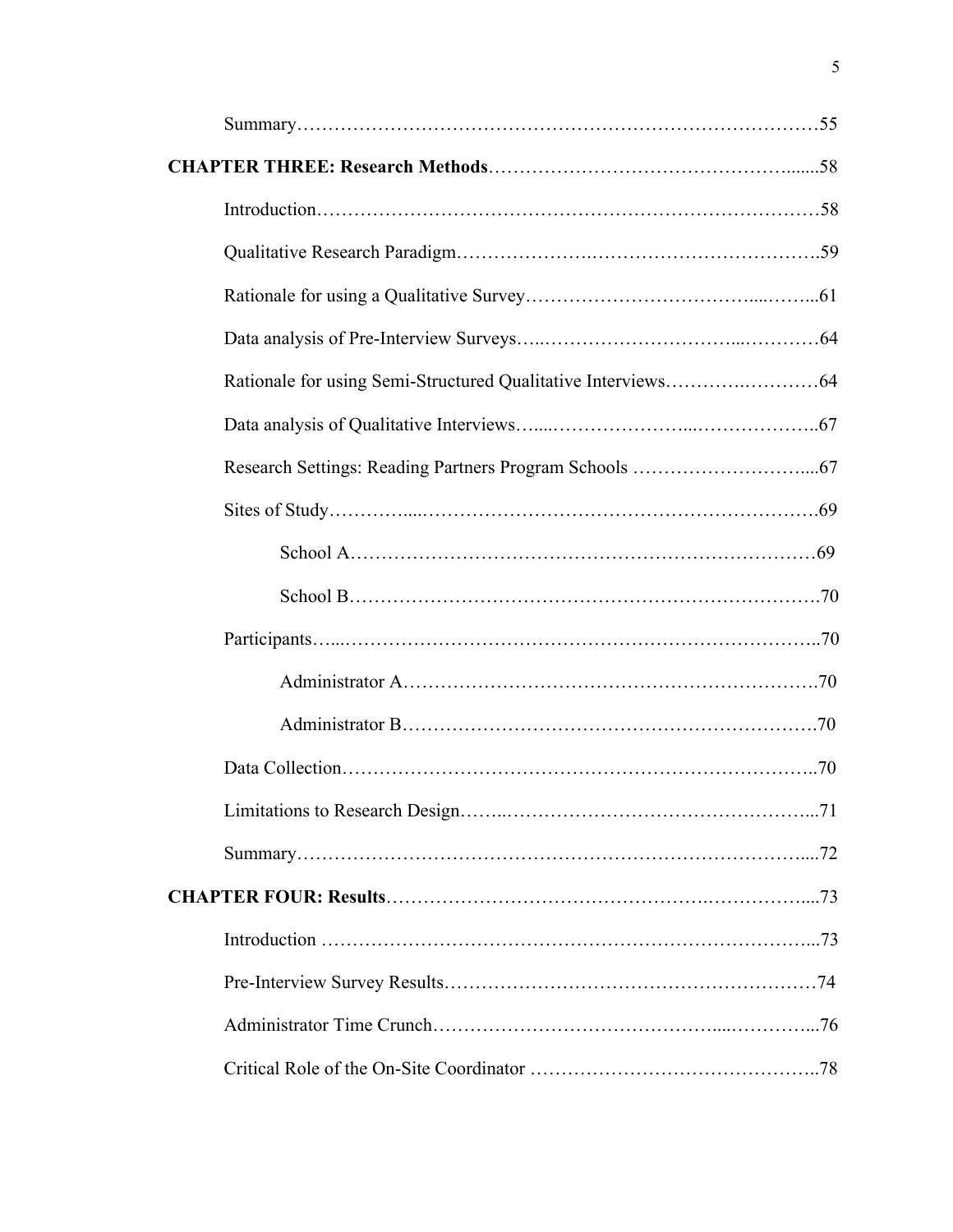| Connection to Literature: Addressing the Matthew Effect98                      |  |
|--------------------------------------------------------------------------------|--|
| Connection to Literature: Essential Elements of Successful Tutoring Programs99 |  |
|                                                                                |  |
|                                                                                |  |
| Tutoring that is Coordinated with Classroom Instruction100                     |  |
| Connection to Literature: Implications for Stakeholders101                     |  |
|                                                                                |  |
|                                                                                |  |
|                                                                                |  |
|                                                                                |  |
|                                                                                |  |
|                                                                                |  |
|                                                                                |  |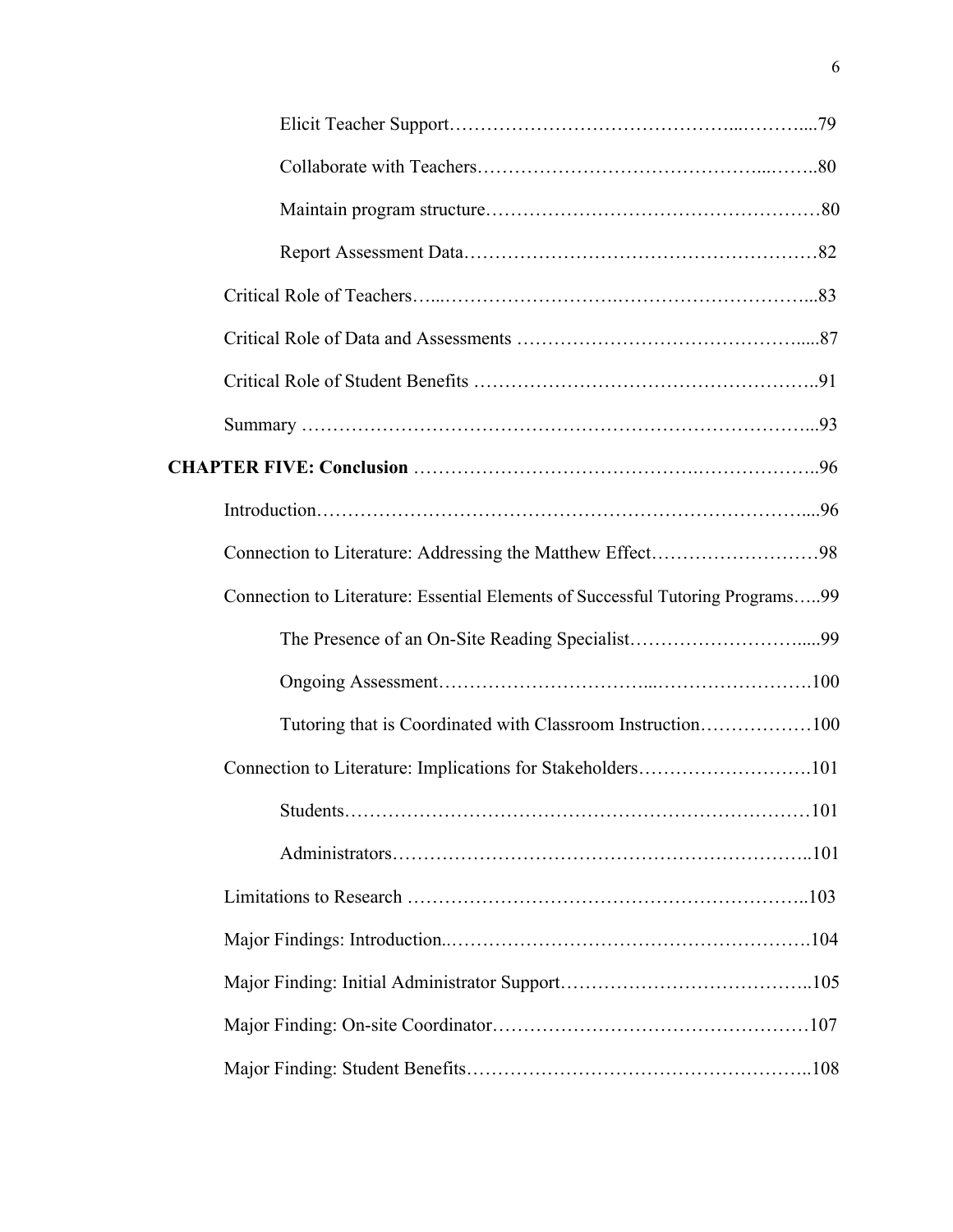| Implications: Careful Selection of On-Site Coordinator109 |  |
|-----------------------------------------------------------|--|
|                                                           |  |
|                                                           |  |
|                                                           |  |
|                                                           |  |
|                                                           |  |
|                                                           |  |
|                                                           |  |
|                                                           |  |
|                                                           |  |
|                                                           |  |
|                                                           |  |
|                                                           |  |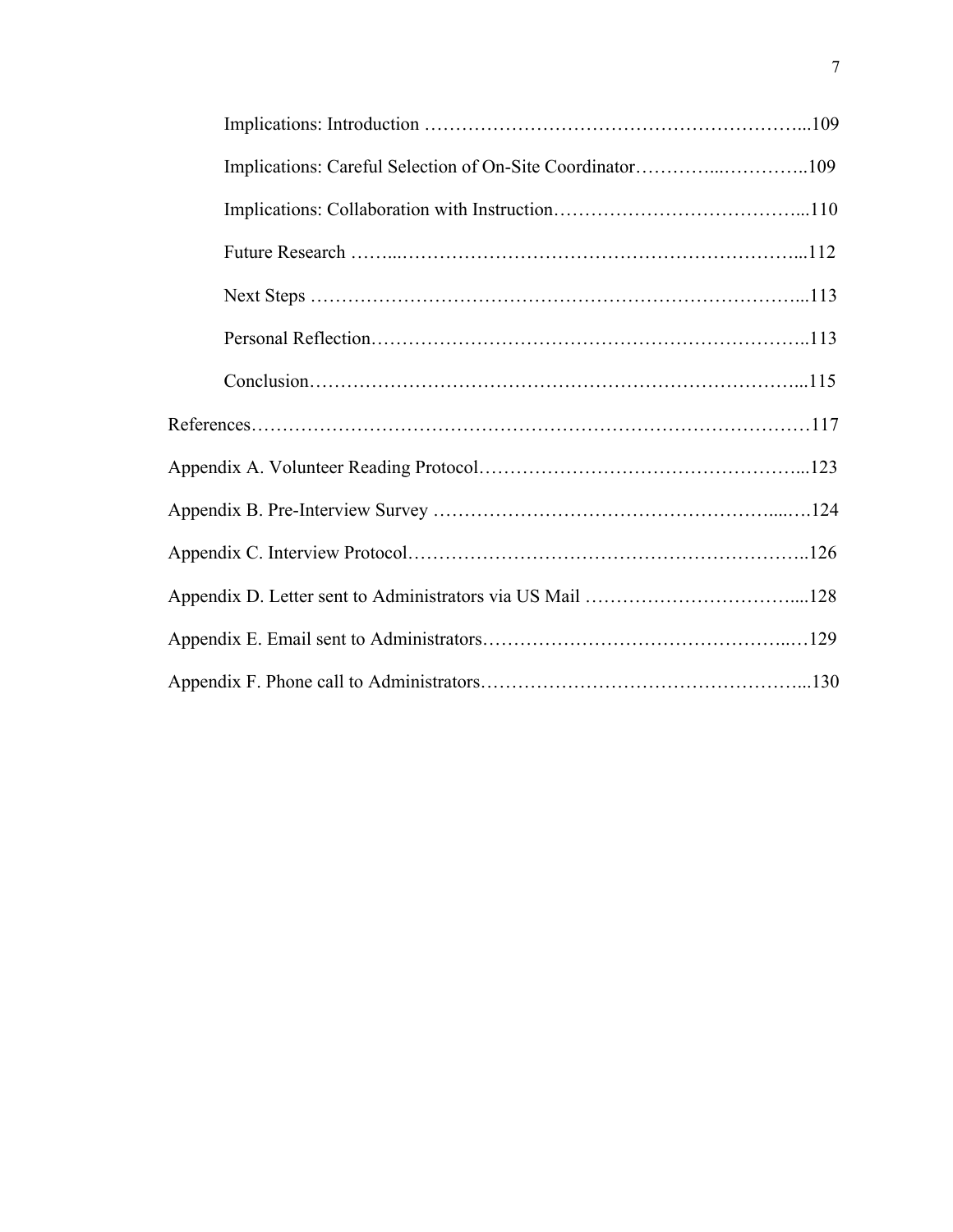# LIST OF TABLES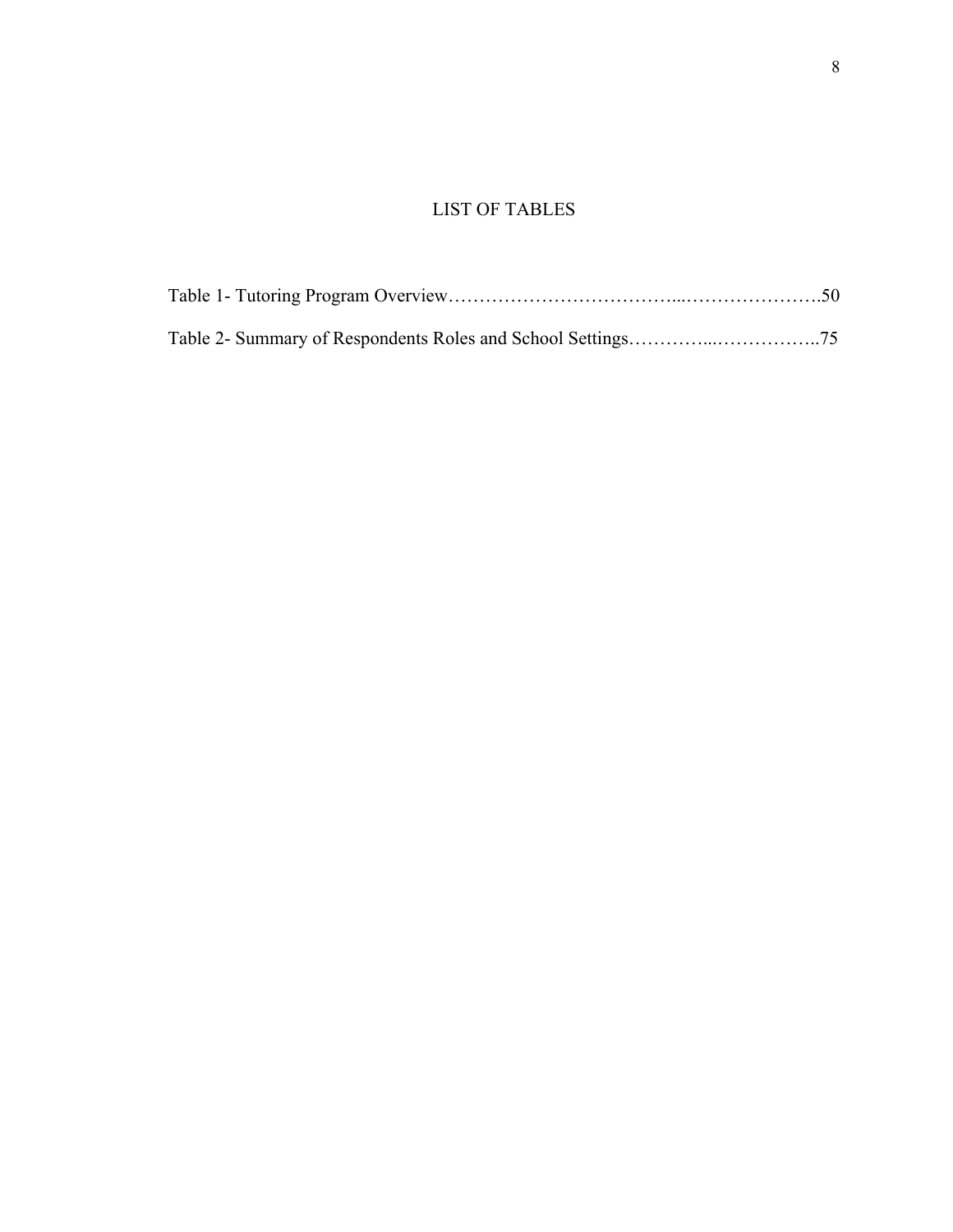# LIST OF FIGURES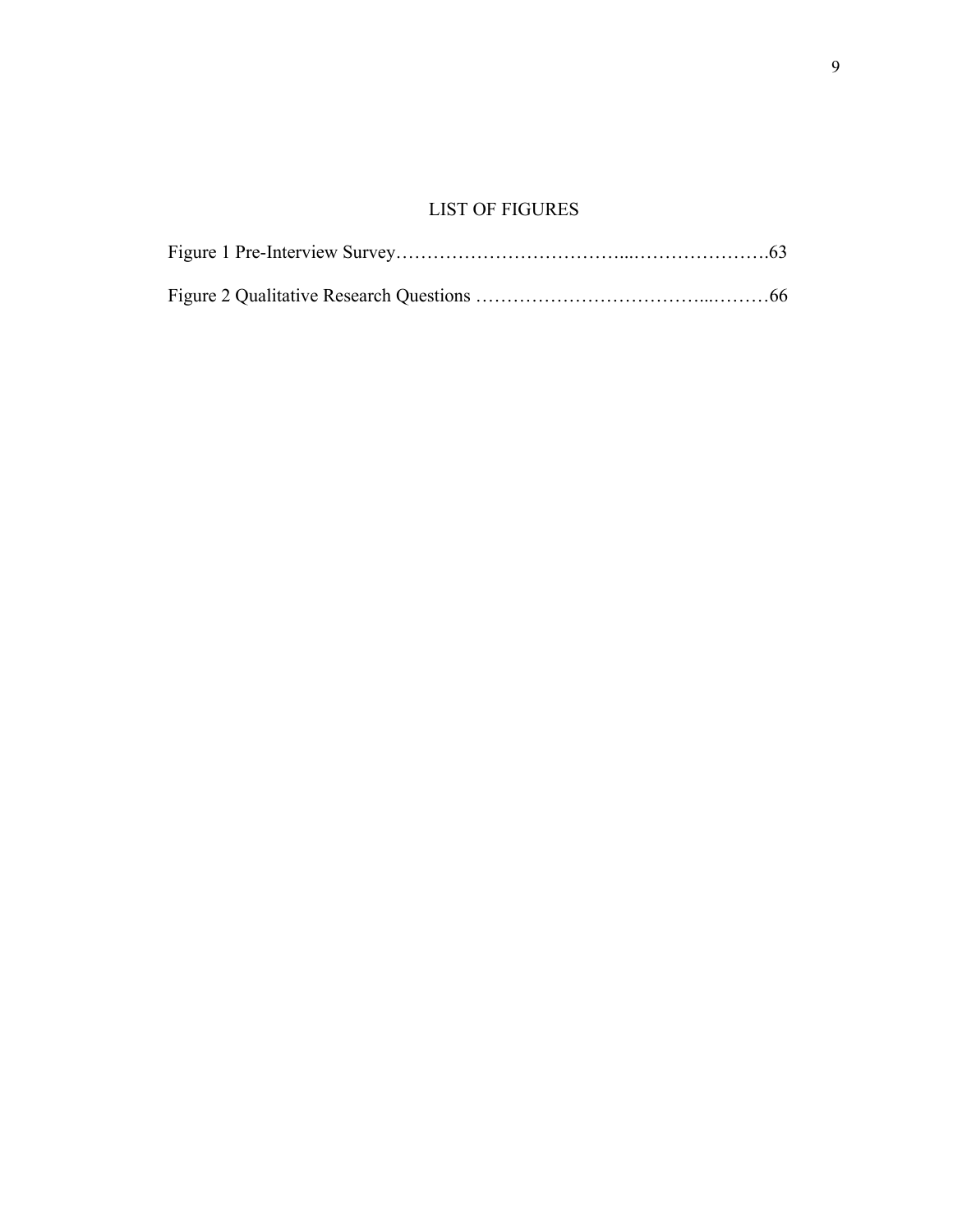### **CHAPTER ONE**

# **Importance of Volunteer Reading Programs**

# **Introduction**

As a former first grade elementary teacher I am well aware of the importance of literacy development in primary students. My graduate coursework in the MA Literacy Program at Hamline University has also deepened my understanding not only of the significant role of literacy education for these students, but also the best practices for fostering literacy learning. My teaching experience combined with my graduate work and discoveries related to my involvement with various volunteer reading programs have inspired my capstone question: *How do administrators of elementary schools implementing volunteer reading tutoring programs describe their role in the program's success?* The capstone thesis process creates an opportunity for me to explore one way that schools provide students the chance to read independent leveled text to another adult. These practice opportunities are of critical importance given the large number of elementary students not reading at a proficient level (National Assessment of Educational Progress (NAEP), n.d.). When considering volunteer reading programs, understanding the role and impact of school administrators is helpful in examining ways these programs can support elementary readers.

According to the National Assessment of Educational Progress (NAEP), only 35% of fourth grade students in the United States are reading at or above the proficient level in reading in 2019, and only 66% were reading at or above the basic level (NAEP,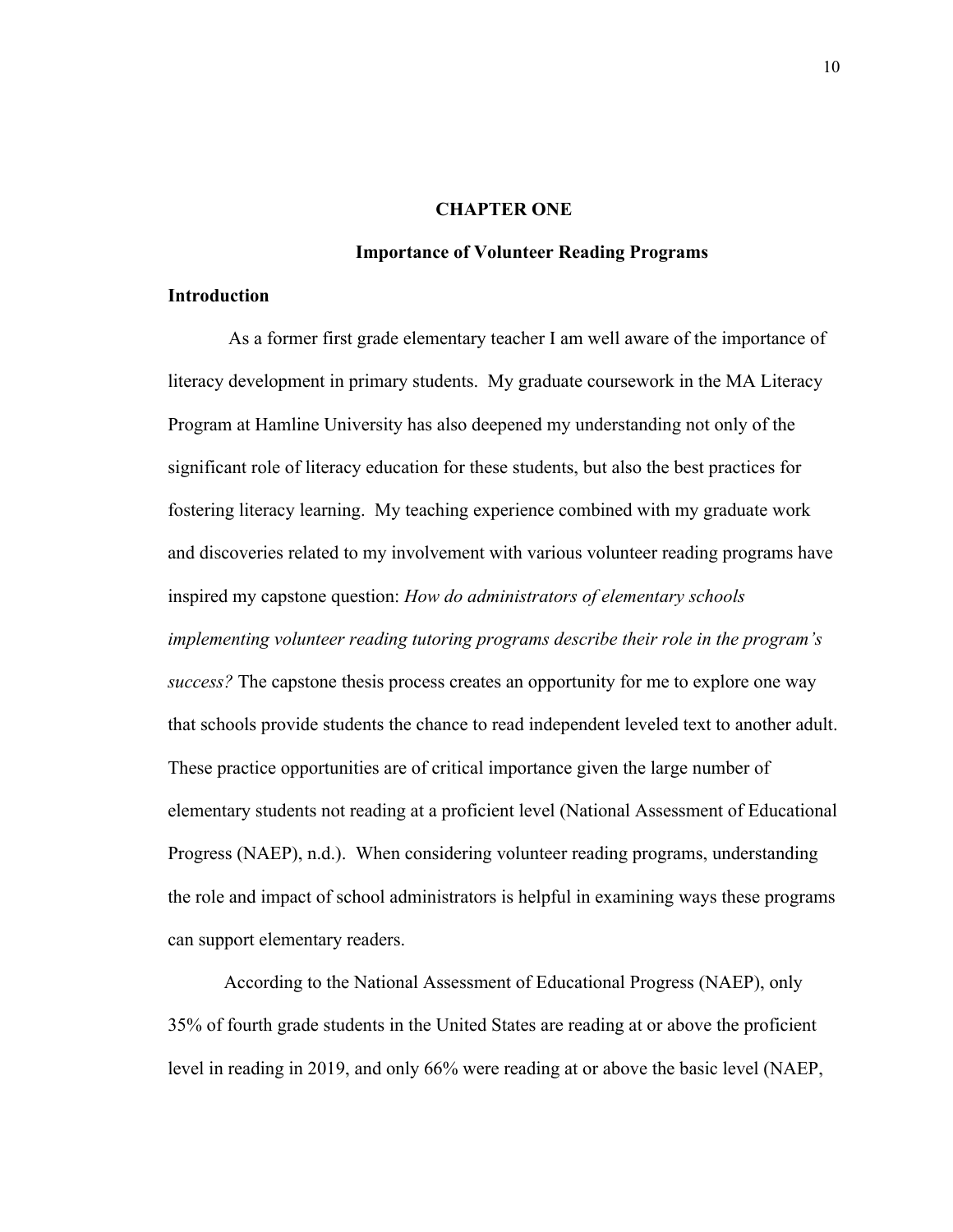n.d.). The NAEP data also reports that for students in the lowest percentiles of reading achievement, the 10th and 25th percentiles, the 2019 reading scores were significantly lower than the reading scores in 2017. Another notable finding from the NAEP data is that in 2019, White fourth grade students scored an average of 27 points higher than their Black peers, and 21 points higher than their Hispanic peers, illustrating a gap in achievement for different groups of students. These scores highlight the degree to which students need support in reading, specifically in the early years.

These NAEP assessments evaluate reading comprehension, and the reading comprehension questions included in the assessment are designed to target three main areas: student ability to locate/recall, integrate/interpret, and critique/evaluate (NAEP, n.d.). In addition to these assessments, the development and adoption of the Common Core State Standards add another layer of depth to reading assessment. Adopted by the state of Minnesota in 2010 (Minnesota Department of Education (MDE), 2019) the Common Core State Standards in the area of English Language Arts require students not only read complex text, but demonstrate a strong understanding of literature. From the Common Core website:

The Common Core asks students to read stories and literature, as well as more complex texts that provide facts and background knowledge in areas such as science and social studies. Students will be challenged and asked questions that push them to refer back to what they've read. This stresses critical-thinking, problem-solving, and analytical skills that are required for success in college, career, and life. (Common Core State Standards Initiative, 2020)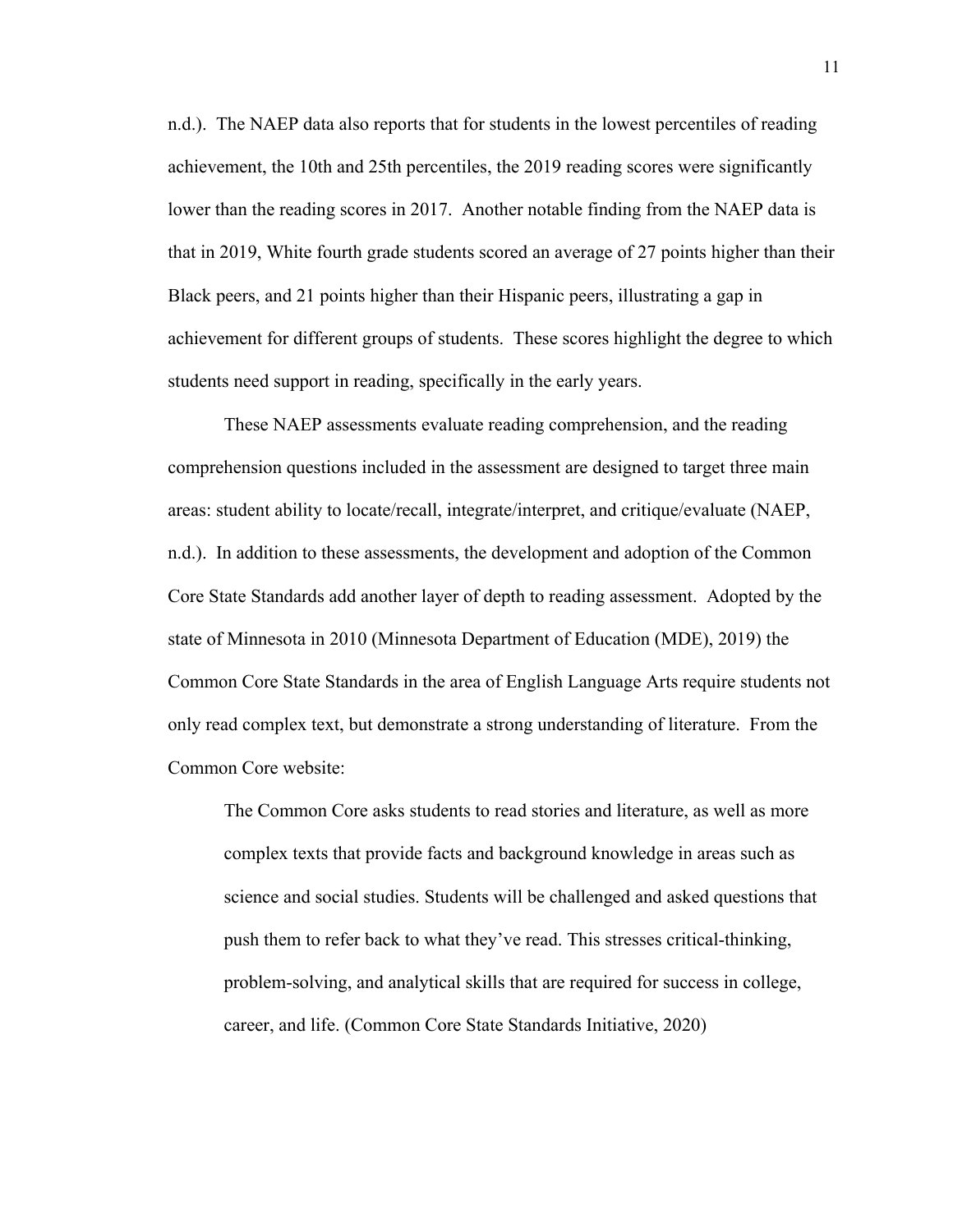These high standards for young readers demonstrate the need to provide many opportunities for practice reading with adults and interventions early to prevent greater reading difficulty in later grades.

This idea is further emphasized by research (Stanovich, 1986; Torgesen, 2004) that has shown that students who struggle in reading at an early age are more likely to struggle as they continue through school. As an elementary teacher I have personally experienced the sometimes overwhelming pressure to meet the reading needs of students who struggle while not sacrificing the needs of others in the classroom. Best practice in reading instruction involves meeting with students in differentiated groups and pairing students to texts that are at their instructional or independent reading level (Torgeson, 2004; Wasik & Slavin, 1993), and in one classroom it is not uncommon to have a very wide range of readers. During my teaching experience I was often overwhelmed by this range of readers and the charge to provide differentiated instruction for each student, especially those that struggled in reading. Lindo, Weiser, Cheatham and Allor (2018) report that the pressure I experienced in creating multiple differentiated groups in reading is common for many elementary teachers.

Wasik and Slavin (1993) state students who need extra instruction in reading are best supported by a licensed teacher. During my experience, we had a Reading Recovery (Reading Recovery Council of North America, 2020) Teacher who worked very closely with individual students on a daily basis, and this was very beneficial to the students who were in the Reading Recovery program. Other than that teacher, however, there were no other licensed teachers or interventionists that were available to help with student instruction. This is common in schools, and the lack of licensed teachers can be due to a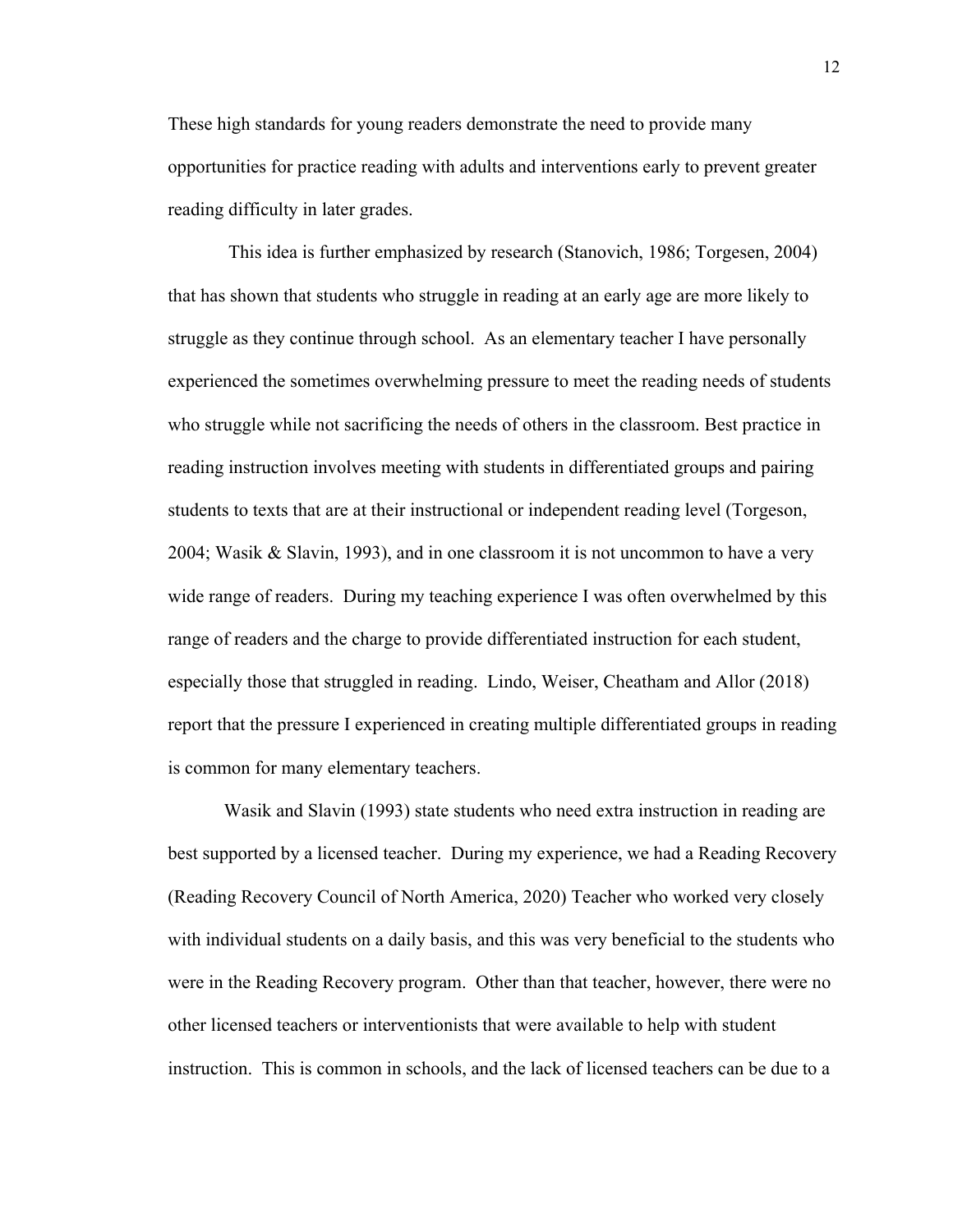lack of funding or available staff members (Morris, 2006). This only placed more pressure on me to find ways to differentiate for all the needs in the classroom.

Torgesen (2004) reports that one of the most helpful tools for addressing this range of readers is having an adult to meet with students to model fluent reading, monitor student success, and provide immediate feedback. Torgesen (2004) states that when reading to an adult, learners not only experience growth in their reading ability, but also in their attitude toward reading as they begin to feel more positive about their progress.

Given that reading to an adult is an important instructional tool, and one that can be hard for the licensed teaching staff to provide, Wasik and Slavin (1993) describe how volunteer reading programs were developed in part to meet the challenge of students who struggle in reading by offering opportunities for these students to read with an adult. There are a variety of volunteer reading programs. The Reading Buddies (L. Carlson, personal communication, February 12, 2019) program at my children's school utilizes employees from a local business to meet with students over lunch once a week. The director of this program explains that students and their adult buddies play reading games and sometimes "just chat" when they are together. The goal in this program is not measurable reading growth, but instead a positive relationship with a caring adult (L. Carlson, personal communication, February 12, 2019).

Other programs are designed to follow a specific structure within a regimented schedule, and the goal of these programs is increased reading achievement (Elbaum, Vaughn, Tejero Hughes & Watson Moody, 2000; Morris, 2006; Pullen, Lane & Monaghan, 2004; Wasik, 1998a; Wasik & Slavin, 1993). One of these programs is Reading Partners (2020). Reading Partners, a nationally recognized program and one that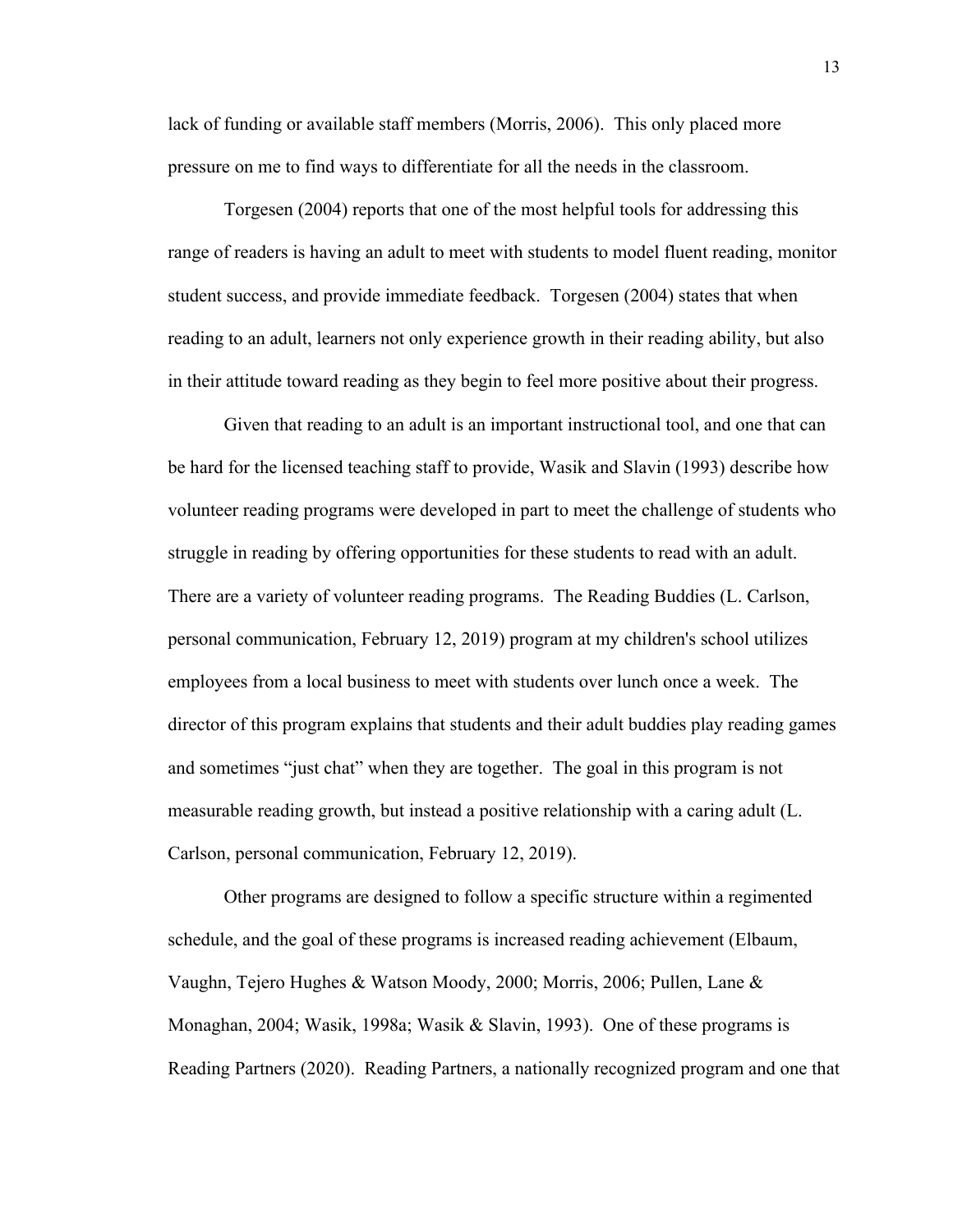will be further considered in this paper, has the following mission statement: "Our mission is to help children become lifelong readers by empowering communities to provide individualized instruction with measurable results" (Reading Partners, 2020,Vision and Values, Our Mission, para. 1). While creating relationships with students and increasing motivation to learn are important topics that are addressed by many programs, the research in this paper seeks to consider how students who struggle in reading can show progress as a result of a volunteer reading program. For this reason, the scope of this paper will be limited to those programs that, like Reading Partners (2020), aim to increase reading achievement.

In order for volunteer programs to have the greatest impact on student achievement, they must be supported by the teachers and administration (Potter, 1999). Potter (1999) states that while a variety of reading programs are managed by an organization outside of the school, it is still important to have consistency with classroom instruction when considering these types of programs. Several researchers (Matsumura, Sartois, DiPrima Bickel & Garnier, 2009; Potter, 1999; Wepner, Strickland & Feeley, 2002) highlight the importance of volunteer based reading programs needing to be supported by the staff, and specifically the elementary administrators who often solidify funding and other resources for these programs. During my review of the research literature for a variety of volunteer reading programs, while I found a great deal of literature about many key stakeholders involved with volunteer reading programs, I found very little research from the perspective of administrators. Since it is often the administrators who are viewed as instructional leaders in their building (Lynch, 2012), I was eager to hear about their perspective of the effectiveness of these programs. This led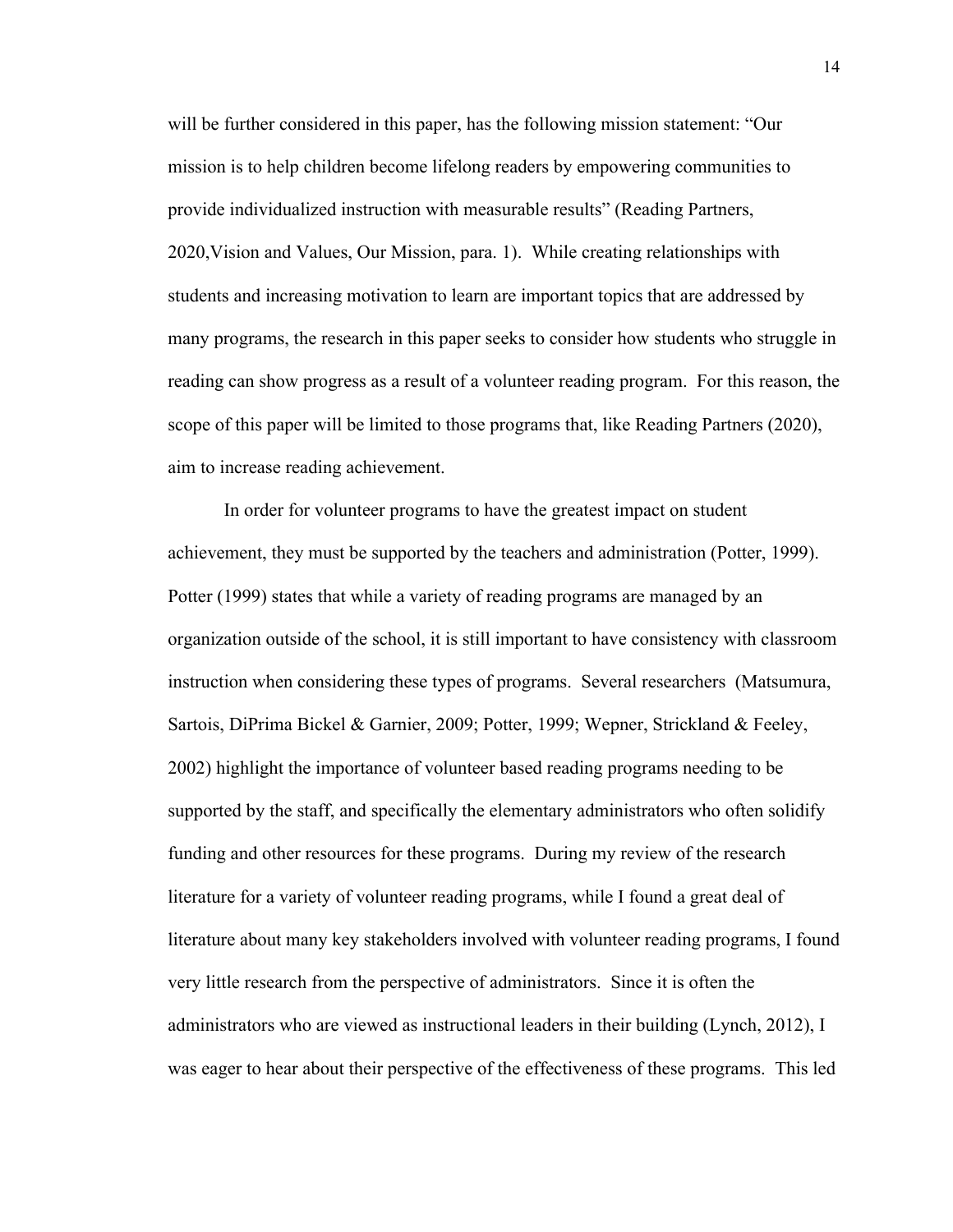me to the question: *How do administrators of elementary schools implementing volunteer reading tutoring programs describe their role in the program's success?*

This chapter will first describe my background as a college student beginning to develop a teaching philosophy that focused on the importance of literacy education. Next will be a description of my experience as a first grade classroom teacher finding ways to involve adults in the literacy instruction. The chapter ends with a recollection of two specific conversations that occurred within months of each other and spurred me on to the idea focusing my capstone on volunteer-based reading programs offering support to students that struggle to read grade level text. Finally, a rationale will be provided for the importance of considering my capstone question.

#### **Early and Foundational Experiences Related to My Interest in the Topic**

One of the most influential ideas in my teaching journey has been the concept of public school being the "great equalizer." The idea that all students can have the same potential for future success has motivated me to be a supporter for public schools. In 2001, during my sophomore year of college, I spent a semester studying and teaching in Antigua, Guatemala. During this semester, it became apparent to me that having an education was truly a privilege. The students in our school who were learning English would have more career opportunities because they could speak English, and more potential for future success. Growing up and going to school in a white, suburban, middle class neighborhood, I had previously only considered school as an obligation. After my experience abroad I was able to see education through a different lens, and this helped me understand the great service that public education offers.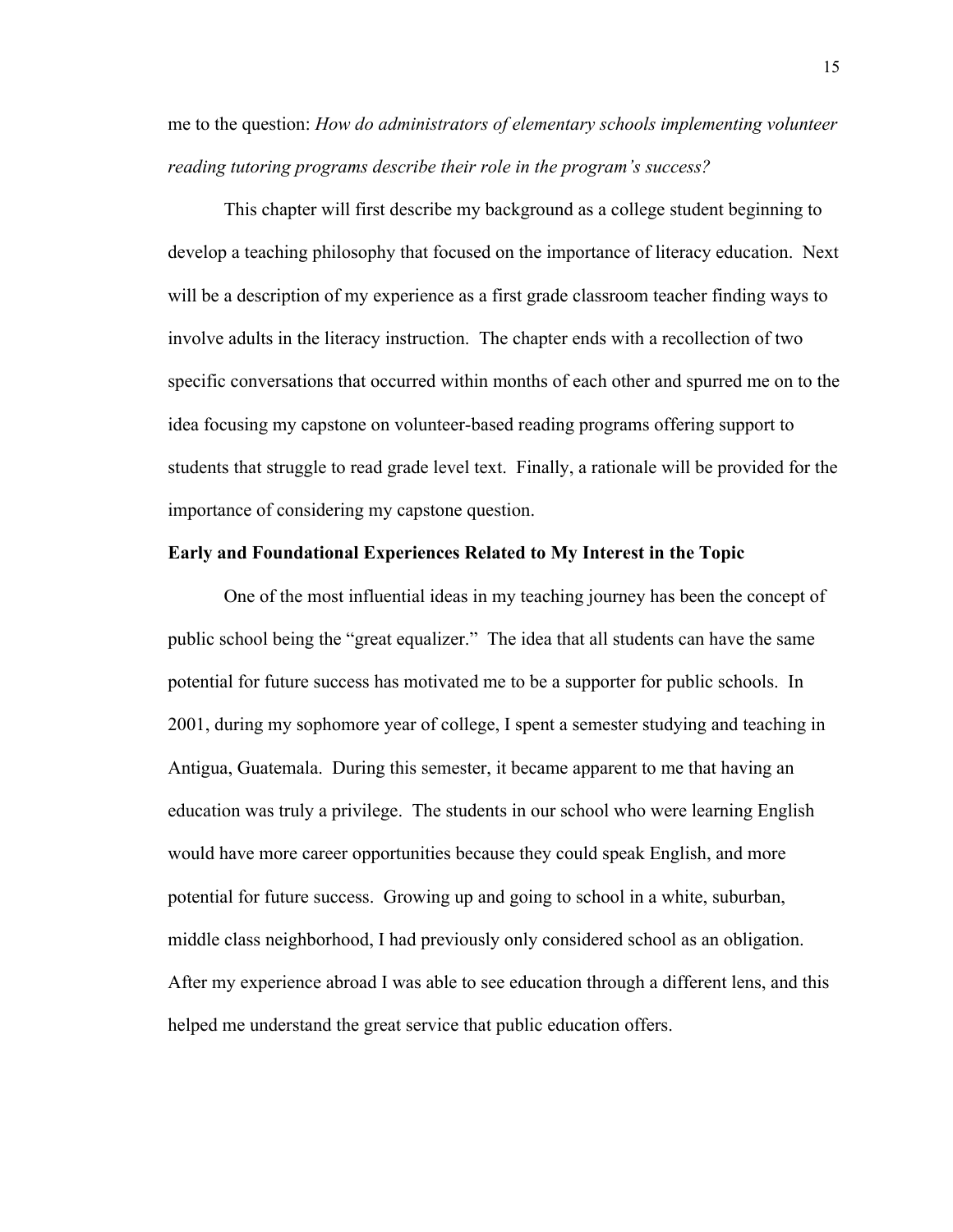This optimism was quickly challenged with my first teaching assignment as a second grade teacher in 2003. The wide variety of reading abilities among students in my classroom was striking. While some students were having trouble decoding text, others were struggling to find books that were at their advanced reading level with appropriate themes for seven and eight year olds. I was not prepared for this great range in ability, and this became one of the most difficult pieces of literacy instruction. To support me in knowing how to address the diverse reading abilities in my classroom I turned to the expertise of my mentor teacher who offered some ideas on differentiating instruction. However, I was not able to find a great deal of support from other staff or administrators in my building for reading instruction.

#### **First Grade Teaching Experience**

For the next seven years this challenge followed me to two more schools and experiences at every level from kindergarten to third grade. Although more confident in my overall teaching ability, meeting the dynamic needs of all students, especially in reading, remained a difficult task. Between 2006 and 2010 I spent five years teaching first grade, and as the curriculum and teaching strategies for this particular level became more comfortable, it was apparent that it was time to look more closely at how the literacy needs of all learners were being met in my classroom.

I began to explore this idea more fully during the 2007-2008 school year. My classroom consisted of a small cluster of students who were informally identified as Gifted and Talented, along with a group of students who had low reading scores and were not receiving other interventions such as English Language or Special Education services. The rest of the students fell somewhere within three or four guided reading levels around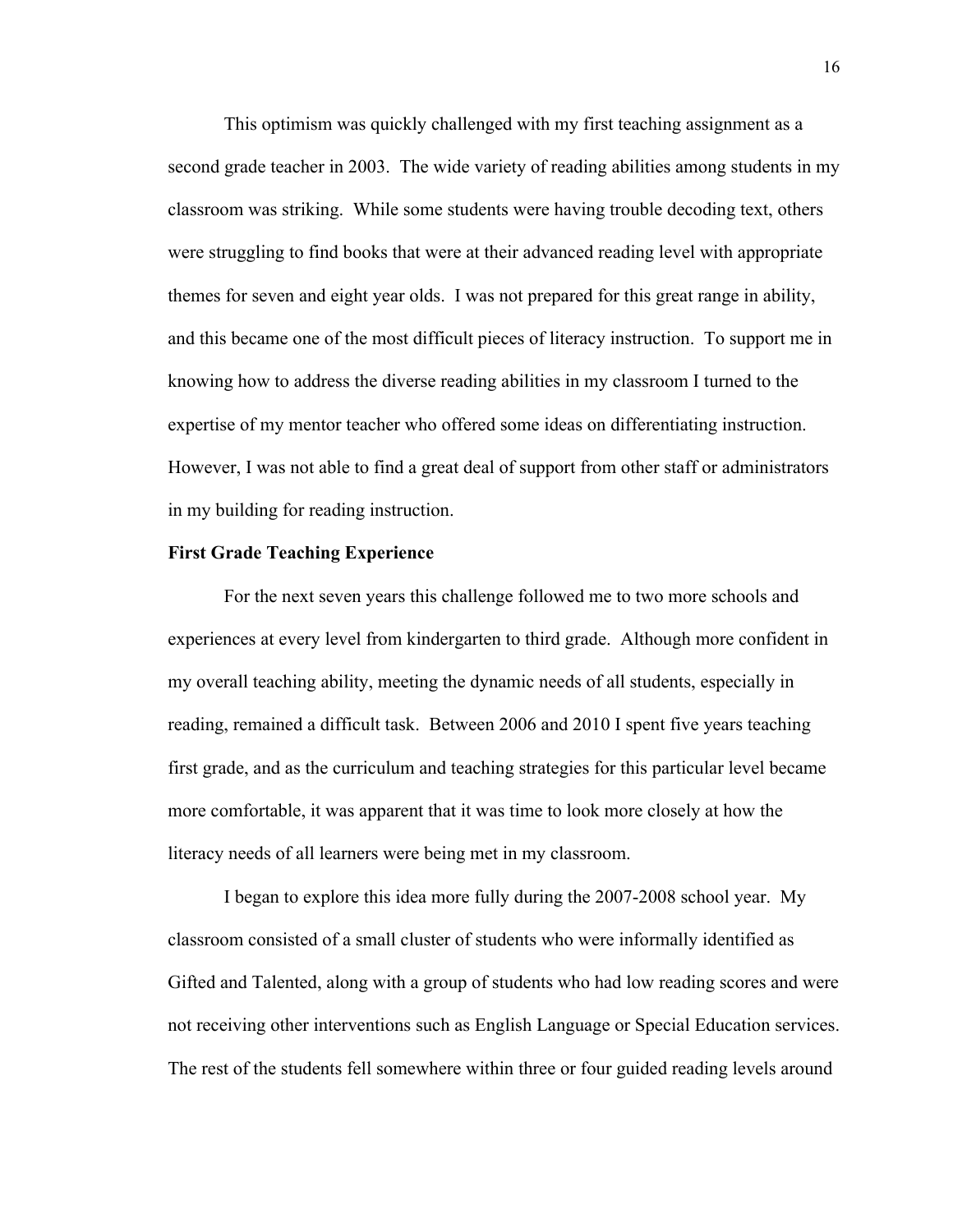the grade level range. Planning guided reading groups for the classroom was challenging as one group needed help with vowel sounds and another worked on finding major themes of a 150 page chapter book. I felt a need to meet with the struggling readers often, but knew it was also important to keep holding group sessions with the more advanced readers so they did not become stagnant in their reading ability.

Fortunately, in this setting I had the support not only of a mentor teacher, but also a district reading specialist and the building principal, who made it a priority to schedule grade level teachers with common prep times. In addition, our principal made it a priority to support our first grade team's understanding of literacy development and best practice, and gave us time and opportunities to meet with our district reading specialist and even teachers in other buildings in our district. Within the first few months of the school year every available window of time in our day was used for meeting with small groups of students. My colleagues and I were encouraged by the wonderful resources available to us to deliver in small group instruction, but it still did not feel like the students were receiving enough individualized support. Parents of our students were also contacting us about wanting to volunteer in our classrooms, and while the idea of an extra adult seemed helpful, my colleagues and I found it difficult to utilize these volunteers in a way that would allow us to effectively work with students. Instead of an asset, volunteers began to feel like one more thing to plan into our day, which we did not have the capacity to manage.

Over time, however, our team began to wonder if this extra adult could be helpful in our struggle to provide differentiated instruction. Despite all of the small group work happening in our classrooms, we still lacked the time to meet with students individually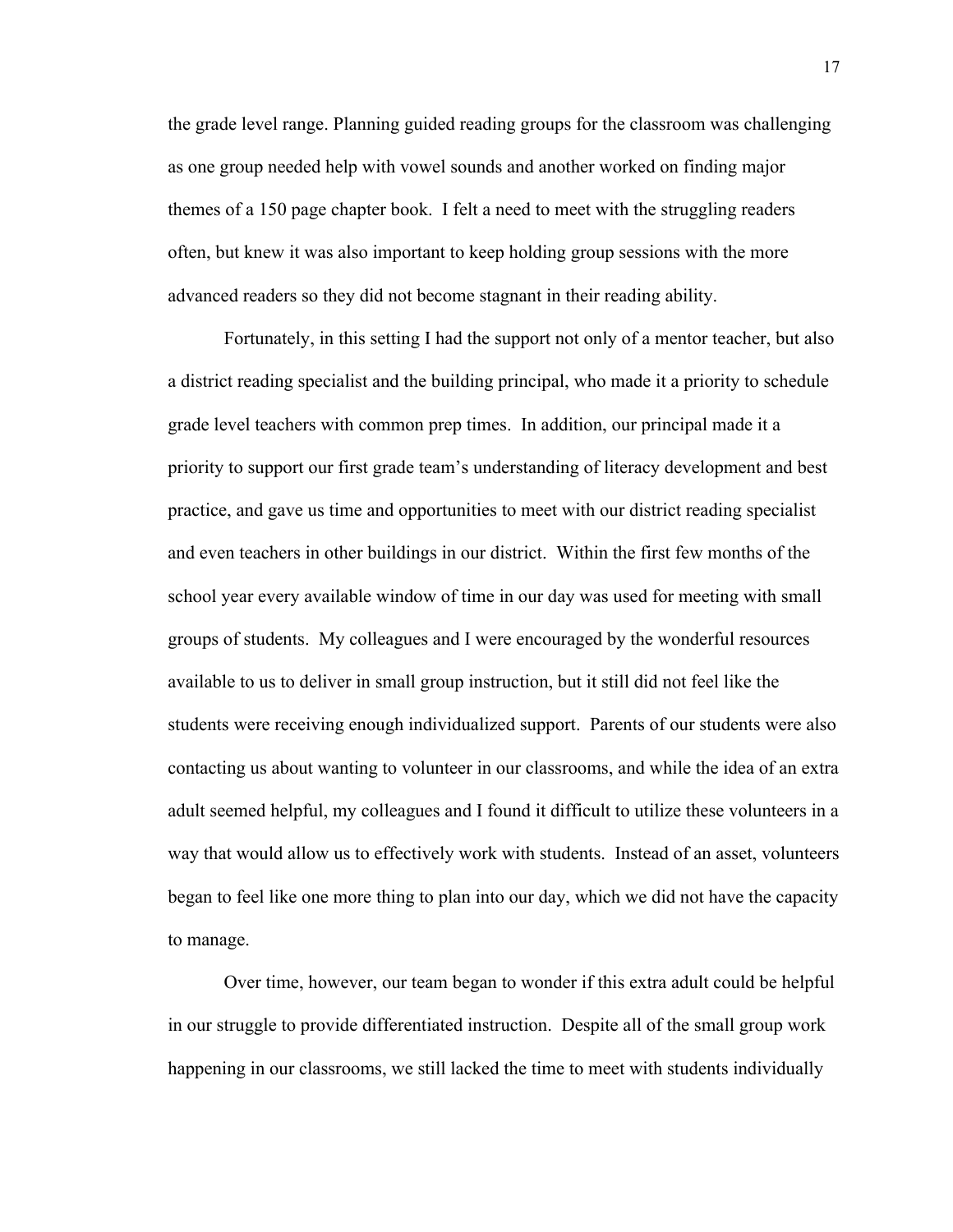and check in on what they were reading during independent reading time. This led us to consider a possible connection between using parent volunteers in a meaningful way and one of our major frustrations: the lack of time to listen to students read one-on-one. As a first grade team, a decision was made to develop a program that could pair volunteers with individual readers in our classroom.

Throughout the summer of 2008, with the support of our principal who provided resources for book purchasing and compensation of time spent working, my colleagues and I prepared boxes with leveled books for use by volunteers who would be reading with our students. We also developed a simple protocol (Appendix A) for volunteers that involved listening to students read a familiar book of their choosing, asking them a question or two about the book, and helping them trade out leveled books from their book box. The procedure was the same during each session, which would allow the volunteers to be independent so that my colleagues and I could work with students without disruption, which was a priority for our team.

Another aspect of the program was having volunteers keep track of meetings on a master list so each student was seen at least once a week, and the teachers were free to focus on our intensive lessons rather than the bookkeeping required for updating book boxes. When the new school year started and my colleagues and I introduced this process, our observation was that students were more motivated to read during independent reading time because they had high interest books that were the correct level for independent reading. They also wanted to be prepared for the time they would meet with a volunteer. Upon reflection on the years spent in the classroom, this is one of the routines I feel the most successful about; we were able to use willing volunteers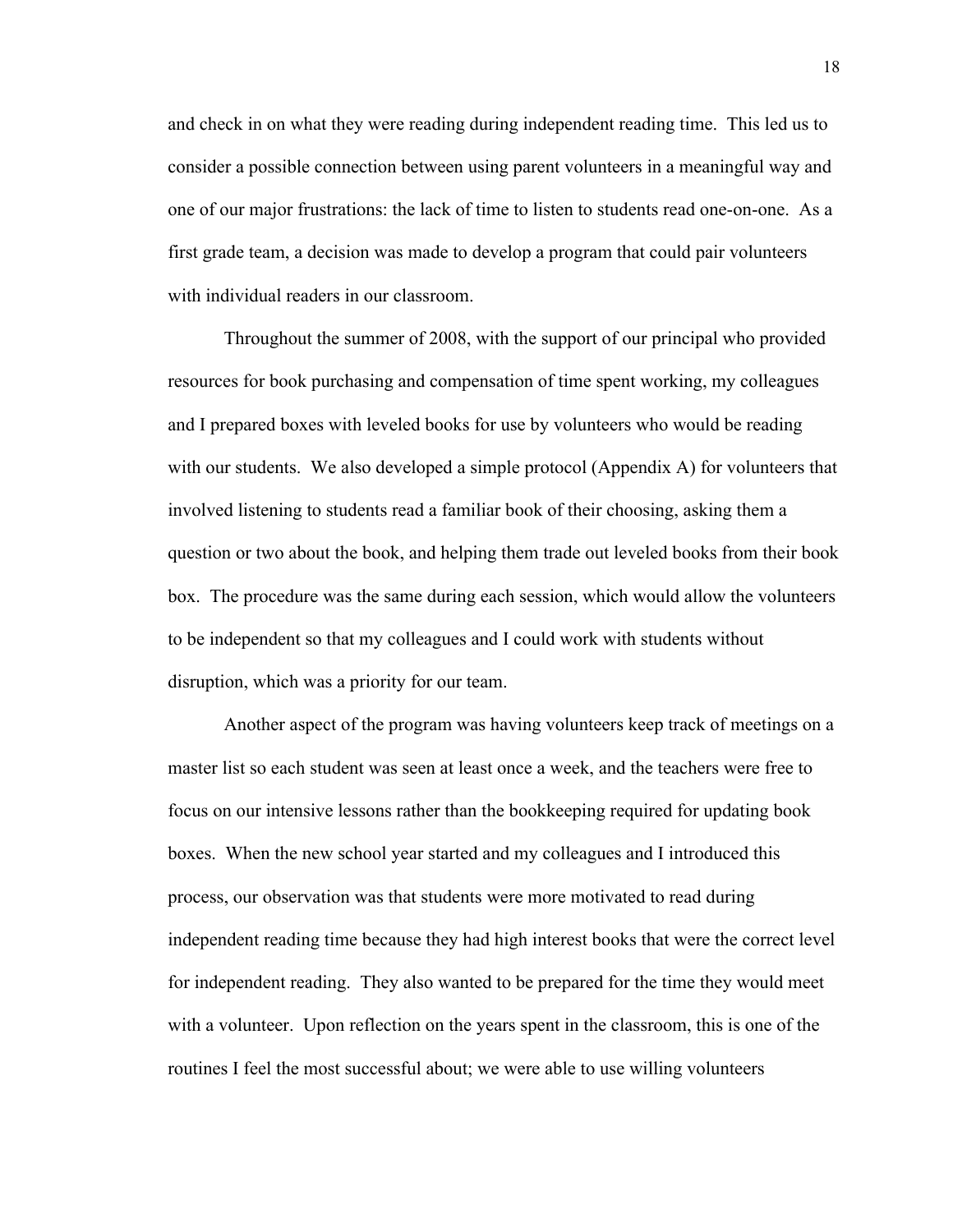effectively to solve a major classroom frustration. The next section will describe how my role has changed from a teacher to parent since being out of the classroom since 2010 and my involvement with volunteer reading programs at my own children's school.

#### **Beyond the Classroom**

In 2010 I left the classroom to be home with my growing family. I have spent the last ten years attending Early Childhood Education Classes and volunteering at various events at my children's schools. This shift in roles has left me increasingly aware of the vast differences not only in the academic abilities but in the lives of students outside of the classroom as well. While some students have parents who spend time daily on reading and schoolwork, others have caregivers who are working multiple jobs and unable to set aside extra time for these activities. I have seen the way that academics are supported both at home and in school, and have developed a greater understanding of the link between these two settings.

This home school connection has been of particular interest to me beginning when I attended Early Childhood Family Education classes with my four toddlers, and also during the course of my Master's work in Literacy Education as I have recognized the importance of support that goes beyond the classroom. As a result of my Master's work it is clear that students need to come to school having a wide array of language and text experiences in order to be successful in reading, and many students do not have these opportunities. While it is worthwhile to look at ways parents can support their children's early literacy, it is equally important to understand that this support at home will simply not be available to many children. Appreciating this reality has caused me to wonder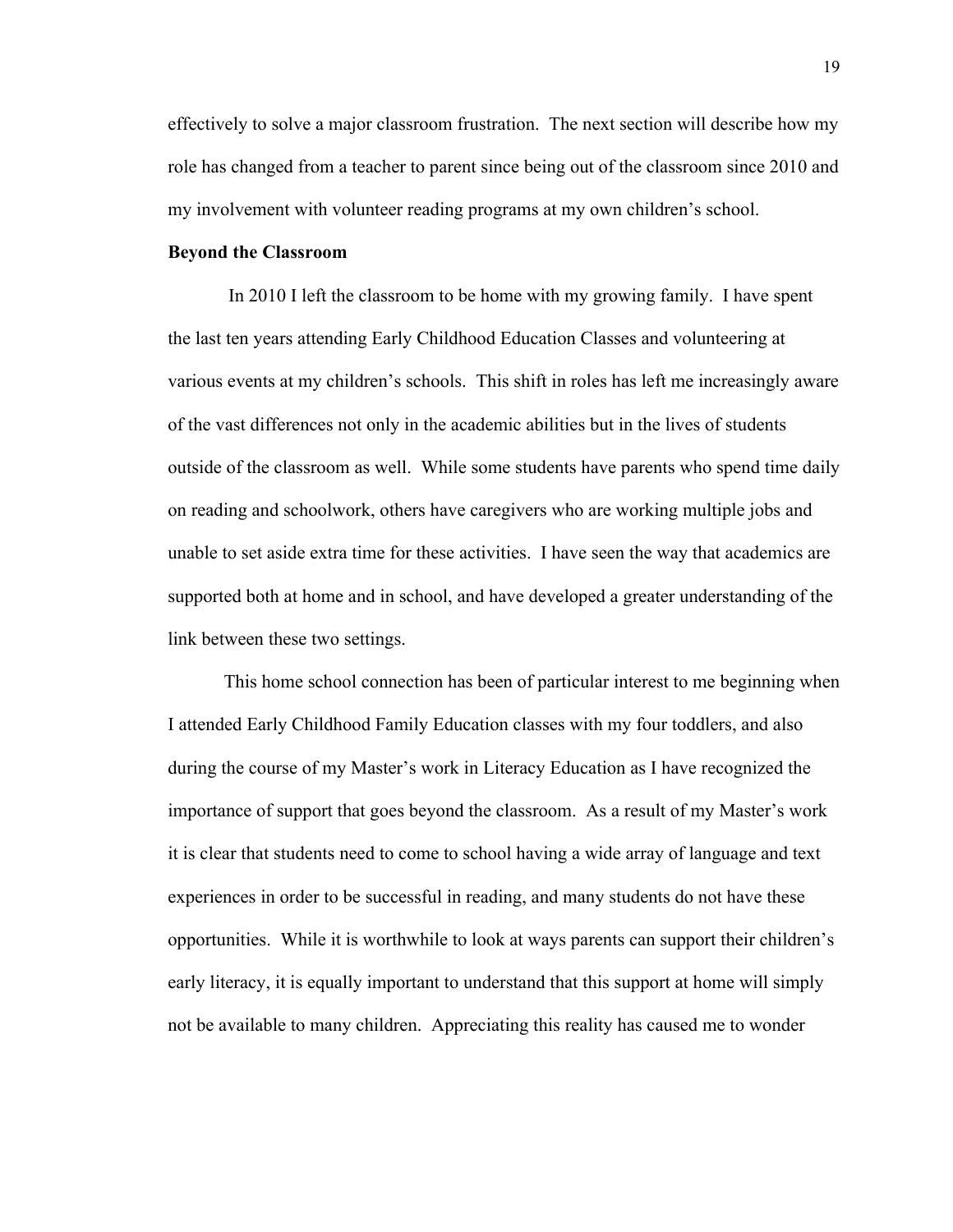how teachers and school staff can assist parents who are unable to provide this at home support.

In 2018, I had two experiences that seemed to connect my thinking around literacy development and home support. The first was an informal visit with a friend who volunteers with the "Read With Me" program in the Coachella Valley in California (Klein, 2015). She talked about the number of volunteers who go into area schools where many students live below the poverty line and do not speak fluent English. The students have experienced great success in reading since the program started. This seemingly simple intervention inspired me: finding adult volunteers who have the time and desire to work with students and providing them with a way to help that has lasting effect.

A couple of weeks after my California trip I met with a friend who works with women living in transitional housing with their children. We talked about a chain of issues that can make it difficult for these children to do well in school. Often, these families have experienced some sort of trauma, and this causes them to have extra needs. They may miss more school, and balancing work and childcare can be a difficult task for these single mothers. Reflecting on this conversation later, I wondered if community members could support children like the ones we spoke about by giving them the extra one on one reading time that is so important.

I started to wonder if a volunteer based reading program, like the one in California, could be useful for providing the extra adult support that so many students need but do not have access to. Unsure of how these programs are typically organized, I thought about administrators, who would often be the ones to implement and advocate for a new program in a school. Specifically, I remembered the principal who guided me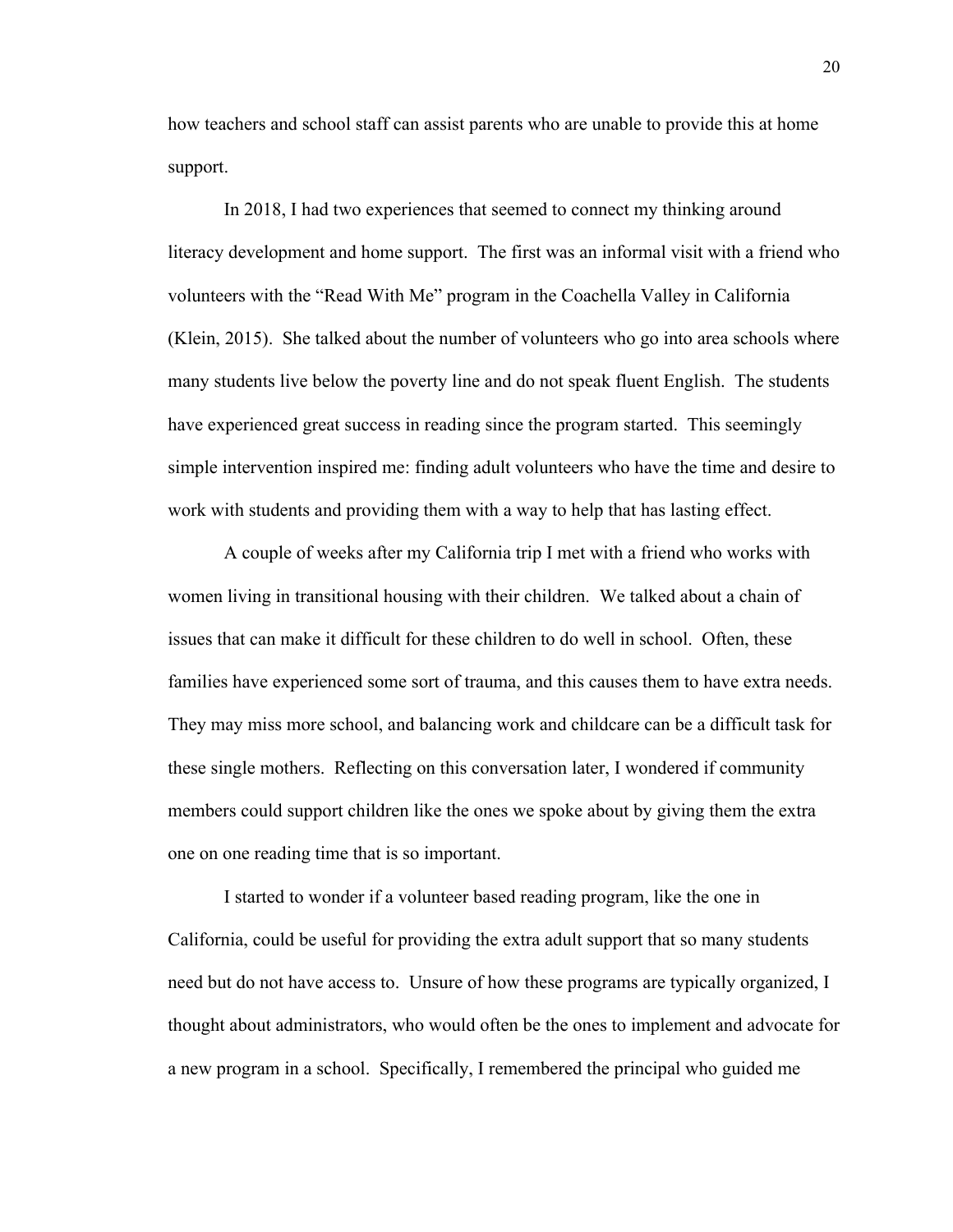when I was teaching first grade and her enthusiasm around early literacy, and the literacy coordinator who always took time to help us refine our practice and think about new ways to meet with students. I considered these administrators compared to others I had worked with in previous buildings who seemed less involved in the practices we were implementing in our classrooms, and became curious about how these different styles of leadership affected intervention efforts in schools. This combined with my interest in volunteer reading programs led me to the question, How *do administrators of elementary schools implementing volunteer reading tutoring programs describe their role in the program's success?*

# **Potential Significance of Capstone Topic for Other Stakeholders**

While the aim of the research question is administrators, there are other groups of people that contribute to and are affected by these volunteer programs. This section will consider these stakeholders, and consider the significance of the research question for their unique role.

**Volunteers.** Adults who volunteer on a consistent basis are making a significant contribution to the field of education, sacrificing their own time in order to support student learning. In order for students to receive the maximum benefit from these volunteers, it is important that a program is organized in a way to provide success. As I explore aspects that contribute to the success of volunteer reading programs, my hope would be that I could offer insight into practices that will make these volunteer experiences beneficial for student achievement.

**Administrators.** The support I had from my principal and literacy coordinator when teaching first grade was instrumental in my efforts to meet the reading needs in my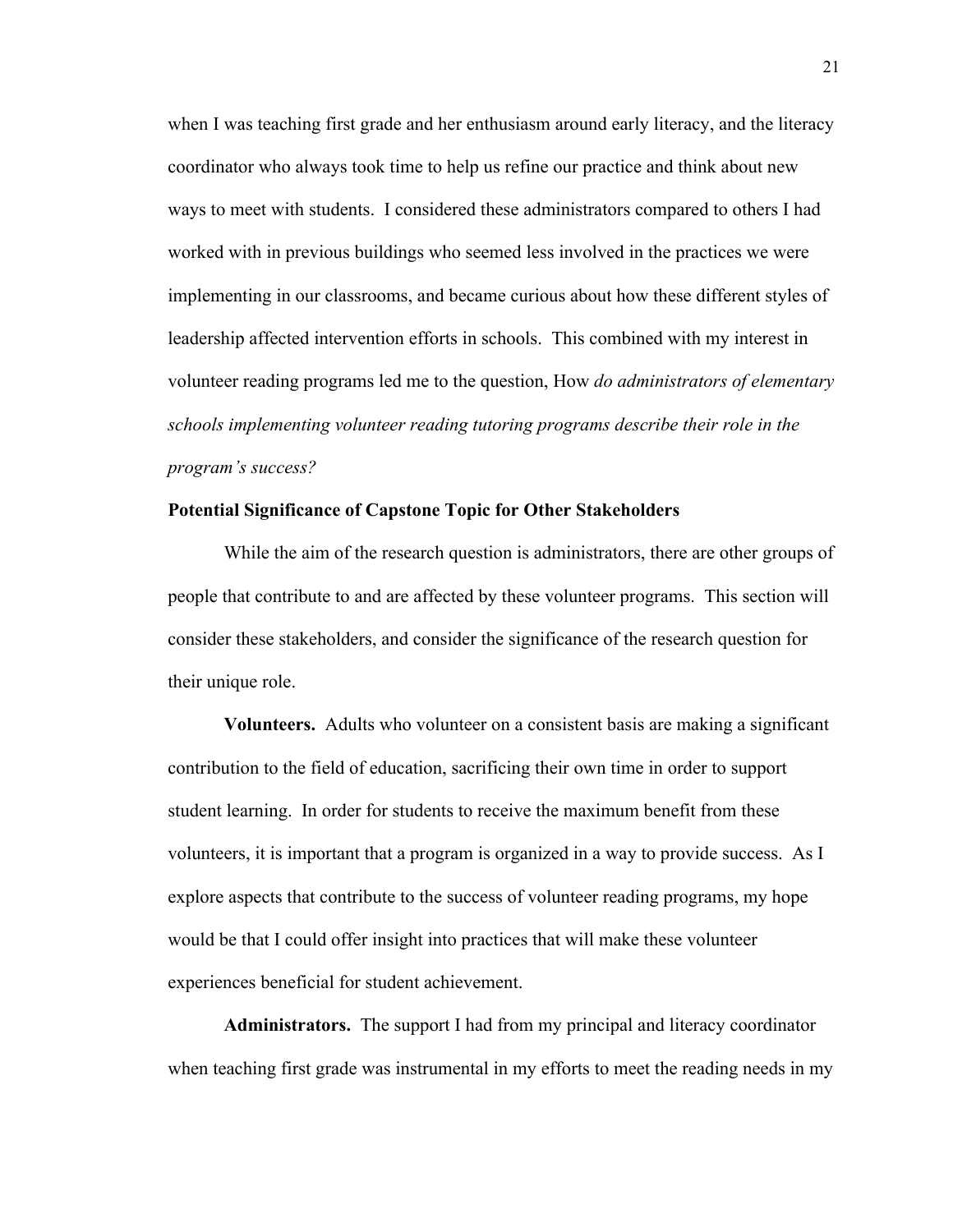classroom. Their support was based on their shared value of the importance of early literacy, and this value influenced their decisions to offer us the time, space, and resources we needed to implement best practice with our students. This capstone will explore the roles of administrators with volunteer reading programs, and hopefully provide insight into certain leadership behaviors and attitudes that are helpful for promoting success. Since there is not a great deal of research on the unique role of administrators involved in schools with volunteer reading programs, the results from this capstone could help school principals and literacy leaders effectively partner with school staff and volunteers to create positive change through volunteer programs.

**Program leaders.** In addition to school leadership, program leadership is another important factor in program success. Exploring various ideas held by administrators will hopefully uncover ways that program volunteers can effectively manage volunteer programs in schools to increase student achievement in reading.

**Students.** Perhaps one group most affected by volunteer reading programs is the students themselves. It is important that students are using time during the school day efficiently in order to assure maximum success. Insights gained in this capstone will help to guide administrators and program leaders to create and maintain programs that will maximize student success in reading.

**Professional growth.** Finally, this capstone will have personal significance to me as it will help me to understand ways that volunteer reading programs can be created and supported to increase student achievement. It will build on the learnings I had as a first grade teacher, that adult support can foster student achievement, and give me ideas for ways this can be carried out in a variety of settings in my future.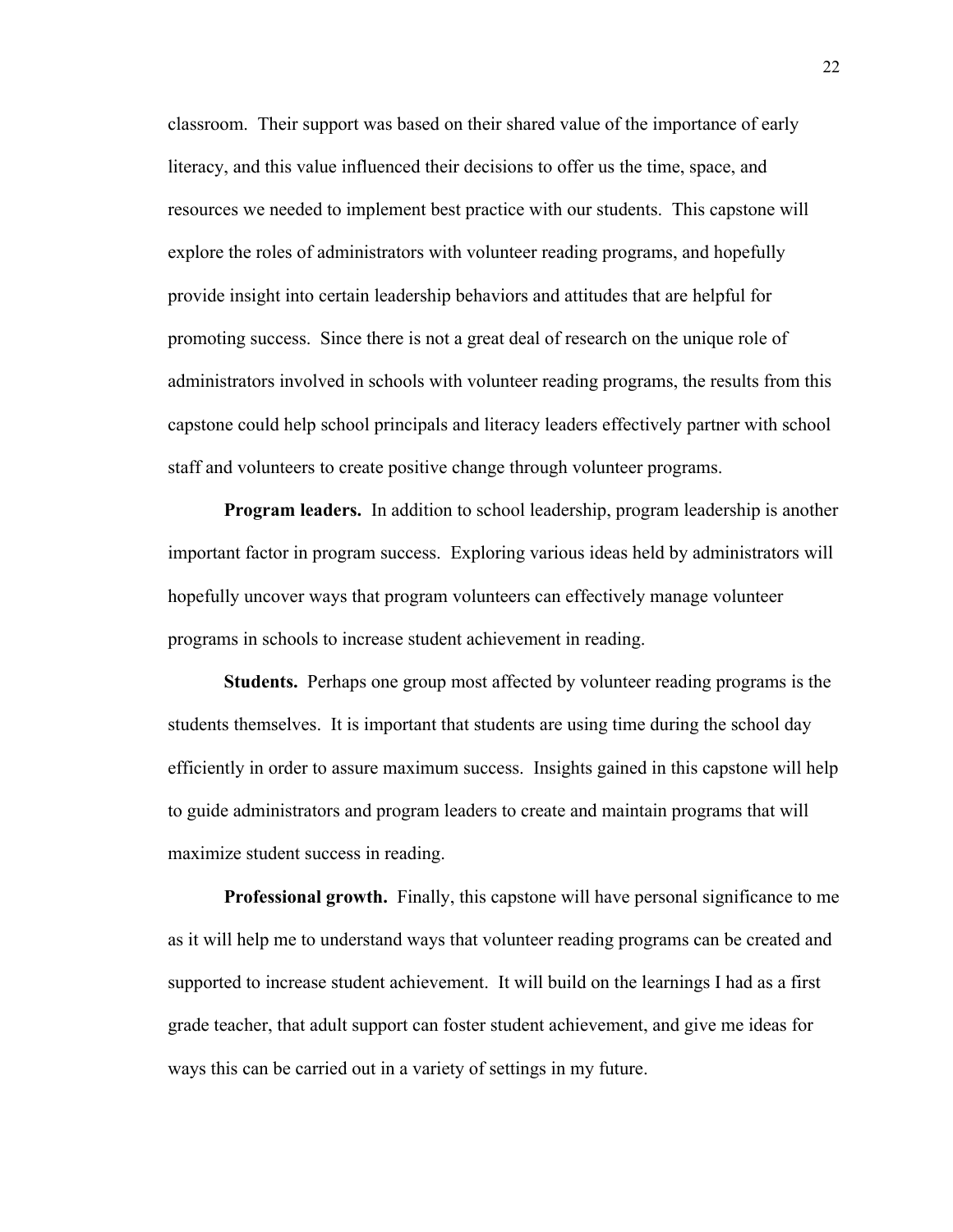# **Summary**

This chapter gave an overview of my experience with primary grade readers and interactions with adult volunteers, both in my own classroom and in other schools. I also provided a rationale behind my research question, *How do administrators of elementary schools implementing volunteer reading tutoring programs describe their role in the program's success?*

In Chapter Two, I will look at current research in the area of volunteer-based reading programs, specifically those that aim to increase reading achievement. The reasons surrounding implementation of volunteer programs will be explored, as well as a review of specific programs and best practice for increasing achievement through volunteer based reading programs. I will also consider major stakeholders involved when considering these programs, namely elementary administrators. Research describing the impact of administrators on reading initiatives will be explored.

Chapter Three will describe the research paradigm for this thesis, and offer support for the qualitative research method applied in this study as well as the decision to use surveys and qualitative, semi-structured interviews to conduct the research. There will be a description of the Reading Partners (2020) program, as the research will be limited to schools partnering with this particular program in order to provide consistency in the research, and a description of the schools where I interviewed administrators. Finally, the chapter will include a description of the research process and procedures.

Chapter Four will summarize the findings from the qualitative interviews described in Chapter three. Using results from surveys and interviews, specific themes will be highlighted and discussed. Next, in Chapter Five, I will draw connections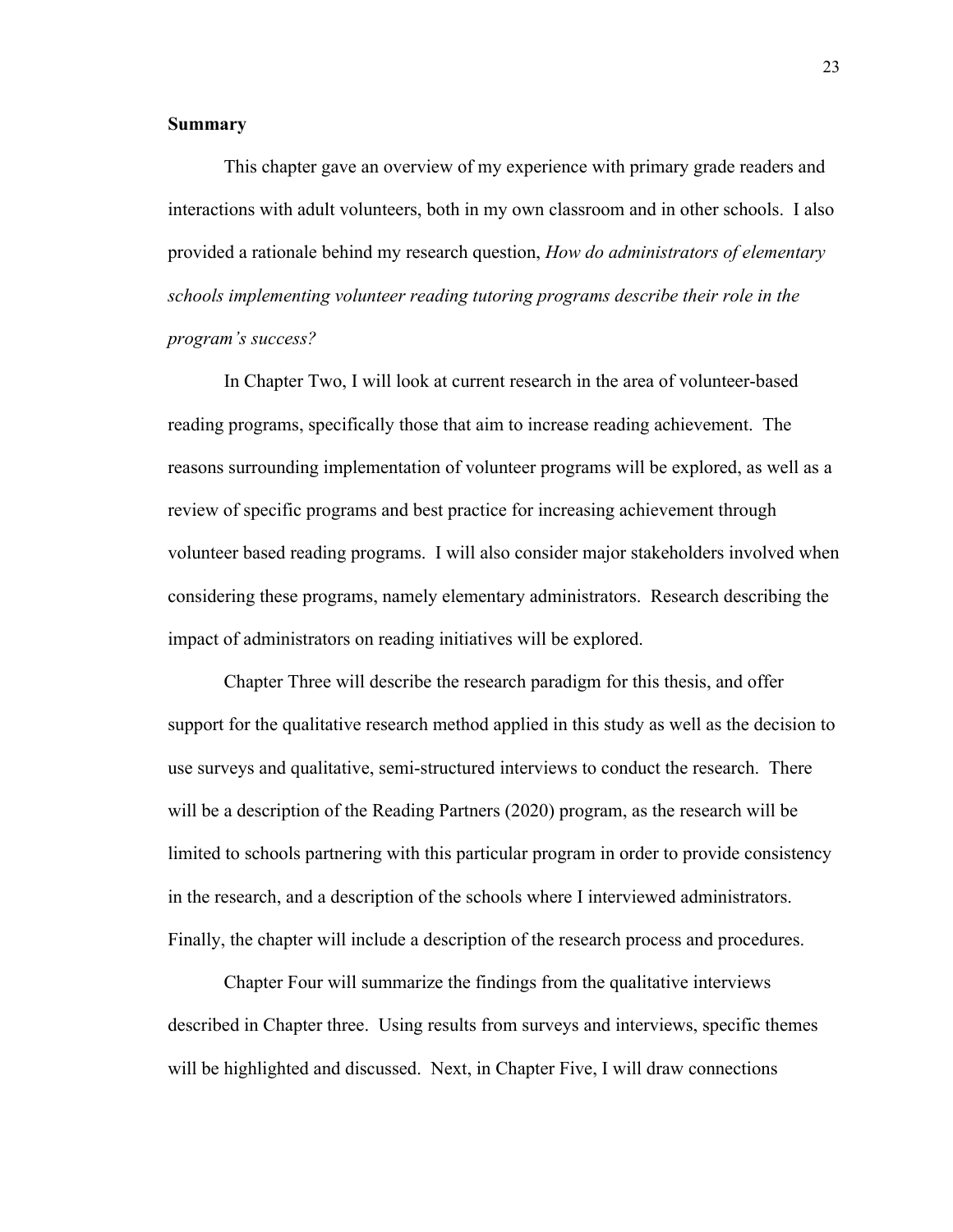between the research and the literature review in Chapter Two. Then I will consider the implications of and possible limitations to the research. Finally, I will consider ideas for future research and practice and discuss ways in which this research can be applied to other volunteer based reading programs.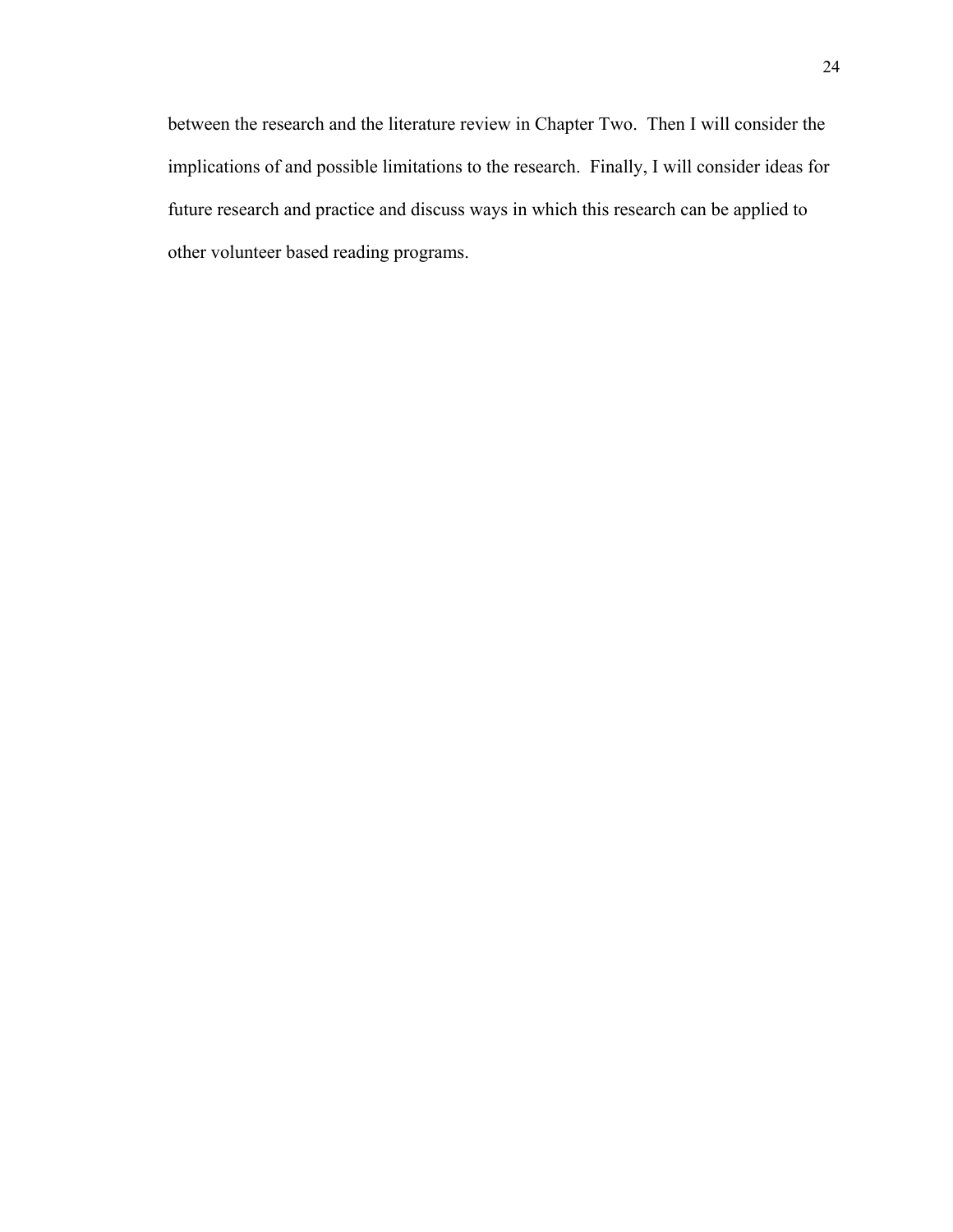## **CHAPTER TWO**

## **Literature Review**

### **Introduction**

In Chapter One there was a review of my background as a primary teacher and discussion of the volunteer protocol developed with my teaching team and the support of my building principal and literacy coordinator. Chapter One also describes my experiences with programs that utilize volunteers to work with at risk students, especially in the area of reading, and considered the perspective of school staff toward these programs. There was particular emphasis on my experiences with supportive administrators in my building, and the research question, *How do administrators of elementary schools implementing volunteer reading tutoring programs describe their role in the program's success?* was introduced.

In this chapter, research in the area of volunteer based reading programs will be examined. First, there will be a description of what it means to "struggle" in reading. This will establish the need for interventions and review the work of Stanovich (1986) and Torgesen (2004) that considers the spiraling effect of reading difficulties in the early grades, an important issue for teachers and administrators. Next I will review literature that discusses different types of one-on-one tutoring programs, focusing on the effectiveness of these programs. The following section of the review will look at research into specific volunteer based tutoring programs. Five programs, the Howard Street Tutoring Program (Morris, 2006), Book Buddies (Invernizzi, Rosemary, Juel &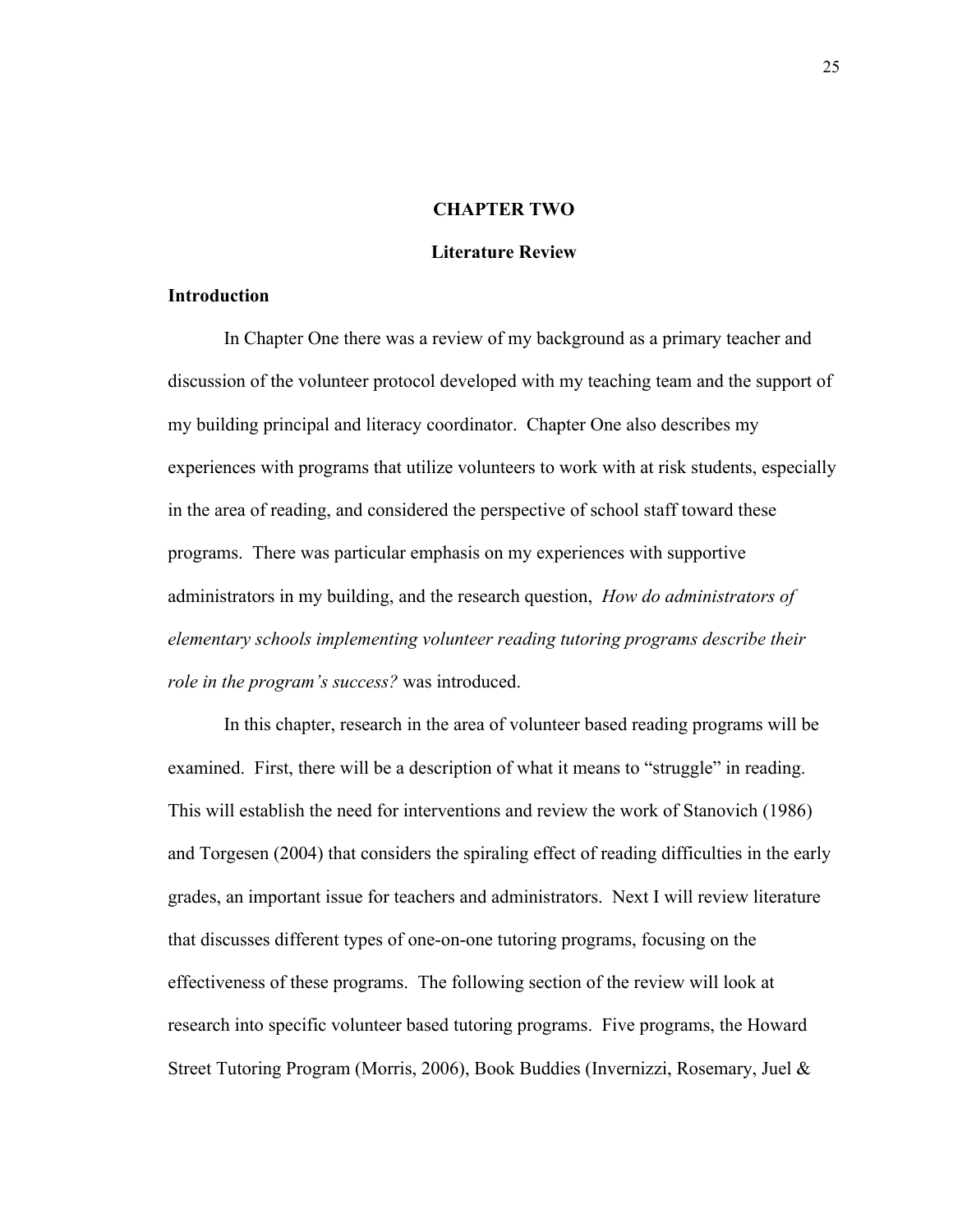Richards, 1997), Help One Student to Succeed (Burns et al., 2004), America Reads Partnerships (Potter, 1999), and Reading Partners (2020), will be described and their effectiveness discussed. Relevant findings from studies of smaller programs will also be reviewed. The review will consider limitations to the research around the effectiveness of these programs as well.

The next section of the literature review will describe best practice for volunteer based tutoring programs. Using guidelines defined by Wasik (1998a), a list of essential elements for tutoring programs will be provided. Finally, the review will consider the research related to the various stakeholders involved in these programs, specifically administrators, leading to the formulation of the research question, *How do administrators of elementary schools implementing volunteer reading tutoring programs describe their role in the program's success?*

# **Helping Struggling Students: The Matthew Effect**

It is widely agreed that early reading success is critical for future academic achievement (Lindo, Weiser, Cheatham, & Allor, 2018; Stanovich, 1986; Wasik & Slavin, 1993). However, not all students experience early reading success, and that lack of success can have long term consequences as described by Stanovich (1986), making it imperative that struggling students receive early reading support. Stanovich (1986) used the phrase, the "Matthew Effect" to describe the consequences of reading struggles in the early grades.

The Matthew effect references a story from the bible where the rich continued to get richer and the poor become poorer. Stanovich (1986) argues that students who were poor readers in the early years of kindergarten and first grade experience material that is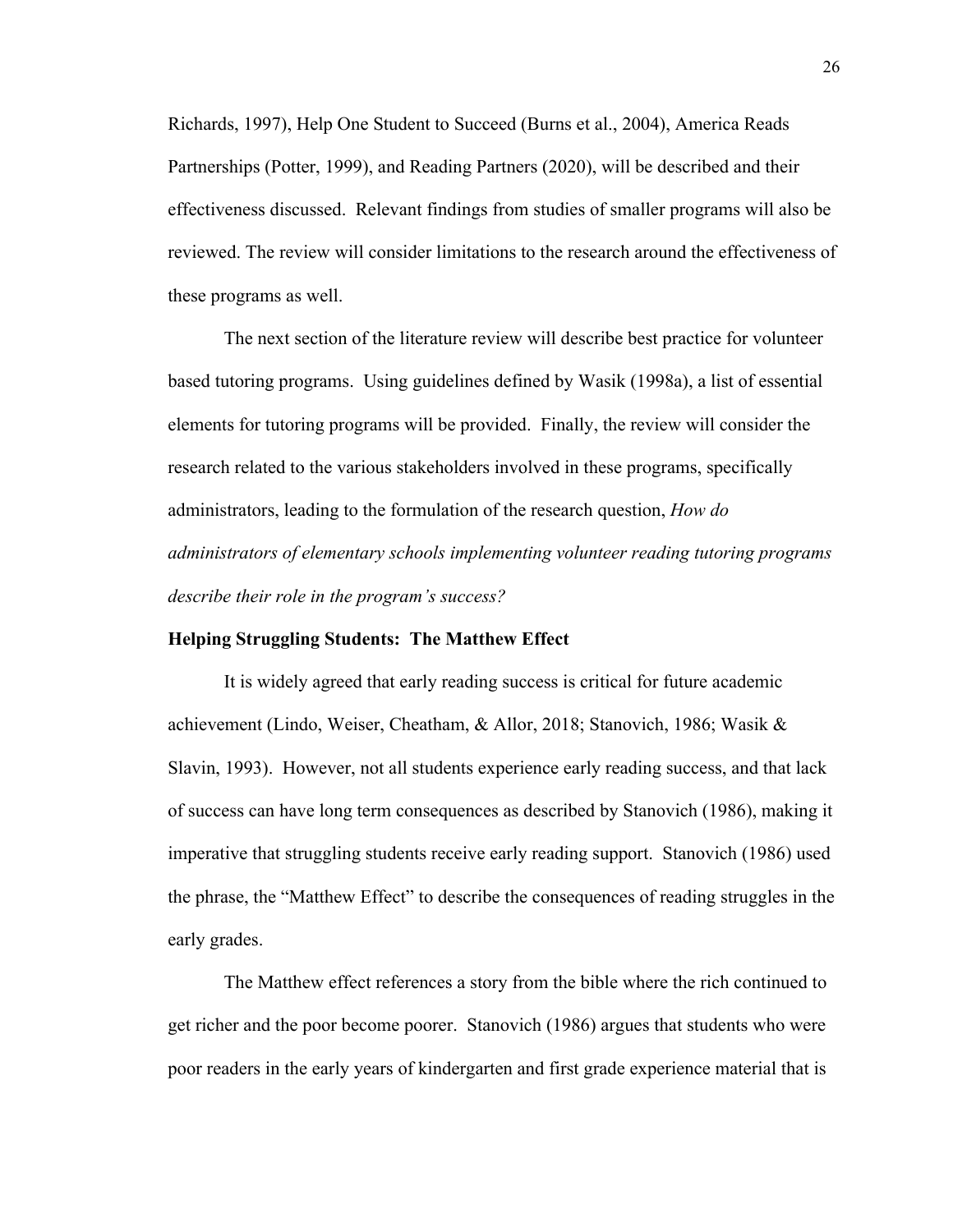too difficult, resulting in unrewarding reading experiences and less involvement in reading activities. The lack of exposure to appropriate material, Stanovich (1986) argued, delays the development of automaticity with reading so that reading for meaning can not happen.

Meanwhile, Stanovich (1986) notes how successful readers continually experience reading material that *is* an appropriate level for them to read for meaning, widening the gap between the struggling and proficient readers. Torgesen, Rashotte, and Alexander (as cited in Torgesen, 2004), agreed with this idea when they said that the "lost practice opportunities make it extremely difficult for children who remain poor readers during the first three years of elementary school to acquire average levels of reading fluency" (para. 3). This lack of progress mentioned by Torgesen is evidenced in the 2019 NAEP data which shows that 65% of fourth graders did not meet proficient levels or above in a 2019 reading assessment (NAEP, n.d.). The next section will describe ways that interventions can be carefully designed to address readers who are not making adequate progress in the first three years of school.

#### **Best Practices for Reading Interventions**

In order to address the consequences of the Matthew Effect (Stanovich, 1986), early intervention is required when it is determined that some students are not progressing in reading at the rate of their peers. Clay (1985) noted that early intervention for these struggling students is crucial to later success. Once it is determined that a student is struggling in reading, it is important for teachers to take additional action to support their literacy development. Torgesen (2004) concluded that struggling readers need instruction that is more explicit, intensive, and supportive than regular instruction.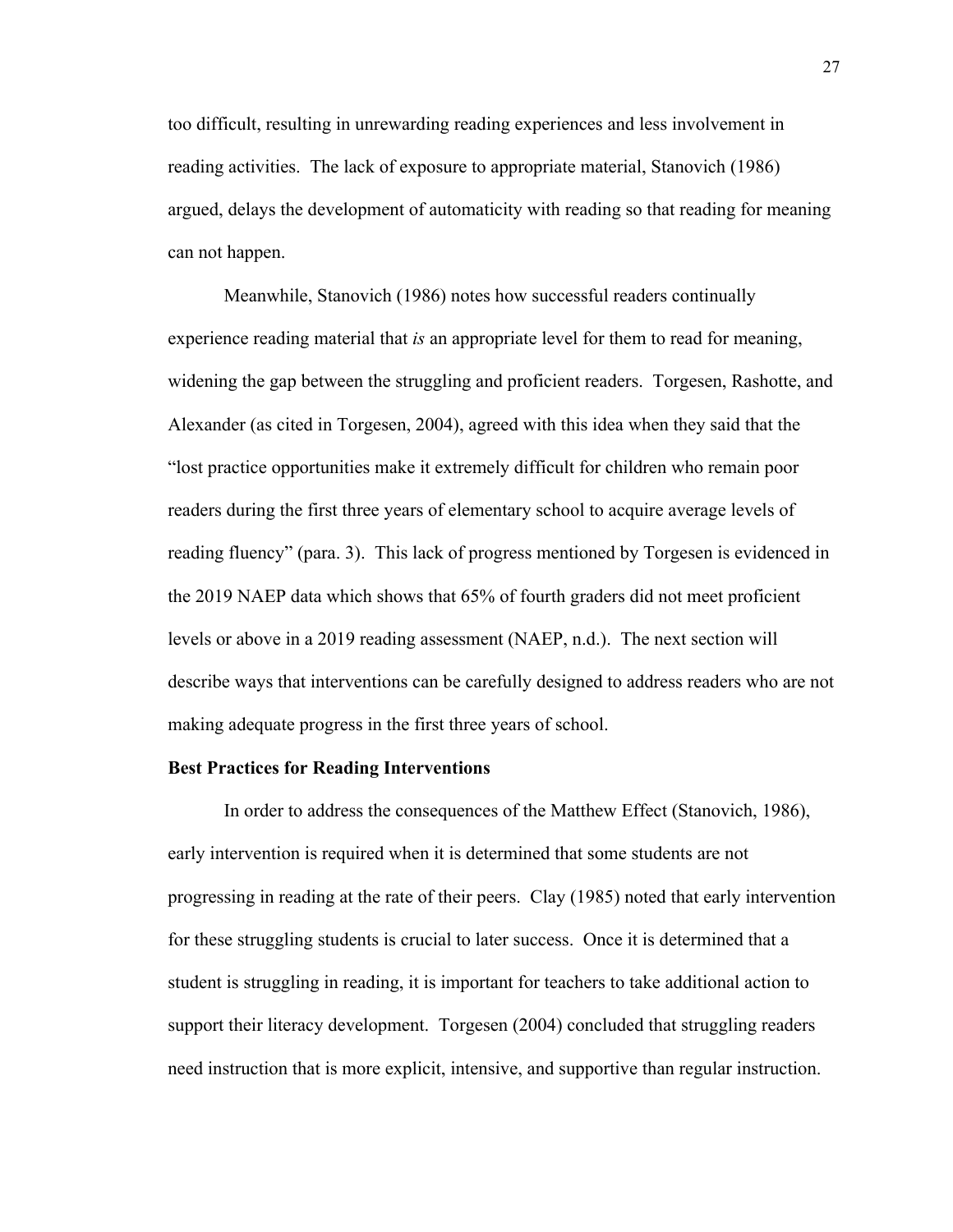The following paragraphs will explore each of these elements and consider the best ways to implement interventions.

Torgesen (2004) stated, "Explicit instruction is instruction that does not leave anything to chance and does not make assumptions about skills and knowledge that children will acquire on their own" (Instruction for at-risk children must be more explicit than for other children section, para. 2). Torgesen expanded this by explaining that teachers need to teach the connection between the letters in print and the corresponding sounds in a systematic way. They also need to explicitly teach and practice word meanings so students will have access to these meanings when they encounter them in their reading. Finally, Torgesen (2004) stated that this instruction not only must include practice to build fluency, but direct instruction of comprehension strategies in order to pull meaning from text.

Another essential component of interventions is intensity (Allington, 2012; Torgesen, 2004). Intensity can be defined as the time a student spends receiving explicit reading instruction and the teacher-pupil ratio for these instructional settings (Allington, 2012; Torgesen, 2004). There are two ways to increase intensity: the instructional time can be increased, or the size of the instructional group can be made smaller. Torgesen (2004) stated that the most practical way to increase intensity is by reducing the size of the learning group, and make these smaller group learning experiences frequent, at least four days a week, and 20-40 minutes each session.

In a typical classroom with a ratio of 1:22 and a 90 minute reading block, Morris (2006) highlights how teachers do not have adequate time to give to each student the intensity required for literacy learning, especially those who struggle. If there is not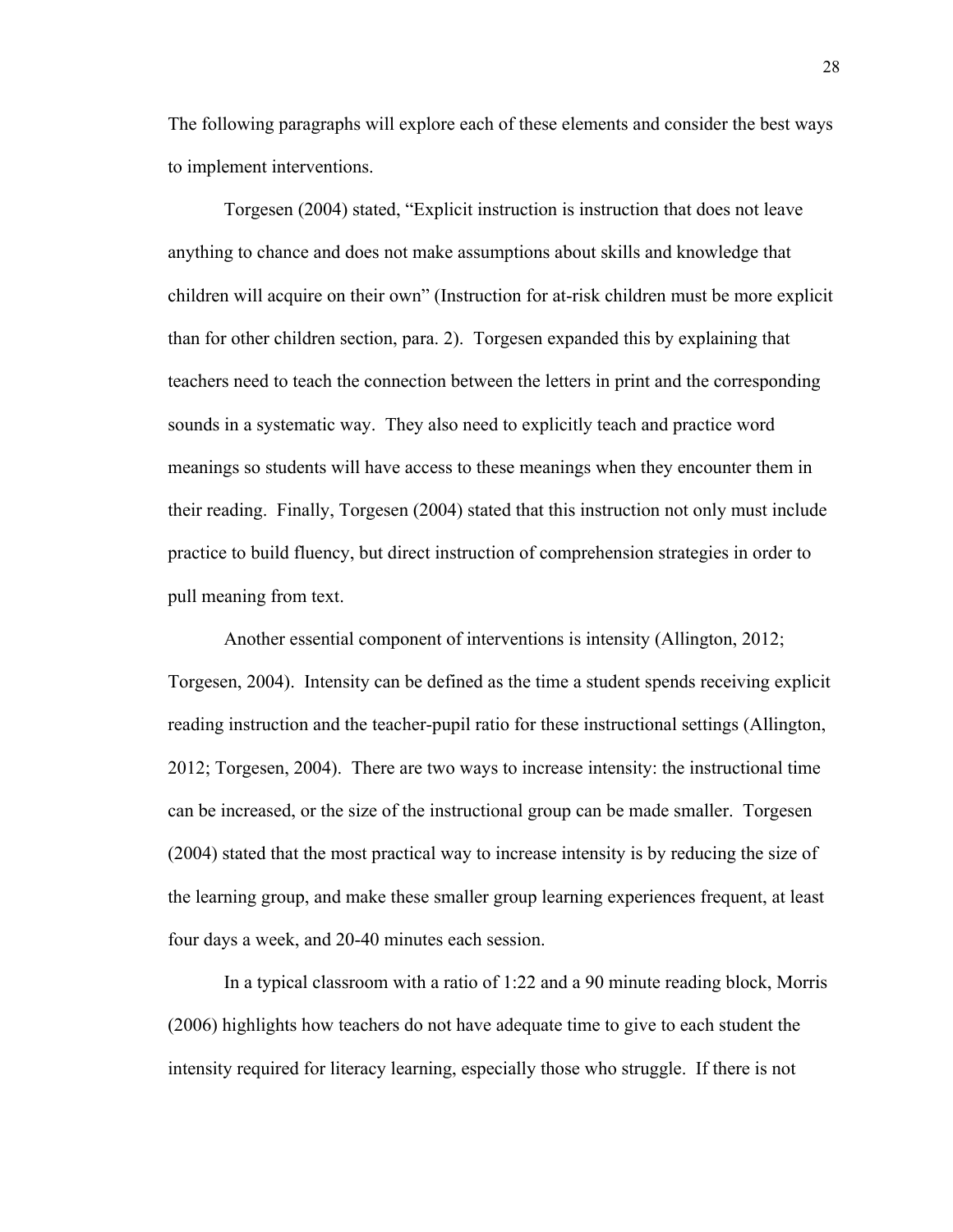enough time to provide one-on-one or small group intense explicit instruction to struggling readers, what are other options? One is to provide struggling readers with reading interventions that are delivered in a small group or one-on-one settings on a frequent basis.

Allington (2012) explained why this small group instruction can be effective. The author notes that as the size of the instructional group decreases, the likelihood of acceleration increases. Another reason that smaller group instruction is beneficial to struggling readers has been identified by Stanovich (1986) who stated that struggling readers are more likely to have less-meaningful experiences in the large group setting due to their inability to automatically decode grade level text, and small group instruction is more beneficial for these students. A third benefit of small group instruction for struggling readers is noted by Wasik and Slavin (1993). These authors described how reading instruction delivered in a small group or one-on-one setting can improve the time struggling students spend on task reading and allow students to read at their developmental level. This research supports Torgesen's (2004) claim that increasing intensity is an effective way to support struggling readers.

Finally, reading interventions need to offer adequate support. According to Torgesen (2004), supportive instruction provides students with frequent feedback and skillful scaffolding and modeling so they are well guided through reading practice. Supportive interventions also provide frequent feedback. This feedback allows students the opportunity to self correct and change any erroneous reading habits quickly. In summary, Wasik and Slavin (1993) acknowledged that smaller group and one-on-one

29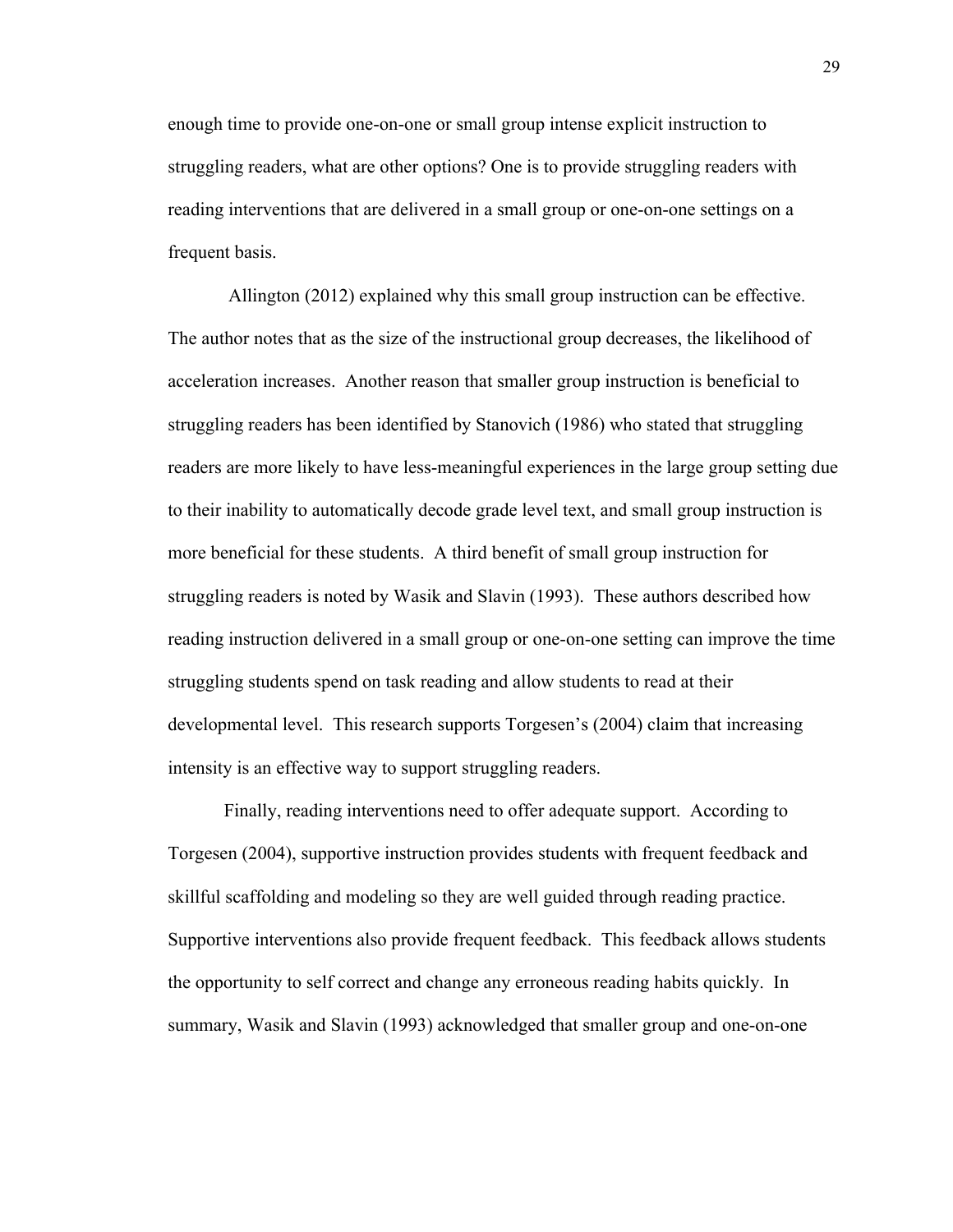settings allow the tutor to tailor the instruction to the specific needs of the student and more effectively monitor reading and comprehension .

While administrators and teachers are aware of the varying needs of students in their classroom, Mathes et al. (2003) stated that factors such as class size, varying abilities, and time restraints often prevent teachers from being able to deliver the intense instruction that struggling readers need. In response to this difficulty to provide intervention to these struggling readers, Former President Clinton introduced the America Reads Challenge (ARC) in 1997. This legislation stated that every child would read well by third grade. Legislation around ARC had two components: America Reads Tutors and a parent component (Wasik, 1998b). The parent and family component had a large focus on what parents can do to help their children before they enter school by building a strong base for reading.

The legislation provided funds for programs like Head Start to support young children (Department of Education, 1997). There were resources designed for helping parents of school age children, but once children were in school, the legislation considered using community members and organizations to provide reading volunteers (Department of Education, 1997). Wasik (1998a) explained how this legislation also proposed funding to put one million reading volunteers into classrooms as reading tutors. She continued that this proposed legislation caused greater interest in providing volunteer based tutors in schools to work with readers that were at risk of reading failure, and the effectiveness of volunteer based programs began to be considered. There have been a variety of programs that have utilized volunteer tutors to deliver additional reading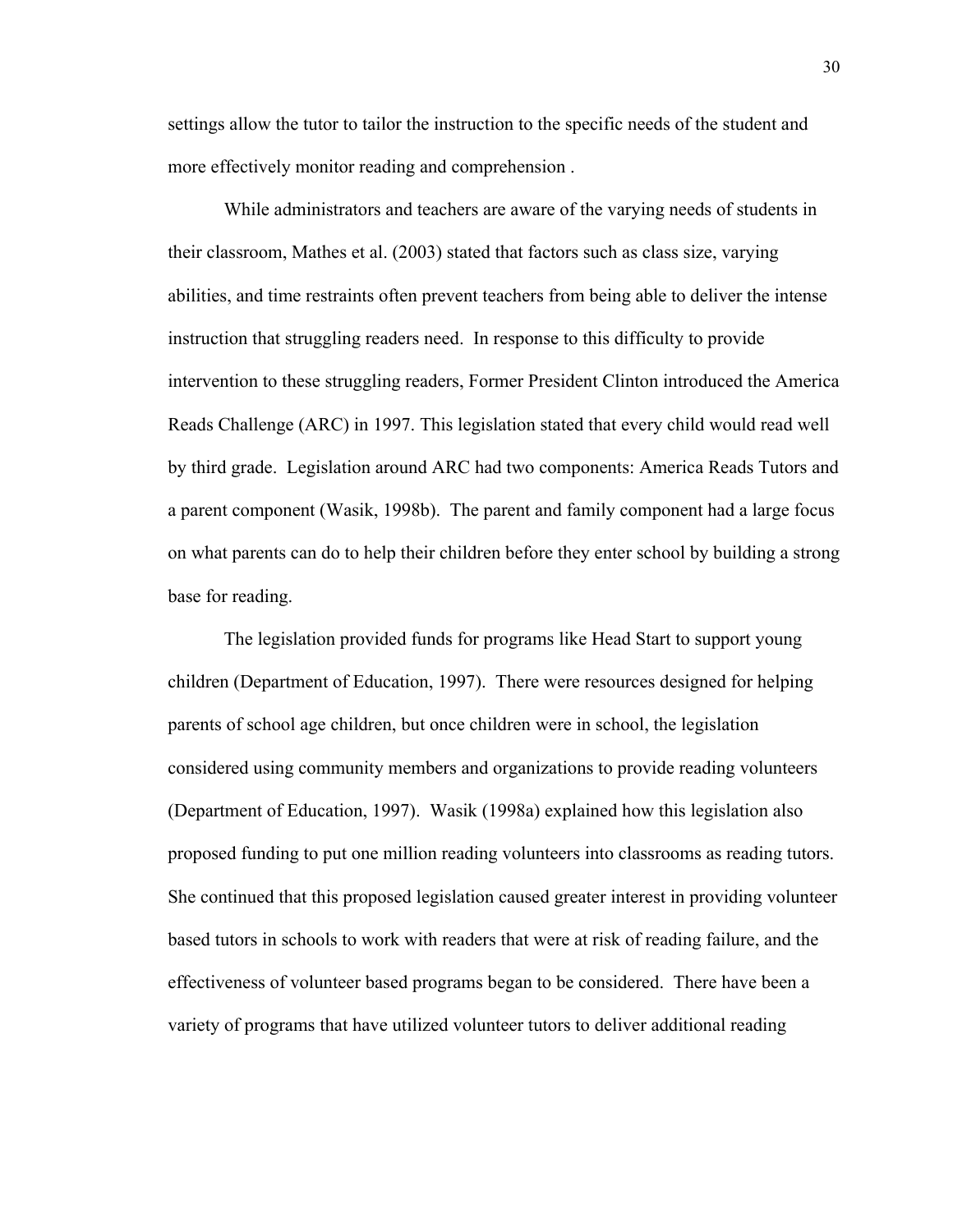instruction, and the next section will look at some of these programs that have been studied for their effectiveness.

# **Effectiveness of Volunteer Literacy Programs: Exploring Research**

Clinton's America Reads Act proposed funding for volunteers to support reading in classrooms, and this prompted a great deal of research around volunteer-based reading programs (Elebaum, Vaughn, Tejero Hughes & Watson Moody, 2000; Wasik, 1998b; Wasik, 1999). Wasik (1998b) stated that it was important to "provide a comprehensive review of the current state of knowledge about the effects of various volunteer tutoring programs in reading" (p. 266) before implementing volunteer programs haphazardly. She argued that before sending volunteers into classrooms in response to the America Reads Challenge, it was important to have a clear understanding of the role volunteers could play and what training they need in order to be effective (1998b, p. 266). Part of her comprehensive review was a study of 11 programs that used volunteers to help students with reading. Wasik (1998b) considered elements that these programs had in common, and used her research to suggest elements that were essential to volunteer based reading programs.

In addition to Wasik's (1998b) research related to the role of volunteers, Elebaum et al. (2000) also conducted a meta-analysis of 29 studies of volunteer tutoring reported between 1975 and 1988. They found that "college students and trained, reliable community volunteers were able to provide significant help to struggling readers" (discussion section, para. 2). According to these researchers the reviewed studies supported that the students who received tutoring performed an average of two-fifths standard deviation higher than the average comparison group (Elebaum et al., 2000). In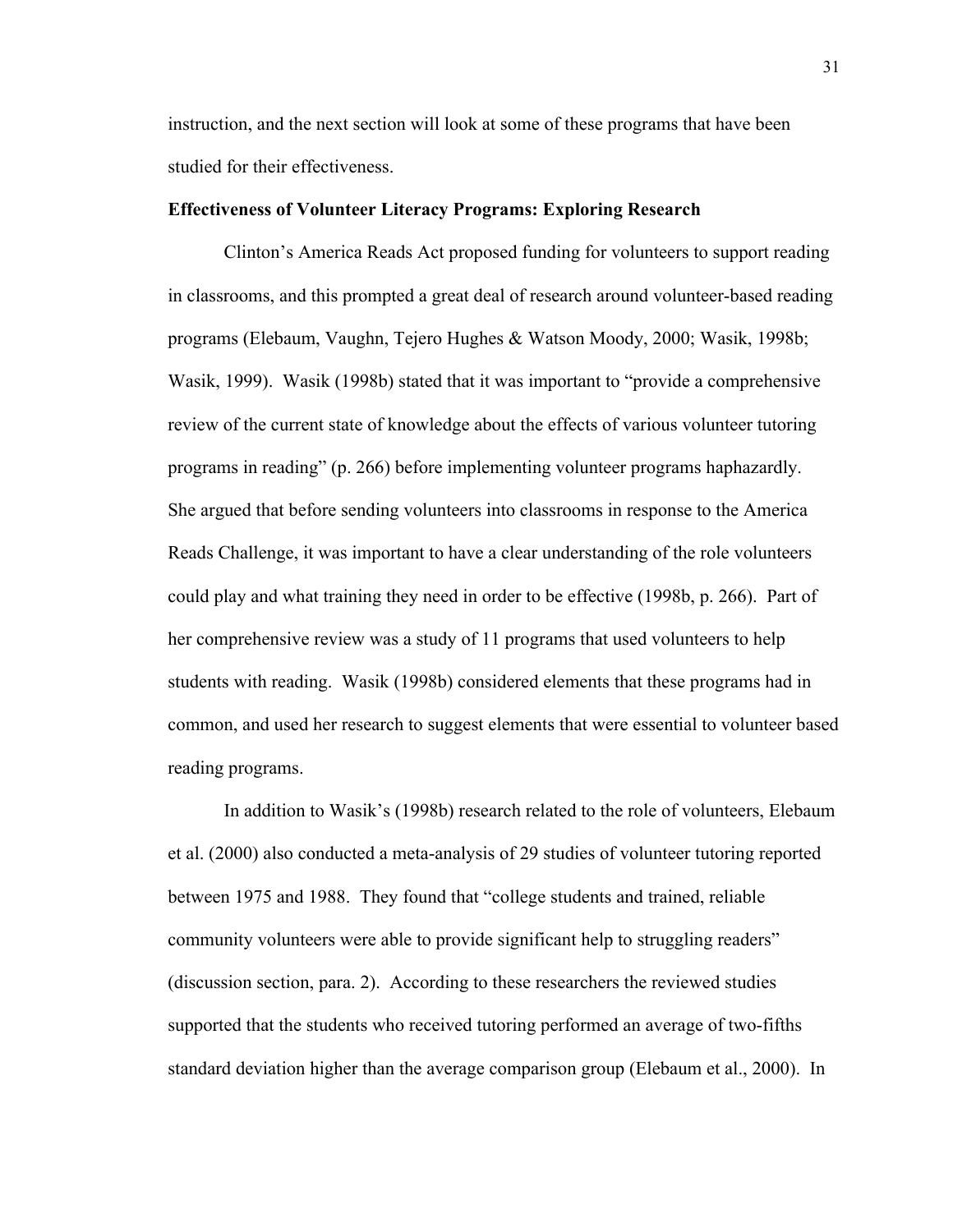addition to the study by Elebaum et al. (2000) a number of tutoring programs have been evaluated for their effectiveness (Burns, Senesac, & Silberglitt, 2008; Burns, Senesac, & Symington, 2004; Cohen, Kulik, & Kulik, 1982; Elbaum et al., 2000; Fitzgerald, 2001; Invernizzi et al., 1997; Lee, Morrow-Howell, Jonson-Reid, & McCrary, 2012; Lindo et al., 2018; Pullen, Lanen & Monaghan, 2004; Rimm-Kaufman, Kagan, & Byers, 1999), and in the following sections this review will consider some of the specific programs that were highlighted in various studies. It will also discuss some of the common limitations to research in this area.

## **Research on Effectiveness: Howard Street Tutoring Program**

The Howard Street Tutoring Program, created in 1979 in Chicago, is an after school program focused on providing tutoring help to second and third graders who have difficulty reading, as identified by informal reading and spelling measures administered by the school reading specialist (Wasik, 1998b). Morris (2006) describes that the students participating in the The Howard Street Tutoring Program were tutored for one hour after school two times per week by volunteers ranging from college students to retirees in the neighborhood. According to Morris (2006) the volunteers follow a specific lesson plan and are closely supervised by a reading specialist who has the responsibility of not only supervising and guiding tutors, but also planning lessons for the volunteers to implement.

Morris, Shaw and Perney (as cited in Morris, 2006) evaluated the program by measuring the outcomes of 30 students who received an average of 50 tutoring sessions throughout the school year to a matched control group of students who did not receive the tutoring. Morris (2006) reported that their evaluation found that "on average, the tutored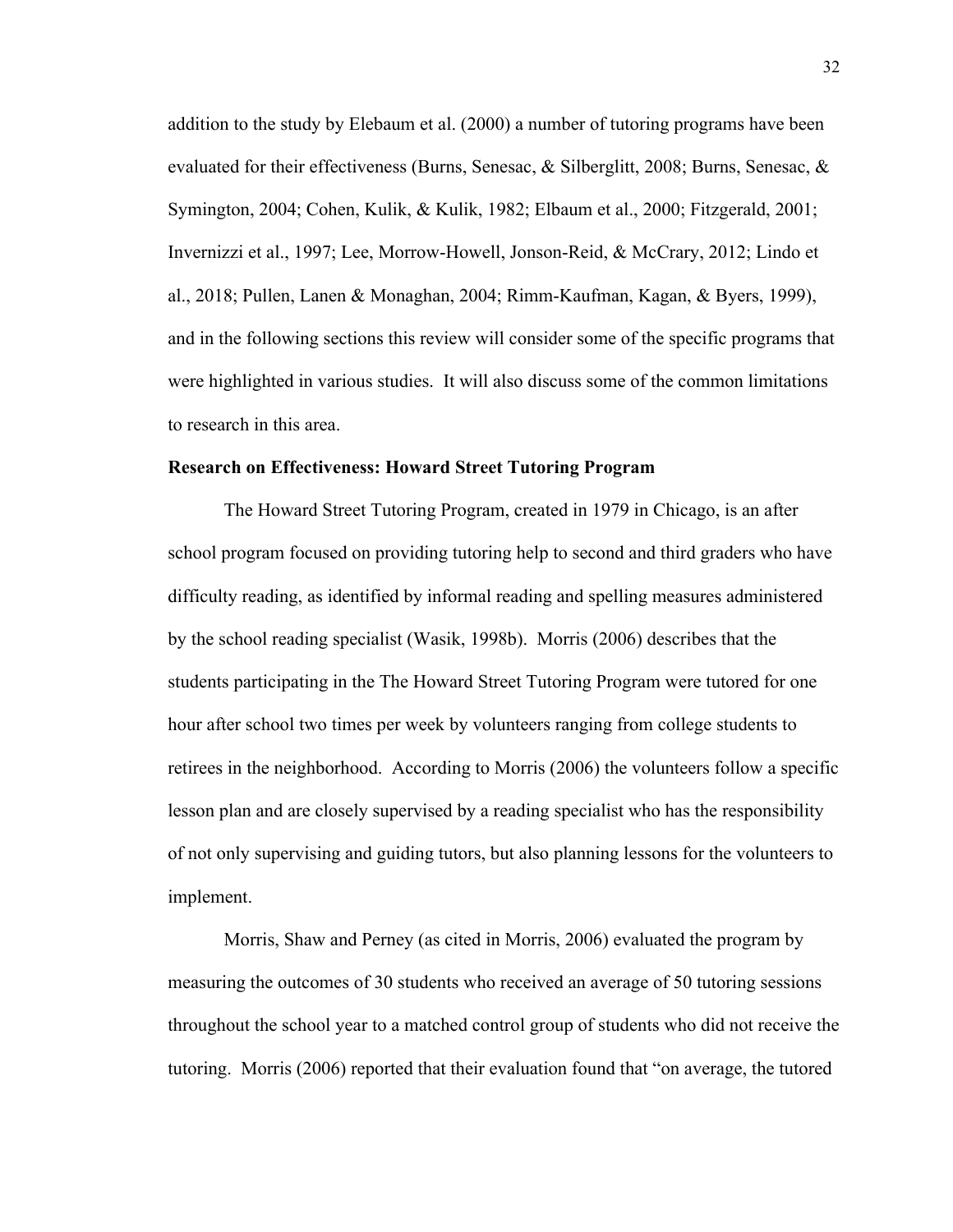group gained 12.2 months in passage reading, whereas the control group only gained 6.6 months" (p. 355). The success of the Howard Street Tutoring program was noted by multiple researchers, and parts of this model, namely a reading teacher at the center of the program and a structured procedure for the tutoring session, have been replicated in other programs.

### **Research on Effectiveness: Book Buddies**

Book Buddies in Charlottesville, Virginia is a program that uses community volunteers to tutor first graders having difficulty learning to read (Morris, 2006; Wasik, 1998b). In this program, tutors meet with students two times each week for 45-minute work sessions. Wasik (1998b) describes two important characteristics of the program. One, tutors are carefully supervised by an onsite reading coordinator who is either a current or former graduate student in reading education. Two, the tutors receive initial and ongoing training that includes videos modeling instruction and a careful description of the lesson plan.

Ivernizzi et al. (1997) evaluated the effectiveness of this program by dividing the students receiving tutoring in two cohorts: the low session group, which consisted of students who had received fewer than 40 tutoring sessions, and the high session group, students who received greater than 40 tutoring sessions (Wasik, 1998b). The high session group outperformed the low session group, namely in the areas of word recognition and contextual reading (Ivernizzi et al., 1997).

### **Research on Effectiveness: Help One Student to Succeed (HOSTS)**

The Help One Student to Succeed (HOSTS) program was developed in Vancouver, Washington by Title 1 teacher William Gibbons during the 1971-1975 school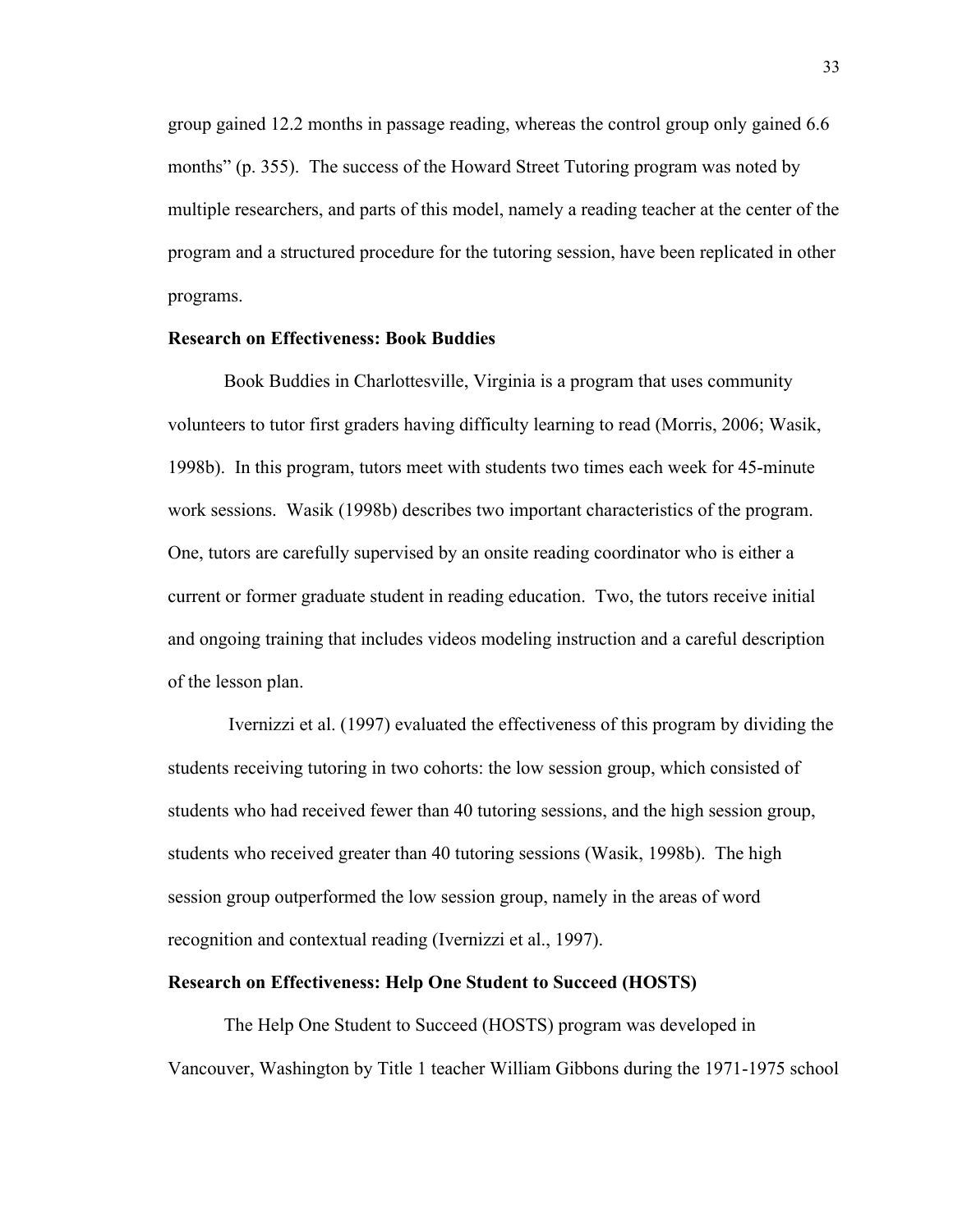years (Burns et al., 2004). The HOSTS program focuses primarily on students in grades K-6 who are at risk of reading failure. Burns, et al. (2004) describe the HOSTS program:

First, each student is assessed to determine his or her literacy strengths and weaknesses, learning style and interests. Then, based on this information and available school resources, personalized interventions are computer generated for each student that include resources and activities to integrate decoding skills, vocabulary, literature, writing and critical thinking on a daily basis. Teachers next select from these resources and activities tailored to the student in designing weekly and daily lesson plans that are followed by the tutor. (p. 89)

Wasik (1988b) reported how the HOST Volunteers receive two hours of initial training by the on-site coordinator, who organizes the materials, recruits volunteers and creates diagnostic plans for students. Students meet with tutors for 30 minutes 3-4 times each week, and may have a different tutor each day (Burns et al., 2004).

A study completed by Burns and colleagues in 2004 evaluated six elementary schools in Michigan that use the HOSTS model against four schools who did not use HOSTS. The results of this study demonstrated that students in schools with the HOSTS program exceeded the control group on measures of reading fluency, reading comprehension, initial sound fluency, and overall reading skills (Burns et al., 2004). A two year follow-up study, conducted by Burns et al., 2008, revealed that students who participated in this initial study maintained positive effects of their HOSTS tutoring two years after the initial study.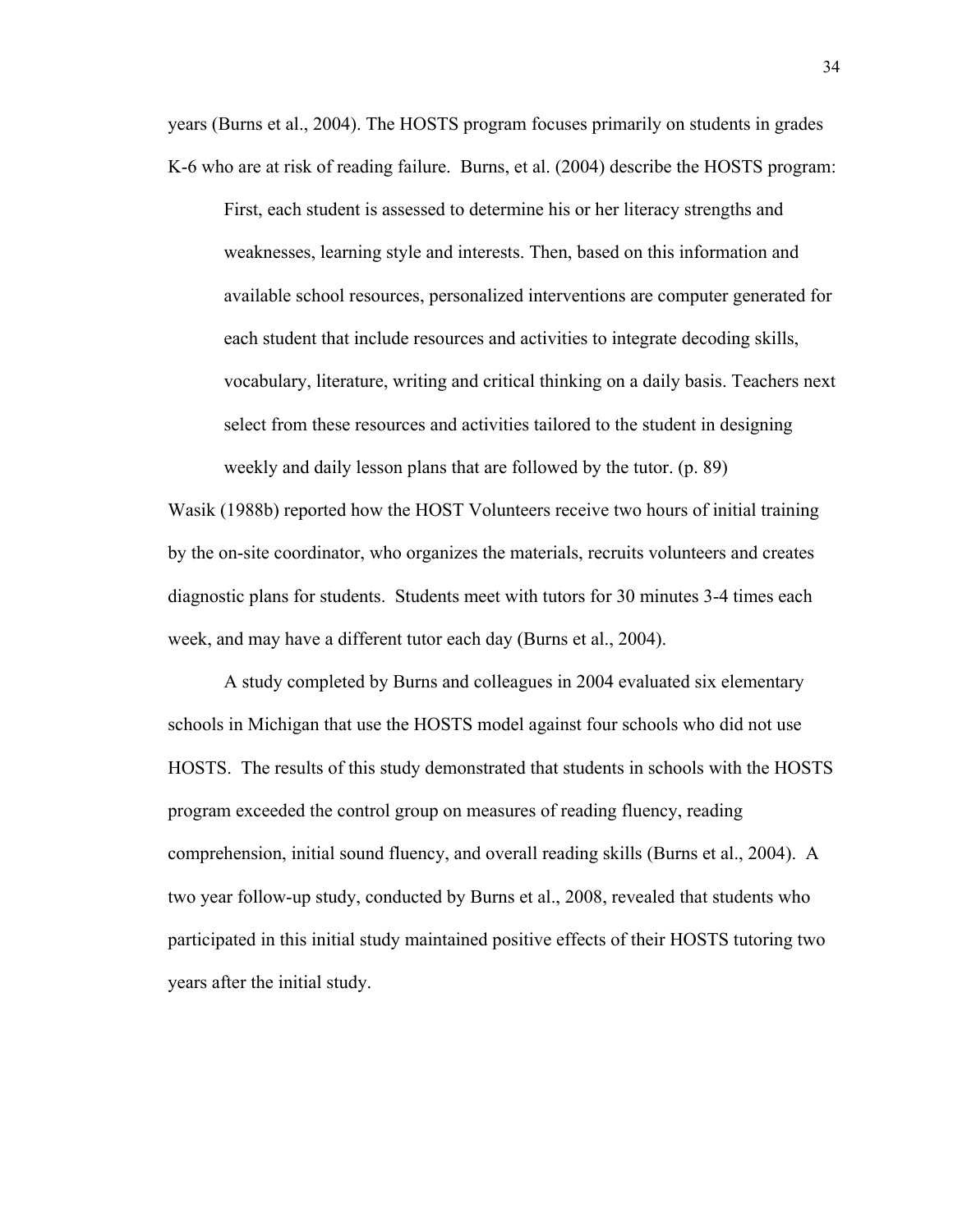## **Research on Effectiveness: America Reads Partnerships**

As a result of the America Reads Challenge, a variety of partnerships were evaluated for their effectiveness to enhance reading achievement of struggling students. Fitzgerald (2001) considered a tutoring program where 39 tutors worked with a total of 144 children to provide tutoring. In this particular study, 64 children who received the full amount of tutoring were compared to 19 children who received less tutoring. The students participated in tutoring sessions for 40 minutes twice a week, and the sessions consisted of four main elements: repeated reading of a familiar book, word study, writing, and guided reading of a new book. Tutors received 33 hours of initial paid training, and there was a supervisor on site that observed and guided tutoring sessions as needed. Fitzgerald (2001) stated that "the average gain for the children receiving the full term of tutoring was 1.19 grade levels during six months of tutoring" (p. 29).

Lee et al. (2012) considered the effects of the program Experience Corps (EC). EC uses older adult volunteers to help with reading in elementary schools. This particular study looked at EC tutoring programs in three cities. Tutors received between 15 and 32 hours of training, and were supported by an on-site staff member (Lee et al., 2012). The EC program requires tutors to use a specific lesson plan protocol, but these can be chosen to fit a particular setting. Based on the specific program, tutors spend about 40 minutes with students two to four times each week. During the study, 75% of students received at least 35 tutoring sessions. Lee et al. (2012) stated that the students who received tutoring services showed "more than a 40% gain on grade specific reading skills" (findings section, para 3).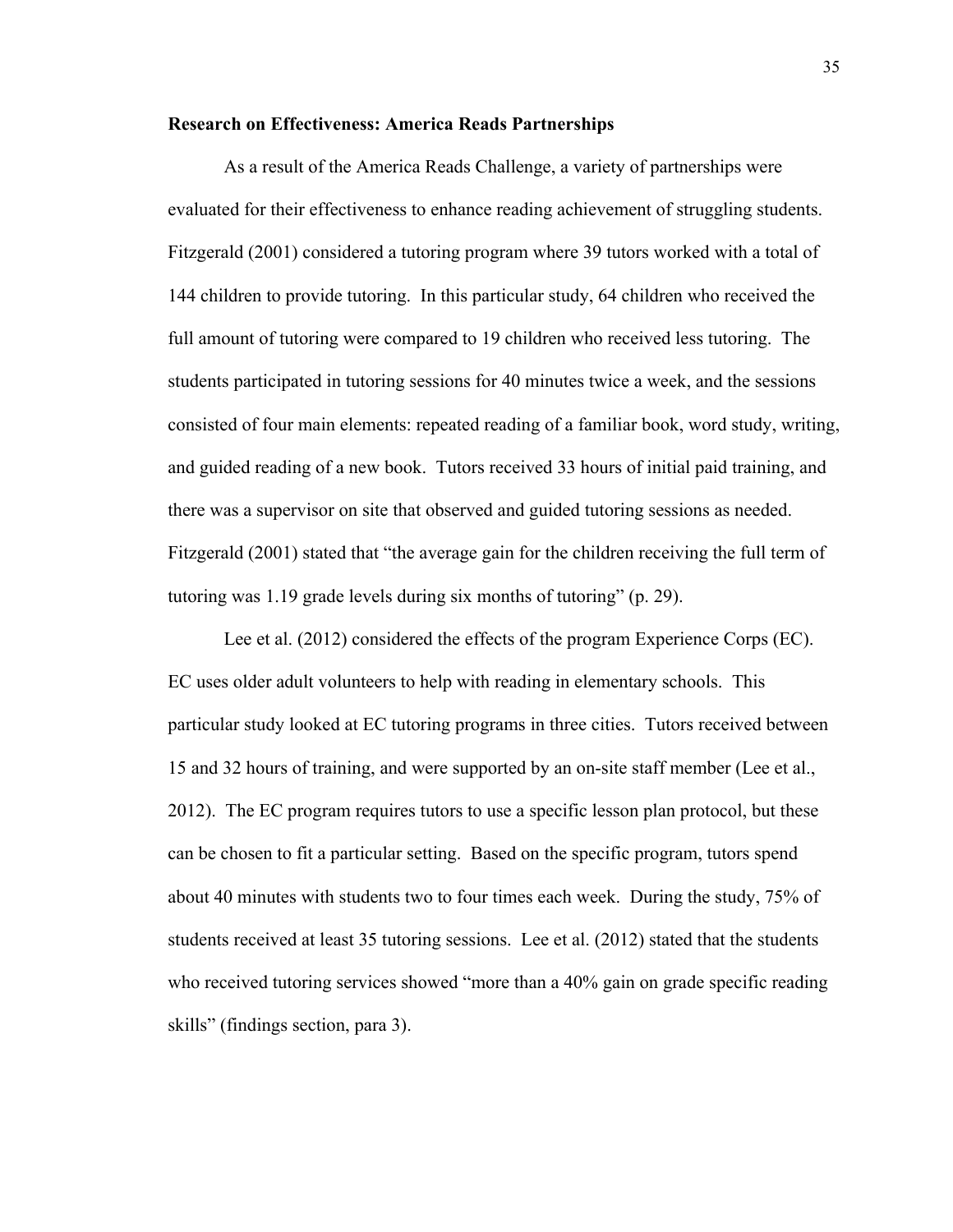# **Research on Effectiveness: Reading Partners**

Reading Partners was established in 1999 in East Menlo Park, California. According to their website, the mission of Reading Partners is: "to help children become lifelong readers by empowering communities to provide individualized instruction with measurable results" ("Vision and Values," 2020). Jacob, Armstrong, and Willard (2015) describe how the program uses volunteer tutors to meet with students in grades kindergarten through fifth grade who are one and a half to two and a half years behind in reading. Students meet with tutors for 45 minutes, two times each week and follow a specific lesson plan. Reading Partner volunteers do not need to have training, as there is a full-time Reading Partner site coordinator (often an AmeriCorps member) who is responsible for support and management (Jacob et al., 2015).

Jacob et al. (2015) describe that there are six basic components to the Reading Partners Program: regular one-on-one tutoring, a dedicated space for tutoring and materials, structured and individualized instruction, instruction that is driven by data, a high level of ongoing training, and instructional supervision and support.

An evaluation of the Reading Partners program by Jacob et al. (2015) concluded that the students receiving tutoring from Reading Partners tutors were scoring two to three percentile points above their peers at the end of the school year. According to their website, the Reading Partners program is present in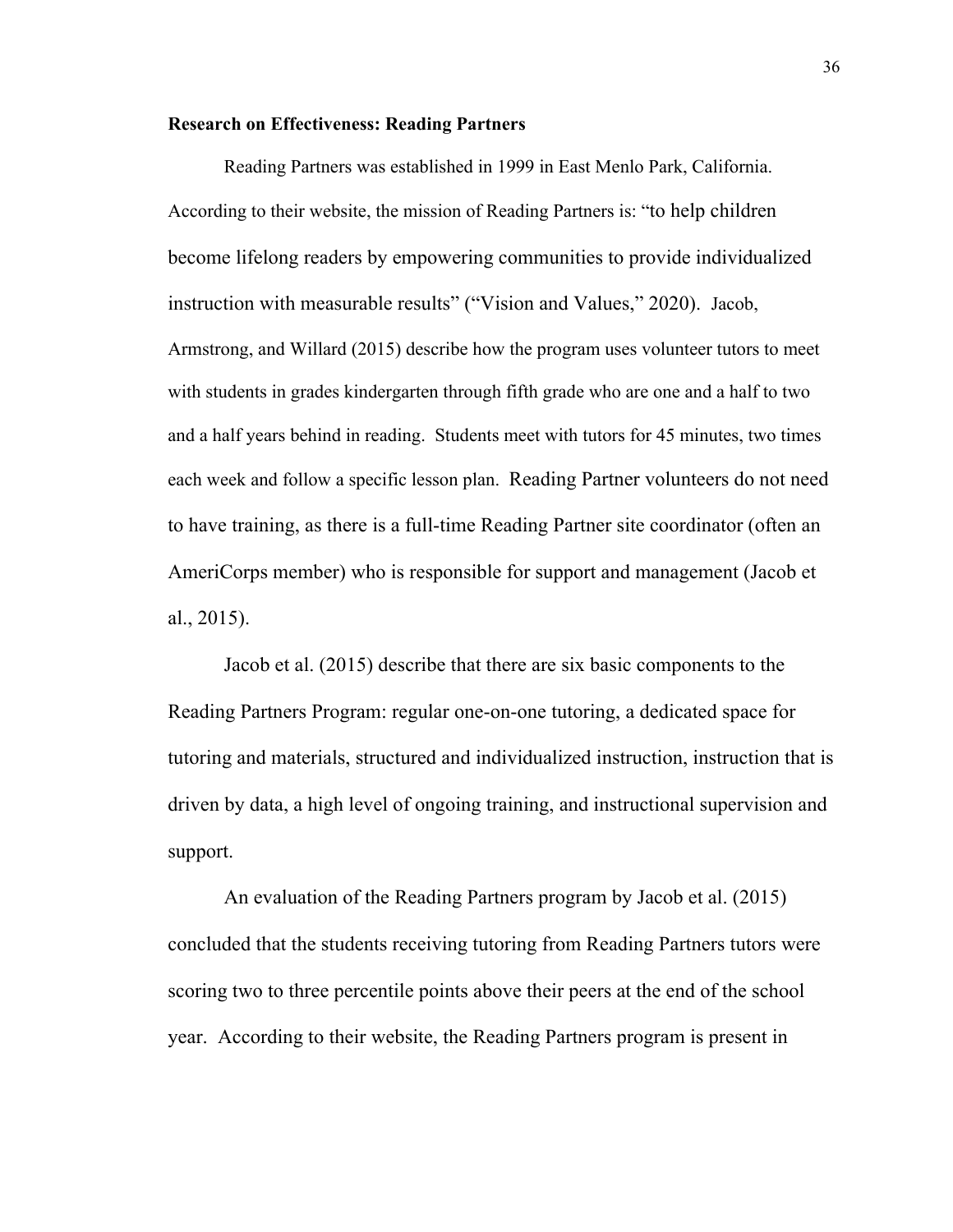eleven states in the country with hopes for future growth ("Where We Serve," n.d.).

## **Research on Effectiveness: Additional Program Outcomes**

While a majority of the research focuses on measurable academic gains in reading based activities, there were other benefits of volunteer based reading programs that were mentioned in literature, some of these not related to academic achievement. One organization that considers development that extends beyond academic scores is the Search Institute. The Search Institute's mission is to "partner with organizations to conduct and apply research that promotes positive youth development and advances equity" (Search Institute, "Vision, Mission, and Values" section, 2020). The Search Institute identifies 40 Developmental Assets that promote healthy development in young people. These assets include internal assets such as a sense of purpose and a positive view of their future (Search Institute, 2010). They also include external assets such as a strong school support network and a sense that the community values youth. Other assets that are important for young people are adult role models and high expectations from parents and teachers (Search Institute, 2010). These developmental assets can not be overlooked when considering supporting young readers, and research (Fitzgerald, 2001; Leal et al., 2004; Pullen et al., 2004; Wasik, 1999) has shown that volunteer programs are very effective in supporting these assets for students. Leal, et al. (2004) describe how college aged tutors reported students they tutored as having increased motivation and positive feelings toward reading as the tutoring progressed. This was echoed in the research by Fitzgerald (2001) who explained that tutors noted students had a more positive attitude toward challenging activities. Another benefit of these programs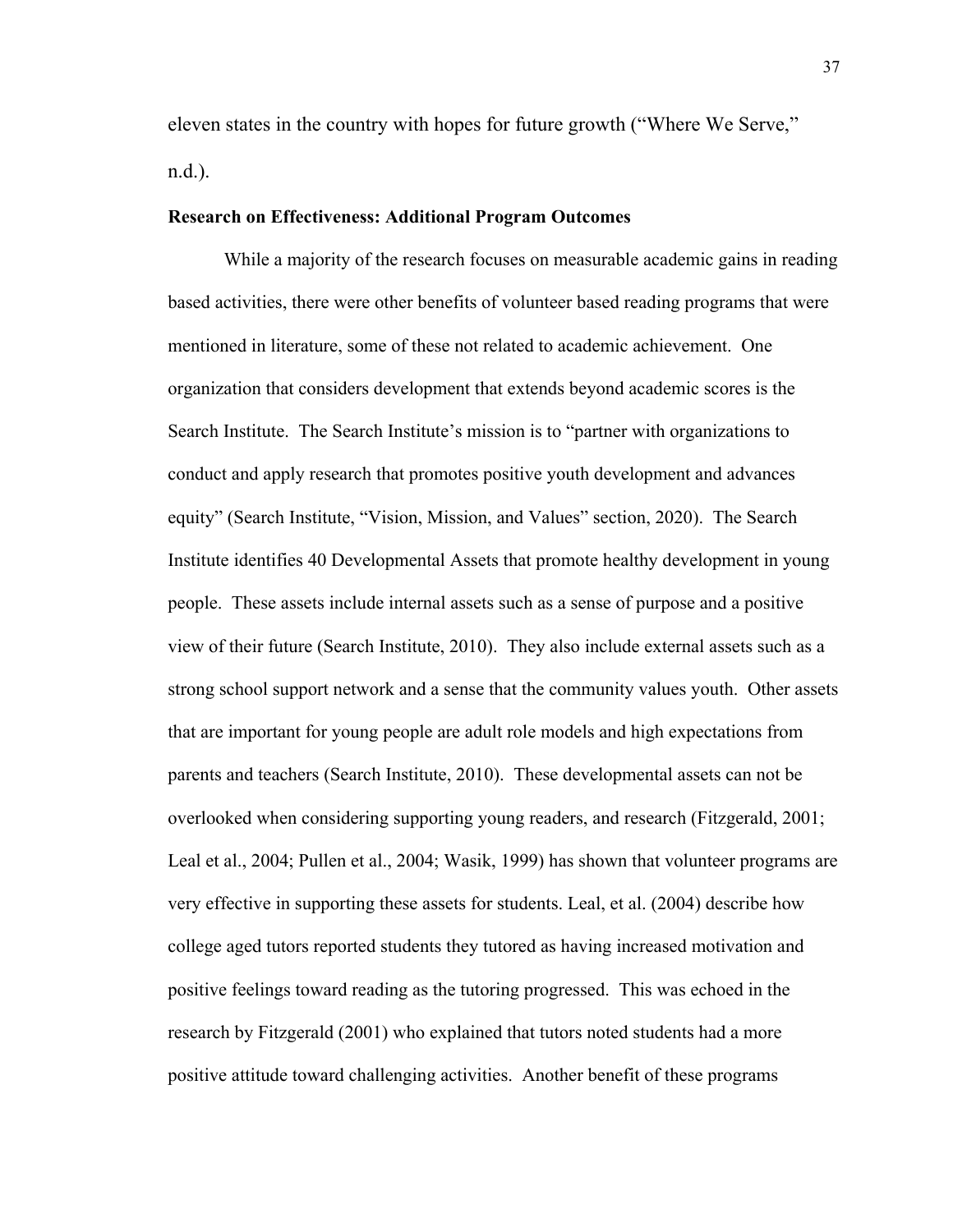described by Wasik (1999) was how a tutor-student relationship was related to increased motivation toward reading activities. This increased motivation increases students' view of their future, an asset described by the Search Institute (2010).

Another finding came from Pullen et al. (2004), who identified how tutoring benefits children by "providing rich literacy experiences" (p. 656). This relates to the work of Stanovich (1986) who mentioned a lack of meaningful literacy experiences as part of the reason many struggling readers continue to struggle. These rich literacy experiences could help to stop the "downward spiral" of students who struggle with reading in the early grades as described by Torgesen (2004). With the extra support of a tutor that can closely monitor student achievement and tailor instruction to specific student needs, even mid-lesson, students may begin to have more meaningful experiences in reading that will support their achievement.

#### **Limitations to Research on Effectiveness of Volunteer Reading Programs**

A review of the studies evaluating the effectiveness of volunteer-based reading programs has revealed some common limitations to research. Wasik (1998b) stated that one difficulty of evaluating effectiveness of volunteer literacy programs is comparing results to a control group. Her review of programs in 1998 found that only two of eleven programs evaluated the progress of students using a control group and rigorous experimental design.

The Book Buddies evaluation performed by Invernizzi et al. (1997) did not have a no-treatment comparison group, as the students were only divided by the number of sessions of tutoring they received. Invernizzi et al. (1997) reported that although the students in the low session group were not different in risk level, they were absent from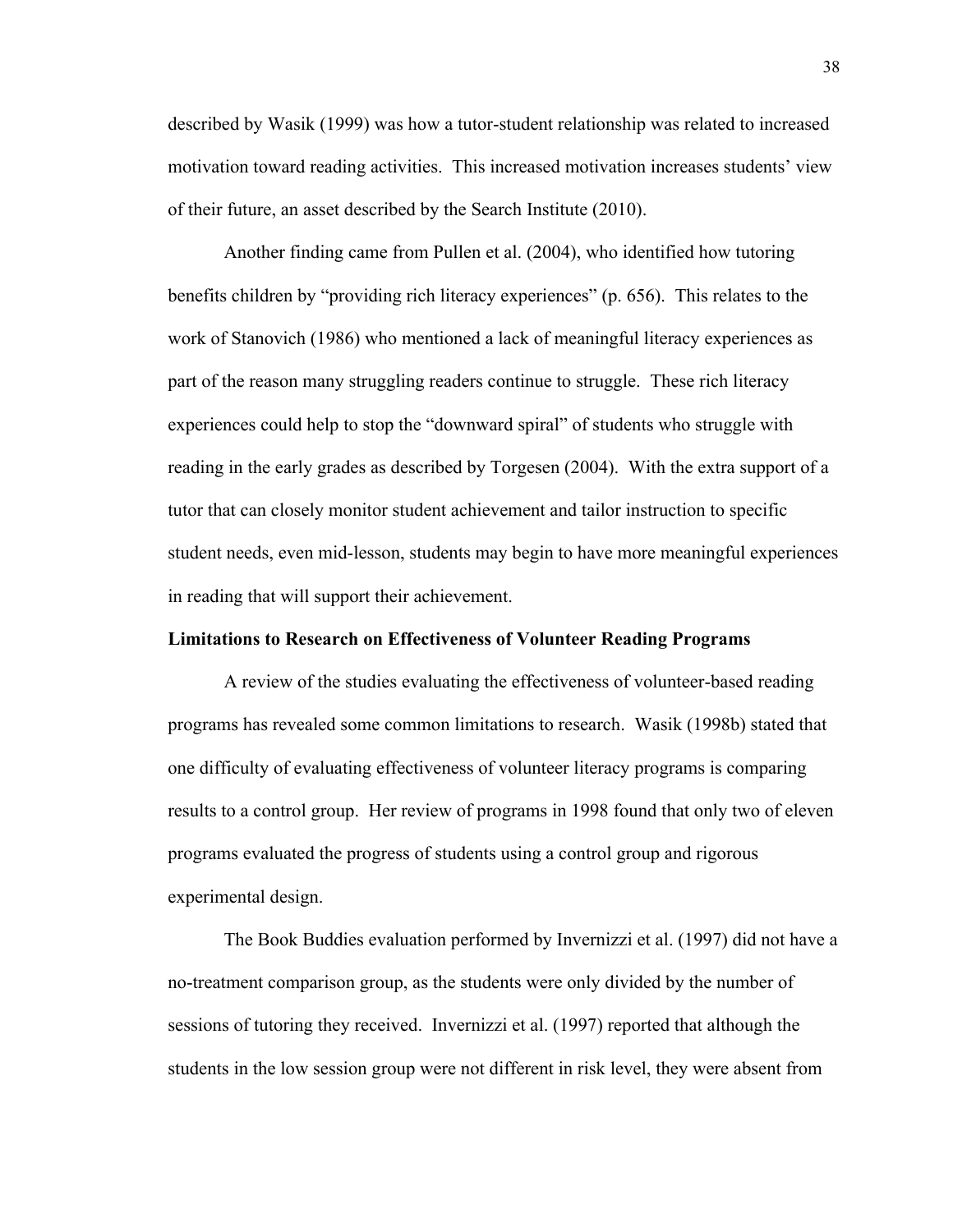school more frequently than the high session group, and this could have affected their reading progress. The issue of students in a control group being absent more frequently and not receiving even the regular classroom instruction was also a concern in the study performed by Lee et al. (2012).

Jacob et al. (2015) mentioned that the positive results noted in an evaluation of the Reading Partners program also has limitations. One of the biggest limitations mentioned was that both the control group and the students receiving tutoring struggled in reading, and it is likely that the struggling students in the control group were receiving some sort of intervention in addition to regular instruction. It is impossible to know how these other interventions affected reading achievement (Jacob et al., 2015).

Despite the limitations to research, the examination of various programs and their effectiveness to support struggling readers has revealed some patterns and characteristics that can be seen as best practice when considering volunteer-based tutoring programs (Wasik, 1998a). The next section will look at the elements that are important for administrators to consider when implementing volunteer tutoring programs, and examine the presence of these elements in various tutoring programs.

# **Introduction to Best Practices in Volunteer Based Reading Programs**

In order to utilize a successful volunteer based reading program, it is essential to have an understanding of the necessary components that make the program successful. Topping (1998) states, "Tutoring is not teaching, nor should it be diluted teaching" (p. 48). This is important to remember when designing a volunteer program, the volunteers are not supposed to be replacement teachers, but rather supporters of the learning process. In order to create meaningful opportunities for volunteers to support this process, volunteer programs need to be thoughtfully designed and implemented. As a result of her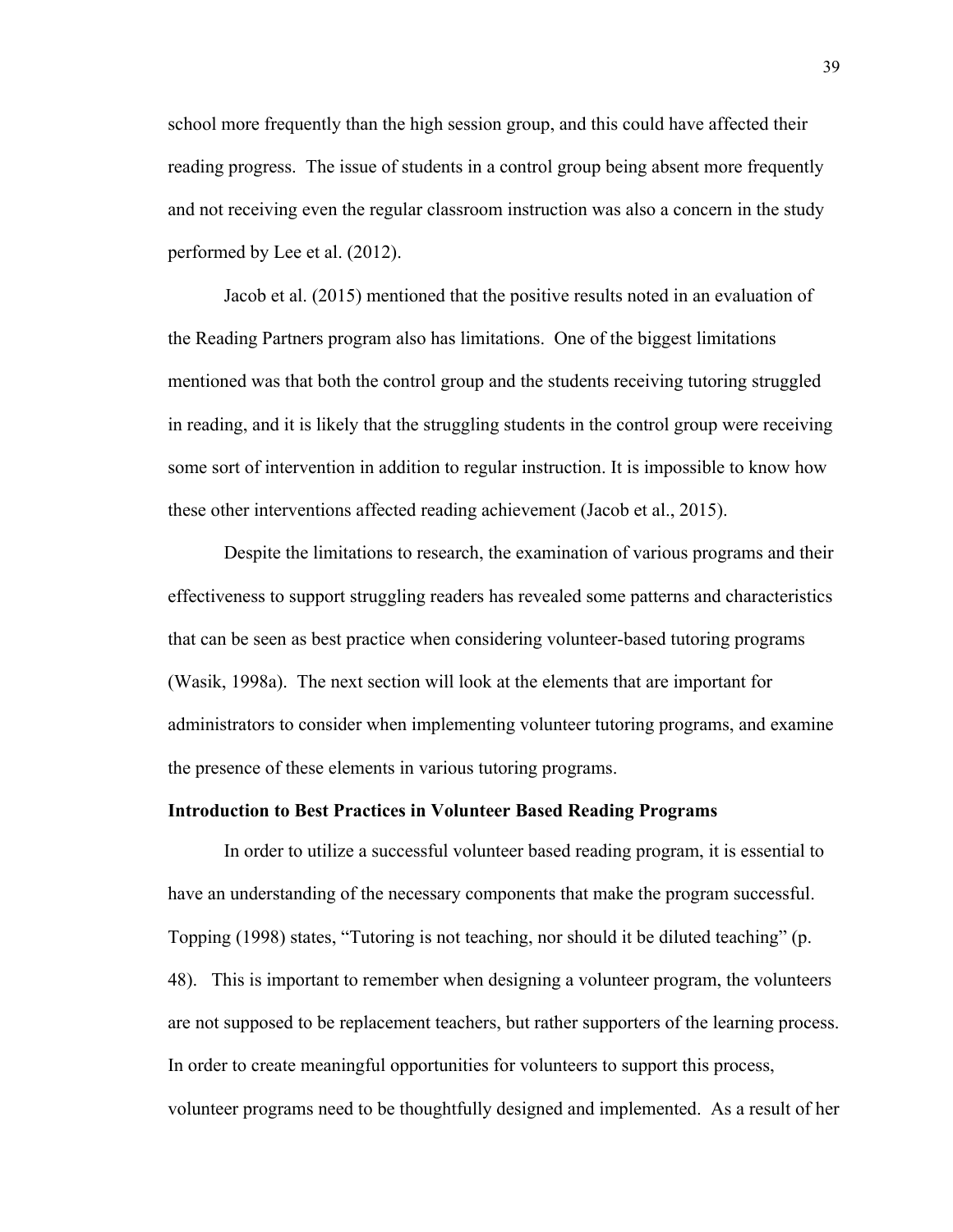review of tutoring programs, Wasik (1998a) named eight components that are essential for a successful volunteer based tutoring program. These components have been woven throughout the successful programs discussed earlier in this chapter, and this section will look at how these components are implemented in various programs.

# **Essential Component: Need for Reading Specialist**

The first component named by Wasik (1998a) is a reading specialist who can supervise teachers and become the "core of the program" (p. 565). This specialist should be certified in reading and knowledgeable about reading difficulties. Wasik (1998a) describes the duties of this reading specialist:

A reading specialist supervises the volunteers on a daily basis, assesses the children, develops lesson plans for the volunteers to implement, and gathers the materials that the tutors need in order to carry out the lesson plan. In addition, the reading specialist can observe volunteers and provide them with constant feedback and support as they work with the students. (p. 565)

Without this designated leader, the planning and supervision often fall on the classroom teachers who are overwhelmed with their classroom duties. Pullen et al. (2004) state that if teachers are the ones to guide the tutors, they will become overwhelmed with the workload and discourage tutoring in their classroom.

Reading specialists can have a variety of backgrounds. Wasik (1998b) stated the Howard Street Tutoring program utilizes a reading teacher who models lessons for volunteers and supervises volunteers as they execute lessons, providing frequent feedback. Following initial assessments, the reading specialist designs lessons for the tutors to teach with each student. These solid lesson plans along with frequent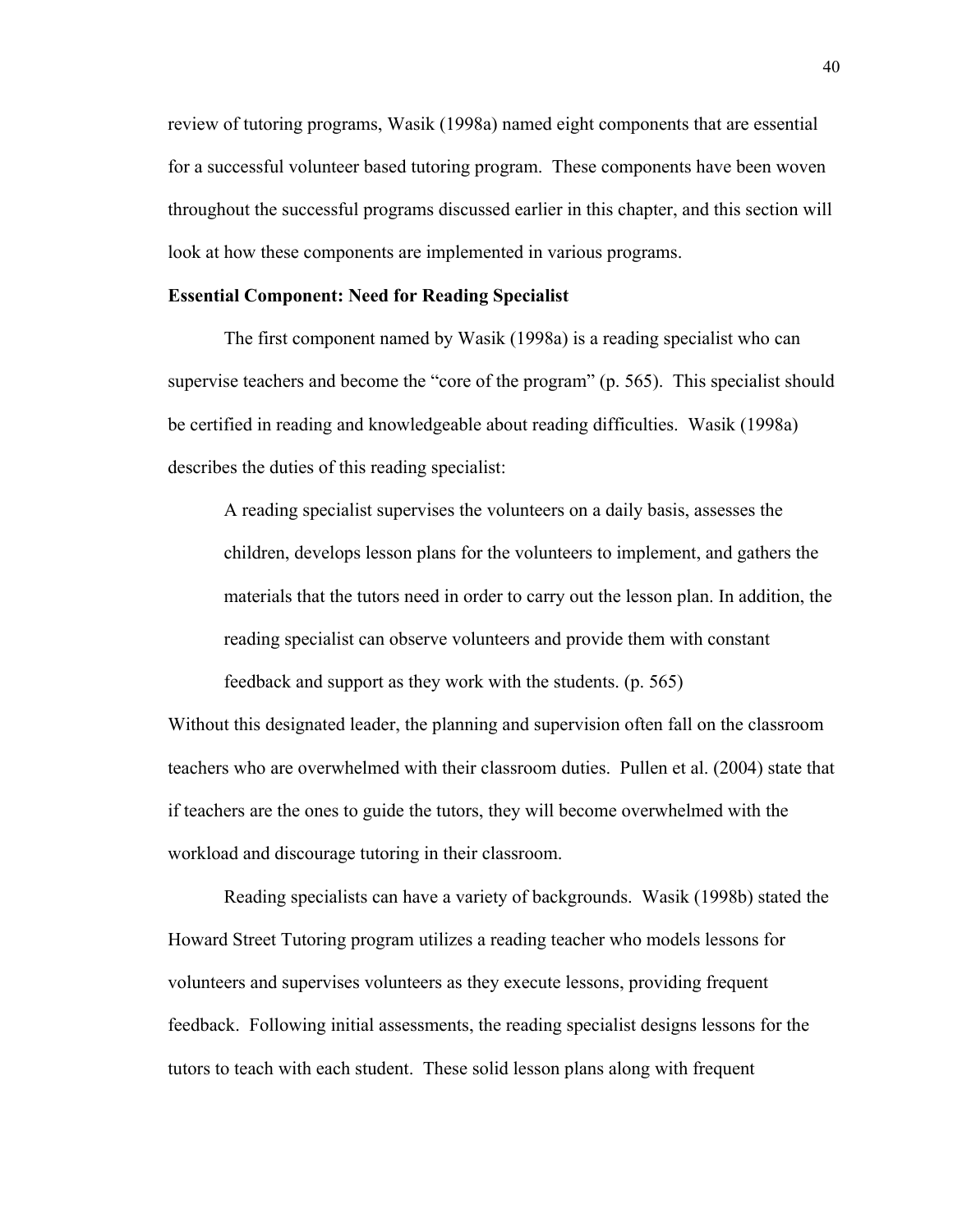supervision assure that students are receiving high quality instruction during each session, a critical component for effective tutoring.

The Book Buddies program uses graduate students as supervisors (Wasik, 1998a), and these students have the support of the program creators for initial training and support. Jacob et al. (2015) stated that The Reading Partners program has site coordinators that are almost exclusively AmeriCorps members, and these site coordinators oversee volunteers on a daily basis and also manage the logistics of the Reading Partners Program. These site coordinators are supported by program managers, individuals with classroom experience. The program managers are charged with being the "primary literacy program expert" (p. 17) and manage up to five sites.

Many of the other programs reviewed by literature to be successful for increasing student achievement had a reading specialist at the center of the program (Burns et al., 2004; Fitzgerald, 2001; Lindo et al., 2018; McDaniel, 2002). While this element can add cost to the program, Wasik (1998a) warns that failure to provide this reading expert will decrease the effectiveness of the reading program.

## **Essential Component: Ongoing Training and Feedback**

In addition to providing a solid framework and lesson plan from a reading specialist at the core of the volunteer program, Wasik (1998a) states that program leaders also need to provide ongoing training and feedback for tutors. This assures that the tutors are implementing the teaching strategies with fidelity. Morris (2006) states that the reading teacher's most important role was to act as a "coach" for tutors. He states that this coaching involves: "helping with lesson plans, modeling proper teaching technique, guiding pacing decisions, and providing immediate feedback on performance" (p. 353).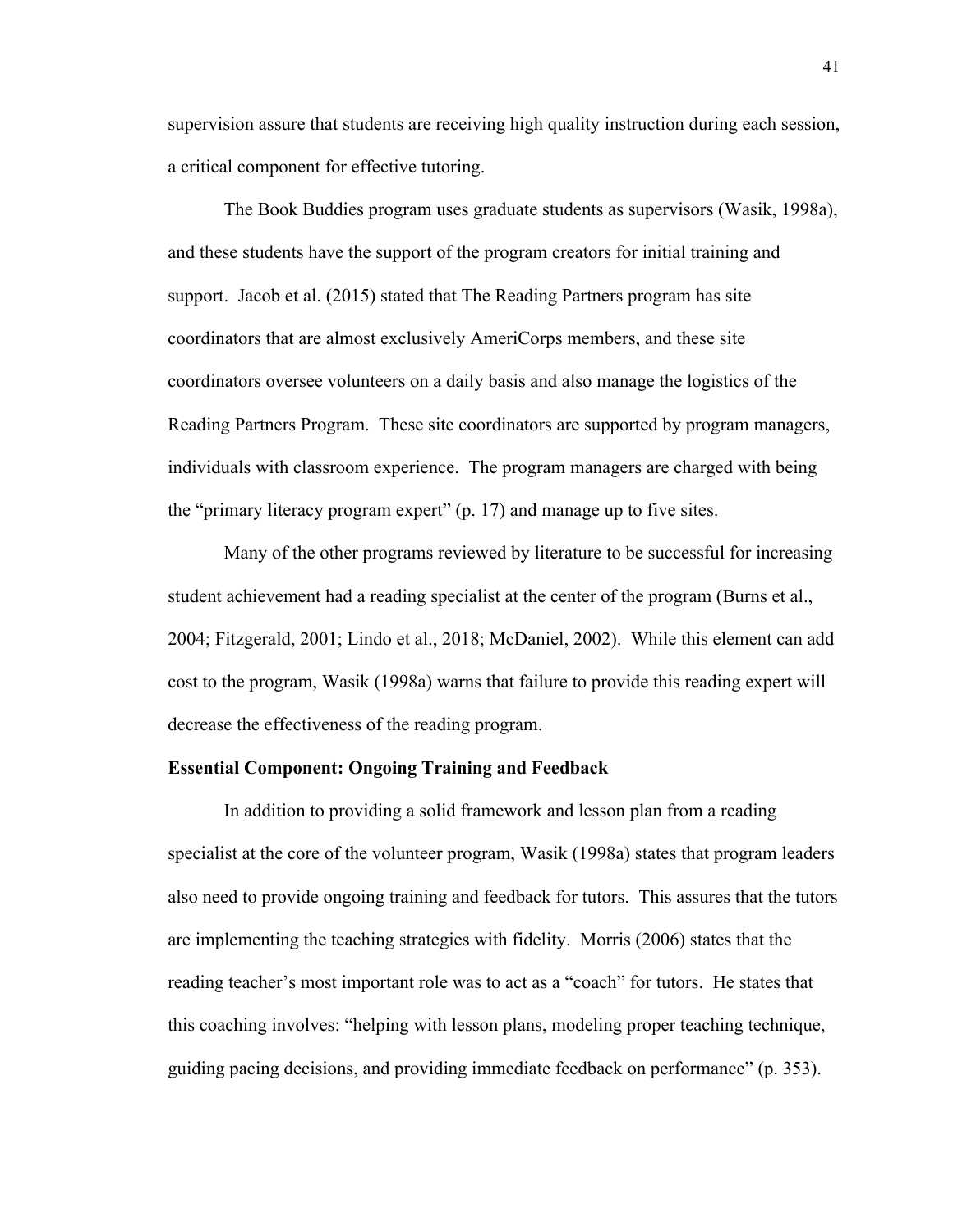Wasik (1998a) notes that in the Howard Street Tutoring program and Book Buddies program coordinators are present for every tutoring session. Their presence allows them to monitor the session and drives future training sessions.

In their first grade volunteer tutoring model, Rimm Kaufman et al. (1999) provided bi-monthly meetings with tutors in addition to the five training sessions that occurred before tutoring began. These meetings often acted as a forum where tutors could share strategies and ideas, and the coordinators could address patterns they had seen during tutoring sessions. Making sure this training is ongoing is critical for addressing issues that come up throughout the tutoring process since it is almost impossible to anticipate potential issues during the initial training.

This ongoing support is not only important for the students, but the volunteers as well. Potter (1999) states, "The goal of a good tutor-training program, therefore, should be to mine the initial energy volunteers bring, and refine it into a professional base of knowledge and tutoring skills" (p. 23). While they may not come with a great deal of background in working with students, volunteers are typically eager to support students and are receptive to feedback about how they can do this well. Potter (1999) states tutors want the chance to evaluate their progress and feel supported. Without this support, tutors may even abandon the program. As mentioned before, even though having a qualified reading teacher at the center of the program may be more costly, the expense will be balanced by the value that these coordinators bring to the program.

## **Essential Component: Structured Tutoring Sessions**

In her study of four effective volunteer tutoring programs, Wasik (1998a) found that even though effective programs had varied approaches to tutoring, they all consisted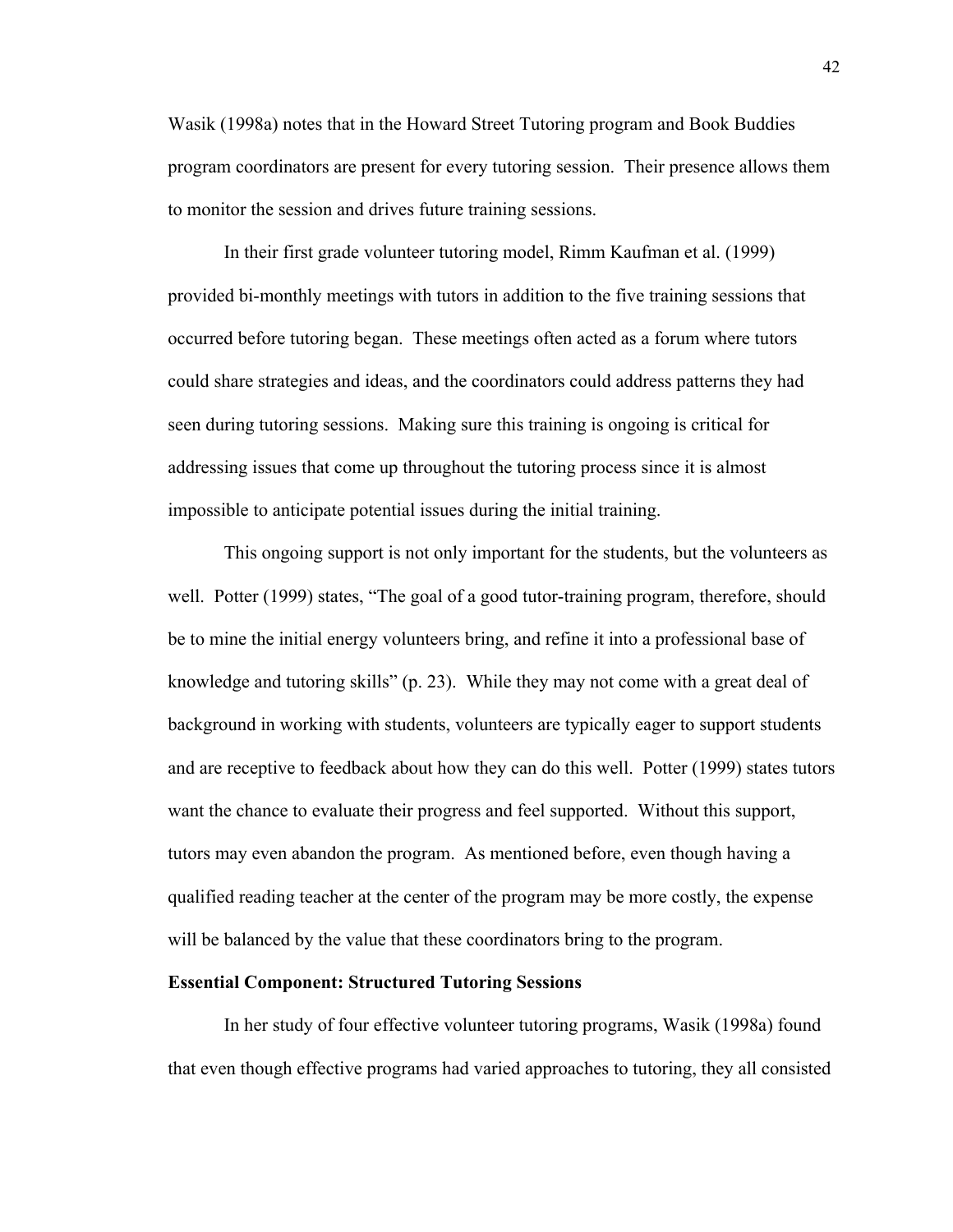of four main elements: rereading of a familiar text, word analysis, writing, and the introduction of a new text. These elements are also present in teacher delivered programs that have been successful for supporting reading, Reading Recovery and Success for All (Wasik & Slavin, 1993). In the following sections these elements will be described in greater detail.

**Rereading a familiar story or text.** Beginning the tutoring session by reading a familiar text allows students and tutors to ease into the tutoring session with something familiar. Rereading text gives students the opportunity to practice fluency, work on automaticity in word recognition, and build their comprehension (Wasik, 1998a). While repeated reading is an effective way to build reading rate, word accuracy, expression and comprehension, Kuhn and Stahl (as cited in Pullen et al., 2004) stated "assisted repeated reading practice, or reading familiar text under the supervision of a fluent reader, appears to be the most powerful approach to repeated reading intervention" (repeated reading section, para. 1). Therefore, it is not only beneficial that students engage in repeated reading, but important that they can do this under the supervision of their reading tutor.

The Howard Street Tutoring Program, Book Buddies Reading Program, and others studied include this reading component, but some programs, namely the HOSTS program (which focuses more on skill-based lessons targeted to student needs than time spent actually reading) do not (Burns et al., 2004). The Reading Partners Program does not include a rereading component, but instead the tutor reads aloud to the student, modeling fluency and phrasing and stopping to ask questions that support comprehension.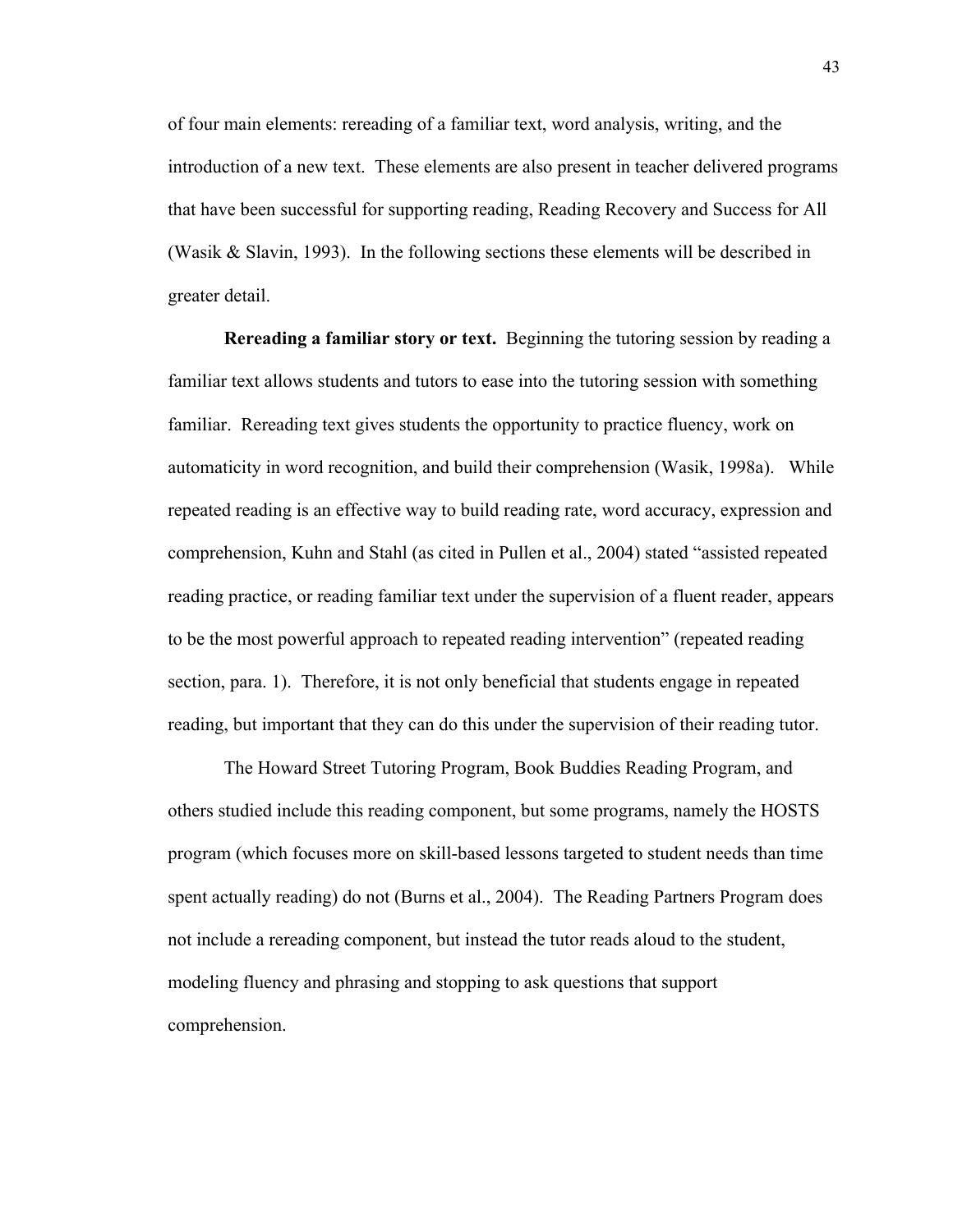**Word analysis.** Word analysis can have different approaches based on the structure of the program, but the common goal is to have children look at the orthographic structure of words (Wasik, 1998a). Torgesen (2004) states that phonological awareness can be the strongest predictor of reading success, and instruction in phonological awareness can significantly improve a students decoding and comprehension skills. Since students can have such a range of understanding with phonics (Stanovich, 1986), it is valuable for students to work on these skills in a one-onone setting in order to receive constant feedback. The Howard Street Tutoring Program and Book Buddies program both incorporate word study routines (Wasik, 1998a), the Reading Partners program has a time when tutors teach a new skill that is often related to phonics (Jacob et al., 2015), and many other programs incorporate a word study component (Fitzgerald, 2001; Lindo et al., 2018; Pullen et al., 2004).

**Writing***.* Writing is closely connected to reading, as it allows children to see the relationship between reading and print (Wasik, 1998a). Many of the programs studied implemented a writing component. Fitzgerald (2001) documented tutoring sessions delivered by college students and modeled after the Reading Recovery method. The writing portion consisted of students writing a sentence of their choosing while the tutor coached them on letter sound relationships and phonics principles. Leal et al. (2004) described a tutoring program where the tutors engaged in a book writing activity with students. In addition to the other essential components of the tutoring session, students chose a topic and wrote a story about their topic in collaboration with their tutor. During this process, the tutors were able to identify areas of need based on the students' own writing.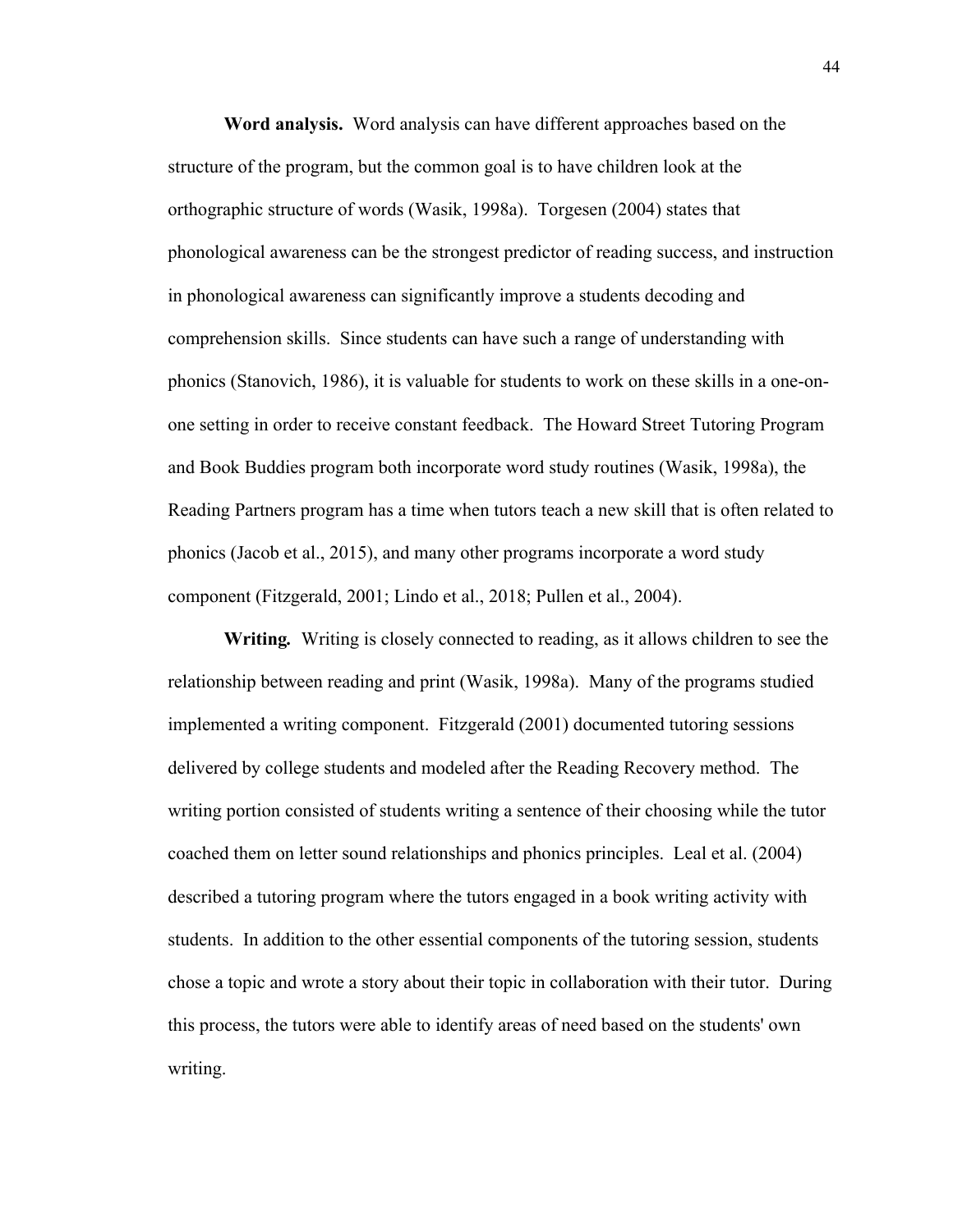**Introducing new stories.** Wasik (1998a) stated that all four programs she considered introduced a new story during the tutoring session. This story was a text that was matched to the students' instructional level and sometimes even a text that would be used in their classroom. The new story provided opportunities for students to practice word analysis strategies they had worked on in the tutoring session and the tutor could help students preview some of the vocabulary and word patterns they would find in this new text. It was also a chance to model effective word attack strategies. Jacob et al. (2015) described the student read aloud segment as a time where the tutor can encourage the student to use new strategies that were practiced during the tutoring session.

## **Essential Component: Consistency and Intensity**

The structured tutoring sessions in a highly supportive setting have to be consistent and intense to increase student achievement (Torgesen, 2004). Wasik (1998a) states that students need to receive a minimum of one and a half to two hours a week of tutoring in order for the tutoring experience to be beneficial, as the more opportunity a student has to practice a skill, the better their chances of mastery. While many tutoring programs are designed for students to meet with tutors two to three times a week for 40 minutes to an hour (Baker, Gersten & Keating, 2000; Fitzgerald, 2001; Jacob et al., 2015; Leal et al., 2004) this demand has to be balanced with the availability of tutors who often have limited time to meet with students.

It is important to consider tutor availability because of Wasik's (1998a) statement that students should meet with the same tutor every week. She elaborates:

This allows the child and the volunteer to build a relationship. After repeated sessions with the same volunteer, the child begins to trust the tutor, is less likely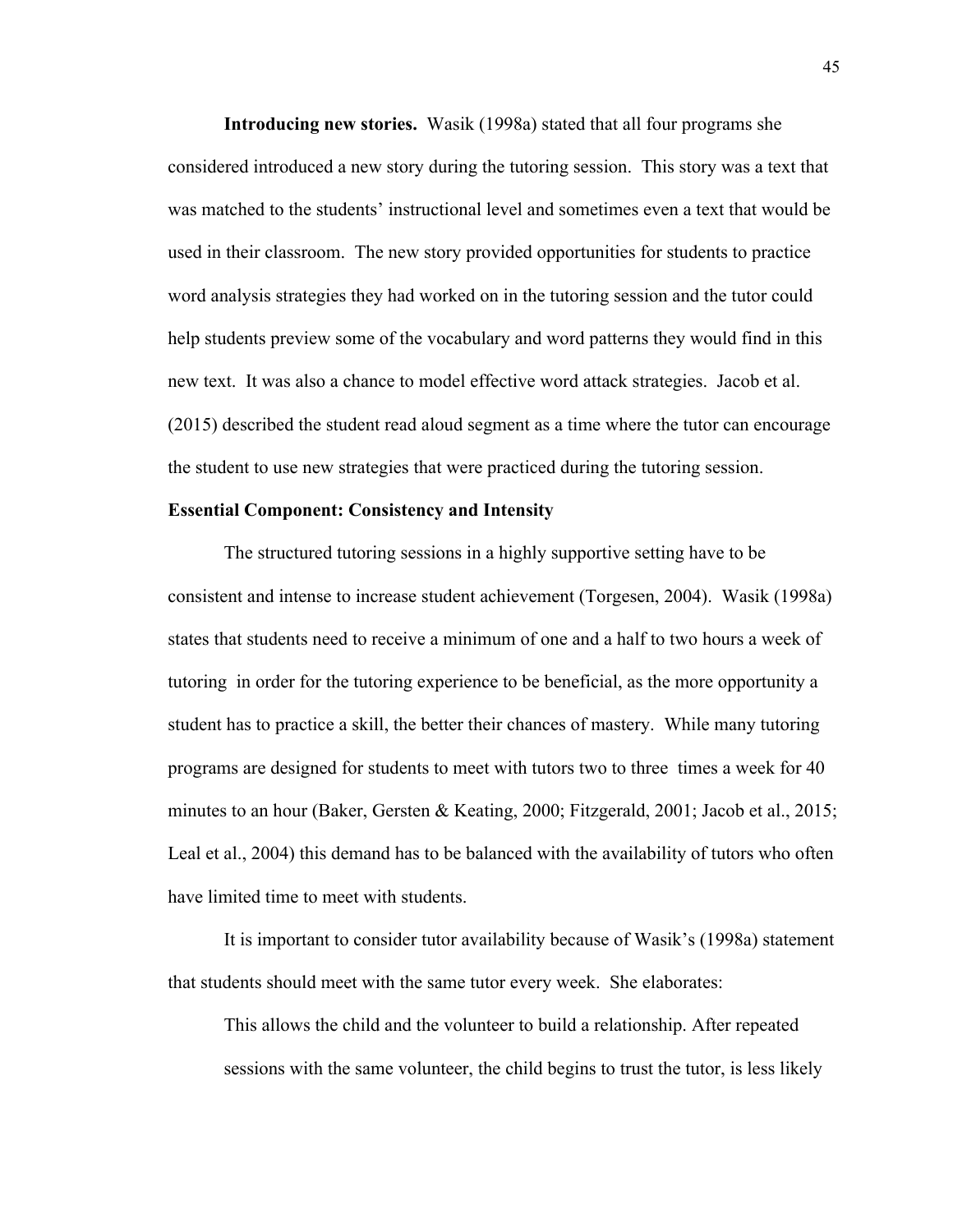to be afraid to admit that he or she doesn't understand something, and becomes motivated to try to perform well for a valued person. (pp. 567-568)

Wasik also noted the benefits for the tutor in a consistent relationship. When a tutor works with one student, they are more able to assess progress and understand the specific needs of the child, and routines can become smooth and familiar since the pairs are accustomed to working together. It is interesting to note that the HOSTS program does not require this consistency since the lessons are computer generated and believed to be less reliant on the tutors (Burns et al., 2004).

### **Essential Component: Quality Materials**

Wasik (1998a) stated that it is crucial to have sufficient books available for tutoring programs. This includes little books and easy readers so that all students will be able to read at their developmental level. Many programs do not have this component because of cost, but it is very important. While some programs use leveled book libraries and trade books, other programs rely on in-kind donations (Jacob et al., 2015). Books are one of the ways that a variety of America Reads partnerships utilized federal funding (Potter, 1999).

It is also important to have other supplementary materials necessary for the reading lessons. Paper, pencils, whiteboards, markers, and other supplies are often necessary for tutoring sessions, and the organization and management of these materials is often the responsibility of the site coordinator of the tutoring program (Jacob et al., 2015).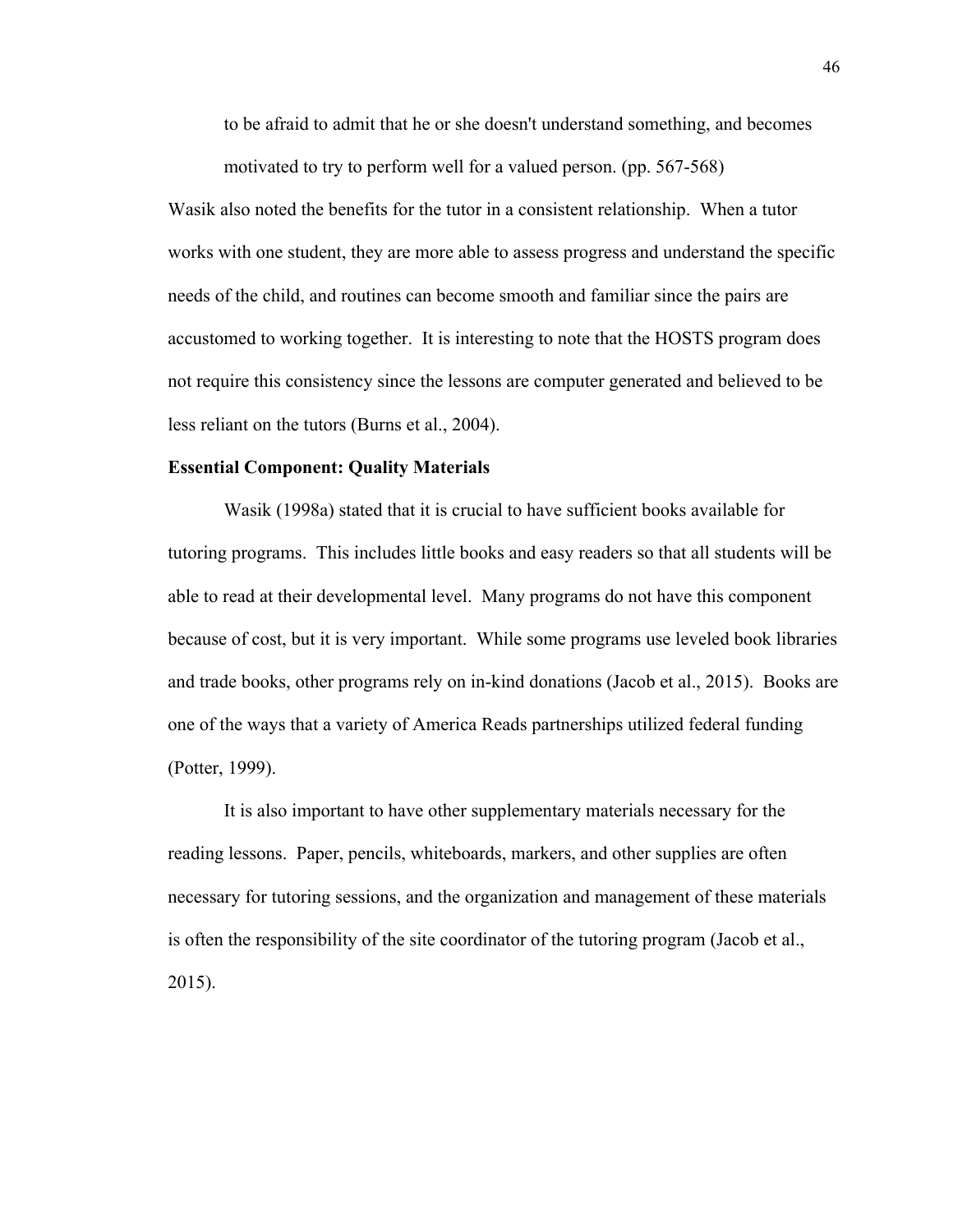## **Essential Component: Ongoing Student Assessment**

In order to effectively adjust to student instructional level and respond to changing needs, student assessment needs to be ongoing (Wasik, 1998a). In her review of four successful programs, Wasik (1998a) identified common themes in the assessment process. First, assessment provides information that allows tutors and coordinators to modify the content of the tutoring sessions. Second, assessment includes the areas of oral reading, concepts of print, word analysis, and phonemic awareness. Next, the assessment is aligned with the skills practiced in the tutoring sessions, and finally, the assessment is connected to tutor training so that tutors can continue to deliver effective instruction to students.

In the Howard Street Tutoring Program and Book Buddies program the reading specialist conducts ongoing assessments (Wasik, 1998a), and the HOSTS program assesses students frequently through the achievement with the computerized lesson plans (Burns et al., 2004). Lindo et al. (2018) noted that on-site supervisors are important in order to help with this ongoing assessment and discussed the role of the supervisor to advise tutors to skip or spend more time on certain aspects of a lesson based on student response. If there is not a prescribed assessment protocol in place, it is critical that the on site reading coordinator is available to help tutors with informal assessments to check for understanding (Lindo et al., 2018).

# **Essential Component: Supporting Consistent Tutor Participation**

Wasik (1998a) states that volunteers need to be appreciated if they are expected to make long-term commitments. Since it is so important to maintain consistency for students, volunteer retention/consistent participation must be considered. AmeriCorp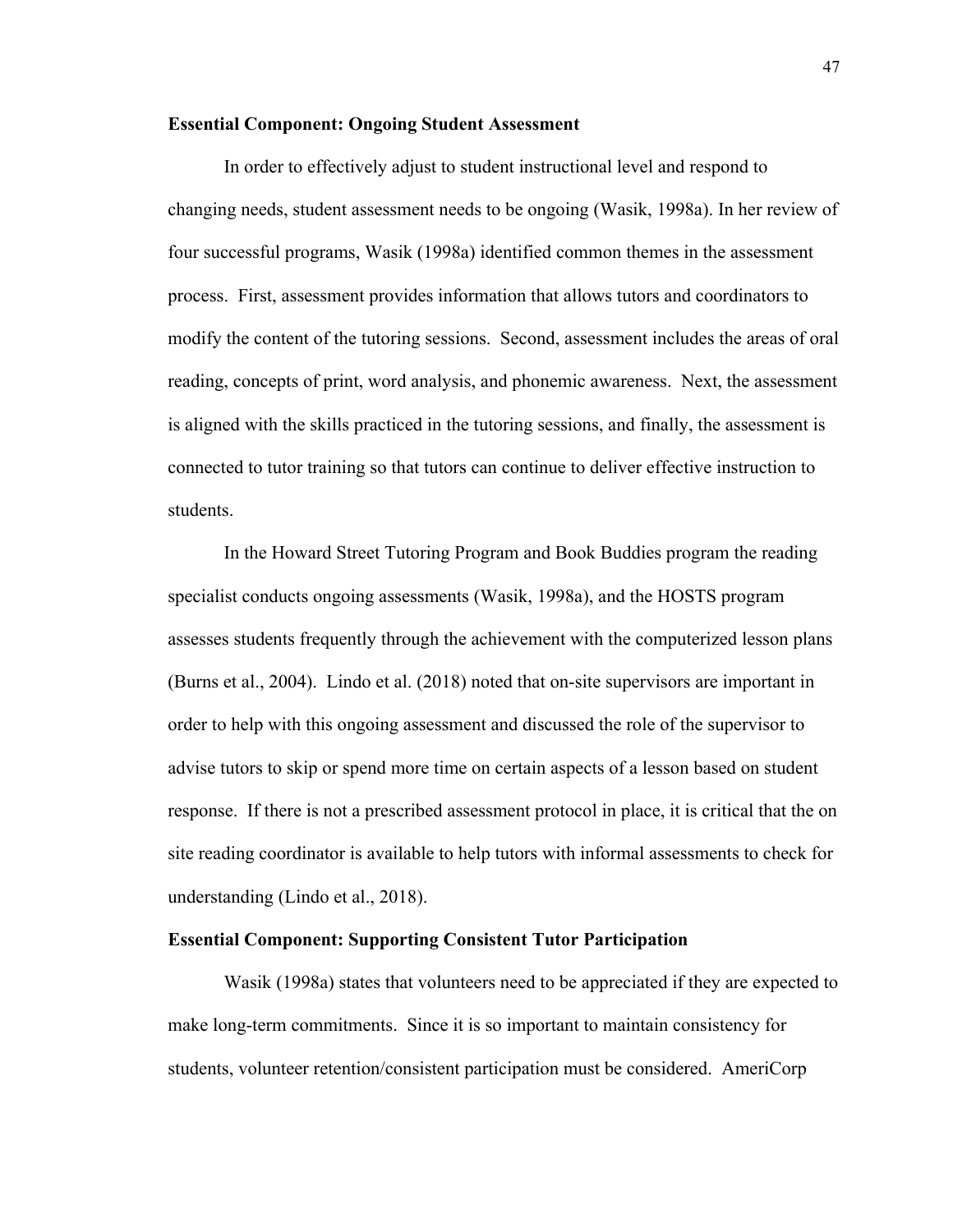volunteers are often paid a small stipend (Wasik, 1998a), and some programs use college students as tutors as part of their class load, where they may earn credits for tutor training and their tutoring experience (Fitzgerald, 2001). Reading Partners volunteers are asked to make a short, one semester commitment at a time so that they are more likely to maintain this commitment (Jacob et al., 2015). In some programs, local businesses release tutors from their jobs so they can volunteer, and other businesses find ways to formally recognize adults who tutor (Wasik, 1998a). Tutor retention and recognition can not be overlooked when designing a tutoring program, as it is necessary in order to provide a consistent relationship.

# **Essential Component: Coordinated with Classroom Reading Instruction**

Students who are at-risk for reading failure often have trouble learning in the classroom, and offering them a different approach in a tutoring session could add to their confusion (Wasik, 1998a). While the tutoring session does not need to be an exact replica of what is happening in the classroom, there should be some level of coordination. Potter (1999) states:

While a site coordinator may provide a tutor with a general list of skills and competencies matched to grade levels, the teacher holds the key to why a particular child needs tutoring, what he or she is currently learning in the classroom, where help is needed, and how best to offer it. (pp. 13)

Even though teachers should not be the ones solely responsible for the tutoring sessions (Potter, 1999), they are valuable for providing insight into current classroom activities and strategy instruction. When teachers and tutors have some sort of communication protocol, tutors will be able to support classroom learning by reinforcing skills and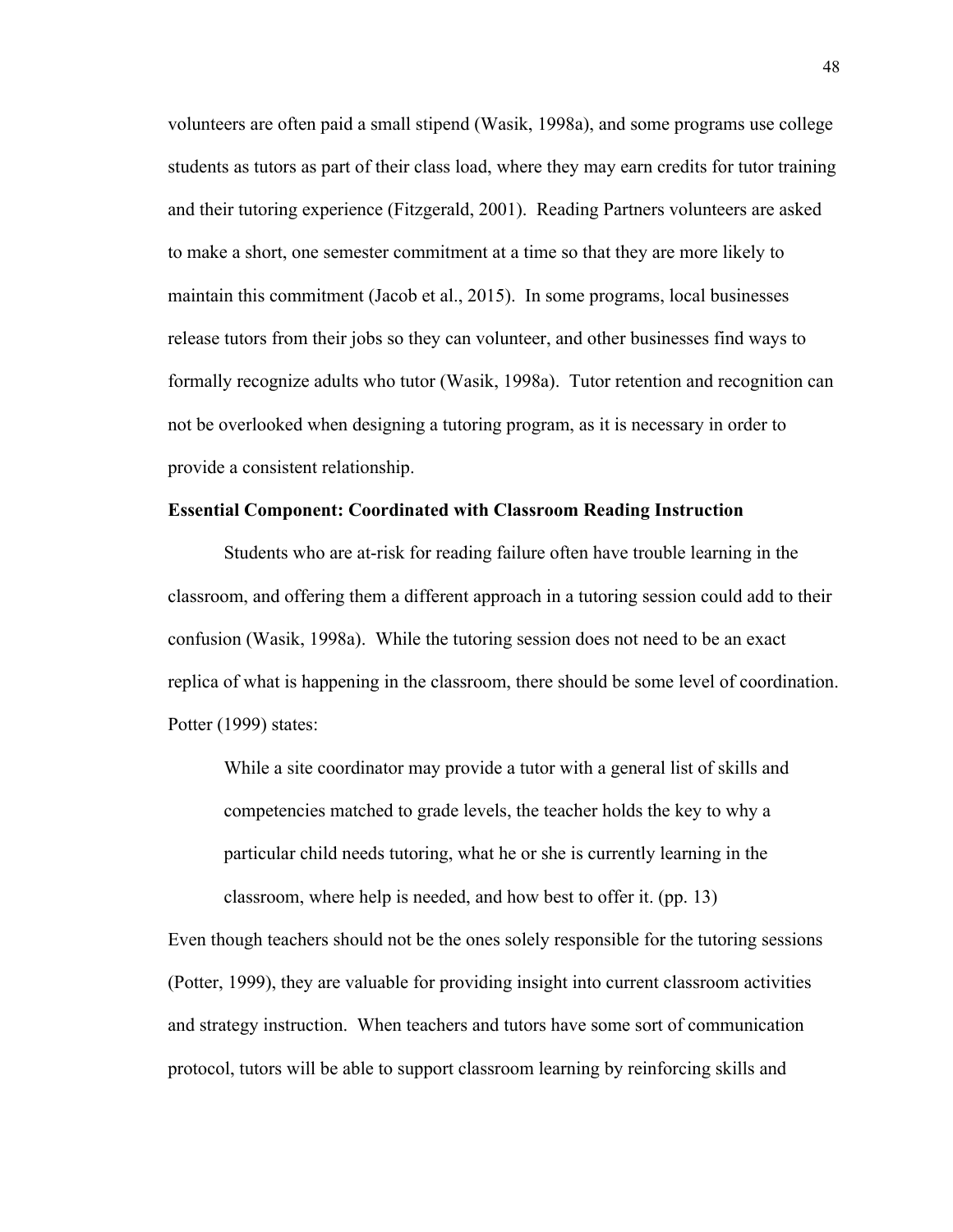strategies, and perhaps even using texts that have been used in the classroom (Potter, 1999).

This coordination is further encouraged by the principal, who is often considered the instructional leader in a building (Mackey, Pitcher & Decman, 2006). Mackey et. al (2006) studied the influence of principals on their school reading programs and found that those with a background in literacy were strong leaders with a positive impact on student achievement, but those without this background were also capable of influencing literacy in a positive way, especially when they relied on other literacy experts to help influence the curriculum choices for the building and saw themselves as a key instructional leader. This instructional leadership can further the necessary coordination between tutors and teachers that Wasik (1998a) finds critical for program success.

The previous sections of this chapter have described five main volunteer tutoring programs and listed essential elements of volunteer tutoring programs. In summary, the table below lists the five major programs reviewed and the presence of Wasik's (1998a) eight essential elements of a successful tutoring program (see Table 1):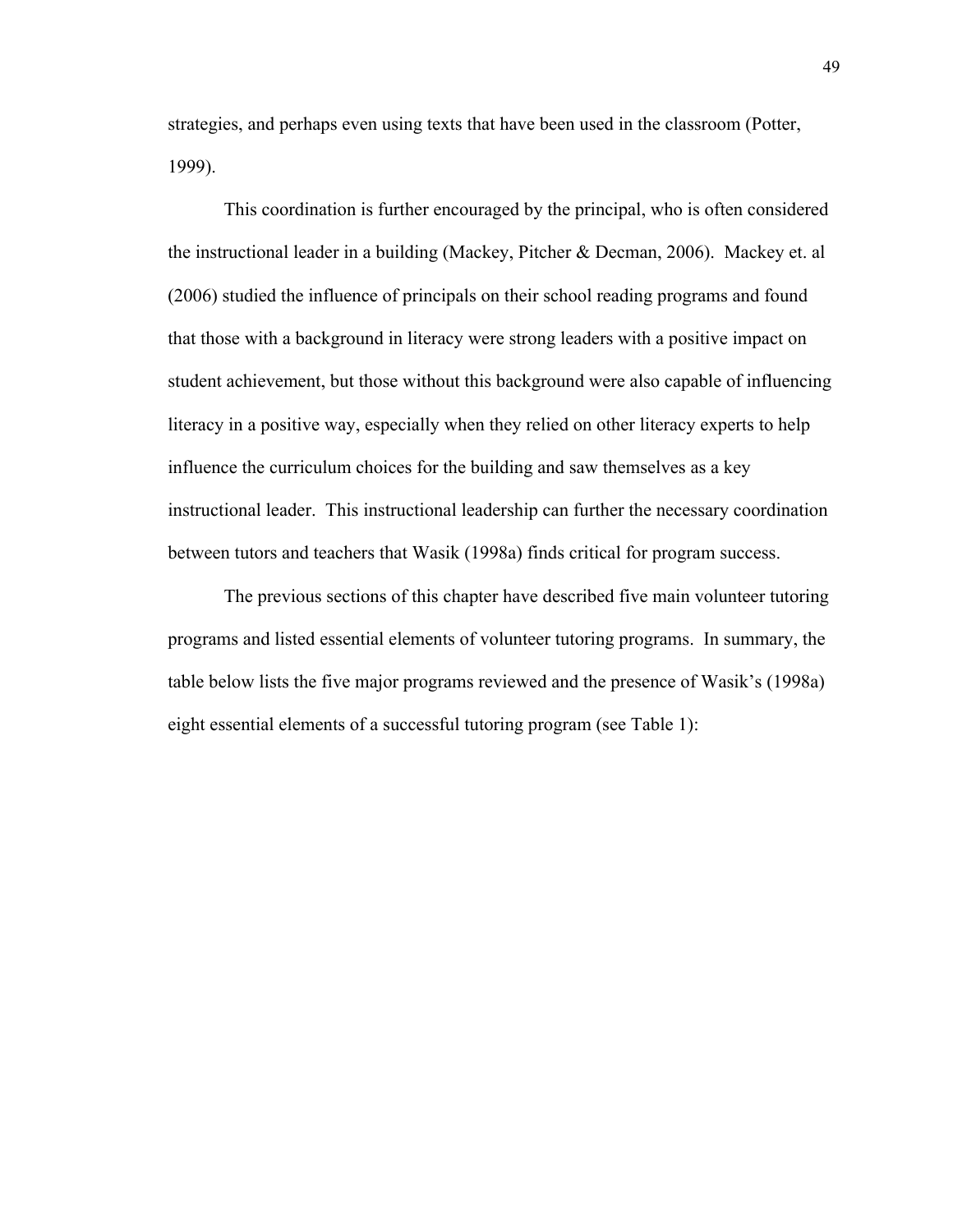|                                                       | On<br>site<br>leader | Ongoing<br>training<br>and<br>support | <b>Structured</b><br><b>Session</b><br>with main<br>elements:<br>Reread.<br>word<br>work,<br>writing,<br>new book | Consistency<br>and Intensity                                                      | Quality<br>materials     | <b>Specific</b><br>protocol to<br>maintain<br>tutor<br>attendance                | <b>Explicitly</b><br>Coordinated<br>with<br>instruction | Ongoing<br><b>Assessment</b> |
|-------------------------------------------------------|----------------------|---------------------------------------|-------------------------------------------------------------------------------------------------------------------|-----------------------------------------------------------------------------------|--------------------------|----------------------------------------------------------------------------------|---------------------------------------------------------|------------------------------|
| Howard<br><b>Street</b><br><b>Tutoring</b><br>Program | yes                  | yes                                   | yes                                                                                                               | 1 hour,<br>$2x$ /week                                                             | yes                      | no                                                                               | No, this is an<br>after school<br>program               | yes                          |
| <b>Book</b><br><b>Buddies</b>                         | yes                  | yes                                   | yes                                                                                                               | 45 minutes,<br>$2x$ /week                                                         | yes                      | yes                                                                              | no                                                      | yes                          |
| <b>HOSTS</b>                                          | no                   | yes                                   | Phonics<br>and writing<br>instruction,<br>less<br>reading<br>practice                                             | 30 minutes, 3-<br>4x/week<br>Note:<br>Students may<br>meet with<br>differentutors | yes                      | Some tutors<br>may be paid<br>paraprofessi<br>onals.<br>others are<br>volunteers | yes                                                     | yes                          |
| America<br><b>Reads</b><br>Partnerships               | yes                  | yes                                   | Yes, most<br>of the time                                                                                          | Yes                                                                               | Depending<br>on location | Varies<br>based on<br>specific<br>program                                        | Varies based<br>on specific<br>program                  | yes                          |
| Reading<br><b>Partners</b>                            | yes                  | yes                                   | Yes,<br>although<br>writing is<br>not always<br>a part of<br>the lesson<br>plan                                   | 45 minutes<br>$2x$ /week                                                          | yes                      | yes                                                                              | no                                                      | yes                          |

Table 1. Tutoring Program Overview

The need for tutoring to be coordinated with instruction highlights the important relationships that must be considered with a volunteer model aimed at increasing the achievement of struggling students. The next section will consider the major stakeholders involved in these tutoring models and their role in the success of the tutoring program.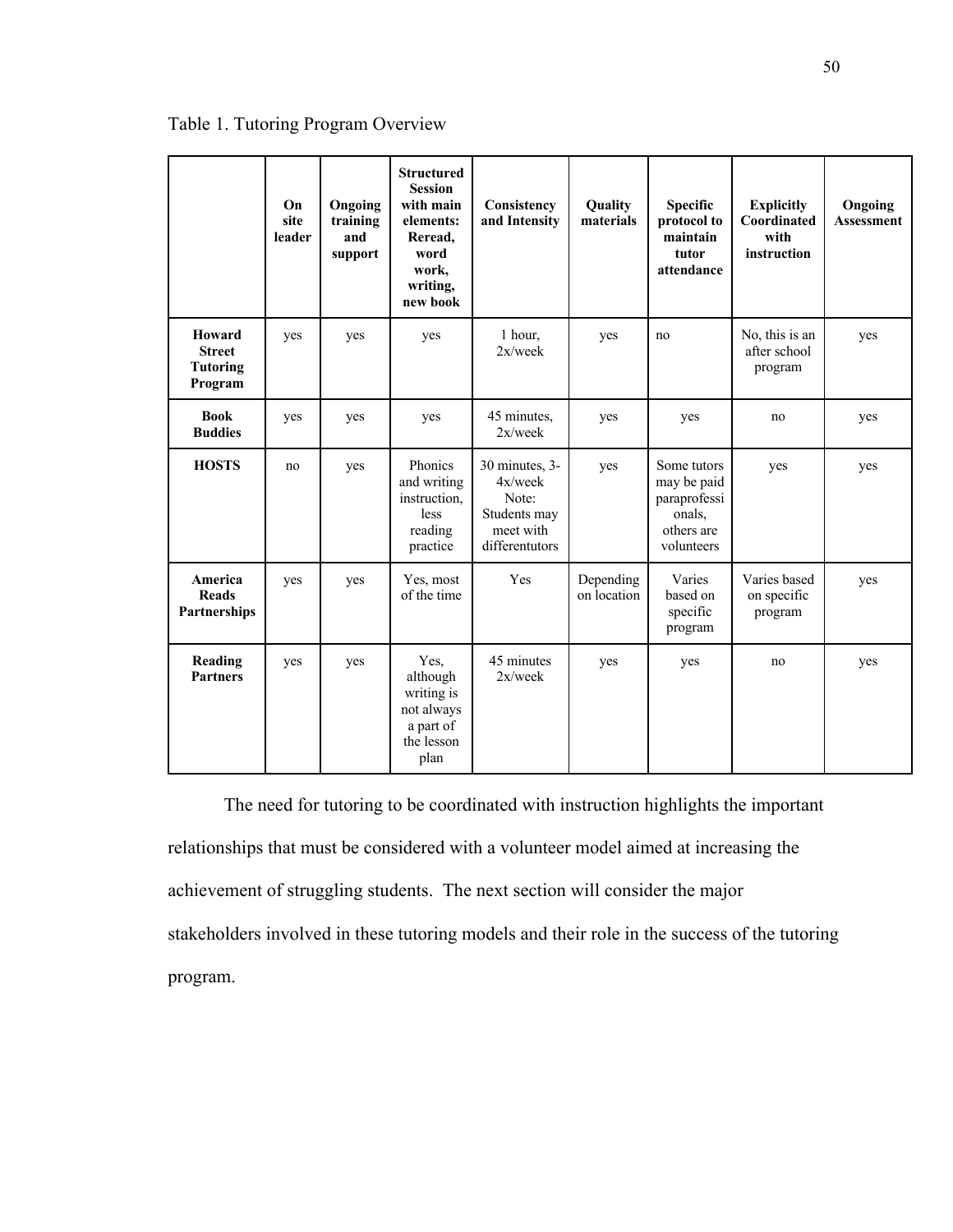## **Stakeholders Associated with Volunteer Reading Programs**

When considering Wasik's (1998a) guidelines for successful tutoring programs, it is important to highlight the need for coordinated and consistent tutoring programs. Noting the responsibilities and needs of the following four major stakeholders is critical to the program design.

- Students: need to be in school and receptive to tutoring
- Tutors: need to be dedicated and open to asking questions and seeking help if needed
- Teachers: need to assist in the selection of students and keep an open line of communication with the tutors and supervisors
- Administrators: need to coordinate programs from a logistics and financial perspective (Wasik 1998a)

This section will consider the perspectives of selected stakeholders that inform the research question, *How do administrators of elementary schools implementing volunteer reading tutoring programs describe their role in the program's success?*

**Students.** In a conversation about volunteer tutoring programs it is necessary to consider the role of the students engaged in tutoring programs. This review has already considered the academic benefits of tutoring programs for students who struggle, but it is also important to discuss other positive influences of tutoring. Potter (1999) stated:

Children [in volunteer tutoring programs] often benefit twice: first, from individualized support tailored to their own strengths, interests, and needs; second, from the undivided attention from an older role model who provides them with encouragement and motivation. (pp. 2)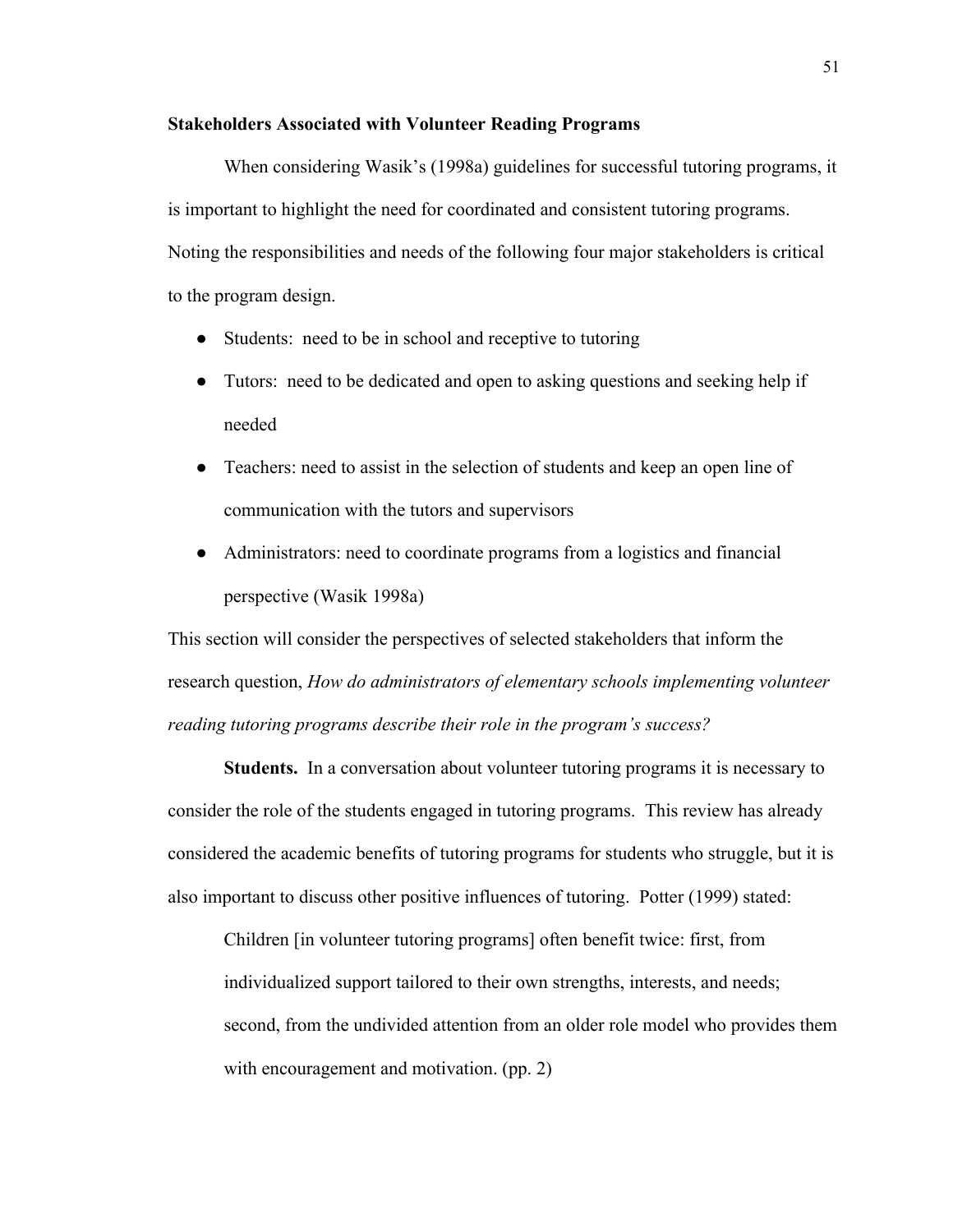Often, students selected for tutoring programs benefit from this extra adult attention, and many tutors have noted the positive effects on student attitudes toward reading as a result of the tutoring relationship (Potter, 1999). It is important to note that the level of frequency and intensity of tutoring programs is most effective if students are in school on a regular basis and attend a school for long enough to complete the tutoring cycle (Elbaum et al. 2000; Wasik 1998a).

**Tutors.** While reviewing the literature around volunteer based tutoring programs, there have been three main types of tutors: undergraduate students, parent volunteers, and retired adults (Burns et al. 2004; Elbaum et al., 2000; Fitzgerald, 2001; Invernizzi et al., 1997; Jacob et al., 2015; Leal et al., 2004; Lindo et al., 2018; McDaniel, 2002; Pullen et al., 2004). Potter (1999) states that volunteers often come from a variety of educational backgrounds, and a successful program will include a coordinator who is able to show sensitivity to the varying needs of tutors, as tutors need to feel adequately supported in their role in order to continue the tutoring relationship. Tutors also have to be committed, and if they are not offered an incentive for tutoring, the scope of their commitment should carefully be considered. For example, Wasik (1998a) notes that many programs only require a short, one semester commitment for tutors so they are not discouraged from committing to an entire year. When tutors have adequate recognition and support, they are more able to support the work that teachers are already doing in the classroom to help struggling readers (Potter, 1999).

**Teachers.** While the tutors develop relationships with students and are often supported by a program coordinator, the relationship they have with teachers is very important, making classroom teachers one of the key stakeholders in the tutoring process.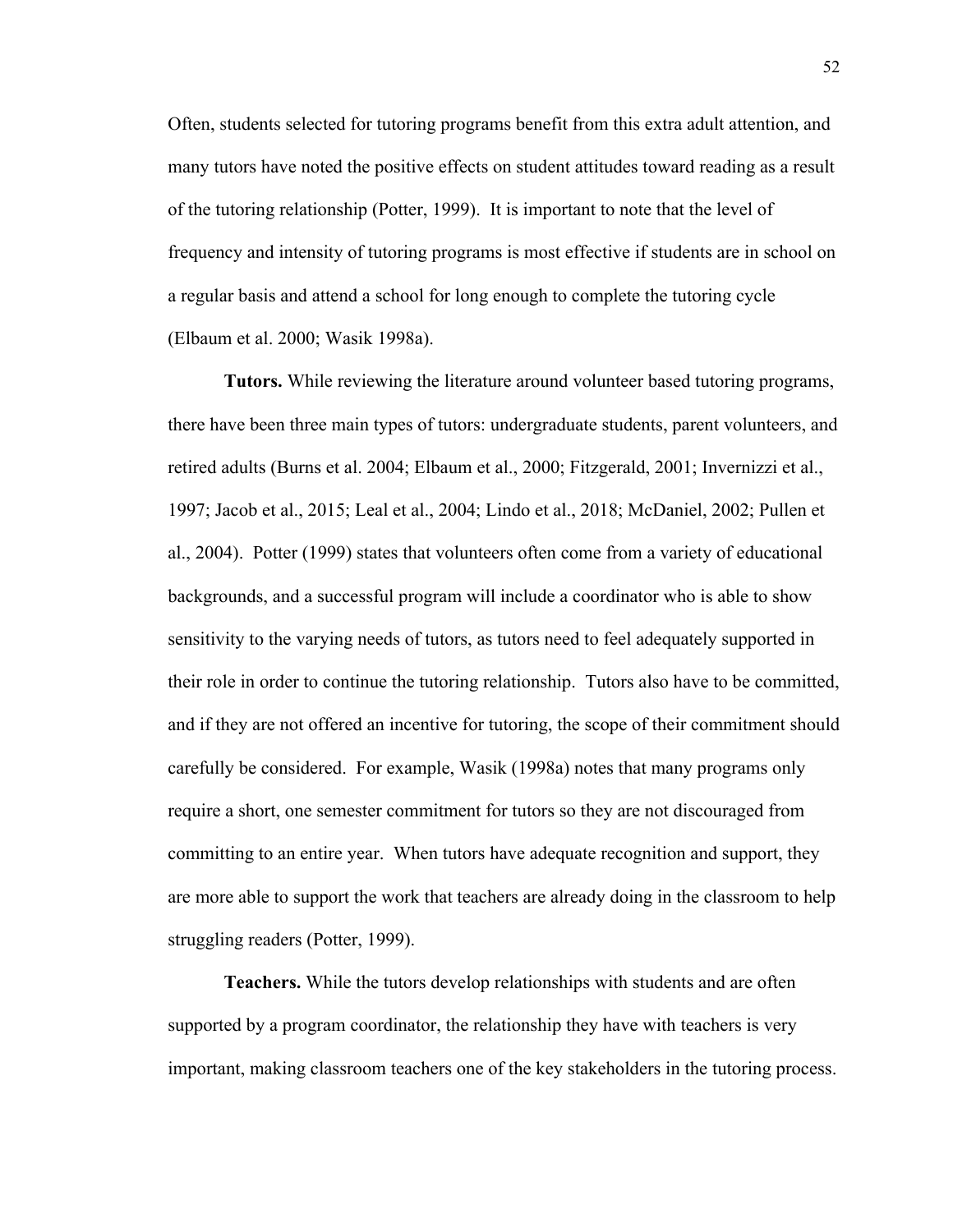In many programs, it is the teachers who identify students for tutoring programs (Jacob et al., 2015; Morris, 2006; Potter, 1999; Wasik, 1998b), and one important component of tutoring programs is that they are coordinated with classroom instruction (Wasik, 1998a). Potter (1999) emphasizes the importance of tutors and teachers having a method of communication, even if it is only a system of exchanging written notes, in order to streamline instruction and share insight about student interests and needs. Potter (1999) also states it is important for teachers to support the tutoring program so that they can support the scheduling and coordination that is required.

**Administrators.** As previously mentioned, there are specific elements that make a volunteer reading program successful in a school building (Wasik, 1998a). Administrators are seen as instructional leaders in the building and make decisions about curriculum and instruction. In tutoring programs, a program coordinator, quality materials, continued support, and alignment with classroom instruction are elements that must be supported by an administrator in order to function well. The administrator (often the elementary principal) often has the role of coordinating all of these elements, and determining the funding for the necessary components (Wasik, 1998a). In addition, administrators may have to support teachers in finding the time to communicate with tutors, as well as provide a system for background checks, permissions, etc.

While these tasks are instrumental for the implementation of a volunteer reading program, Sebring and Byrk (2000) state that, "Formal structures provide only the skeleton of a productive school. How people behave, interact, learn and work together is what breathes life into a school" (p. 442). It is important for administrators to provide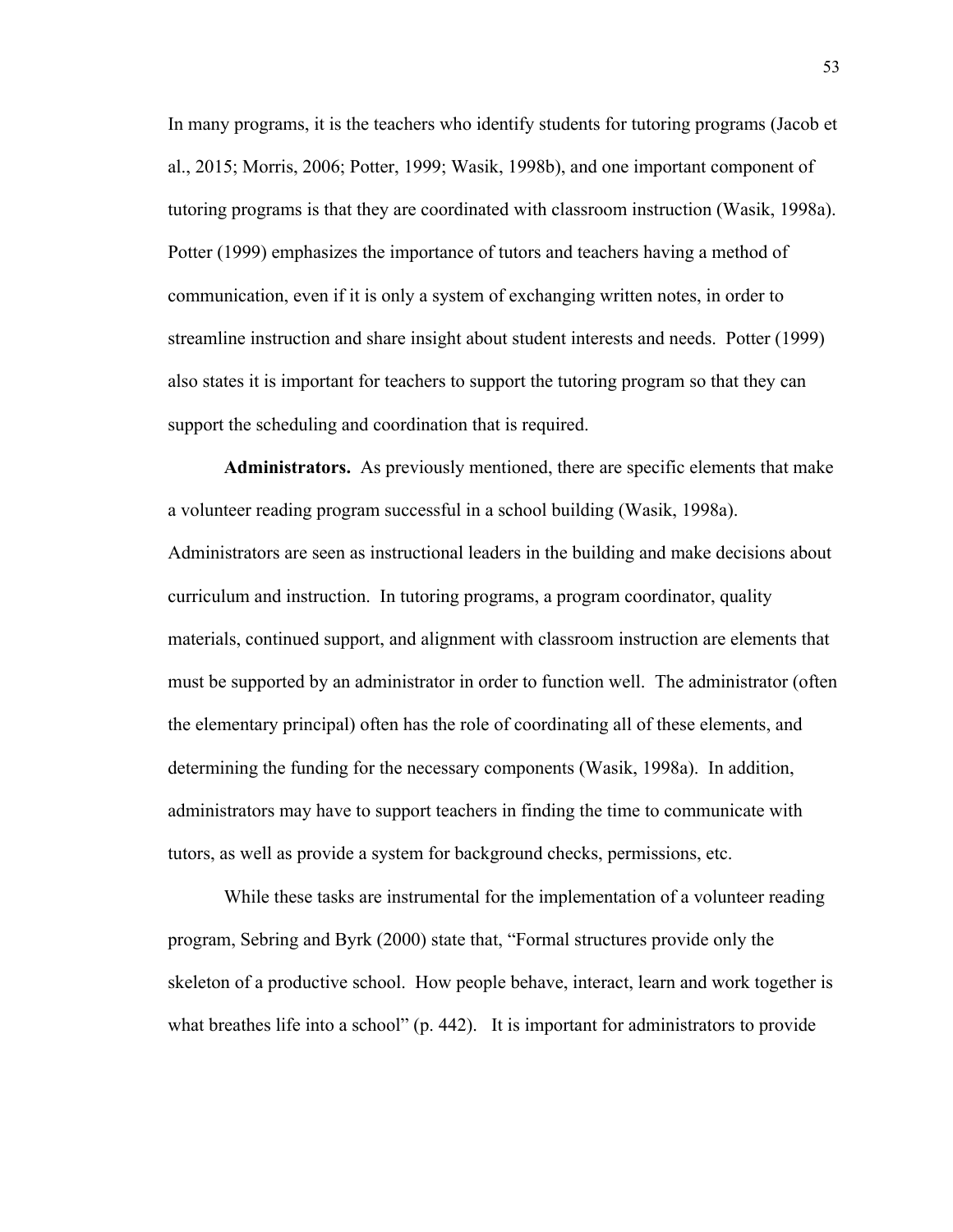tangible support for programs designed to help students in reading, but of equal importance is their ability to work with staff to "breathe life" into a program.

One powerful tool for administrators in implementing any program designed to support literacy is a specialized knowledge in literacy (Helf & Cooke, 2011; Wepner, Strickland & Feeley, 2002). When a principal has a reading background, they are able to be an integral part of the planning for reading programs and interventions. They are also better able to fulfill the role of a vital member of the literacy team (Cobb, 2005; Mackey et al., 2006). If they do not have this background, principals need to rely heavily on a reading specialist in their building or district, and look to these literacy leaders often when adopting and implementing change (Mackey et al., 2006; Wepner et al., 2002). This specific knowledge will help administrators target programs that meet the specific needs of students in their building.

In addition to literacy knowledge, administrators must support the reading programs that are happening in their building. Helf and Cooke (2011) note that the enthusiasm and investment of an initiative communicates the importance of that initiative to teachers and other school staff. In addition, it is often the principal that needs to communicate the importance of a new program to other stakeholders and community members through public endorsement. Matsumara, Sartoris, DiPrima, Bickel & Garnier, (2009) cite research that demonstrates a link between student achievement and the "principal's ability to foster strong social ties among the staff and community" (p. 657), and Sebring and Byrk (2000) notes that participation by the local community provides a strong social support for change at a fundamental level in schools.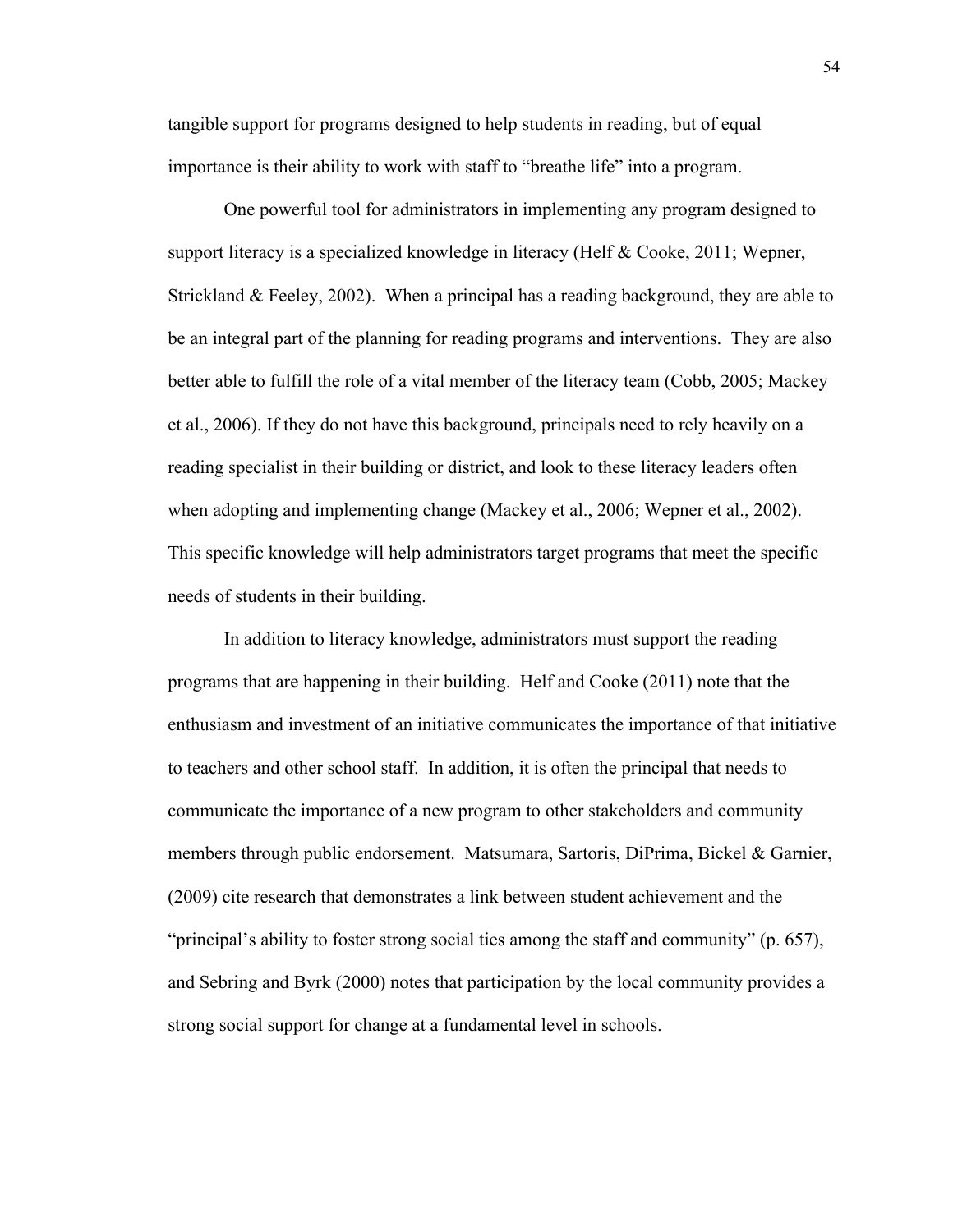While there is research (Cobb, 2005; Mackey et al., 2006; Matsumura et al., 2009) that discusses the importance of administrative enthusiasm and support in reading initiatives in schools, I have not found evaluation research considering the unique role of administrators in *volunteer based* reading programs, which, in the case of the Reading Partners program and many others, are supervised by a group outside of the school building. Even though these programs do not require a member of the school staff to be responsible for the design and implementation of a volunteer based reading program, it is reasonable to consider administrator attitudes toward the program as it has been shown that administrators can often "set the tone" for programs in the building. This idea led me to consider my research question, *How do administrators of elementary schools implementing volunteer reading tutoring programs describe their role in the program's success?*

# **Summary**

This chapter began by looking at research that discussed struggling readers. Using work by Stanovich (1986) and Torgesen (2004), the Matthew Effect in literacy, where struggling students continue to struggle as a result of less meaningful reading experiences (Stahovich, 1986) was described. This phenomenon gave reason behind the urgency and importance of early intervention in reading. Next, Torgesen's (2004) statements about interventions needing to be more explicit, intense, and supportive were explored in the context of early literacy, and examples of intervention that met this criteria were discussed. This was followed by factors that prevent teachers from being the sole providers of these interventions Mathes et al. (2003), and a description of the America Reads Act, legislation to respond to the need for more support for interventions.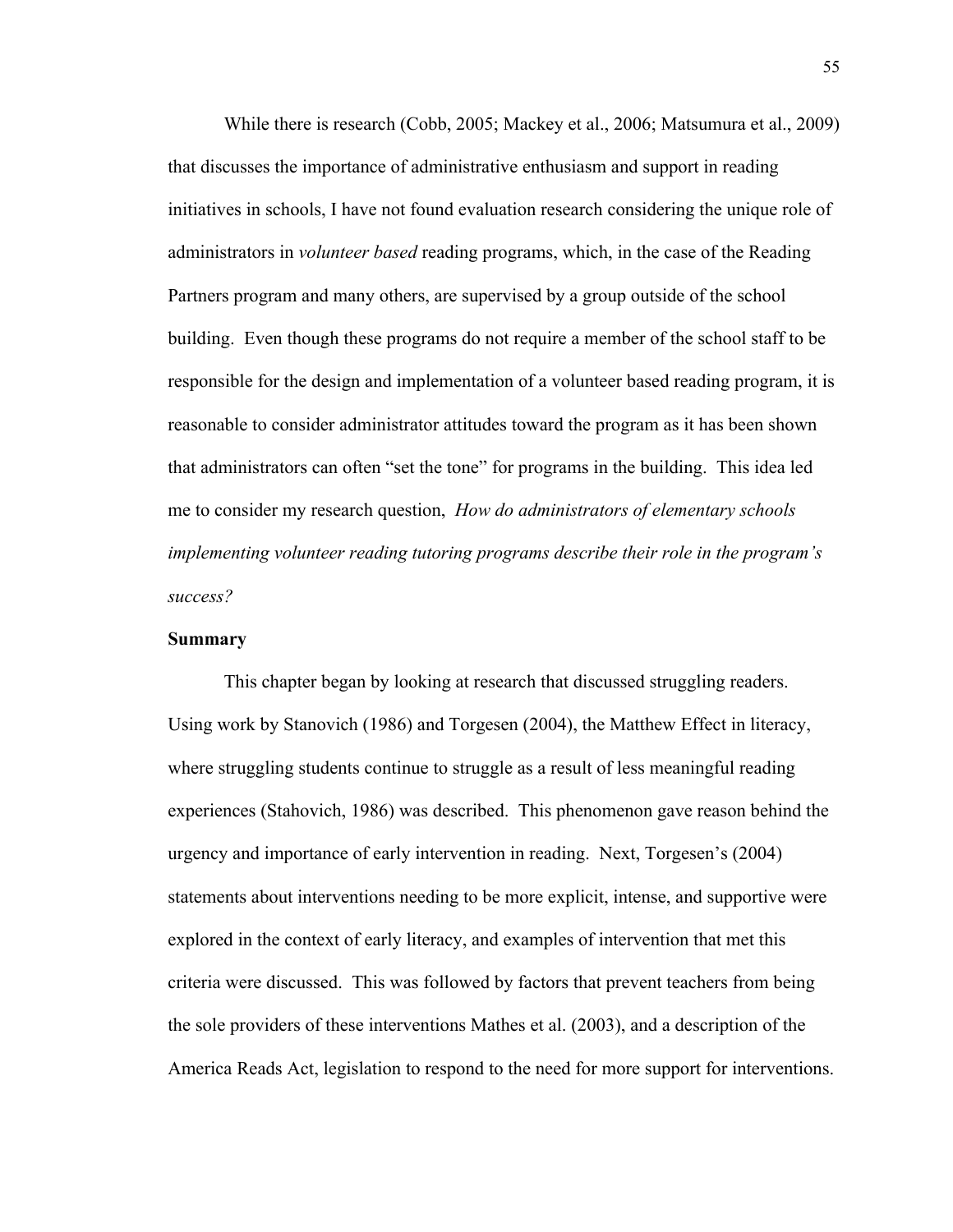This legislation introduced a volunteer component, which ignited further research into the area of volunteer tutors (Wasik, 1998a).

The next section of the literature review looked at the effectiveness of volunteer tutoring programs that had been studied, many in response to the America Reads Act (Wasik, 1998b). As part of this section, there were five specific programs described and explained: the Howard Street Tutoring Program, Book Buddies, Help One Student to Succeed, America Reads Partnerships, and Reading Partners. These descriptions helped illustrate how successful volunteer tutoring programs are often structured to increase reading achievement. After considering these and some smaller programs, the review highlighted eight elements named by Wasik (1998a) that are essential to a successful volunteer tutoring program. These best practices were described, and the section concluded with a table that synthesized the presence of these elements in the five major programs considered in the review.

Finally, four main stakeholders to this topic were considered: students, tutors, teachers, and administrators. Major issues pertaining to these groups were explored, and key points of research involving these stakeholders were synthesized. The final section of the chapter considered administrators, leading to the research question, *How do administrators of elementary schools implementing volunteer reading tutoring programs describe their role in the program's success?*

Chapter Three will review the research question and explain the qualitative research paradigm and transformative worldview that influenced the research. There will also be a detailed description of the decision to use semi-structured qualitative interviews to gather data, and specific details about the data collection and analysis. Chapter Four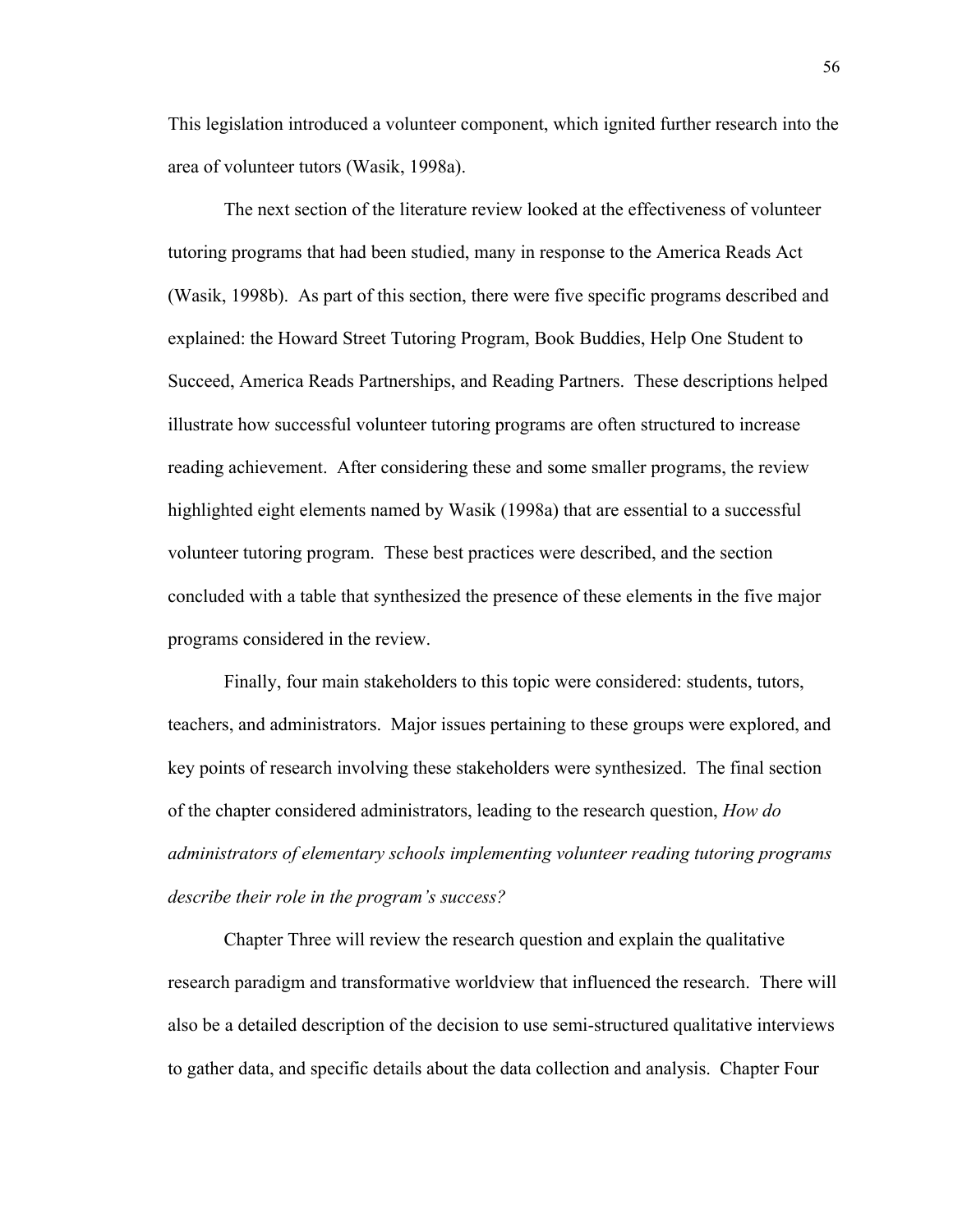will reveal the results of the qualitative interviews and use transcript data to identify themes that emerged from the research. Chapter Five will connect these outcomes with the literature review presented in this chapter and discuss limitations to the research. Chapter Five will also discuss implications of the research data and present ideas for future research and a personal reflection.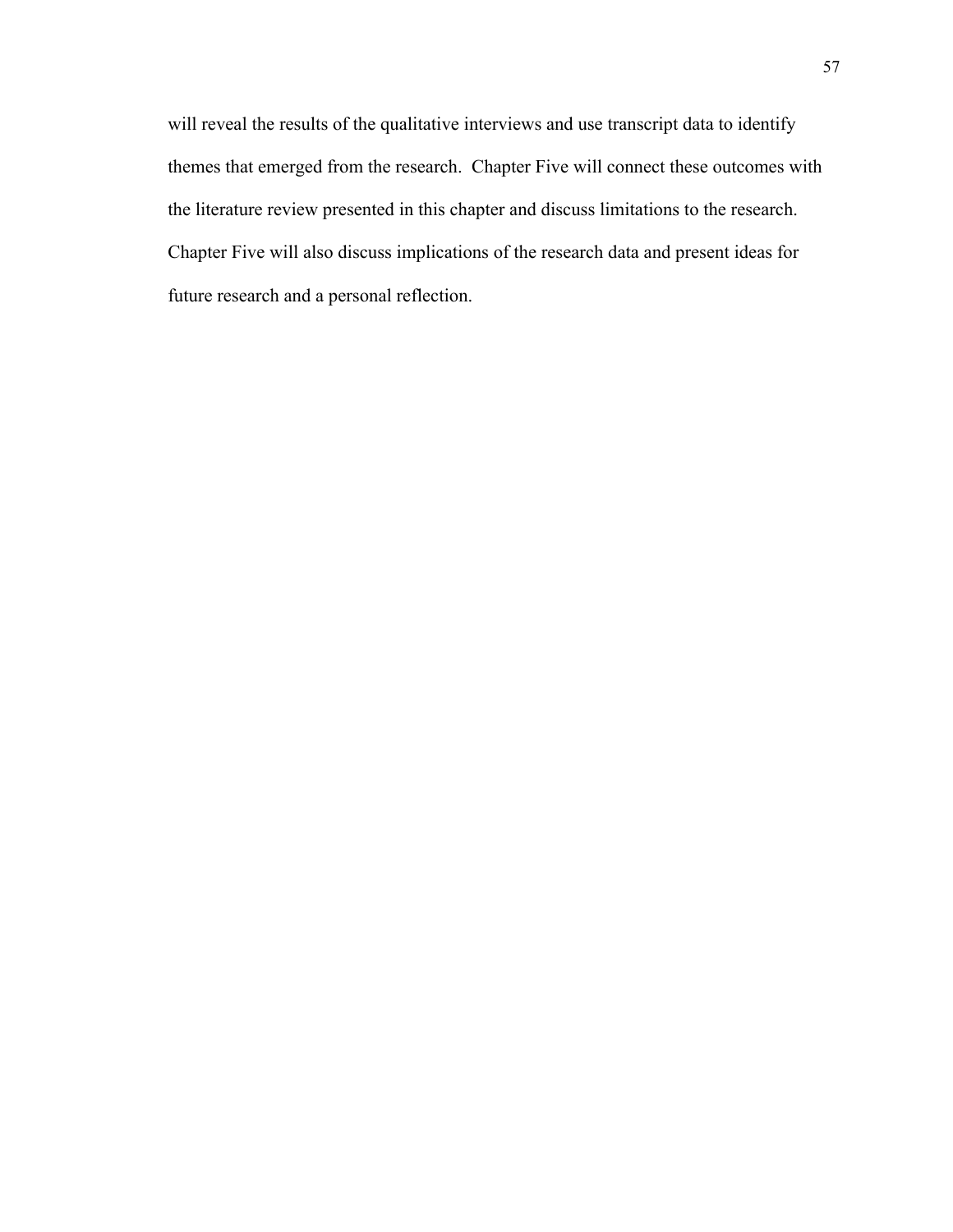## **CHAPTER THREE**

## **Research Methods**

# **Introduction**

Chapter One provided a brief description of my personal journey with early literacy and volunteer support and described the ways I found volunteers to be useful, as well as the questions that formed my interest in this thesis topic. Chapter One also outlined some of the major questions I had about the usefulness of volunteer literacy programs and introduced the research question. Chapter Two reviewed literature in the area of volunteer reading programs and identified best practice for literacy tutoring. Five major programs were reviewed and their effectiveness considered, and other smaller programs that showed positive results were examined as well. Chapter Two concluded with consideration of major stakeholders in the area of volunteer based literacy tutoring programs, and the lack of research regarding the perspective of administrators led to the research question, *How do administrators of schools implementing volunteer reading tutoring programs describe their role in the program's success?* 

This chapter will begin with an explanation of the worldview and research paradigm that drove the research for this capstone as well as describe the rationale for using qualitative semi-structured interviews to gather data. Next, there will be an explanation of the decision to focus on a specific volunteer reading program for this capstone as it relates to the research question. This is followed by a description of the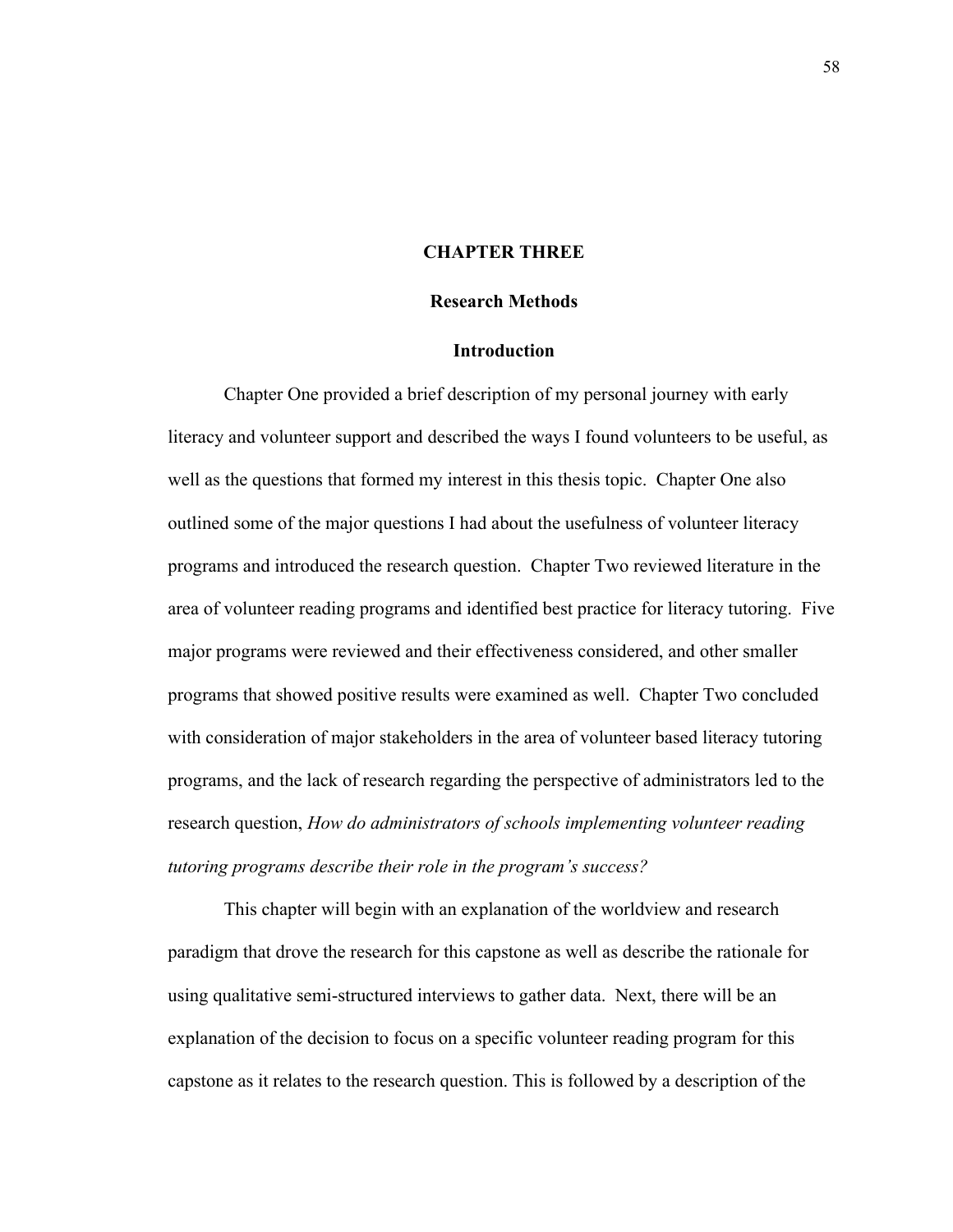interview subjects and their professional context. There will also be a description of the Reading Partners (2020) program at each particular site, including the number of students served. The research methods and data collection will be explained, and a survey and interview protocol will show the questions that will act as guides in the semi-structured interviews. Finally, the chapter will detail the data analysis methods and discuss the limitations of the research design. The chapter will conclude with a summary of the research methods and look forward to the content of Chapters Four and Five.

## **Qualitative Research Paradigm**

The goal of this capstone research was to examine the views elementary administrators hold about their role in the success of the Reading Partners (2020) program at their school. Rather than looking only at published data reports and quantitative numbers to determine the value of the Reading Partners program in a building, this research was interested in the *experiences* of these administrators. When considering the experiential nature of the research, it became clear that a qualitative approach was appropriate for this project.

Merriam and Tisdell (2016) explain that qualitative research seeks to "understand how people interpret their experiences, how they construct their worlds, and what meaning they attribute to their experiences" (p. 6). In order to determine the unique perspective of administrators toward the Reading Partners (2020) program at their site, the research design required me to ask administrators directly about their experiences with the program. Listening to how administrators described this program in light of their experience with the program itself was a way to develop a deeper understanding.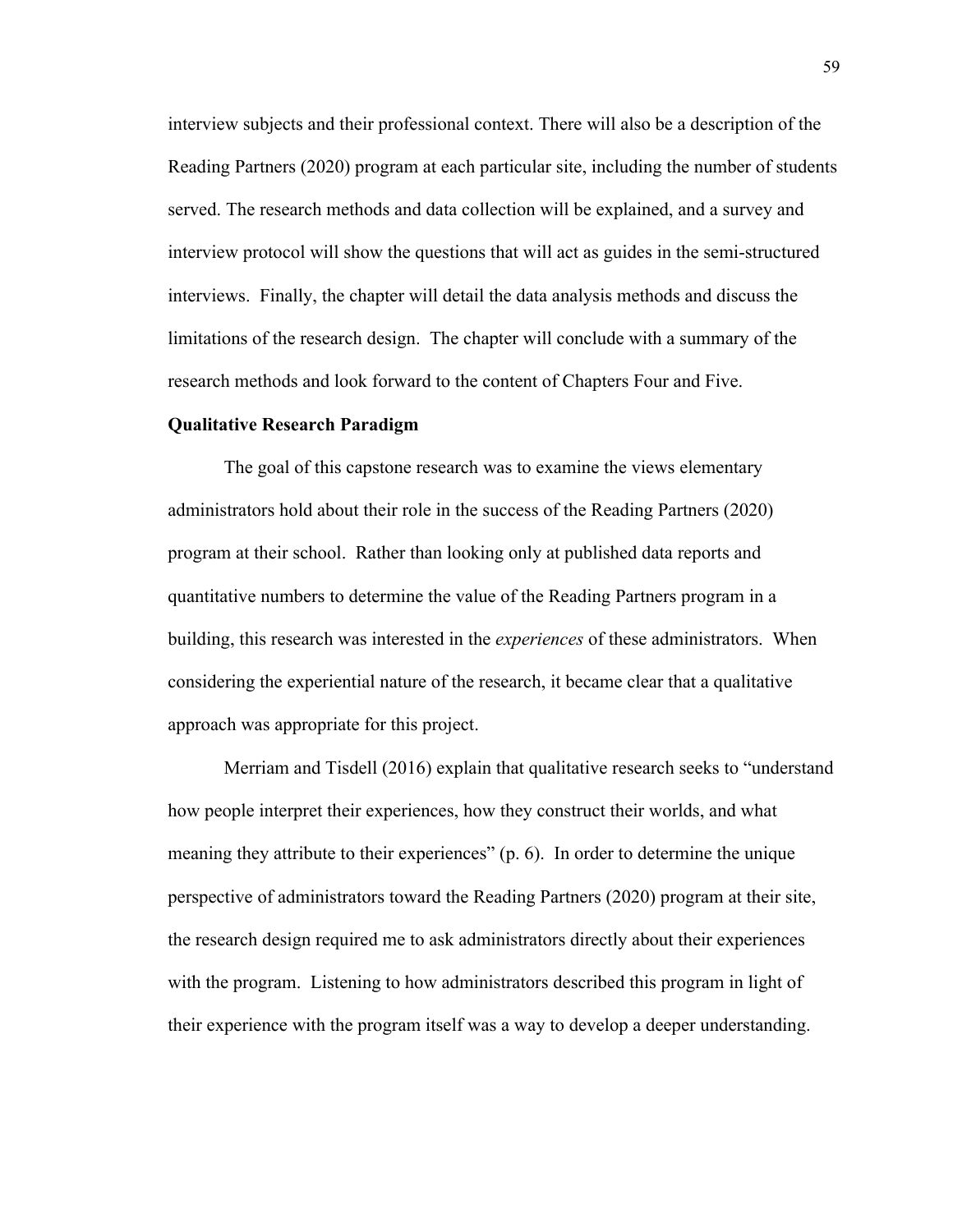Another reason for the selection of a qualitative approach to the research question is how it reflected a constructivist worldview (Creswell, J. W. & Creswell, J. D., 2018), as the outcome of research relied on the lived experience of these administrators and considered how they have interpreted their experiences to determine their thoughts and ideas. The reactions of the administrators to these experiences informed their ideas about what makes the programs successful, which addressed the research question.

In addition to considering the experiences of administrators involved in the Reading Partners (2020) program, this research examined the ways in which these volunteer reading programs address a social problem of students not meeting grade level benchmarks in reading, and for this reason it was also influenced by a transformative worldview (Creswell, J. W. & Creswell, J. D., 2018). According to Creswell J. W. and Creswell J. D. (2018) research in the transformative worldview links political and social action to inequalities based on diverse groups of people that have traditionally been marginalized. Two authors (Stanovich, 1986; Torgesen, 2004) describe how students who struggle with reading in the early years are more likely to struggle as they move through school, which can isolate them from their peers, and leave them marginalized in the school setting. In addition, as the 2019 NAEP illustrates, Black and Hispanic students continue to perform at a level lower than their White peers (NAEP, n.d.). The research question sought to understand ways volunteer programs can be utilized as a tool to create change for these marginalized groups of students. The next sections describe how experience and potential action steps for struggling readers will be discovered through qualitative surveys and interviews.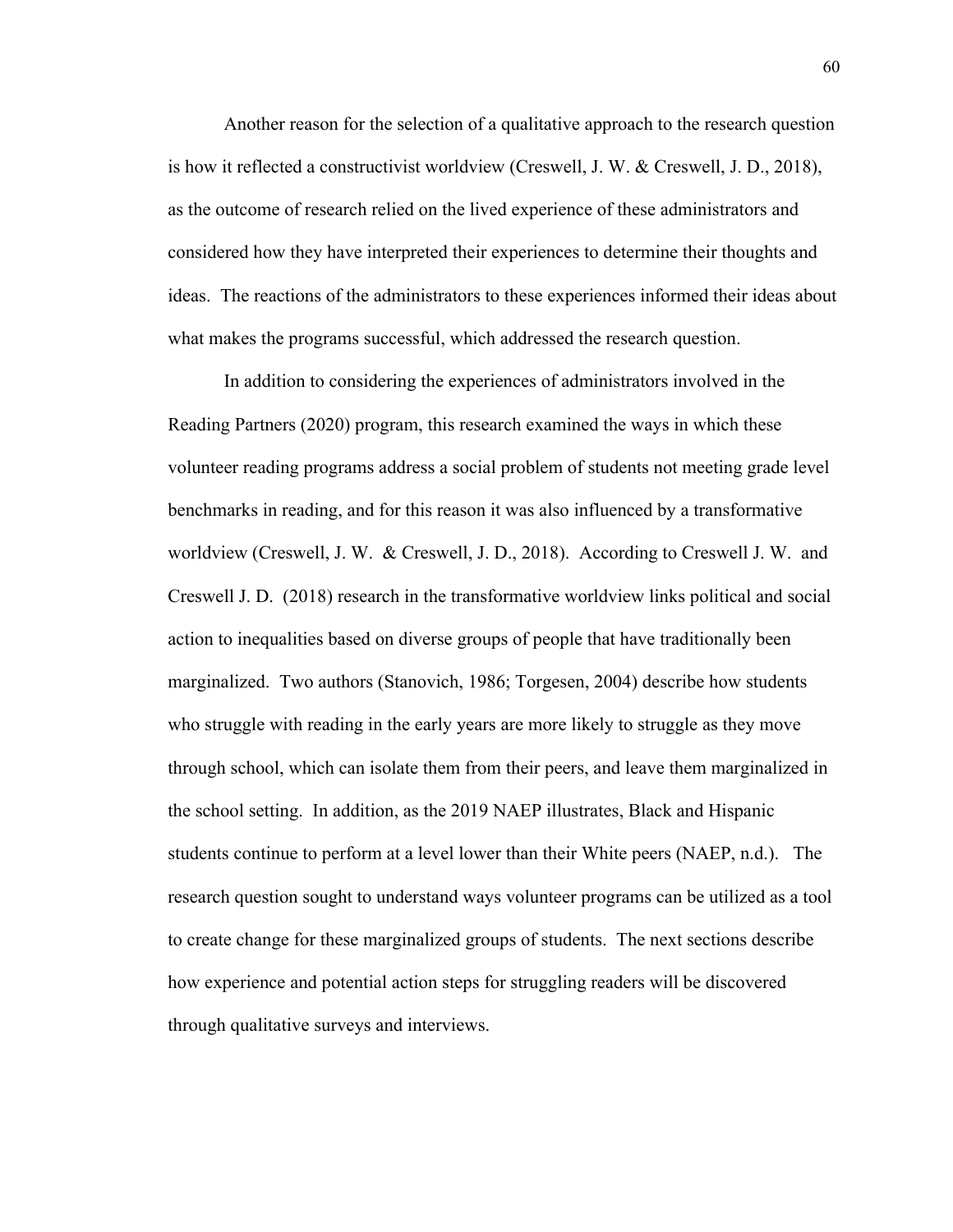## **Rationale for Using a Qualitative Survey**

The aim of this research was to gain an understanding of the unique perspective of administrators on volunteer reading programs, namely the Reading Partners (2020) program. The guiding question for this research was, *How do administrators of schools implementing volunteer reading tutoring programs describe their role in the program's success?* The next two sections will describe how the pre-interview survey and interview protocols were developed as a result of the research that was reviewed in Chapter Two. They will also include the pre-interview survey and the interview protocol.

One of the main goals of the interview research was to gain perspective of the administrators about the Reading Partners program (2020). The thesis question could only be answered by hearing administrators describe the program in their building and their unique experience with the role the program has in student achievement. In order to gain a general understanding of the logistics of the Reading Partners program in each building, interview subjects were asked to complete a brief survey before the interview. The answers to this survey helped guide the open ended interview questions. Questions in this survey sought to gain information such as how long the principal has worked in their particular building, how long the Reading Partners program has been implemented in the building, student selection, and basic components of the program. The survey was important as it helped guide the conversational interview questions and allowed for more time to hear about administrator experience, which was critical for the qualitative research.

Figure 1 shows the pre-interview survey that was sent to administrators via email before the interview date. This survey gathered basic data about the length of time the

61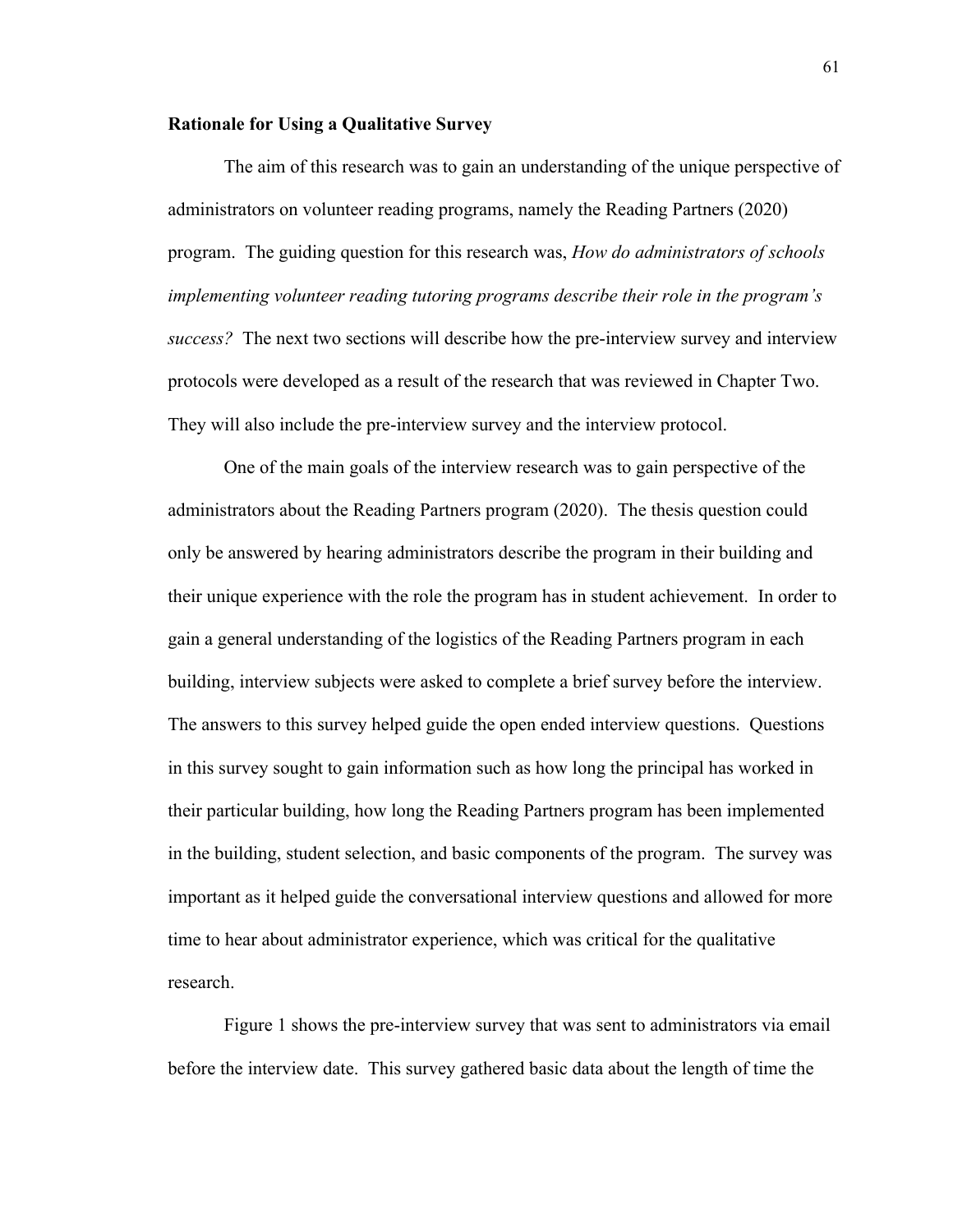Reading Partners (2020) program has been active in the building, but also asked about some elements that are described in Chapter Two and summarized in Table 1, the elements that are necessary for a successful volunteer reading program. Using Table 1 as a guide, survey questions were crafted to check for the presence of some of these elements in each building, and the responses were discussed further in the interview.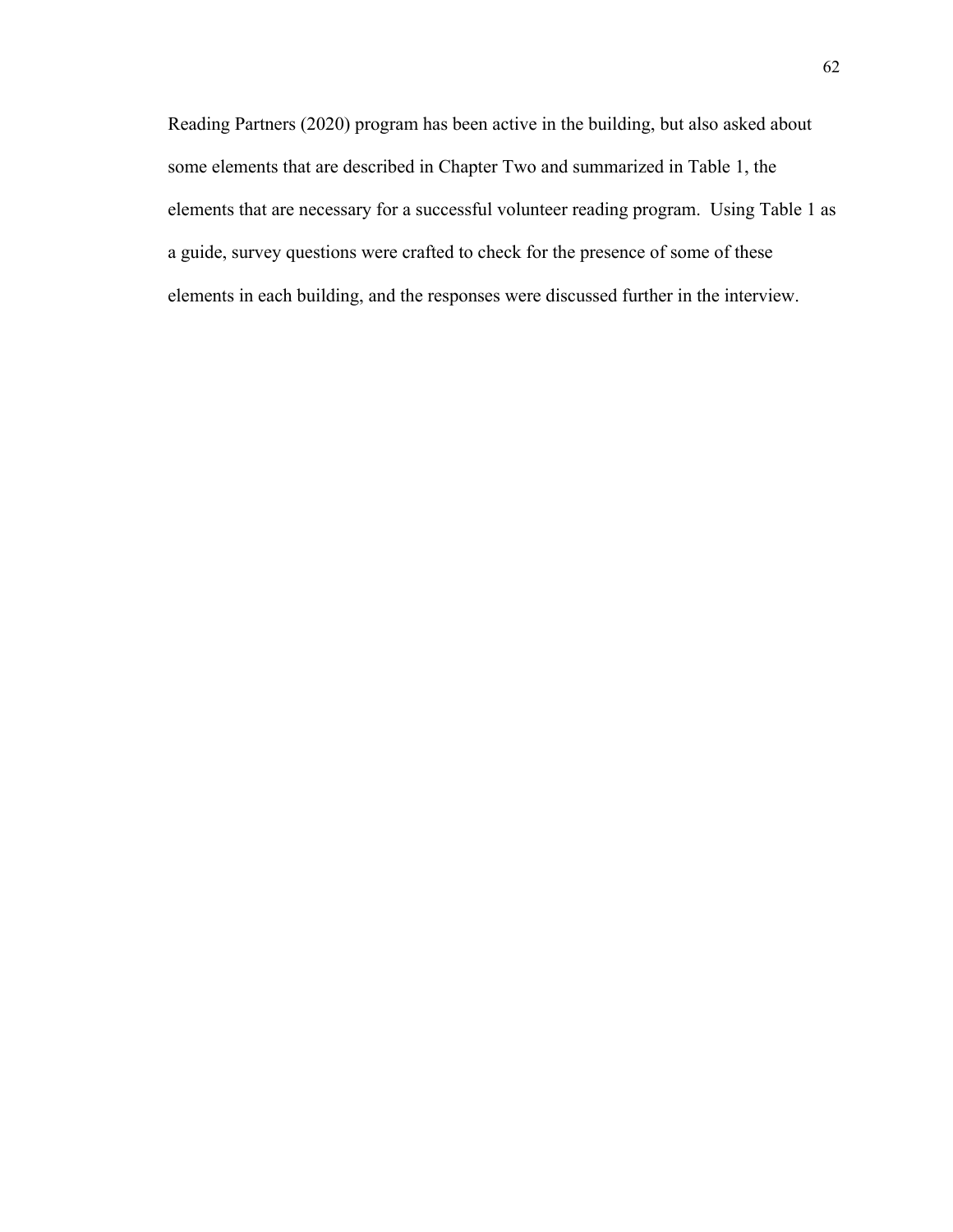# Figure 1 Pre-Interview Survey

|         | <b>Pre-Interview Survey</b><br>Hello, My name is Heidi Frye, and I will be interviewing you on [date] to discuss the Reading Partners program in |  |  |  |  |  |
|---------|--------------------------------------------------------------------------------------------------------------------------------------------------|--|--|--|--|--|
| [date]. | your building. In order to establish some basic information for the interview, please complete this online survey by                             |  |  |  |  |  |
|         | This information will be collected and recorded along with the interview transcript, and the names of all people and                             |  |  |  |  |  |
|         | schools will be changed to pseudonyms in order to protect your confidentiality. Responding to the questions below                                |  |  |  |  |  |
|         | is voluntary, and you may leave any responses blank if necessary. Please contact me with any questions.                                          |  |  |  |  |  |
| 1.      | How long have you been the administrator/literacy leader at this building?                                                                       |  |  |  |  |  |
|         | $0-5$ years<br>$6-10$ years<br>$10+$ years                                                                                                       |  |  |  |  |  |
| 2.      | How long has your school been implementing the Reading Partners program (please circle)?                                                         |  |  |  |  |  |
|         | 5 years+<br>3 years<br>4 years<br>2 years<br>1 year                                                                                              |  |  |  |  |  |
| 3.      | Is this the first volunteer based literacy program you have implemented/supported in your building (please                                       |  |  |  |  |  |
|         | circle)?                                                                                                                                         |  |  |  |  |  |
|         | Yes<br>No                                                                                                                                        |  |  |  |  |  |
| 4.      | How have the teachers responded to the implementation of the Reading Partners program? Please select a                                           |  |  |  |  |  |
|         | measure below:                                                                                                                                   |  |  |  |  |  |
|         | 4- exceptionally well received by more than 75% of classroom teachers                                                                            |  |  |  |  |  |
|         | 3- well received by 50% or more classroom teachers                                                                                               |  |  |  |  |  |
|         | 2- less than 50% of teachers supportive of program                                                                                               |  |  |  |  |  |
|         | 1-25% or fewer classroom teachers are supportive of the program                                                                                  |  |  |  |  |  |
| 5.      | Is there an onsite coordinator for the program                                                                                                   |  |  |  |  |  |
|         | Yes<br>No                                                                                                                                        |  |  |  |  |  |
|         | If yes, do you have regular meetings with this coordinator?<br>a.                                                                                |  |  |  |  |  |
| 6.      | Yes<br>No                                                                                                                                        |  |  |  |  |  |
| 7.      | What percentage of elementary students participate in the program?                                                                               |  |  |  |  |  |
|         | $5 - 10\%$<br>a.                                                                                                                                 |  |  |  |  |  |
|         | $11 - 25%$<br>b.                                                                                                                                 |  |  |  |  |  |
|         | 26-50%<br>$c_{\cdot}$                                                                                                                            |  |  |  |  |  |
|         | 50-75%<br>d.                                                                                                                                     |  |  |  |  |  |
|         | $75% +$<br>e.                                                                                                                                    |  |  |  |  |  |
| 8.      | How are students selected to participate? Please select all that apply:                                                                          |  |  |  |  |  |
|         | Teacher recommendation<br>$\bullet$                                                                                                              |  |  |  |  |  |
|         | Classroom assessment data<br>$\bullet$                                                                                                           |  |  |  |  |  |
|         | Performance measures created by the Reading Partners organization<br>$\bullet$                                                                   |  |  |  |  |  |
|         | Parent request<br>$\bullet$                                                                                                                      |  |  |  |  |  |
| 9.      | Describe the logistics of the program:                                                                                                           |  |  |  |  |  |
|         | How many days each week and for how long do tutors and students meet?<br>a.                                                                      |  |  |  |  |  |
|         | Is there a designated place in the building for tutoring to take place? Yes or No<br>b.                                                          |  |  |  |  |  |
| 10.     | What is your level of involvement with the tutors themselves? Please select.                                                                     |  |  |  |  |  |
|         | 4- Interact with tutors once a week or more<br>a.                                                                                                |  |  |  |  |  |
|         | 3- Interact with tutors once a month<br>b.                                                                                                       |  |  |  |  |  |
|         | 2- Interact with tutors once a semester<br>c.                                                                                                    |  |  |  |  |  |
|         | d.<br>1- Interact with tutors once a school year                                                                                                 |  |  |  |  |  |
|         | 0- Do not interact with tutors<br>e.                                                                                                             |  |  |  |  |  |
|         | 11. Are there specific assessments that are used to track progress of students in the program?                                                   |  |  |  |  |  |
|         | Yes<br>No<br>a.                                                                                                                                  |  |  |  |  |  |
|         |                                                                                                                                                  |  |  |  |  |  |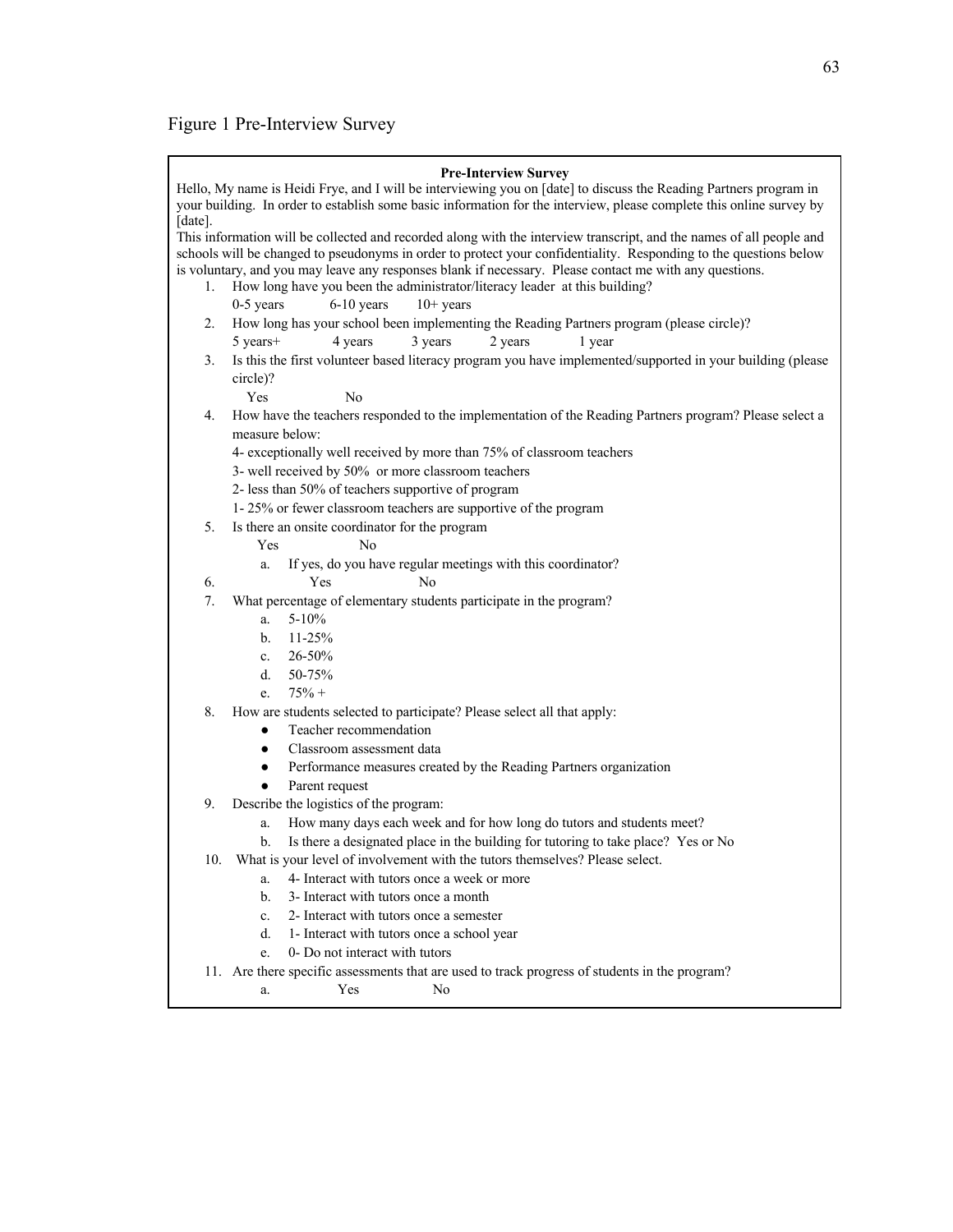## **Data Analysis of Pre-Interview Surveys**

The pre-interview survey was designed as a tool to gather logistical information in preparation for the interview itself, and the results from the survey were recorded and carefully analyzed before the interview. Follow-up questions aimed to clarify or expand on some of the responses from the survey, and survey information was used to create a general description of the building and Reading Partners (2020) program details for data analysis. The survey responses were attached to the interview transcripts for review, and as themes were identified in the responses from the interviews, the responses were analyzed with consideration of the information gathered in the survey. The next section will describe a rationale for using a semi-structured qualitative interview format in order to gather information that sought to answer the research question.

## **Rationale for Using a Semi-structured Qualitative Interview**

Figure 1 above includes the pre-interview survey that was used to gather basic logistical data about the Reading Partners (2020) program in each building. This survey served as a guide for the actual interview, which sought to identify the principal's view of their role in the success of the Reading Partners program in their building. Personal interviews with administrators at multiple schools offered a variety of viewpoints on reading programs, allowing patterns to emerge that may be universal for administrators.

According to Weiss (1994), qualitative interviews are often used when the goal of research is to determine how certain events are interpreted and understand a situation from "the inside" (p. 10). This follows the design of the research question that looks at the unique perspective of administrators working inside schools that partner with the Reading Partners (2020) program to provide one on one tutoring delivered by adult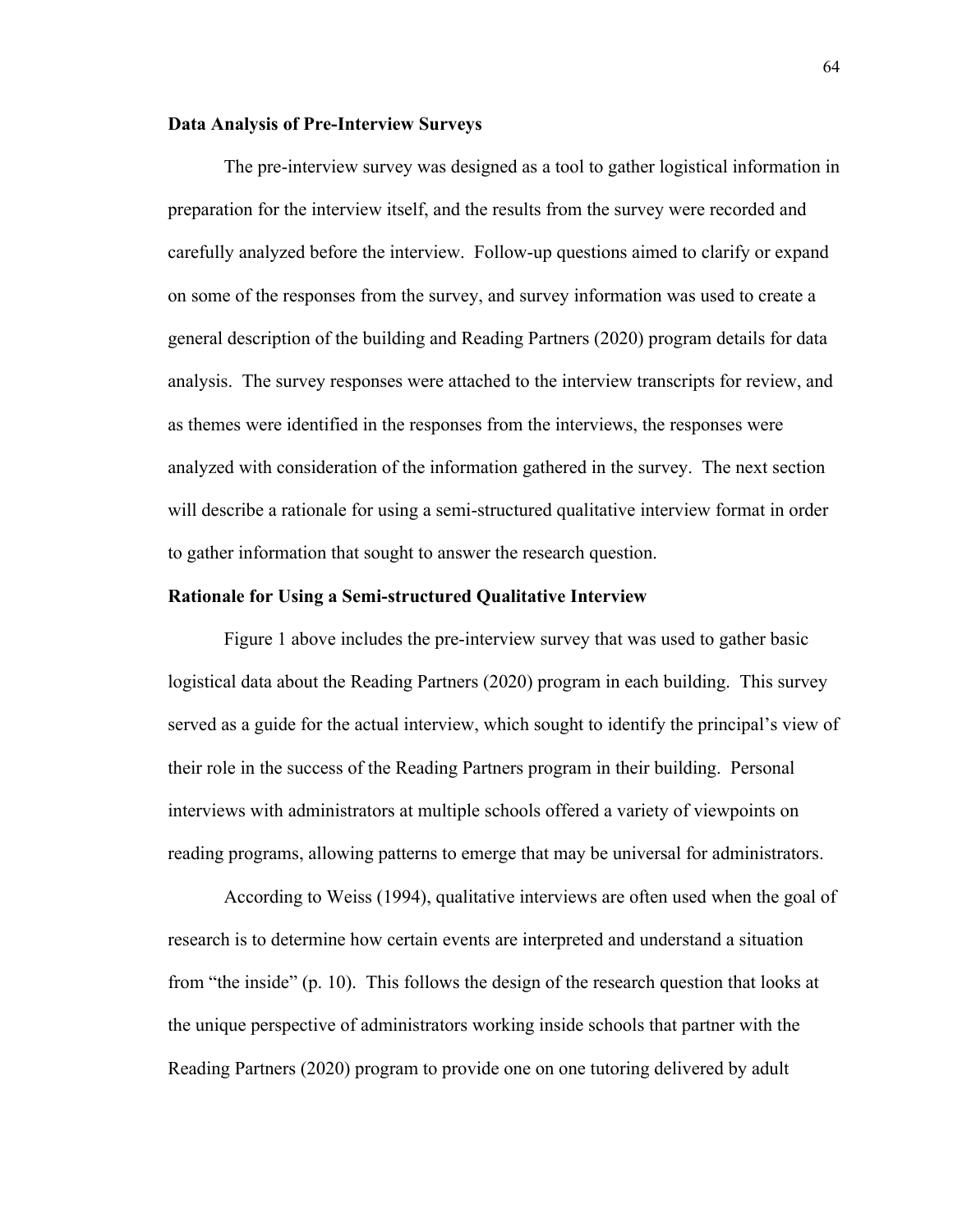volunteers. Merriam and Tisdell (2016) state that a semi-structured interview offers enough structure to gather specific information from all participants, but also flexibility in the way questions are worded and ordered to provide the researcher the ability to respond to the worldview of the respondent and any new ideas that emerge about the topic. The structure of the interviews in this thesis followed this semi-structured format, using a select number of questions as guidelines but providing opportunities for participants to include any important information that may not be included in the interview questions.

An interview protocol created by the researcher was used during the 45 minute interviews. The goals for the interview were to gain an understanding of the administrator's role in the volunteer reading program. Responses to the question prompts helped to identify the level of involvement the administrator has with the Reading Partners (2020) program and the role they see themselves playing in the success of the program. The responses to these questions helped answer the research question, *How do administrators of schools implementing volunteer reading tutoring programs describe their role in the program's success?* Figure 2 is the interview protocol used in this research.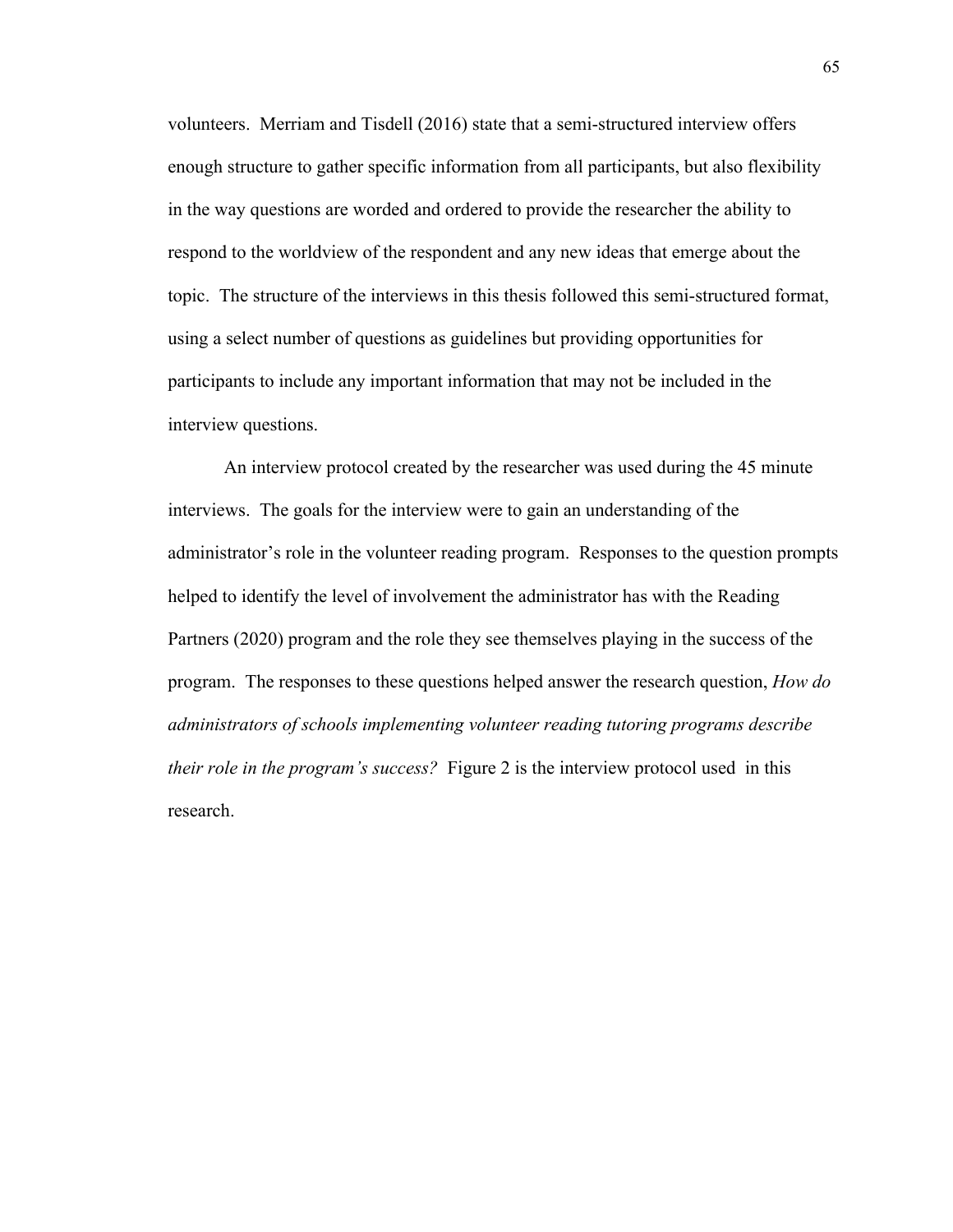# Figure 2 Interview Protocol

#### **Interview Protocol**

Opening Paragraph: Hello, My name is Heidi Frye, and I will be interviewing you today. The goal of this interview is to determine your unique administrator/leader perspective on the Reading Partners program in your building, namely your perceptions of how struggling readers react to it.

This interview will last about 45 minutes, and I will be recording our conversation for later transcription and review. When reporting my findings in my Capstone Thesis paper, names of all people and schools will be changed to pseudonyms in order to protect your confidentiality. This interview is voluntary and you have the option to stop at any time. Do you have any questions before we begin?

Interview Questions, to be used as guides in a semi-structured interview

In the survey you completed prior to our meeting, you noted that this is the [first, or insert number] volunteer reading program you have implemented/supported in your building. Can you describe what led you to the decision to implement the Reading Partners program? You also reported that the teacher response has been [insert response]. How has this helped or hindered the implementation of the program in your building?

What has been your response to the teachers' reactions to the Reading Partners program?

- In my review of the research for this capstone the primary goal of a Reading Partners program is to support struggling readers. I am interested in hearing you describe the degree to which the Reading Partners program in your building is meeting this goal. O
	- Prompts How does this program benefit students? Teachers? Community volunteers?
	- I heard you describe this benefit [insert the benefit].
- In your survey you noted that your building [does/does not, insert response from survey] use assessments specifically designed to gain data from students who participate in the Reading Partners program.
	- [If answered yes to survey question 9] How do these assessments help you determine if your objectives for the program are being met?
	- Is there other evidence you use to determine if the goals have been met?
	- [If answered no to survey question 9] Can you talk about why you do not use assessments to track student progress as a result of the Reading Partners program?
	- Is there other evidence you use to determine if the goals have been met?
- Struggling readers often receive a variety of interventions. Do you have a way to differentiate the progress students make as a result of the Reading Partners program vs other reading interventions?
- The central question for my capstone asks how principals and administrators describe their role in the success of volunteer reading programs. Can you spend some time describing your involvement in the program?
	- You described participating in this way [insert involvement]. How do you think this particular thing enables the program to be successful?
- [If respondent answered yes to question 5 in survey] In your survey you responded that you have regular meetings with the onsite coordinator for the program. Can you describe these meetings?
- Implementing a new program can offer many challenges. Can you describe some of the barriers and/or enablers that have influenced the success of the Reading Partners implementation in your building?
- Have you had experience with other programs (volunteer or otherwise) aimed at increasing reading achievement that have not been successful? If so, what were some of the barriers to the success of these programs?

We are at the end of the interview is there anything you would like to add?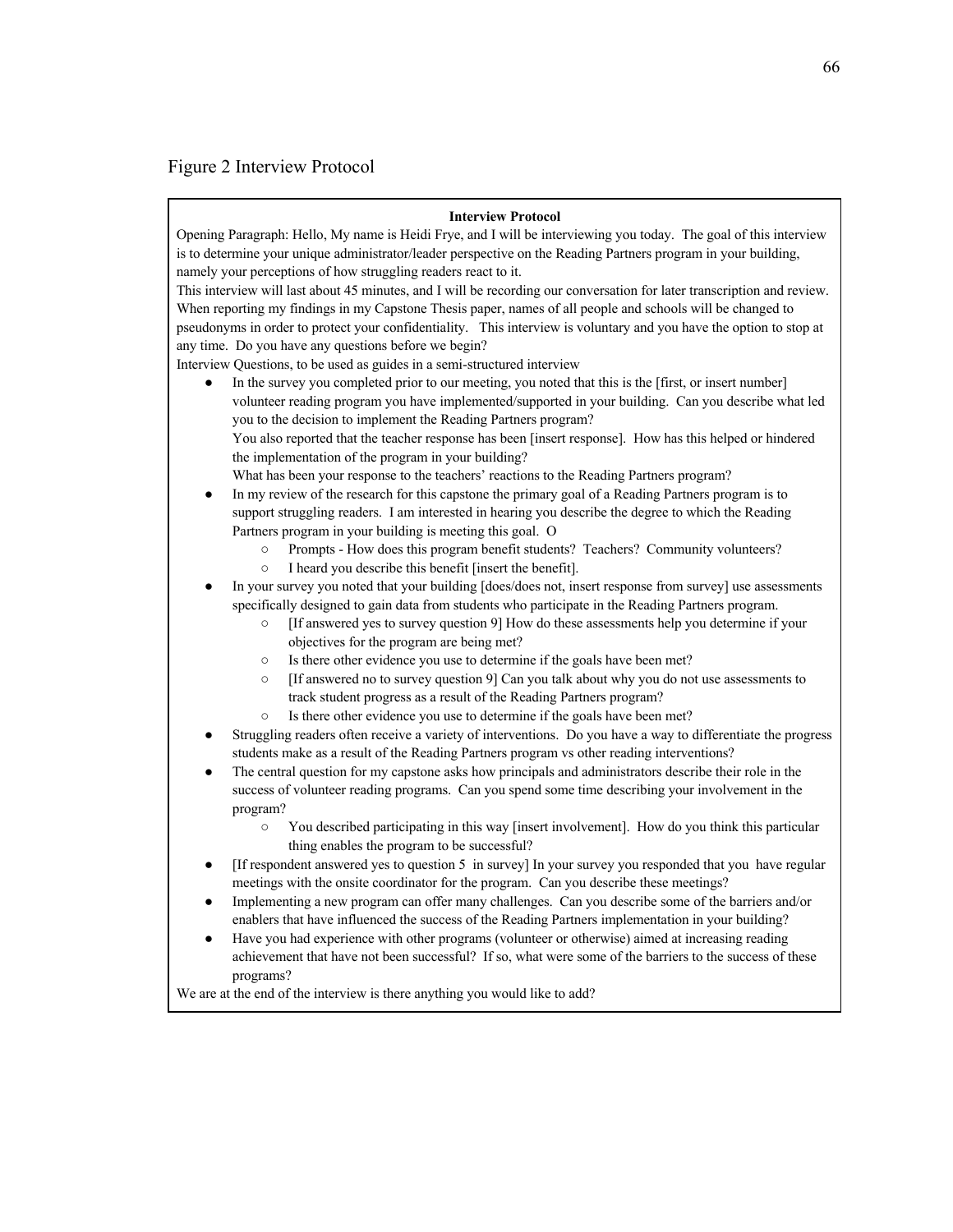## **Data Analysis of Qualitative Interviews**

The data analysis of the qualitative interviews followed carefully planned steps that allowed for an inductive approach that would allow me to gather data to build hypotheses rather than testing specific hypotheses (Merriam & Tisdell, 2016). In addition to this building of theory, the analysis was also issue focused. Weiss (1994) describes issue focused analysis by describing analysis that "would concern itself with what could be learned about specific issues-or events or processes-from any and all respondents" (p.154). It was the specific experiences of building administrators that informed the research in this thesis.

In order to prepare the data, I transcribed the interviews shortly after the interview took place. The interview transcripts were then reviewed and coded and sorted according to major themes, a process described by Weiss (1994). The coding and sorting allowed first for local integration, or "organizing and integrating our observations and understandings in each section of the report" (Weiss 1994, p. 158), and then inclusive integration, which integrates each theme within the larger summary.

#### **Research Setting: Reading Partners Program Schools**

Chapter Two considered the wide range of volunteer based programs offered for students who need extra support in reading. As described, many of these programs have significantly different organizational structures and components. In addition to the programs described in Chapter Two, there are countless other "volunteer reading programs" happening in schools with a variety of goals ranging from advancing student achievement or simply building positive relationships. For the scope of this capstone, it was necessary to establish an interview sample that offered insight into volunteer reading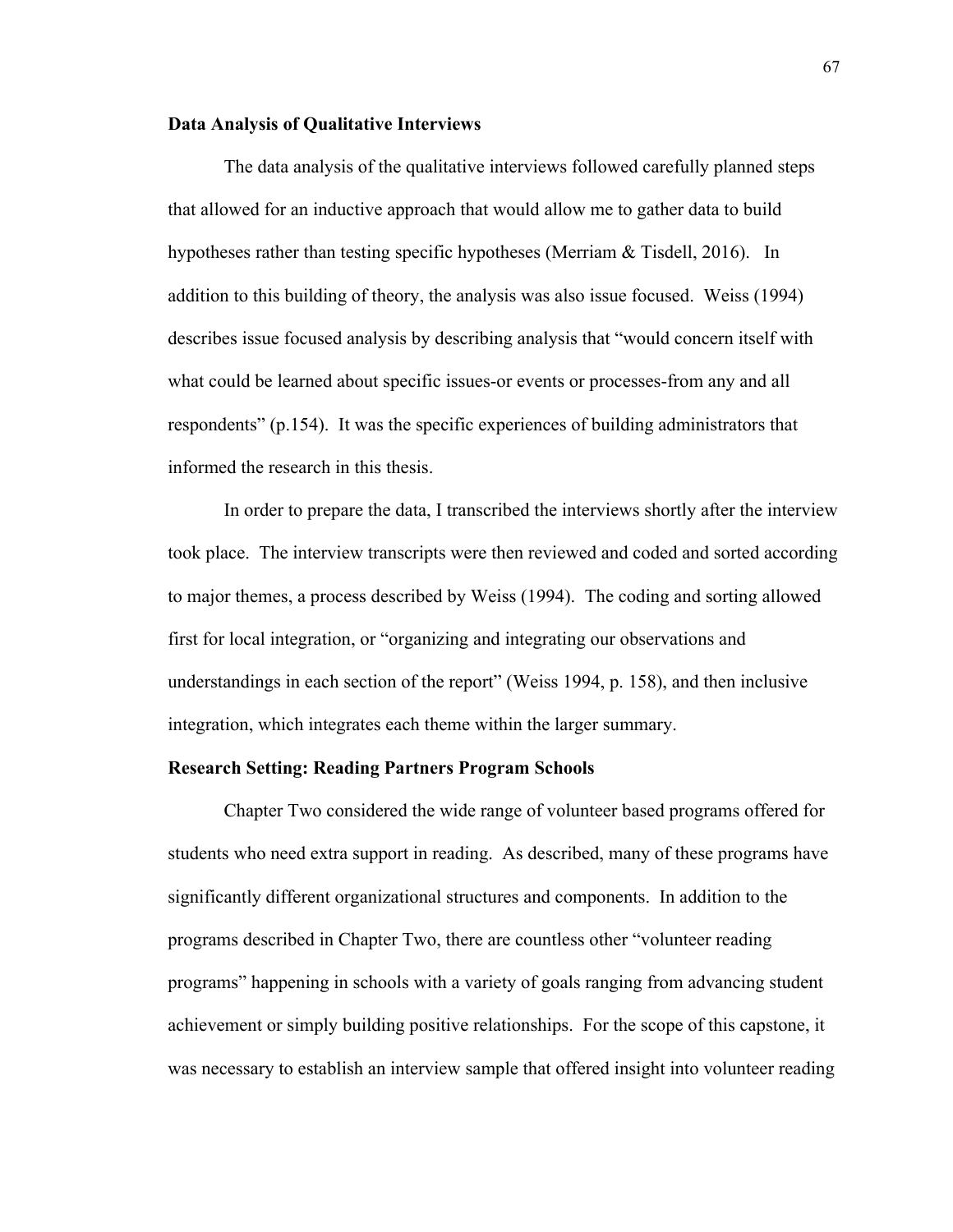programs with consistent routines and goals. This allowed for a more clear analysis of data with fewer variables. To recruit participants for this research, a purposeful sampling approach was used (Merriam & Tisdell, 2016). Merrian and Tisdell (2016) state that purposeful sampling is "based on the assumption that the investigator wants to discover, understand, and gain insight and therefore must select a sample from which the most can be learned"  $(p. 96)$ .

A purposeful sampling approach meant that the subjects in this research were elementary administrators working in schools partnering with the Reading Partners (2020) program in one specific metropolitan area. The term administrator is defined in this thesis as building principals and others employed by the school or district with a leadership position in the building such as a literacy coach or instructional leader. Using this criteria (Merriam & Tisdell, 2016) to select subjects provided insight about issues of importance regarding the administrator's role in the success of the Reading Partners (2020) program. There are 11 schools that use the Reading Partners program in the desired area, and this list served as the starting point for interview subjects. After obtaining the clearance of the Institutional Review Board in November of 2019, I approached principals from these eleven schools to inquire about their interest in participating in a semi-structured interview to discuss their perspectives on the Reading Partners program in their school. My first point of contact was a letter sent through US mail (Appendix C), followed one week later with an email (Appendix D), and finally a phone call (Appendix E). I heard no response after sending the letters via US mail, and received 3 responses after sending emails.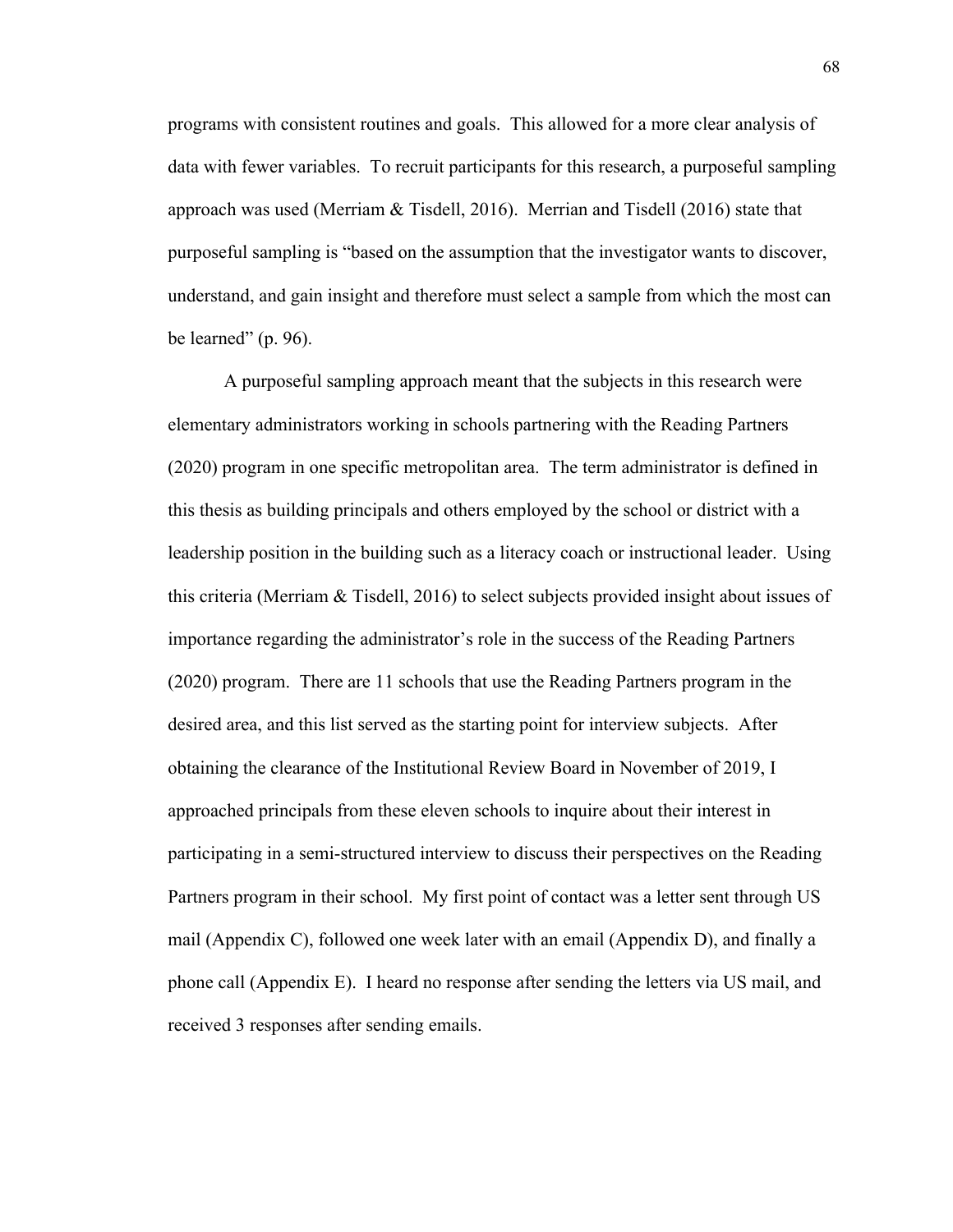One potential respondent was willing to set up a meeting, two declined, and one responded with enthusiasm, but we were unable to schedule an interview due to restrictions around interview requests and permissions in their district. These restrictions affected three schools in total. After all the requests were made for interviews, there was one confirmed interview, two principals who declined to participate, three who could not due to permissions, one principal who initially agreed to do an interview but did not respond to requests to schedule the interview, and five principals who failed to respond to the interview requests. I moved forward with the one confirmed principal interview (Respondent A from School A) on January 10, 2020 and proceeded to ask two literacy coaches from schools that participated in the Reading Partners (2020) program to participate in an interview. One of these coaches never responded to my requests, and one (Respondent B from School B) agreed to an interview, which took place in February of 2020.

## **Sites of Study**

**School A.** School A is a pre-K-5 school, located in an urban setting*.* There are 286 students that attend the school and about 20 teachers in the building. 79% of students receive free or reduced-fee lunch. 47% of the students identify as Black/African American, 12% Asian, 10% Hispanic/Latino, 8% two or more races, and 22% White. The most current data shows that 33.6% of students are meeting grade level reading standards, as measured by the MCA tests (Minnesota Department of Education [MDE], 2018). School A has been partnering with the Reading Partners program for 5 years and there are about 55 students participating in the program.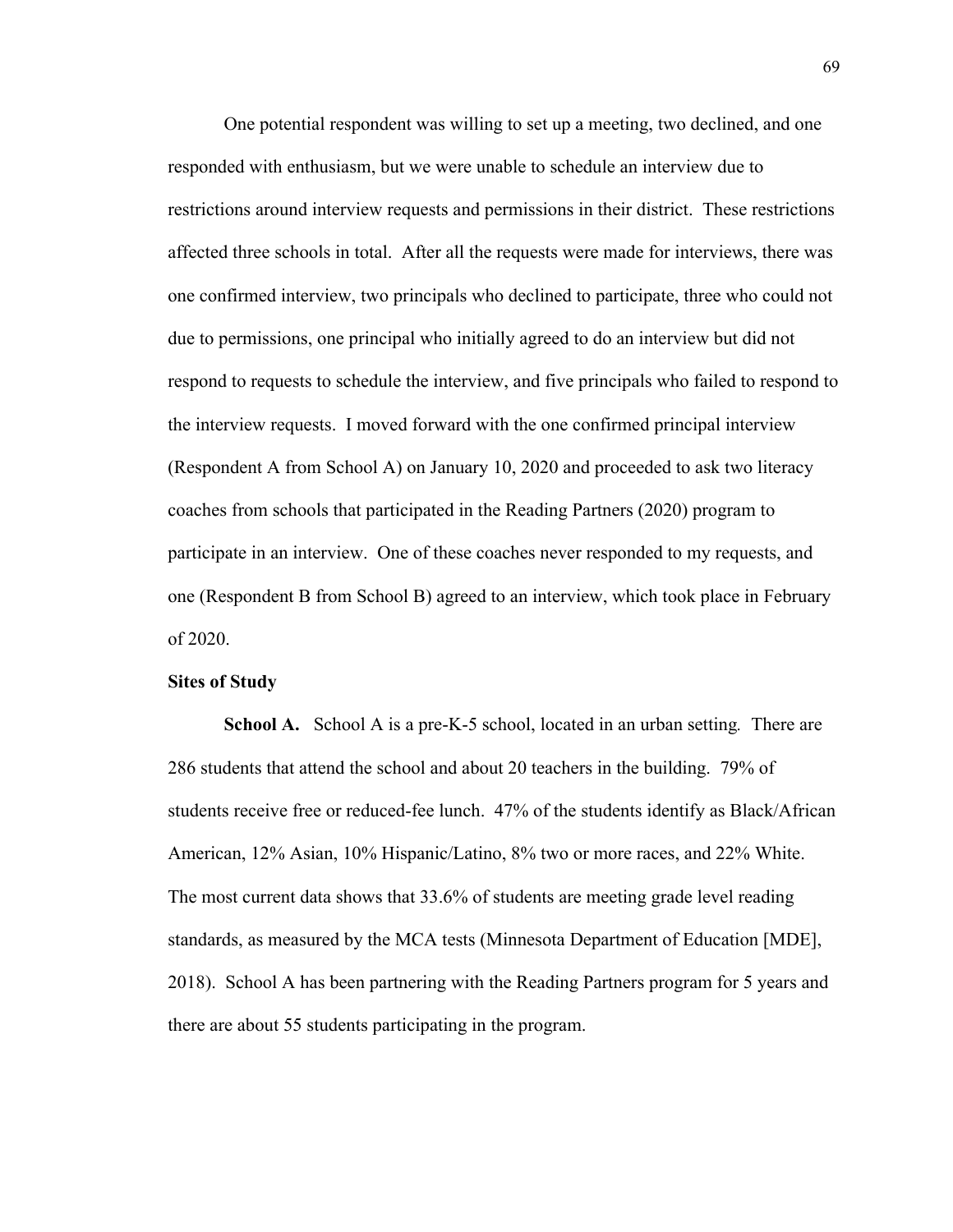**School B.** School B is a pre-k-5 school, located in an urban setting*.* Three are 295 students that attend the school and about 20 teachers in the building. 90% of students receive free or reduced-priced lunch. 65% of the students identify as Black/African American, 8% Asian, 8% Hispanic/Latino, 13% two or more races, and 6% White. The most current data shows that 17.8% of students are meeting grade level reading standards, as measured by the MCA tests (MDE, 2018). School B has been partnering with the Reading Partners program for 5 years and there are about 100 students participating in the program.

## **Participants**

**Administrator A.** Administrator A has worked at School A for five years. Previously she served as assistant principal in the same building, and a classroom teacher. She has been at the school during all of the five years of the Reading Partners (2020) partnership and while she was part of the administrative team when the school adopted the Reading Partners she was not the building principal when the decision to adopt Reading Partners was made.

**Administrator B.** Administrator B has worked at School B for two years. Previously she has served as a classroom teacher in a different building. She has been at the school during two of the five years of the Reading Partners (2020) partnership and she was not part of the administrative team when the school adopted Reading Partners.

# **Data Collection**

Upon approval from the Institutional Review Board in November 2019, I contacted administrators at Schools A-B in order to introduce myself and the goal of my research and to request their participation in a qualitative interview. Once this permission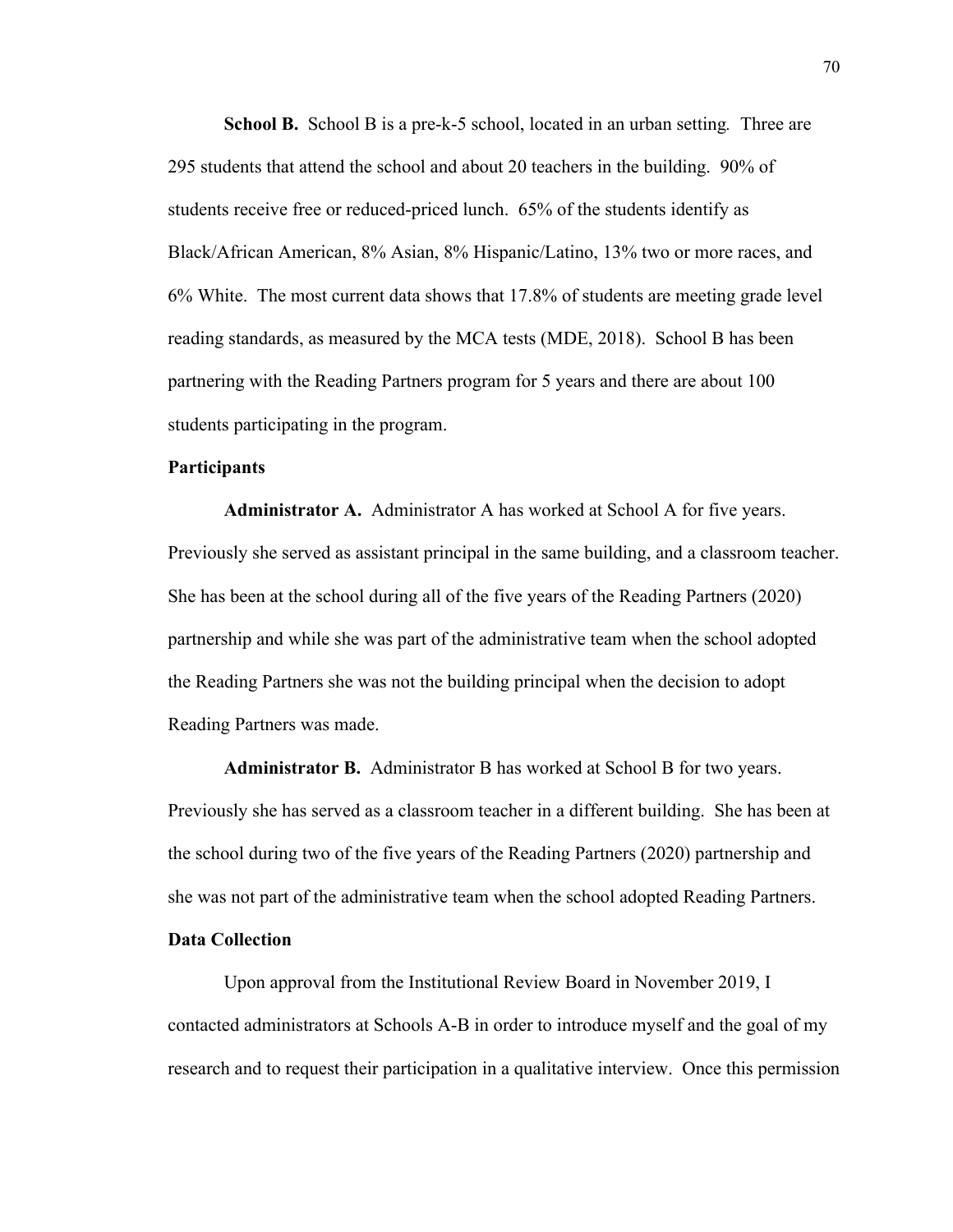was granted, I sent participants a letter of informed consent describing the thesis topic and rights of the participants. I also sent the pre-interview survey to be completed before the interview in order to gain background knowledge before the interview. I provided an opportunity for all participants to ask questions or share concerns before the interview, and I also copied this form to bring along to interviews and have respondents sign when we met, after asking if they had any questions. All interviews were recorded with the voice memo application for iPhone for later transcription. Interviews lasted approximately 45 minutes.

#### **Limitations of the Research Design**

This thesis sought to gain an understanding of the feelings of administrators about the success of volunteer based reading programs in their building. For reasons explained above, the respondents in this interview were limited to administrators using the Reading Partners (2020) program in their building. While this scope offers a benefit of comparing programs in different buildings with a similar structure, it does not necessarily represent the wider question about volunteer reading programs as a whole.

Limiting the research to buildings that partnered with the Reading Partners (2020) program was important for drawing conclusions, as mentioned above. It did create an additional limitation, however, by narrowing the pool of potential interview candidates. This will be discussed in more length in Chapter Five, but this was an unexpected challenge in the research process. When ten out of the thirteen possible respondents either denied the request for an interview or did not respond to the request, there were no other sources from which to draw participants. For this reason the conclusions based on the research, while insightful, are drawn from a small number of interview subjects.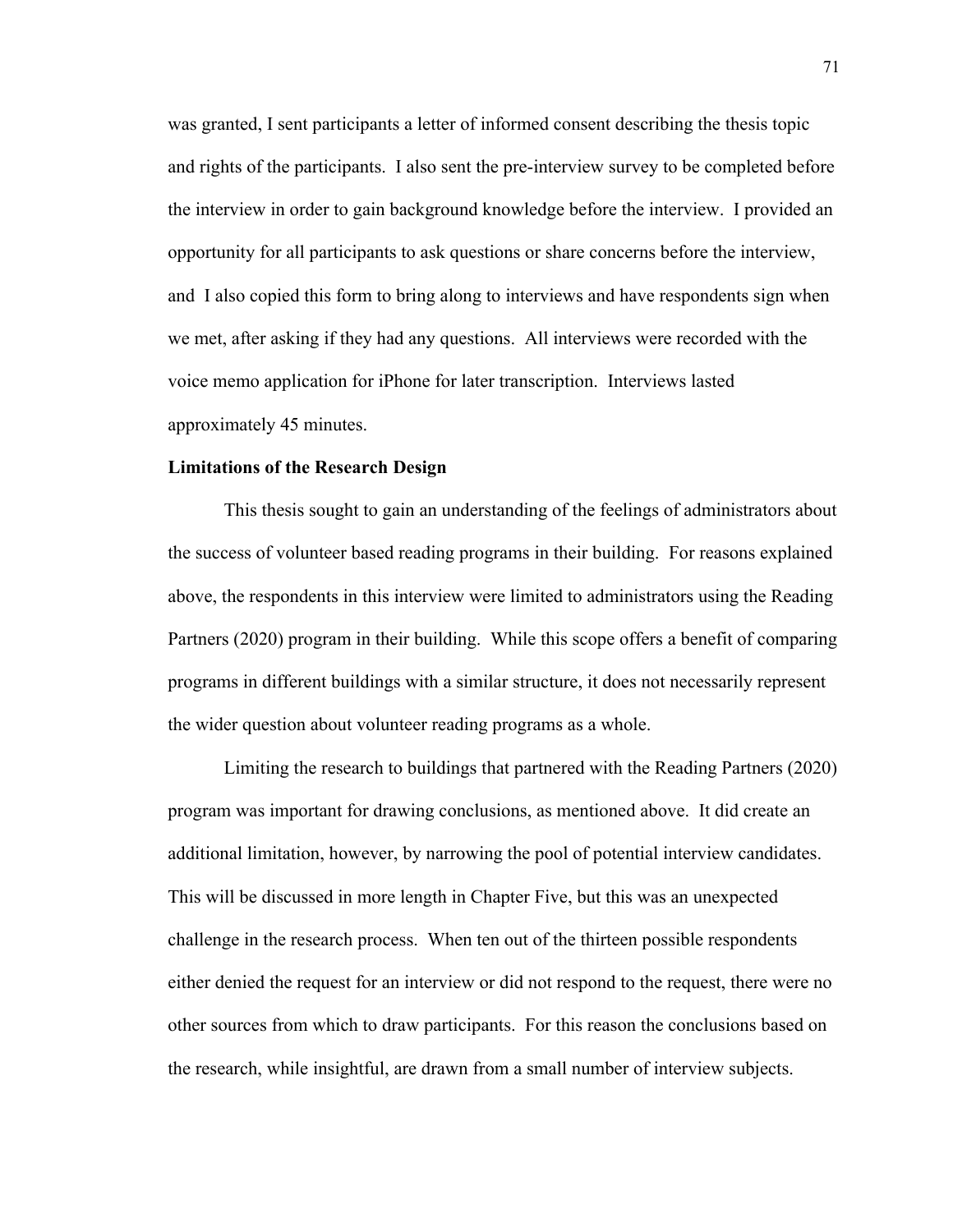# **Summary**

This chapter began by restating the research question and proceeded to outline my research methods. Explanation was provided to support the decision to conduct qualitative interviews with a semi-structured format, as well as the decision to focus on schools in a specific metropolitan area that work with the Reading Partners (2020) program to provide one-on-one tutoring delivered by volunteer tutors. There were descriptions of the participants and school settings included in the study and an explanation of the research methods followed by an explanation of the data analyzation process. The chapter concluded with a brief discussion of limitations of the research, which will be expanded in Chapter Five.

Chapter Four will include a summary and analysis of my findings as a result of the qualitative interviews. I will review the methods of research and display the findings that resulted from the interviews. I will explain five major themes that emerged from the research and discuss ways the interviews answered my research question: *How do administrators of volunteer reading tutoring programs describe the reasons that these programs can be successful with struggling readers?*

Chapter Five will consider the findings of the qualitative research. There will be connections drawn between major themes that emerged from the research and the literature review from Chapter Two, and a description of some of the major findings from the research. These findings will be applied to major stakeholders and the implications of the research will be discussed, and a deeper discussion of the limitations of the study will be included. Finally, Chapter Five will suggest ideas for future study and address my own personal reflections on the thesis process.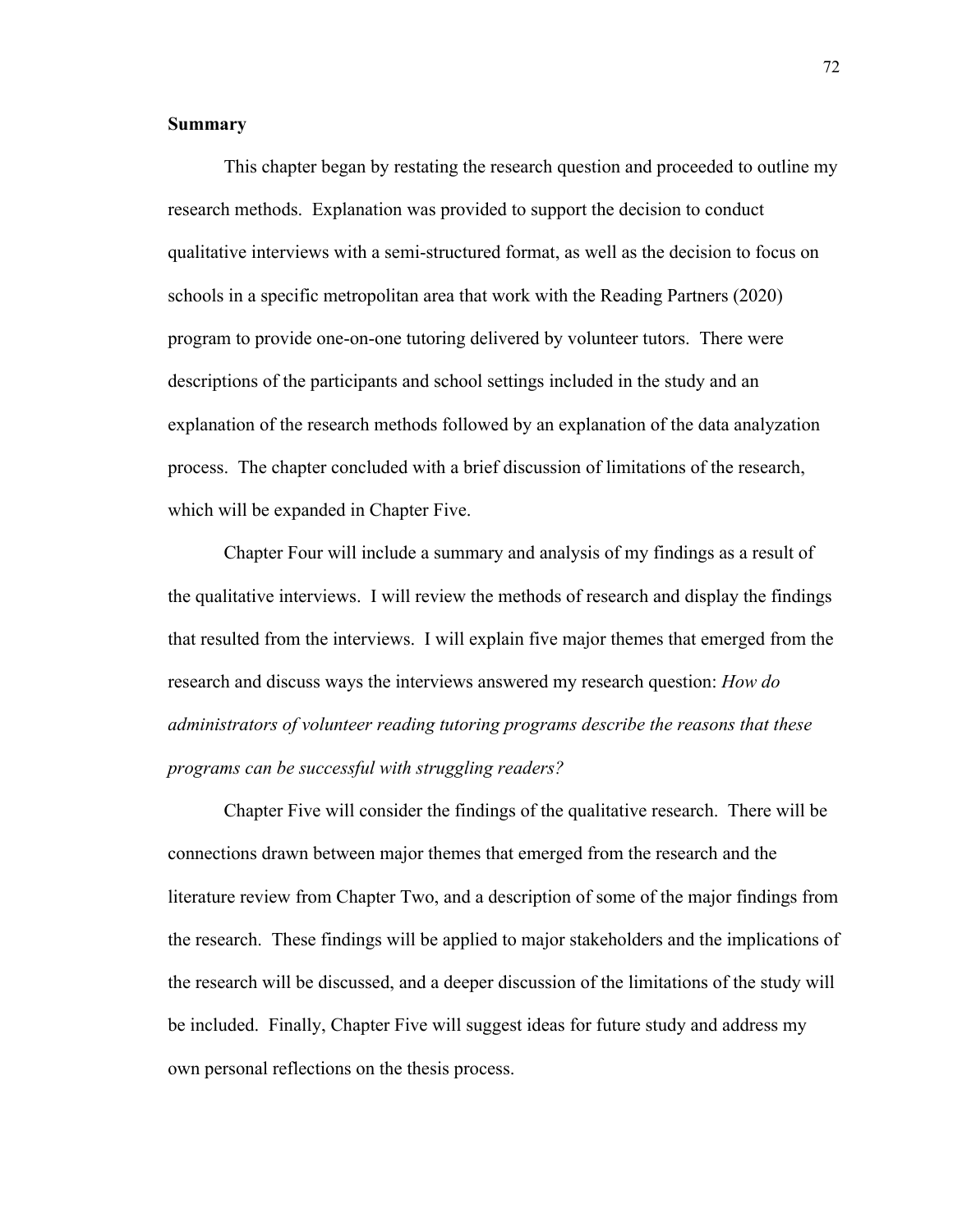## **CHAPTER FOUR**

### **Results**

# **Introduction**

Chapter One introduced the thesis topic by considering my personal interest in volunteer reading programs and noting the lack of research about administrator roles that contribute to these programs' success. The research question, *How do administrators of schools implementing volunteer reading tutoring programs describe their role in the program's success?* was introduced and an outline of the paper was presented. Chapter Two considered the literature in the area of volunteer reading programs and noted best practices for implementing a successful program. The gap in research about administrator roles in volunteer programs was considered, further supporting the rationale for the research question. The research paradigm and methods of a semi-structured qualitative interview were described in Chapter Three. Chapter Three also provided a rationale for the qualitative interview process and introduced the Pre-interview Survey (Appendix B) and Interview Protocol (Appendix C).

This chapter will outline the results from this qualitative study. Analysis of data obtained via the researcher designed pre-interview surveys and the analysis of the 45 minute interviews is also presented. The first section will describe the results from the pre-interview survey completed by both Respondents, an elementary principal at School A and a literacy coordinator at School B. Next, the major themes that emerged from the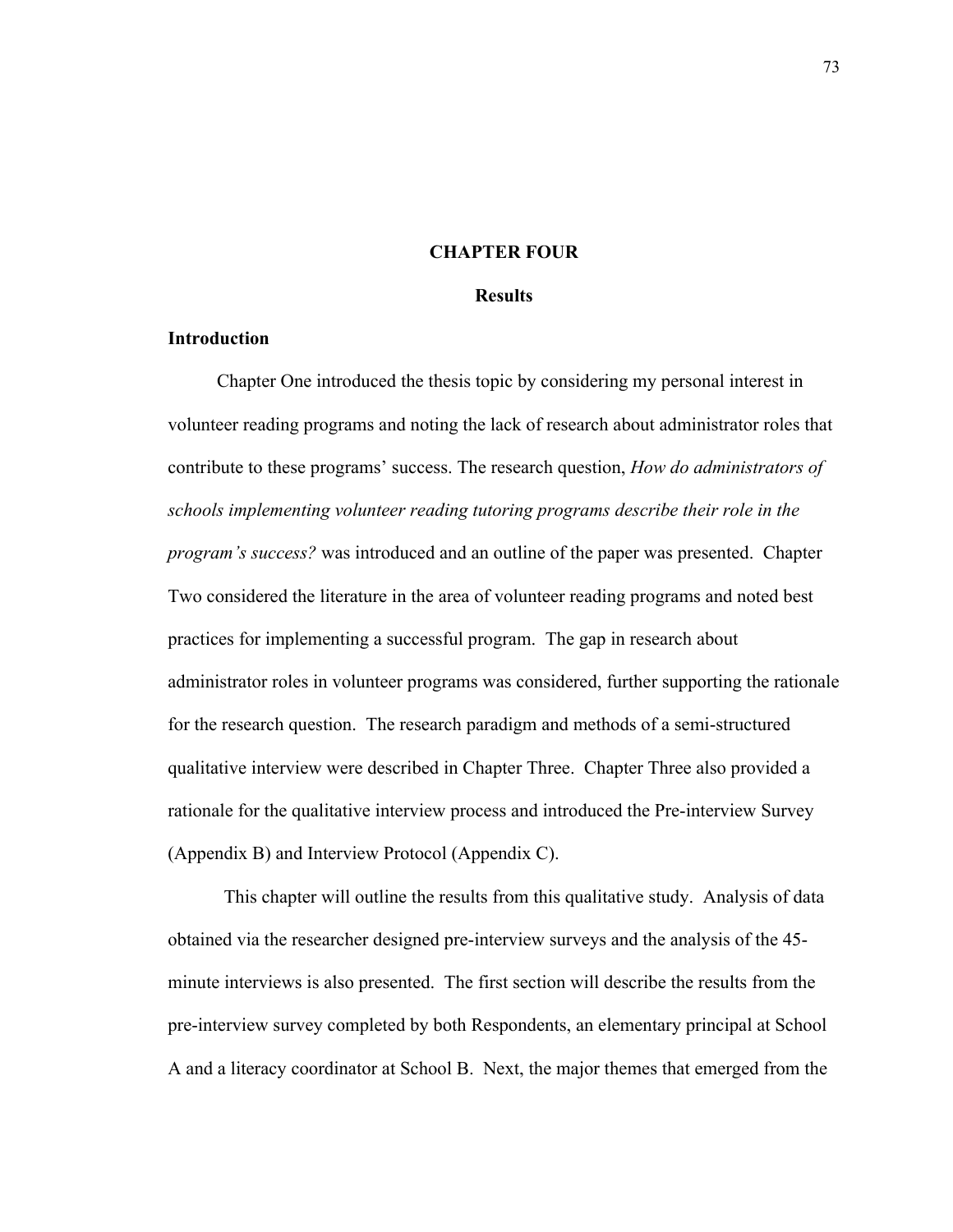interviews will be described and explained using information from the interviews, and these themes will be considered in light of the research question, *How do administrators of schools implementing volunteer reading tutoring programs describe their role in the program's success?* 

The chapter will consider the time restrictions of administrators and the way that affects their ability to be involved in the Reading Partners (2020) program in their building. Next, there will be a consideration of the critical role of the on-site volunteer coordinator, an employee of Reading Partners who is responsible for managing the program in each building. The chapter will also discuss the role teachers have in the success of the Reading Partners program, as well as the ways administrators use assessment and data to guide their decision making around the program. Finally, student benefits will be considered, and a description of some of the social and emotional benefits that cause administrators to support the program will be given.

#### **Pre-Interview Survey Results**

The pre-interview survey (Appendix B) was sent to the two respondents prior to the interview in order to gather basic information about the Reading Partners (2020) program in their school before the interview took place. The results of the pre-interview survey gave a more complete picture of the Reading Partners program at each particular school, and answered basic questions about the program that were more efficiently addressed in the survey rather than taking time during the interview. With the time constraints on administrators, face-to-face time was reserved for questions that would require explanation, such as the benefits of the program and enablers and barriers to the success of the program. It was important to make sure there was sufficient time to hear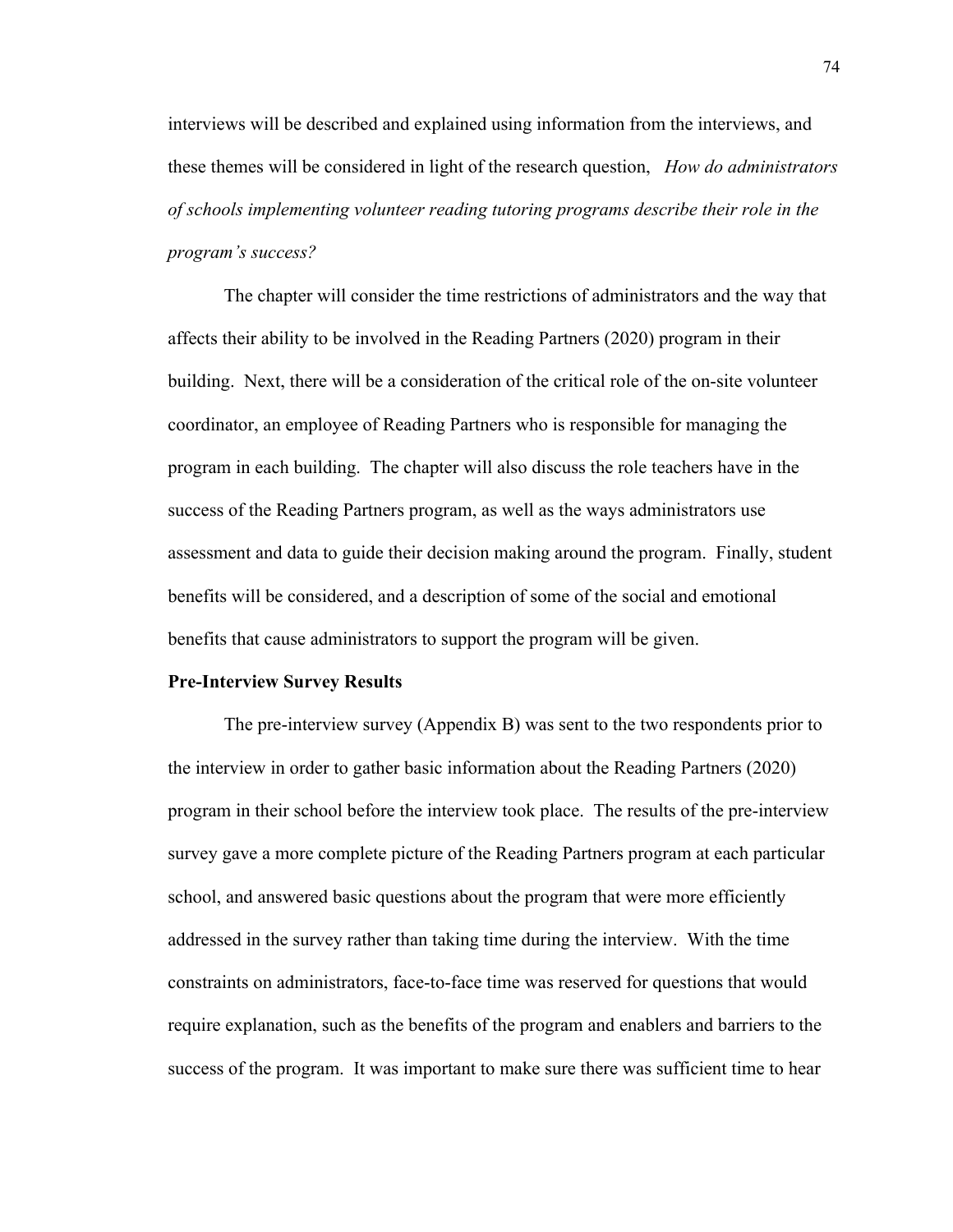about the unique experiences of the administrators rather than a simple recitation of logistics. The results of these surveys are described below.

Both administrators have been at their schools in an administrative role for 0-5 years, Respondent A for five years, and Respondent B for two years. Both buildings have been implementing their volunteer reading program for more than five years with an onsite coordinator employed and chosen by the Reading Partners (2020) program. This coordinator works with the tutors and students in a room dedicated to the program. The principals in each building meet with the on-site coordinators 2-3 times each year, and the literacy coach does not meet with the coordinator on a formal basis. Table 2 gives a brief description of the two Respondents and their roles.

| Respondent | Role                           | Length of time in<br>administrative<br>position | Length of time<br><b>School has been</b><br>implementing<br><b>Reading Partners</b><br>program | <b>Frequency of</b><br>meetings with<br>Reading<br><b>Partners</b><br>Coordinator |
|------------|--------------------------------|-------------------------------------------------|------------------------------------------------------------------------------------------------|-----------------------------------------------------------------------------------|
| A          | Elementary<br>School Principal | 5 years                                         | 5 years                                                                                        | 3x/year                                                                           |
| B          | Literacy<br>Coordinator        | 2 years                                         | 5 years                                                                                        | never                                                                             |

Table 2. Summary of Respondent Roles and School Settings

Both respondents reported that from their perspective, all teachers support the program. Respondent A indicated that only 50%-75% of the teachers supported the program during its first year of implementation, but now she believes that the support is close to 100%. In both buildings, assessments created by the Reading Partners (2020) program and the classroom assessments determine how many students participate in the program, with about 15-20% of students eventually participating in the program. In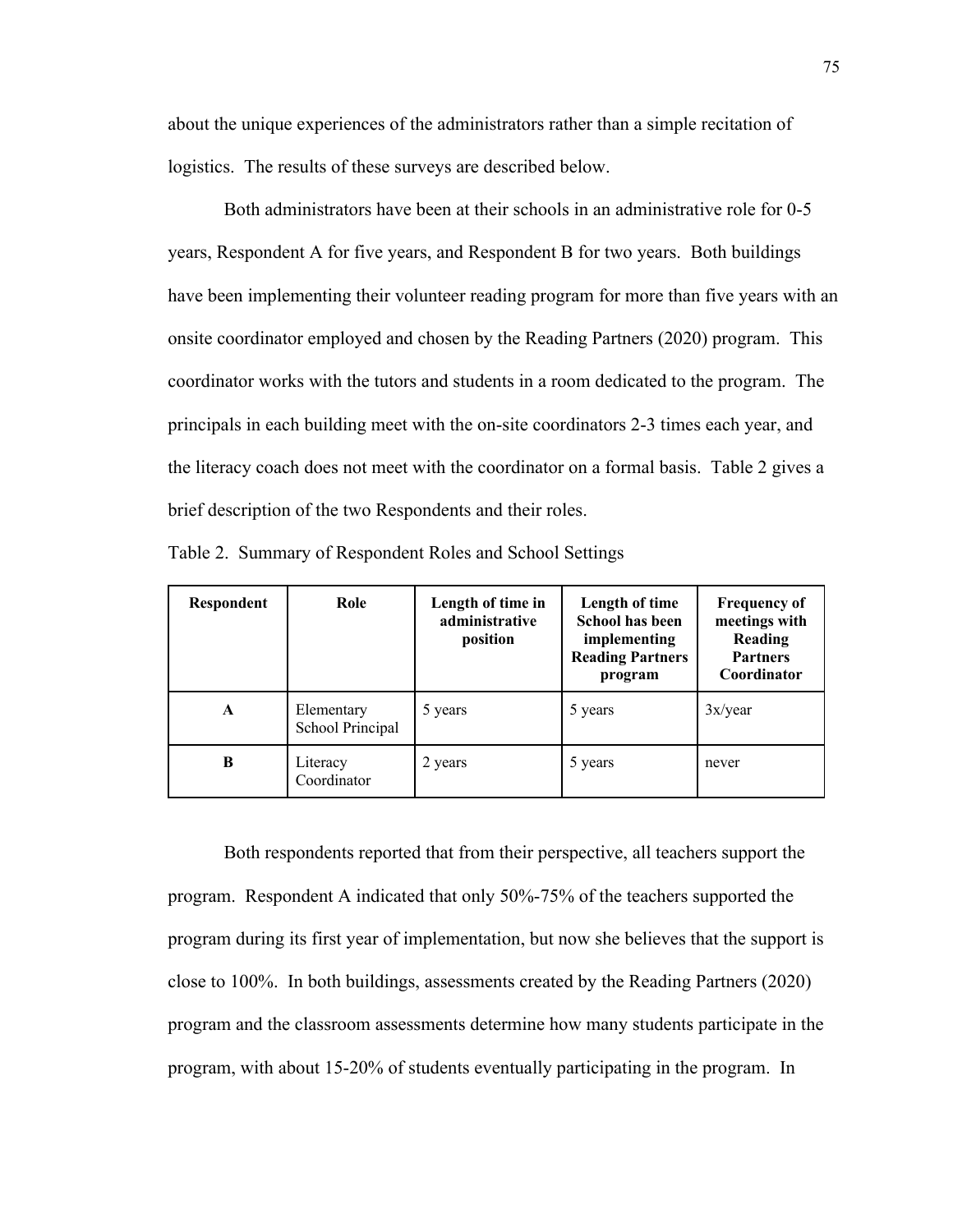Respondent A's school, where the Reading Partners program is five years old, the Reading Partner volunteers work with students who are six months to a year and a half behind their grade level peers, and they work with students at all grade levels, one through five. In Respondent B's school, where the program has been implemented for two years, Reading Partners volunteers only work with students in grades 3-5 who are six months to two and a half years behind their grade level peers. Both schools also use another volunteer reading program for students who need support and are not part of the Reading Partners program.

The pre-interview survey provided useful information to guide the interview process, as I was able to determine that both schools were using Reading Partners (2020) in a way that was consistent with the design of the program and teachers were supportive. The next sections will describe the five major findings that emerged as a result of the qualitative semi-structured interviews.

### **Administrator Time Crunch**

The previous section discussed the results of the pre-interview surveys, which helped to guide the qualitative interviews. Knowing that the Reading Partners (2020) program was well established and met with support by the teachers and administrators allowed the interview to focus on the key ideas that made the program successful, and the administrator's view of their roles in these ideas. One of the major findings in the research process was that administrators have many things demanding their time, and they are not able to be closely involved in all the programs in the school buildings. This supports the research by Lynch (2012) that describes the pressures administrators face to manage so many parts of an elementary school while also being instructional leaders.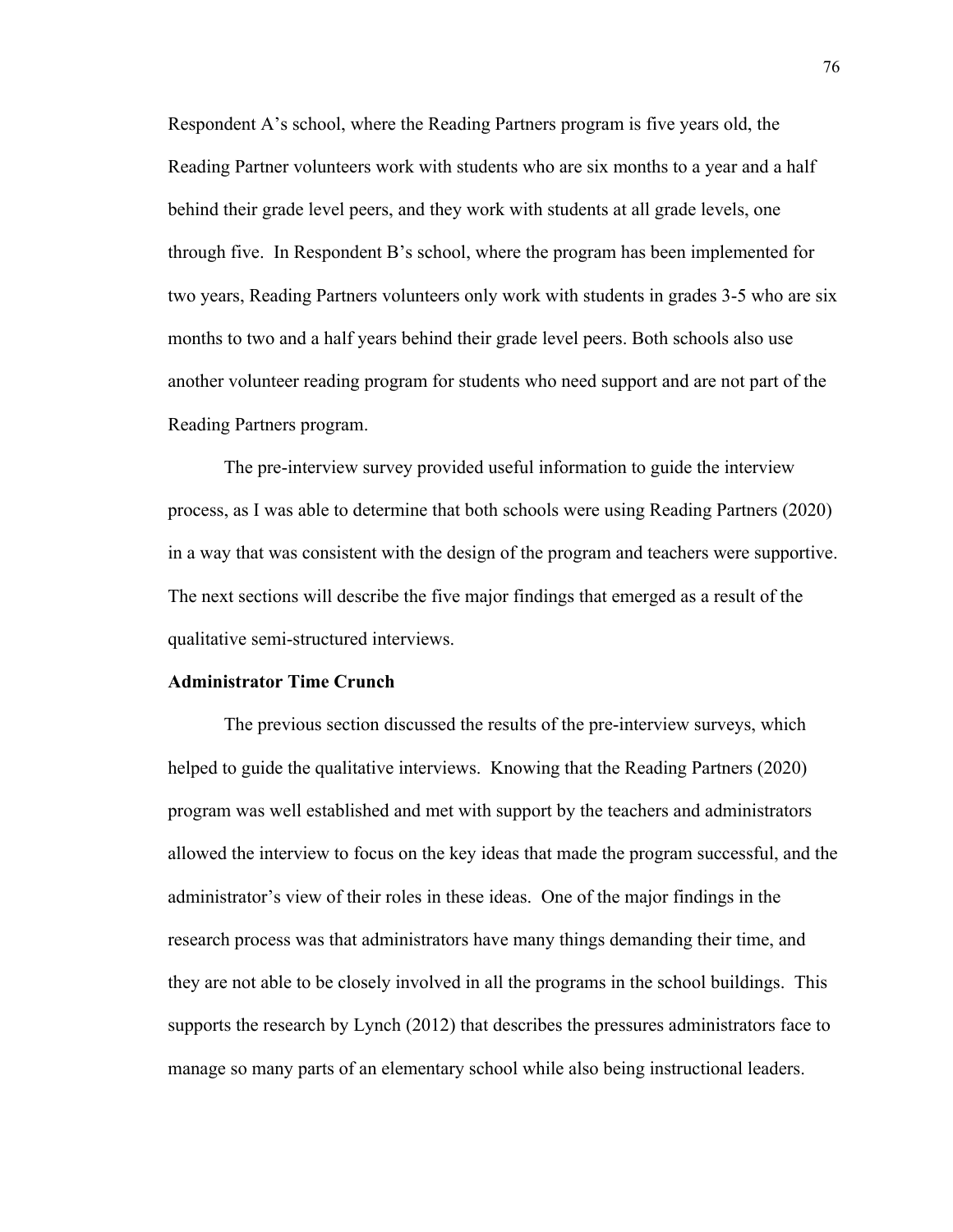The recruiting process for these interviews further demonstrated this idea. As described in Chapter Three, out of thirteen administrators contacted, and ten who were not restricted by district policies, only two were able to participate in an interview.

Due to this large number of demands on elementary school administrators, a major attraction for both schools was the fact that Reading Partners (2020) was a self-run program. Finding a program that would train volunteers, assess students, and create plans for volunteers to use was a significant benefit. Respondent A noted that these factors made it seem like "a solid program that had the necessary components that would actually benefit a school and not end up taking too much away from it." Respondent B noted the confidence she was able to have in the instruction being delivered by the tutors. She said, "It is very controlled as far as what you can do. It is laid out so that anyone could do it which is good because that was one of my biggest questions for a volunteer, 'how are *you* going to do a reading intervention?'" Both interview transcripts contained descriptions that were equated to mean there was an enthusiasm for Reading Partners, a program that demanded little from the administrator in the way of organization and execution. This emphasizes the limitations that administrators have when it comes to their time.

In addition to finding a program with an established curriculum and training protocol, during the interviews both Respondent A and B described the heavy demands on administrators that require them to rely on support from other people to make a program run smoothly. Respondent A, a school principal, talked about the importance of a coordinator who can initiate meetings because she does not have time to meet regularly. She also commented on my difficulty of finding more participants for this research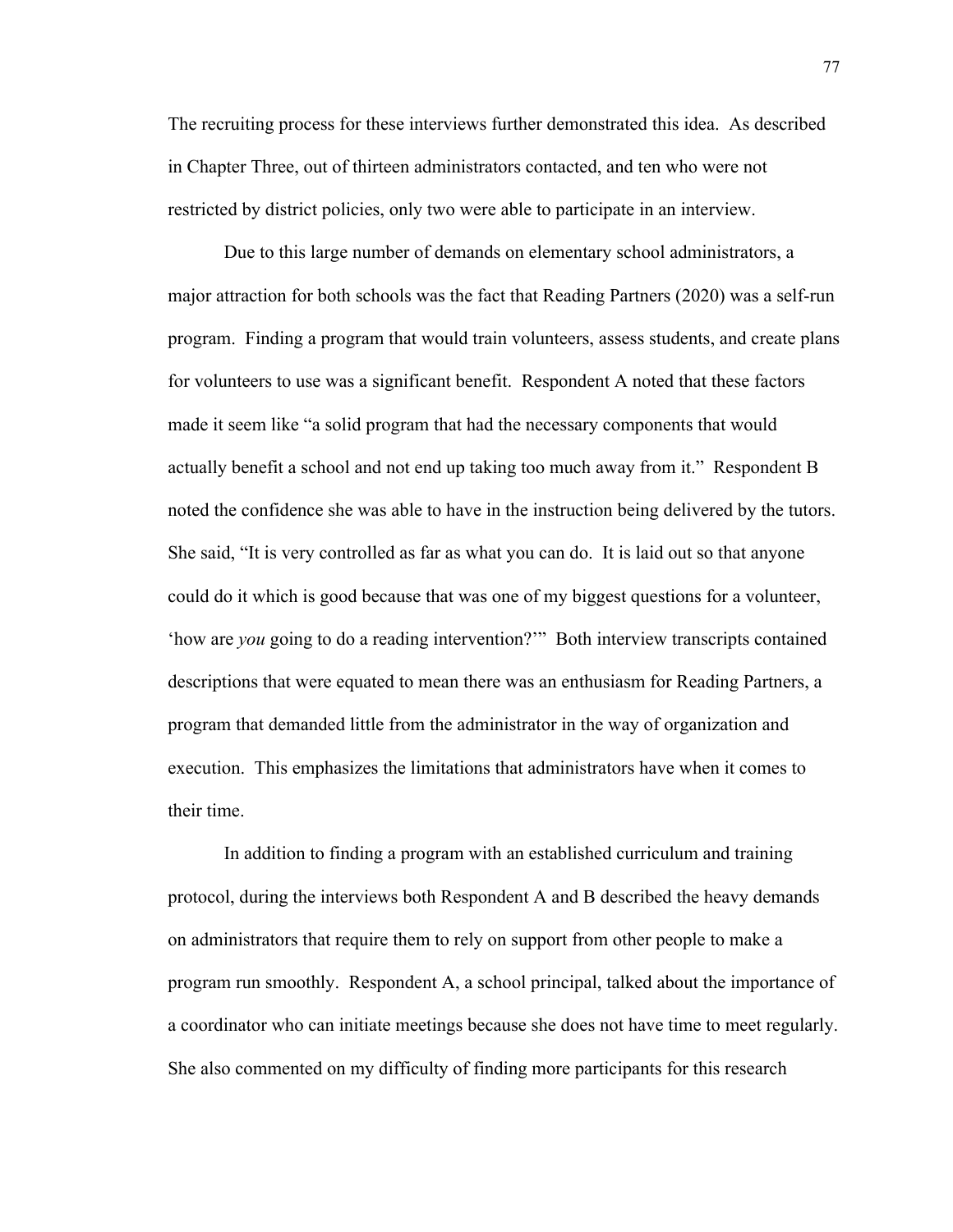project by saying, "We [principals] are just so busy, and we get so many requests, that at some point we need to just say no."

During the interview process it became clear that these two administrators identified part of their role in any program's success was the degree to which they were able to gain support of qualified individuals in the building to ensure the program was run with fidelity. For example, Respondent A stated:

It's really important that they [the on-site Reading Partners coordinator] hold me as the principal accountable, because I'm not going to remember [to have a meeting or check in on the program] until something comes up and I realize I have not had a meeting in a little while.

Similarly, Respondent B said that the building principal meets with the on-site coordinator only briefly twice a year. She explained:

I think he [the principal] is kind of a "let it roll, do your thing, you take care of you kind of thing." Not in a bad way, but in a way that he needs to trust that the program is happening.

These comments highlight the importance of administrators developing support for any program operating in their school. The on-site coordinators are one of the key stakeholders in these support systems. The role of these coordinators will be discussed in the next section.

# **Critical Role of the On-Site Coordinator**

The analyses of the interview transcripts provide support for the idea that time limitations are a significant factor when considering an administrator's role in a successful volunteer reading program. During the interviews both respondents described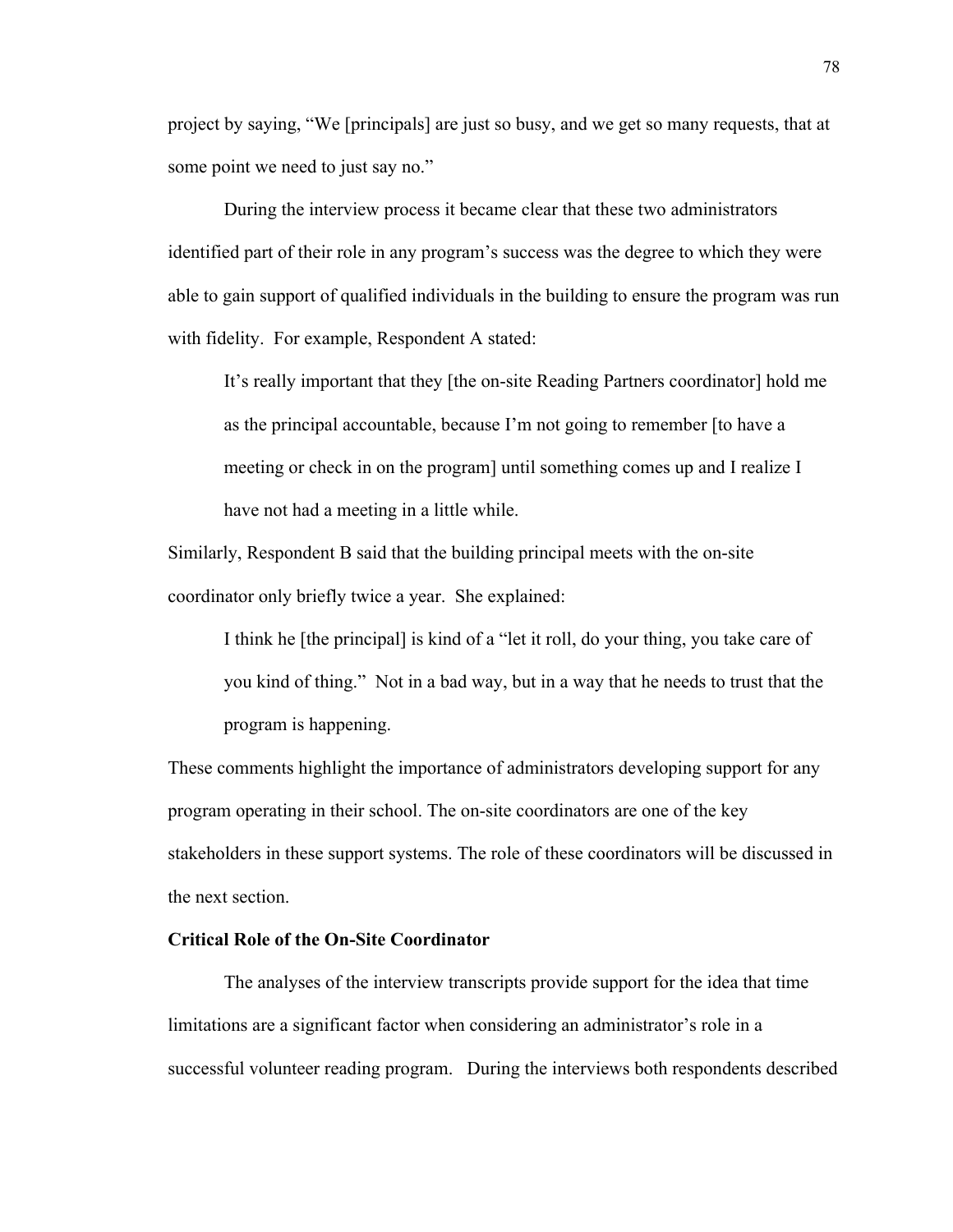the important roles of their Reading Partners (2020) program coordinators in ensuring the program's success. For example, during the interviews the Respondents described the need for the Reading Partners coordinator to act as a bridge between the administrator and the program participants. Creating this bridge was described by these Respondents resulting in them having more confidence in the running of the program. This section will describe four major roles of the coordinator, as described in the interviews:

- Elicit teacher support
- Collaborate with teachers to report data and collaborate about instructional needs
- Maintain the program structure
- Report assessment data

According to these two Respondents a coordinator who is able to meet these demands makes it more likely the administrator will have confidence in the program's success.

**Elicit teacher support.** Both respondents discussed the value of the on-site coordinator in eliciting teacher support for the Reading Partners (2020) program. Respondent B noted that a capable coordinator is critical in promoting the "teacher buyin" that contributes to the success of the program, and was quick to name the coordinator as a major factor of the program's success. Both Respondents said that teachers often feel apprehensive of new programs and can tend to be a bit hesitant to support a new initiative until they have seen it be successful, and Respondent A said that it was only after teachers saw the program work for a year that they fully supported the program.

During the interview Respondent A also described how the teachers determined the validity of the Reading Partners (2020) program once they saw that the program followed an organized format with frequent progress monitoring and sharing data with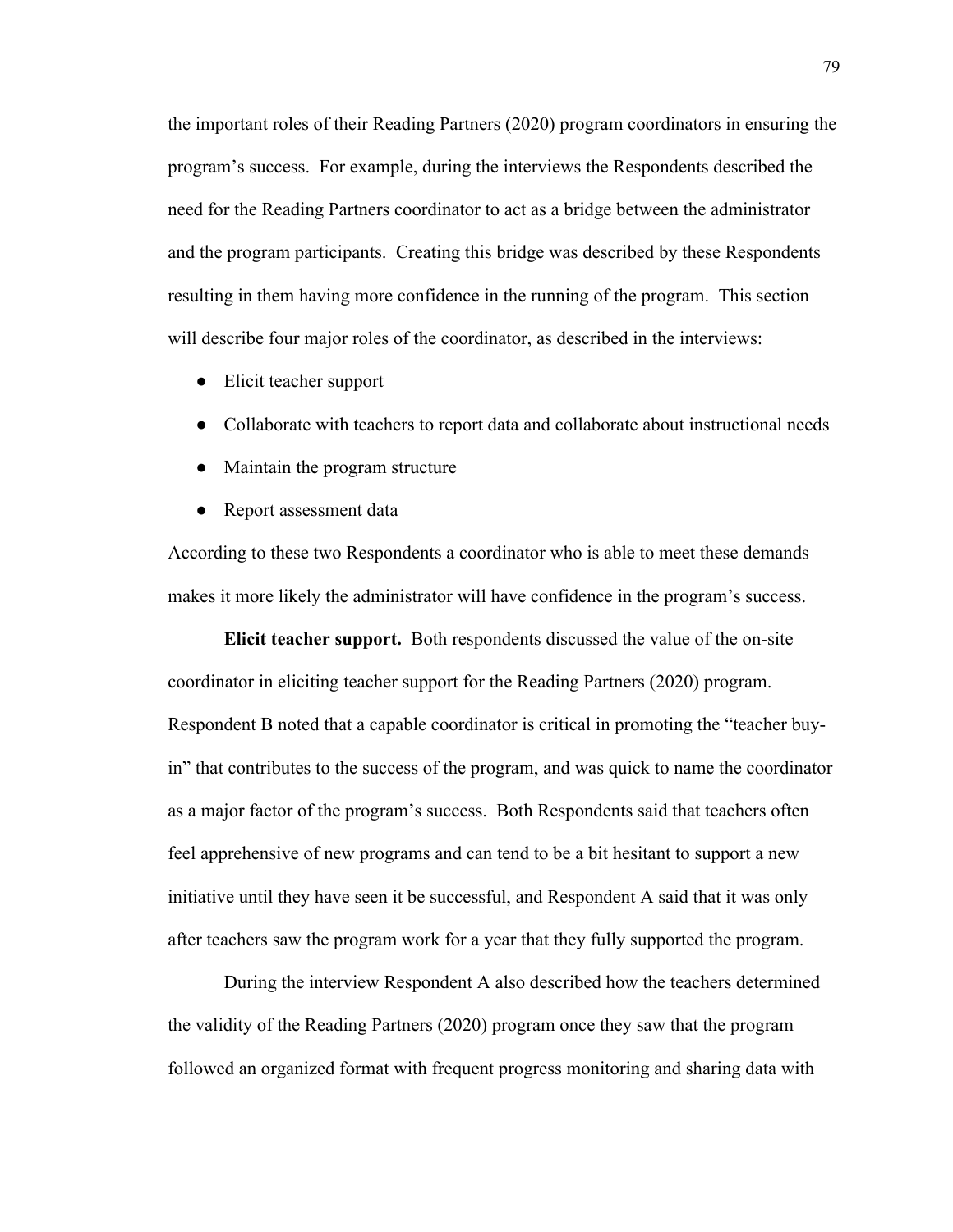teachers. She specifically commented on the high level of collaboration between the teachers and the coordinators to fill all of the available tutoring spots and make sure the maximum number of students are being served through reading partners. She said the coordinator has been effective in gathering teacher support because "she advocates for teachers and advocates for kids." This supports Potter (1999), who says teachers need to be part of the tutoring process in order to make it effective. Their collaboration is critical, and they will not be motivated to collaborate unless they see value in a program. The onsite coordinator is able to facilitate this buy-in.

**Collaborate with teachers.** These two Respondents also described how once the program has the support of teachers, it is important that the on-site coordinator is able to collaborate with teachers to inform instruction. Both Respondents mentioned Reading Partners (2020) reports that are shared with teachers about student progress. Respondent B said reports are shared with teachers every three weeks, and Respondent A paused during our interview to make a note wondering how often the coordinator does in fact share data with teachers. She noted, "they [the Reading Partners reports] help guide their guided reading groups, and that would be much more helpful." Based on the analyses of the interview transcripts my assumption is that the degree to which teachers in a specific school and the Reading Partners site coordinator work together is dependent on the person in the coordinator role, but for both administrators interviewed this was a significant factor of a successful program.

**Maintain program structure**. In addition to working closely with teachers, both Respondents also describe how the on-site coordinator is a valuable asset to assure that the program is being run with fidelity at the program site. Fidelity in this situation meant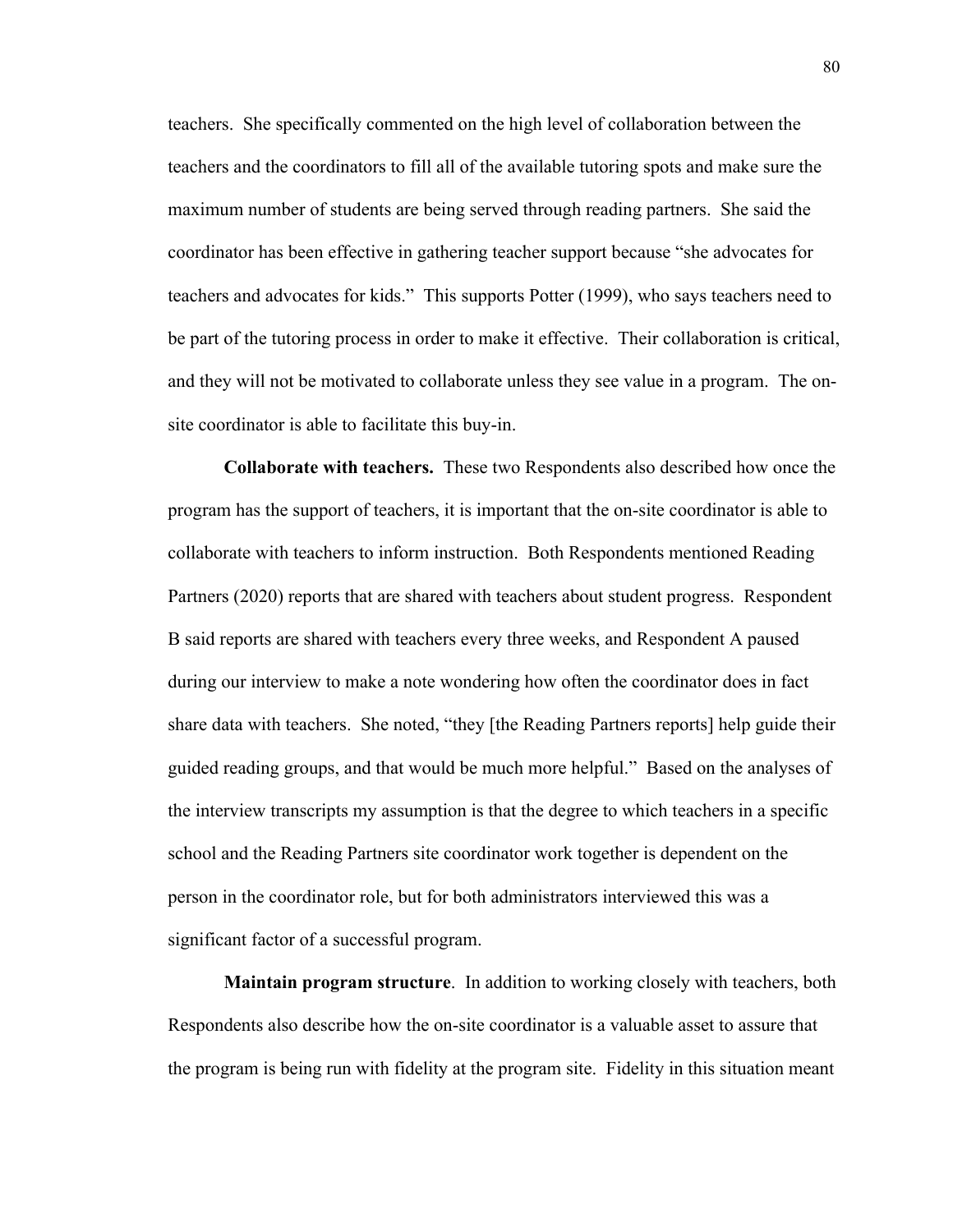that the tutors were maintaining consistent attendance, the students were going to their tutoring sessions each day and the tutoring sessions contained all of the required elements and lasted the full forty-five minutes. As mentioned earlier, one of the benefits of the Reading Partners (2020) program is the minimal pressure the program puts on teachers and administrators to run smoothly. Respondent A noted the way the on-site coordinator was in charge of not only recruiting but more importantly training all volunteers with the training program created by the Reading Partners organization. Respondent A further noted how the coordinator also oversees the volunteers to assure that they are following a protocol during tutoring sessions. Both Respondents also noted how having a dedicated room where the tutoring takes place at their site was helpful.

Respondent A elaborated that having a dedicated room for tutoring was a positive part of the program. When referring to the classroom that was dedicated to the Reading Partners tutors and students, she stated, "It's really nice, just a place where the students and volunteers can be really focused, and the coordinator can really keep track of what is going on." Since the coordinator spends their time in this room, they are able to continually monitor the volunteers and students to make sure best practice is being enforced. They are also able to administer assessments and support progress monitoring, since they can observe daily reading sessions. Both respondents shared that they not only have confidence in the assessment data they receive from the coordinator, but have confidence that the coordinator is able to gather informal data as they observe tutoring sessions in progress. Respondent B noted that while many of the administrators and teachers in the building are unable to keep close track of the tutoring sessions, they do not worry about this because they are confident that their coordinator will "make it all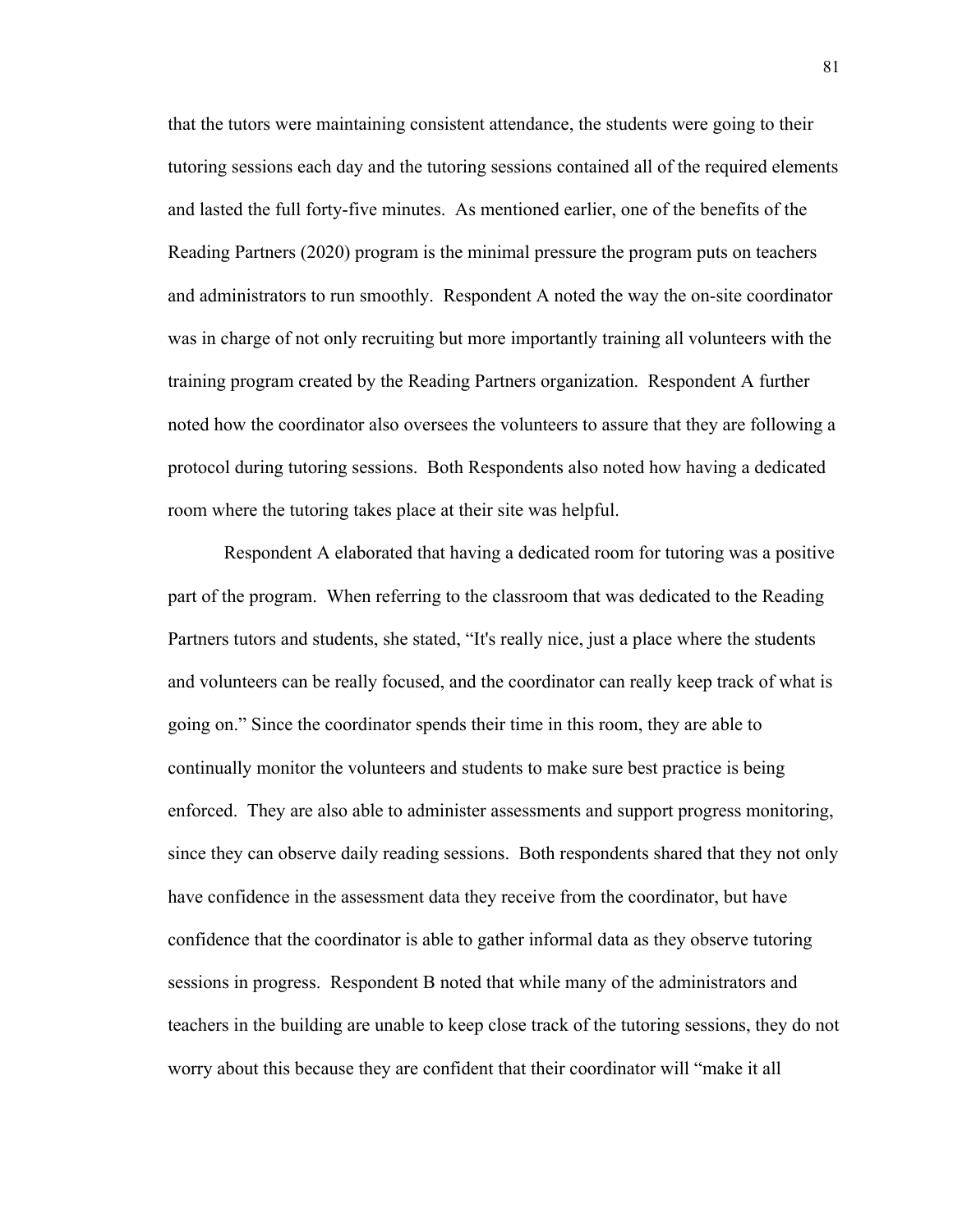happen." Regarding the relationship the coordinator has with the students in the program, Respondent B went on to state that the coordinator "sends a message to kids that says 'I want to work with you, please come in and, you know, be comfortable and be yourself. It's okay if it is hard, we will go through it together.'"

**Report assessment data.** Respondent A made strong connections to her feelings about the Reading Partners program and her analysis of data. She meets with the on-site coordinator three times a year, and during these meetings they discuss assessment data. Respondent A was eager to discuss her requests that the program look at how to align data so that the tutors and teachers can make sure they are seeing the same gains. She noted that if the Reading Partners assessments were saying one thing and the school assessments were saying another, she would see a red flag. She wondered how to align assessments so that the Reading Partners tutors were targeting the same skills as the classroom teachers, and noted the importance of a coordinator that can help to do some of these things.

Respondent A recalled two different coordinators, one that would send frequent emails to schedule meetings and check in on student progress and assessment data, and one that had not initiated meetings to check in after the first meeting in the fall. She stated, "last year the coordinator sent me emails saying, 'we need a check in' and I have not gotten anything this year and it starts to make me nervous." She paused during the interview to make a note to herself about asking the coordinator to send a regular update report so that the principal knew it would happen without the responsibility of initiating it.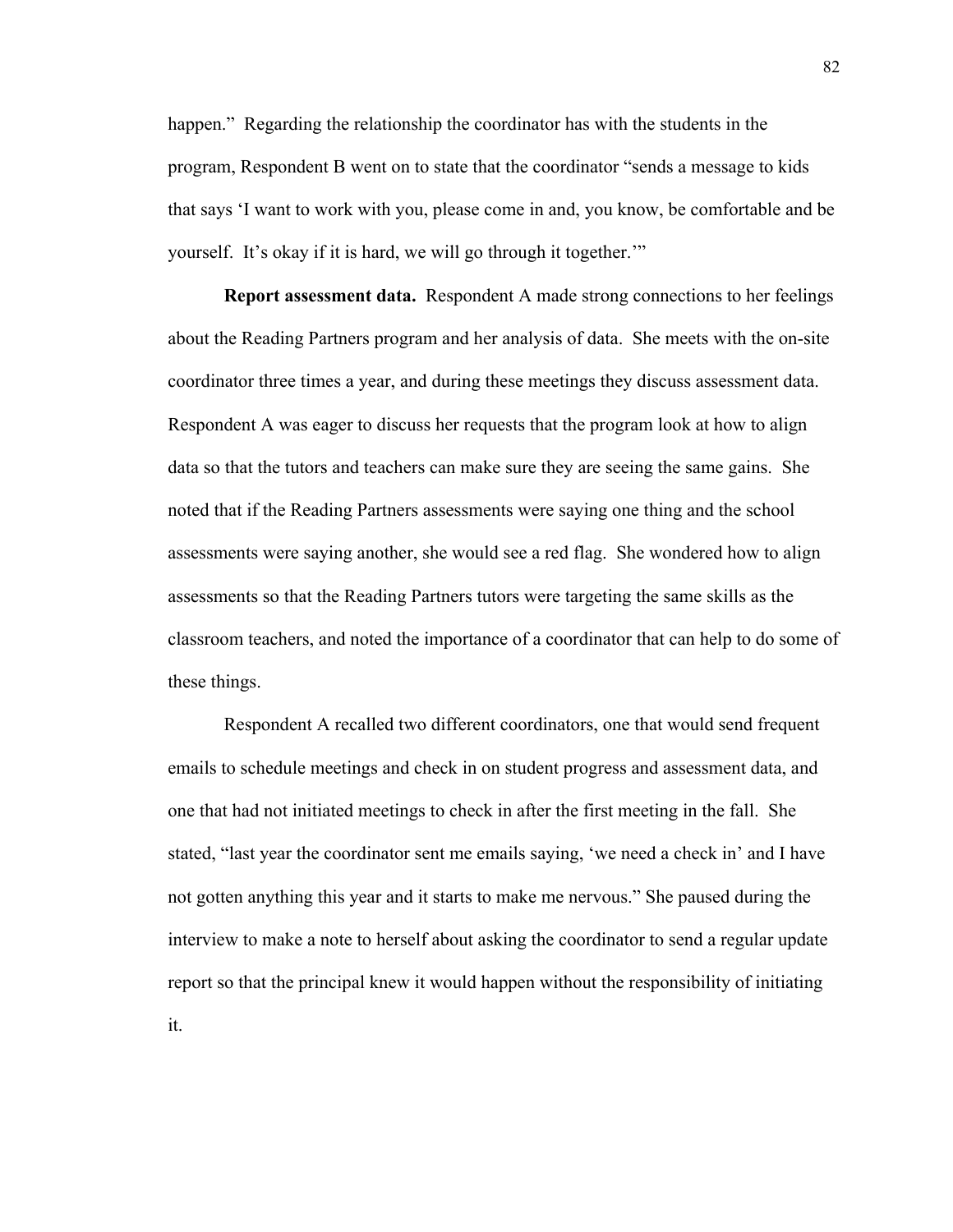Respondent B said that the on-site coordinator shares information with teachers every three weeks, but only meets with the principal twice a year. A literacy coordinator in the building, Respondent B said that the principal trusts that the program is being implemented and does not feel the need to be very hands-on with the coordinator. It seemed in School B the coordinator had more interactions with teachers themselves, and in School A most of the reporting was sent directly to the principal.

This section described the importance of the on-site coordinator to the success of the Reading Partners (2020) program as described by administrators. The on-site coordinator must be able to gain teacher support and confidence as they collaborate with teachers, assure that the volunteers are trained and the program is run with fidelity, and be able to effectively initiate communication about the assessment data with the administrator or teachers to promote collaboration. The interviews highlighted another group of key stakeholders to the success of the reading partners program, and that is the classroom teachers. The next section will examine the important role of teachers to the success of the program.

## **Critical Role of Teachers**

Another major theme that emerged from the interviews was the important role of teachers when considering the Reading Partners (2020) program. As previously mentioned, administrators depend on many others to ensure the success of any volunteer program. The on-site coordinator is one of these key stakeholders, but another important group is teachers. During the interviews, three themes related to classroom teachers surfaced:

● Teachers do not have the capacity to meet every need in their classroom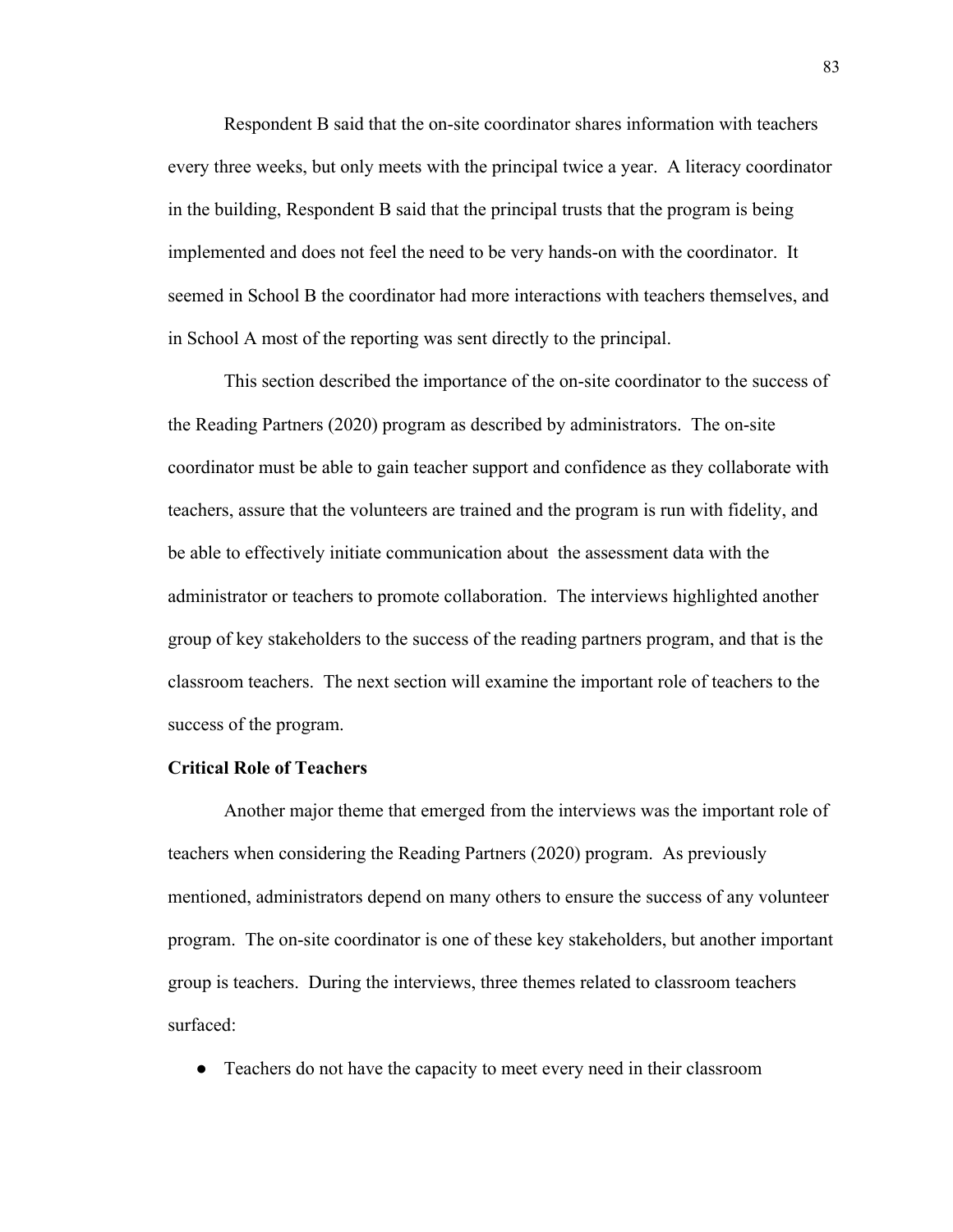- Many teachers met the program with skepticism initially
- Initial skepticism faded after about a year, and at this point teachers began to strongly support the program and even seek to collaborate with the on-site coordinator about students

This section will describe the information that emerged from the interviews about teachers and their role in the program.

One of the things both respondents said a variety of times throughout the interview was that the Reading Partners organization (2020) supported teachers who do not have the capacity to meet the needs of all of their students. This is supported by Potter (1999) who states that teachers are unable to meet the needs of the wide variety of students in their classroom. Respondent A stated:

We don't have any other interventions, any other way to scoop up that child, so when teachers are trying to teach kids that are here, and here [indicating opposite sides of a line with her hands], you know when someone from the community comes in and says they can actually be an intervention for us, that is a big thing. Respondent B echoed this sentiment, and when asked about the most significant benefit Reading Partners offers for teachers, said:

That one on one that they can't always give. That extra support, knowing that, 'if I could only sit down with you and read during the week, but I can't because I have other kids.' So having that extra person because it's not that you don't want to give kids that time, you just can't because you're one person.

While both respondents could describe benefits for their teachers that contributed teacher support it was also noted how this was not automatic.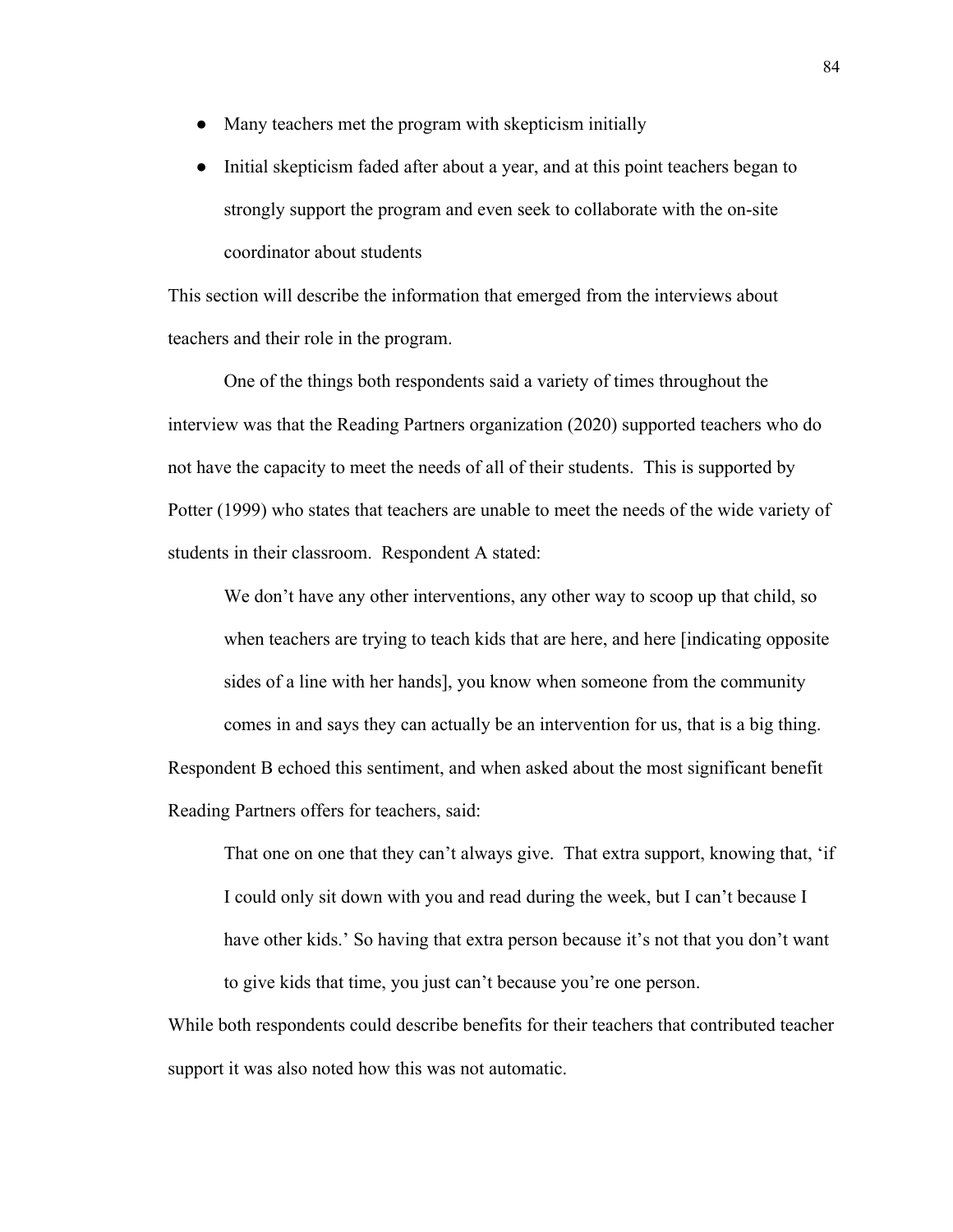For example, strong teacher support did not happen automatically in Respondent A's building. One thing that she described was an initial hesitation among many teachers when the program was introduced into their building. While both respondents report a high current level of teacher approval, gaining support of teachers was a process rather than an instant occurrence. Respondent A, when discussing the initial feeling of teachers, said, "teachers can be very protective and want to hold on to their kids . . . they want to keep them and say, 'I am the teacher, I can probably do this better.' " As an administrator, her response to this reaction was to exert some pressure and mandate that teachers choose 3-5 kids for the program based on data, and wait for the "program to prove itself." Respondent B was not working at the school when the program began, so she did not have knowledge about the initial reception of the program.

Respondent A, the school principal, described the change that occured in terms of teacher support after the first year of the program in their building. She credited this change to a well organized program with frequent reporting to teachers. Once teachers saw these things in action, Respondent A's perception was that her teachers saw the value of it. After the first year, Respondent A, the building principal, notes that the teachers in her building have completely supported the program, and showed this support by identifying students who need tutoring and sending kids to their tutoring sessions consistently.

When asked about the teacher reaction to the Reading Partners (2020) program, Respondent B noted that during her meetings with teachers as a literacy coach, teachers have consistently said, "I don't know what we would do if we didn't have Reading Partners." She also notes that the teachers appreciate the frequent reporting (teachers in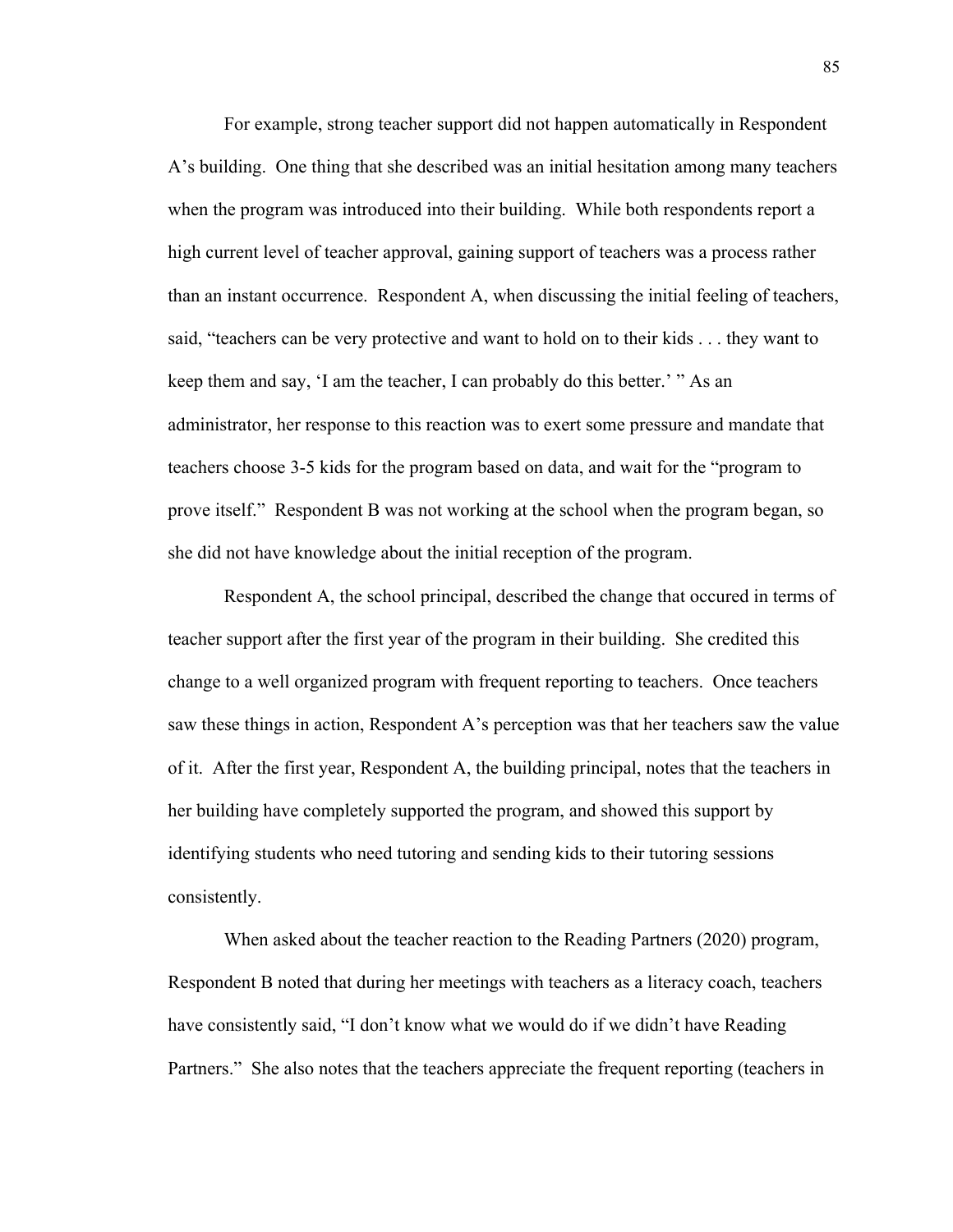this school receive reports every three weeks), and labeled the teachers as "strong advocates for the program." She commented that the reason for their strong support of the program is the results teachers have seen combined with the collaboration provided by the on-site coordinator.

The idea of teachers and the Reading Partners (2020) tutors collaborating was a significant theme that emerged from the interview data. While collaboration with teachers is not part of the Reading Partners design, both respondents noted the potential value in this possibility. Respondent A noted that the teachers get reports from the onsite coordinator, but paused during the interview to make a note to herself to check on the regularity of this. She noted that frequent information from Reading Partners could help with teacher planning of guided reading groups and in-class interventions.

Respondent B described a relationship between the teachers and the on-site coordinator with very open communication lines and a collaborative nature. While the teachers do not collaborate on goals or activities for students, they talk often about student progress and development informally, and teachers receive formal reports every three weeks. Respondent B was not able to describe the specifics of these reports, but noted that the teachers described them as helpful. Respondent B, when describing the coordinator's relationship with teachers, stated, "She's supportive and she's real and she kind of tells it like it is but with a growth mindset. She will bend over backwards to serve as many kids as she can." Respondent B works as a literacy coordinator, but her position is paid for by a grant and she noted that her roles are very specific. When asked what she would envision as her role if she could have involvement with the program, she quickly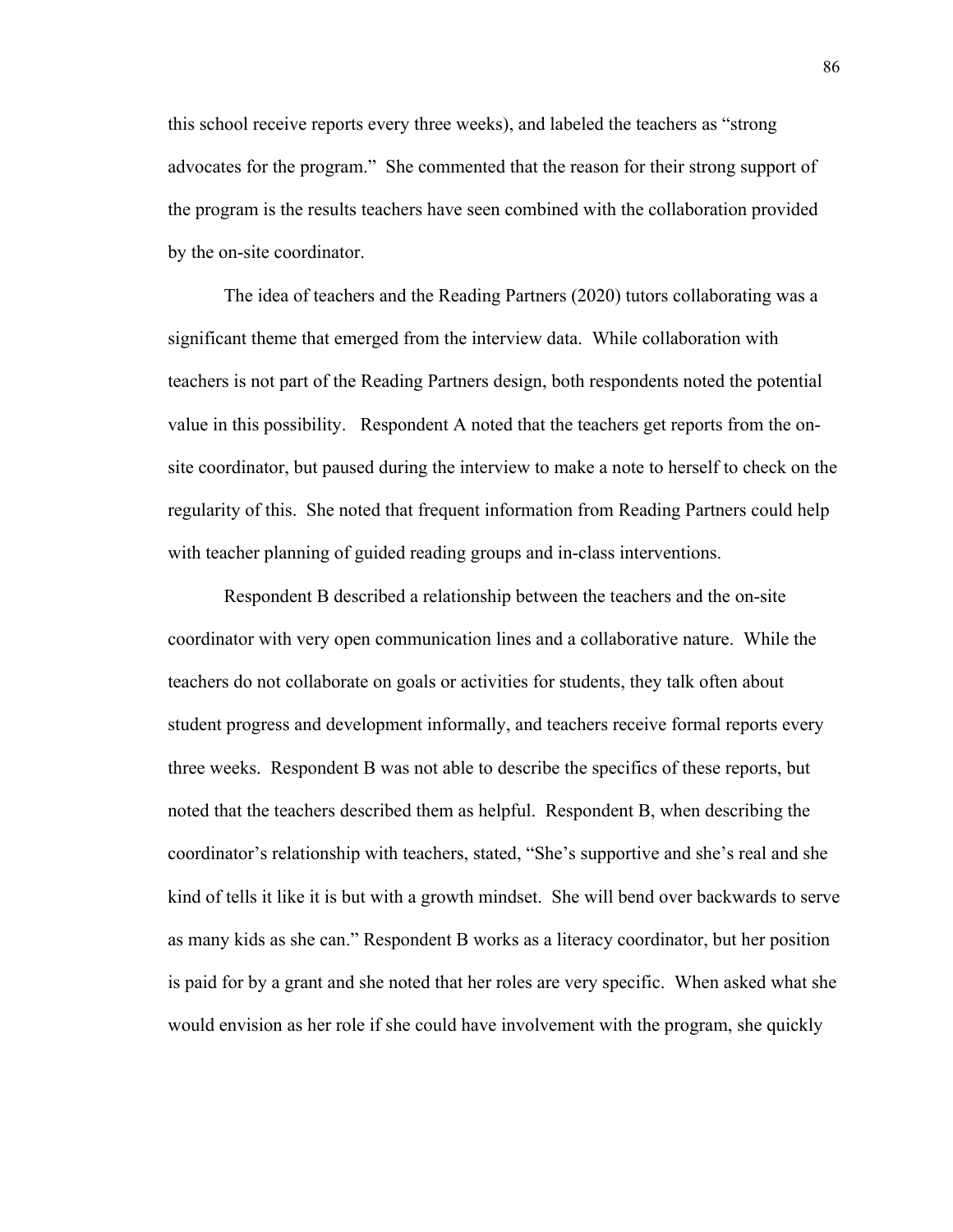commented on the potential of collaborating with Reading Partners (2020) coordinators and staff to make sure they are finding the best instructional fits for all students.

This section and those before discussed the important role of some major stakeholders in the Reading Partners program (2020). The administrators themselves who are under tremendous pressure to utilize their time well, the on-site coordinators who manage the execution of the Reading Partners program in the school and communicate results with school staff, and the teachers who send students to the program and benefit from the extra support their students gain. When considering the thesis question, *How do administrators of schools implementing volunteer reading tutoring programs describe their role in the program's success?,* the interviews have revealed that administrators rely on a variety of other groups of people to support the program in order for it to be successful. In addition to the coordinator and teachers, the administrators must also consider the results of data and assessments that provide information about the program's success. The next section will consider the role of data and assessment in the administrator's considerations about the Reading Partners (2020) program.

## **Critical Role of Data and Assessments**

Reading Partners (2020) is designed to help students increase their reading achievement. Their program works with students who are determined to be reading six months to two and a half years behind in grade level expectations related to reading. The goal is that these students will begin reading closer to their grade level as they progress through the program. This goal of increasing achievement is the reason administrators choose to partner with the Reading Partners program, and it is important for the administrators to have a way of assuring that these goals are being met. In order for them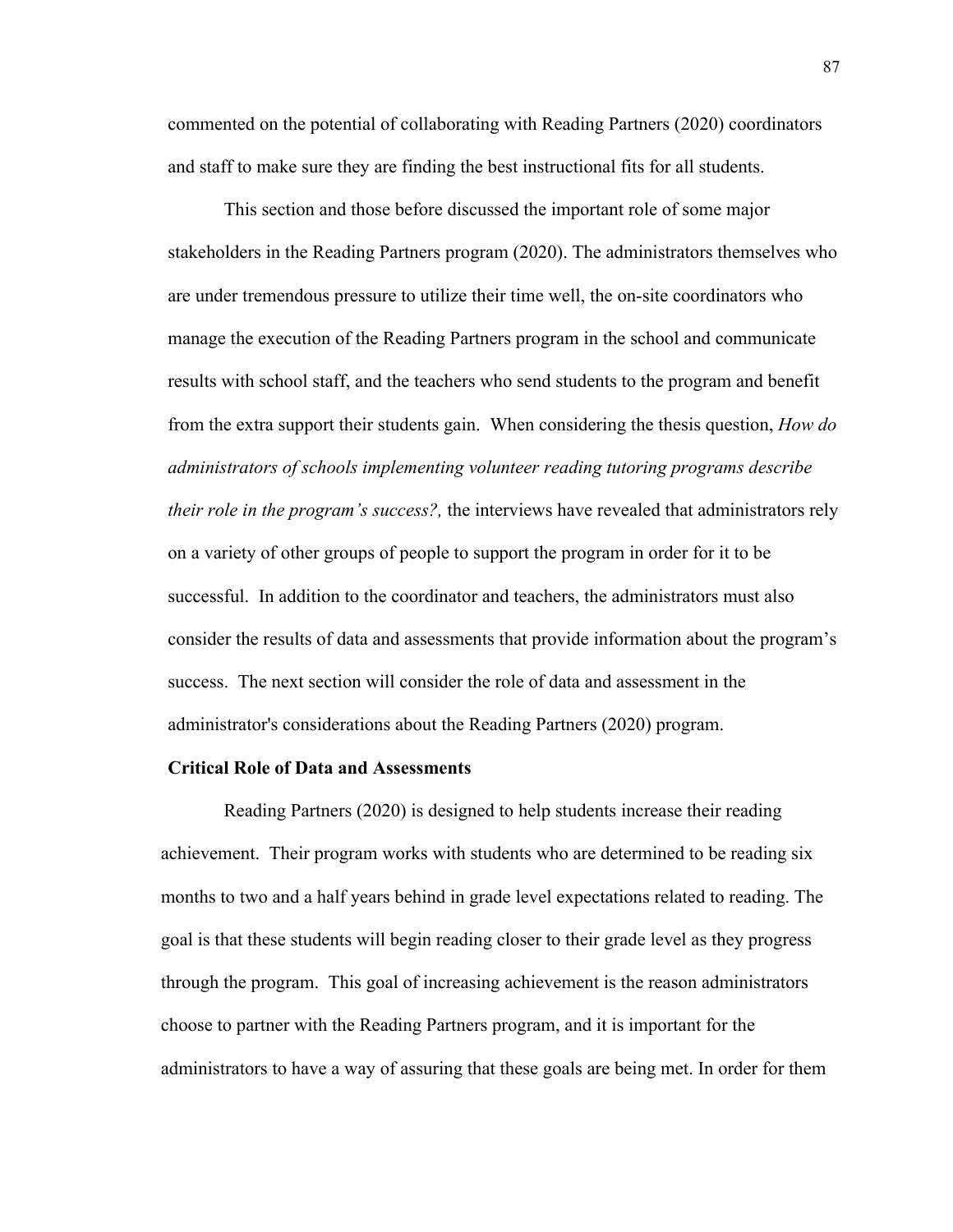to do this, they need to be able to see assessment data to ensure students enrolled in their Reading Partners program are making progress. This section will describe the role of data and assessment described by the two administrators interviewed for this research. During the interviews the two respondents described several topics related to the role of assessments in identifying students for the Reading Partners program, demonstrating student progress in the program, and contributing to collaboration and the targeting of student needs in the building.

Both of the administrators interviewed described the students who are targeted through the Reading Partners (2020) program. In school A, the principal characterized the students receiving the support of Reading Partners as "bubble kids." She defined these "bubble kids" as those in grades one through five are half year to a year and a half behind their grade level peers in reading. School A also uses a program called Reading Corps (Reading & Math, Inc., 2019), and students in the Reading Corps program meet with tutors each day, as opposed to the twice a week meetings for the students in Reading Partners. Because of the difference in frequency, Respondent A, the building principal, said that the students involved in the Reading Partners program are less behind their grade level peers than those who do Reading Corps. The identification criteria for students targeted to participate in the Reading Partners program at school B is a bit different.

According to Respondent B, the literacy coordinator, students at their school are recommended for participation in the Reading Partners (2020) if they are in third through fifth grade and are a half year to two and a half years behind. School B also uses the Minnesota Reading Corps (Reading & Math, Inc., 2019), but focuses that program on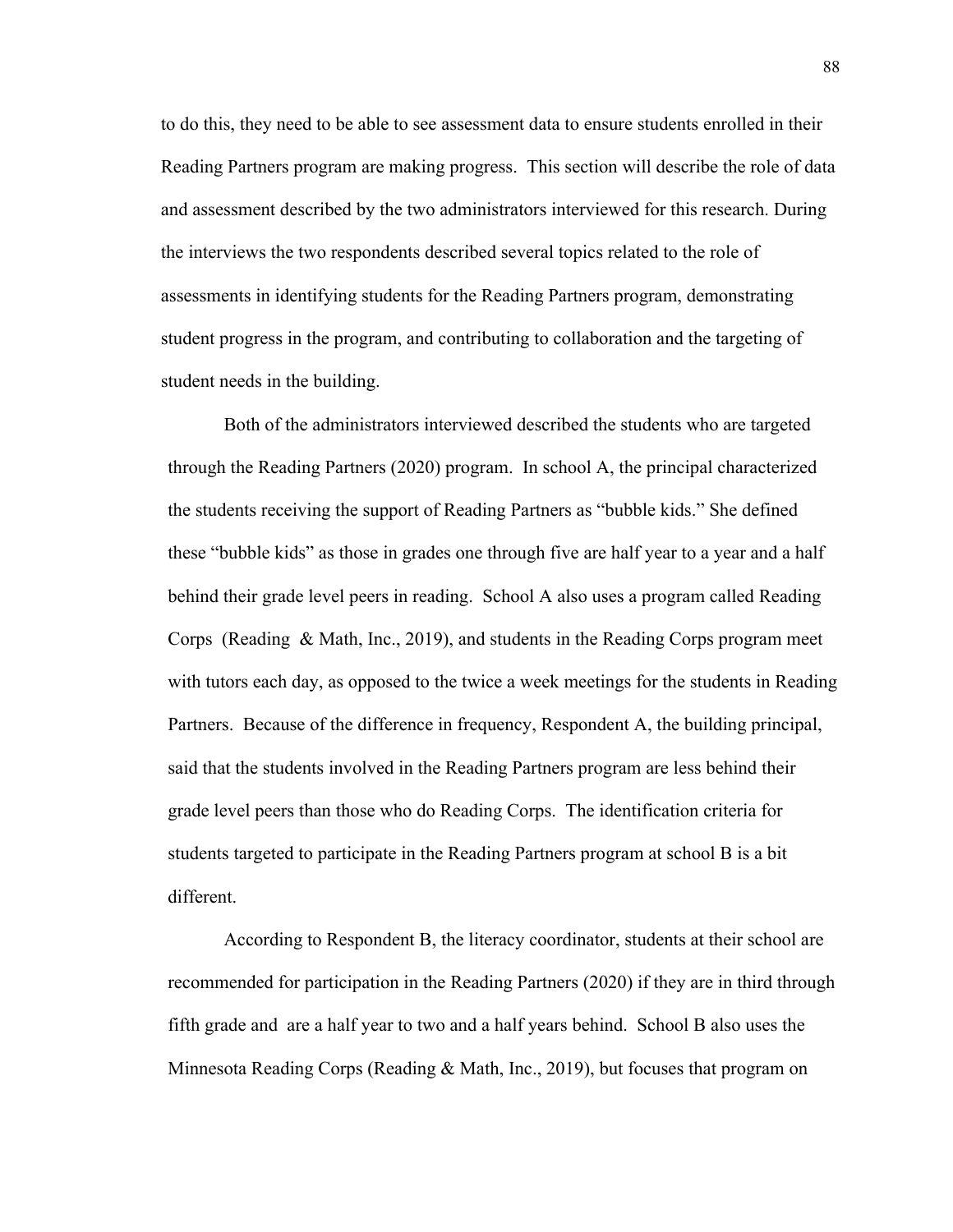first-third graders who do not participate in the Reading Partners program. Respondent B described how all of these determinations for supplemental reading programs are made in response to assessments that are given by teachers and the Reading Partners program early in the school year. According to Respondent B these assessments identify who will participate in the program, and they are a valuable tool for administrators, tutors, and teachers.

Another topic described by both respondents is the importance of knowing if their students involved in the Reading Partners (2020) program are making progress with their reading while progressing through it. Respondent A spoke often of assessment and data during the interview. She noted that one of the things that led her to support the Reading Partners program for her building was their use of assessments and progress monitoring. When asked about her involvement with the program in her building, she said:

I want to see that data. I want you to show me the kids are growing. And then, are they growing in one area and not another? So I always want to have another data source, to align and see if they are saying the same thing. I can't have data here saying the child is not moving but we're seeing them move, because then the data is not authentic.

Respondent A described one thing she would like to see going forward [with the Reading Partners Program] is a greater collaboration in regards to data and assessment.

In explaining her desire for greater collaboration related to data and assessment Respondent A noted that one of her concerns about the program was her lack of confidence in the degree of growth the students are making. For example, Respondent A noted that the data from Reading Partners (2020) demonstrated that her students are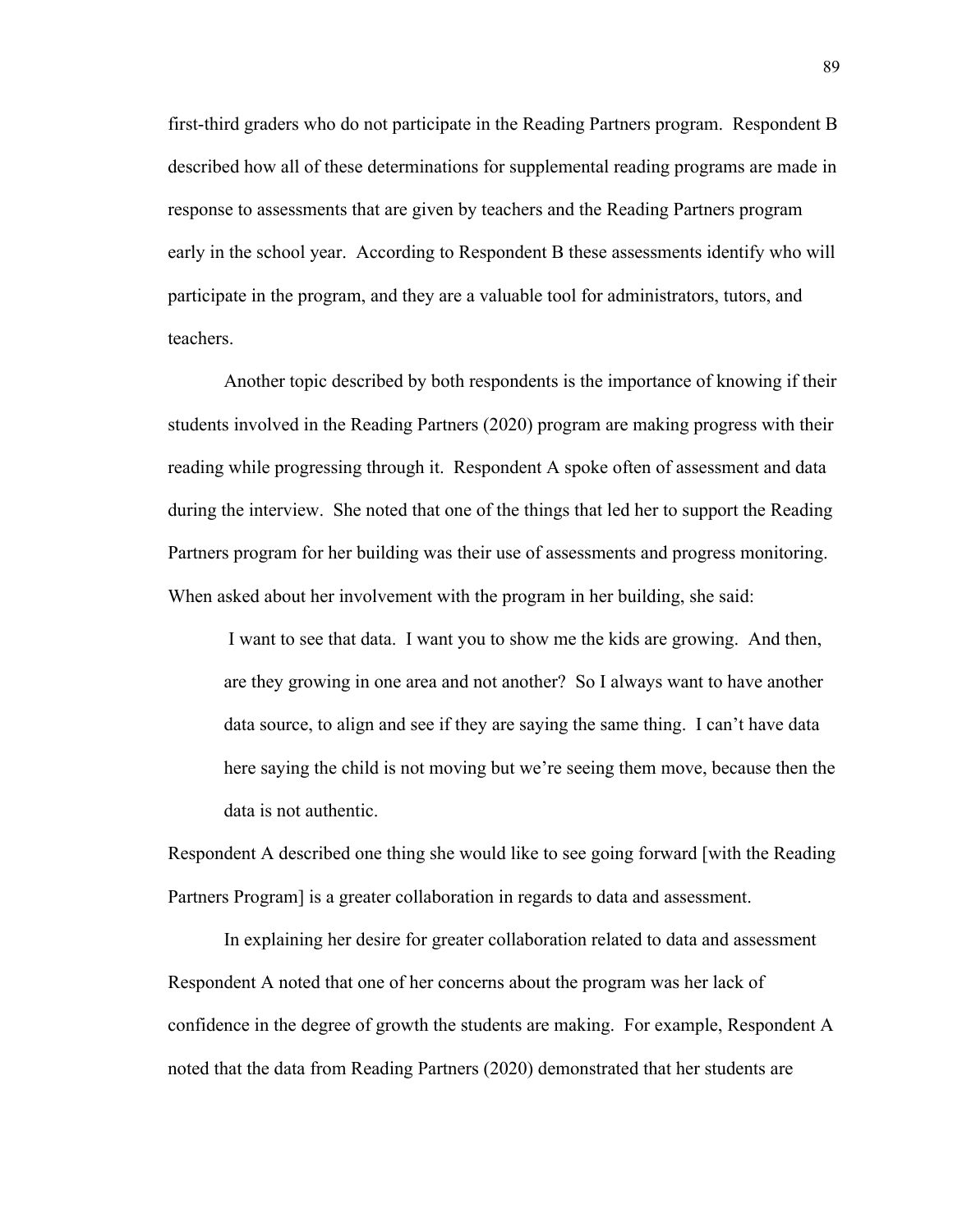making gains in their general reading ability as determined by the Reading Partners assessments. However, the gains indicated by the Reading Partners assessment were not aligned with other data related to students reading at grade level. In other words, Respondent A did not have concrete evidence that students involved in the Reading Partners program were making equivalent growth towards the goal of reading at grade level.

To gain support for greater collaboration during the interview Respondent A commented on the way she has "pushed" the Reading Partners (2020) program to look closely at the type of assessments they use and consider where they could align reading assessment. Respondent A described how collaborating on assessment could produce data that would drive instruction (both in the classroom and the Reading Partners tutoring room). It seemed to be Respondent's A belief that with common assessments, the interventions happening in the classroom during guided reading groups and other instruction could be more closely aligned to the tutoring sessions and the skills being targeted by Reading Partners could be supported by data as the targeted intervention students need.

Respondent B, although an administrator in her building, does not have the responsibility of evaluating the Reading Partners (2020) program in her building, and commented less on data. She did not have specific data or report regular meetings with the on-site coordinator, but did say that the data is showing the students are making gains in reading. Like Respondent A, Respondent B was interested in knowing how the Reading Partners data matched up with the classroom data, but did not have that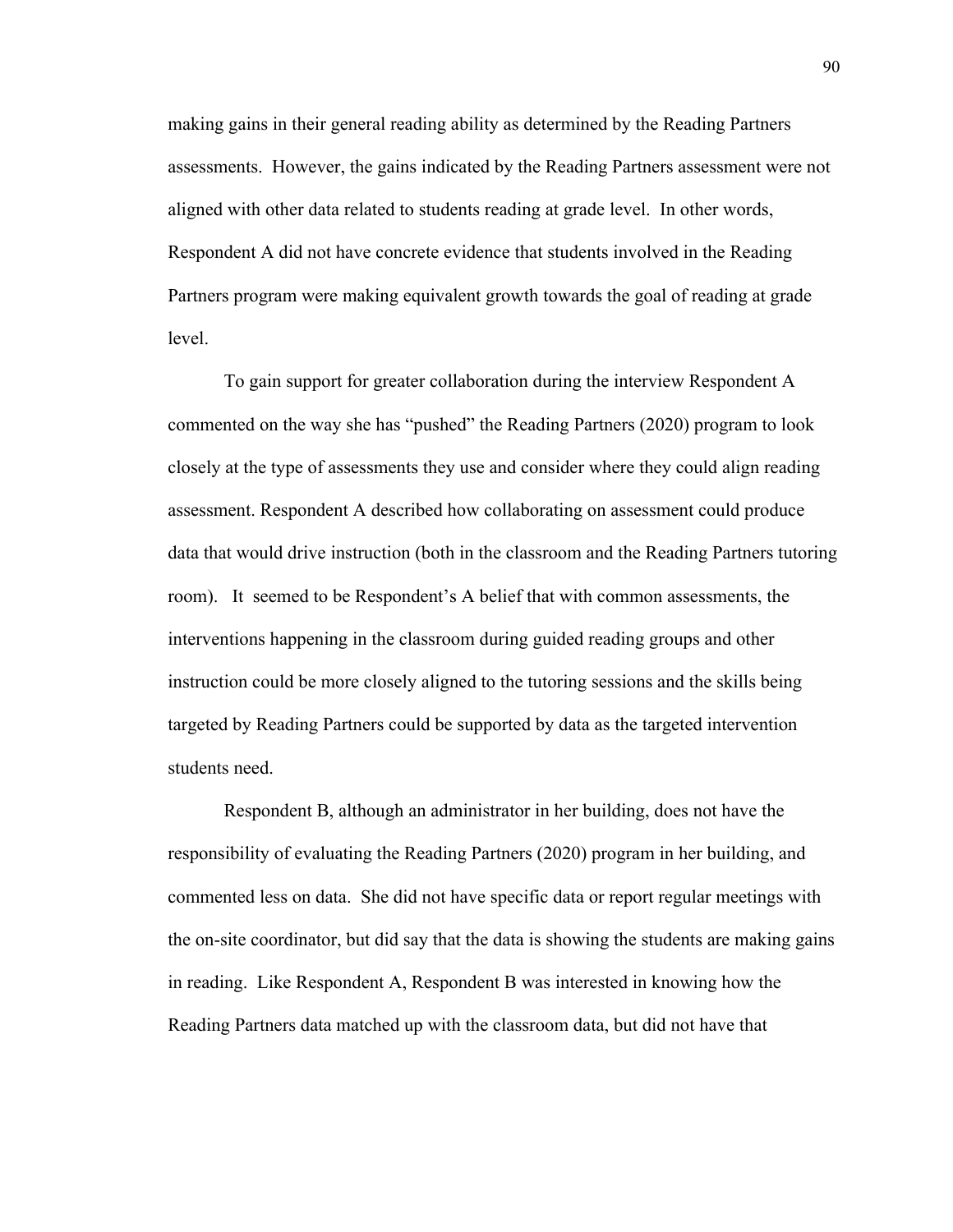information. Respondent B also commented on the reports provided to classroom teachers at her school related to students involved in the Reading Partners program.

Due to Respondent B's role in the building, she does not work with the Reading Partners (2020) program, but she hoped that her role would be renewed for the following AY 2020/2021 school year and grow to include collaboration with the Reading Partners program. When considering the possibility of working with the program, Respondent B stated:

I'd like to understand it a little bit more and maybe we could collaborate with teachers and all of us together about who we are targeting and who this is best helping. We could work together to find the sweet spot of who benefits most from this structure or this type of experience.

This section described the perspectives of Respondent A and B regarding the importance of assessment and data when considering the success of the Reading Partners program. In consideration of the thesis question, *How do administrators of schools implementing volunteer reading tutoring programs describe their role in the program's success?,* it is critical to consider how administrators can use data to determine success. While there are many reading gains that can be clearly illustrated by data, there are also a number of affective factors that are more difficult to define. The next section will consider the critical role of some of these factors and the impact on students.

## **Critical Role of Student Benefits**

In order for an administrator to evaluate the success of a program, it is important for them to consider all of the ways the program benefits students. During the interviews, Respondents highlighted various impacts the program has made on students. The first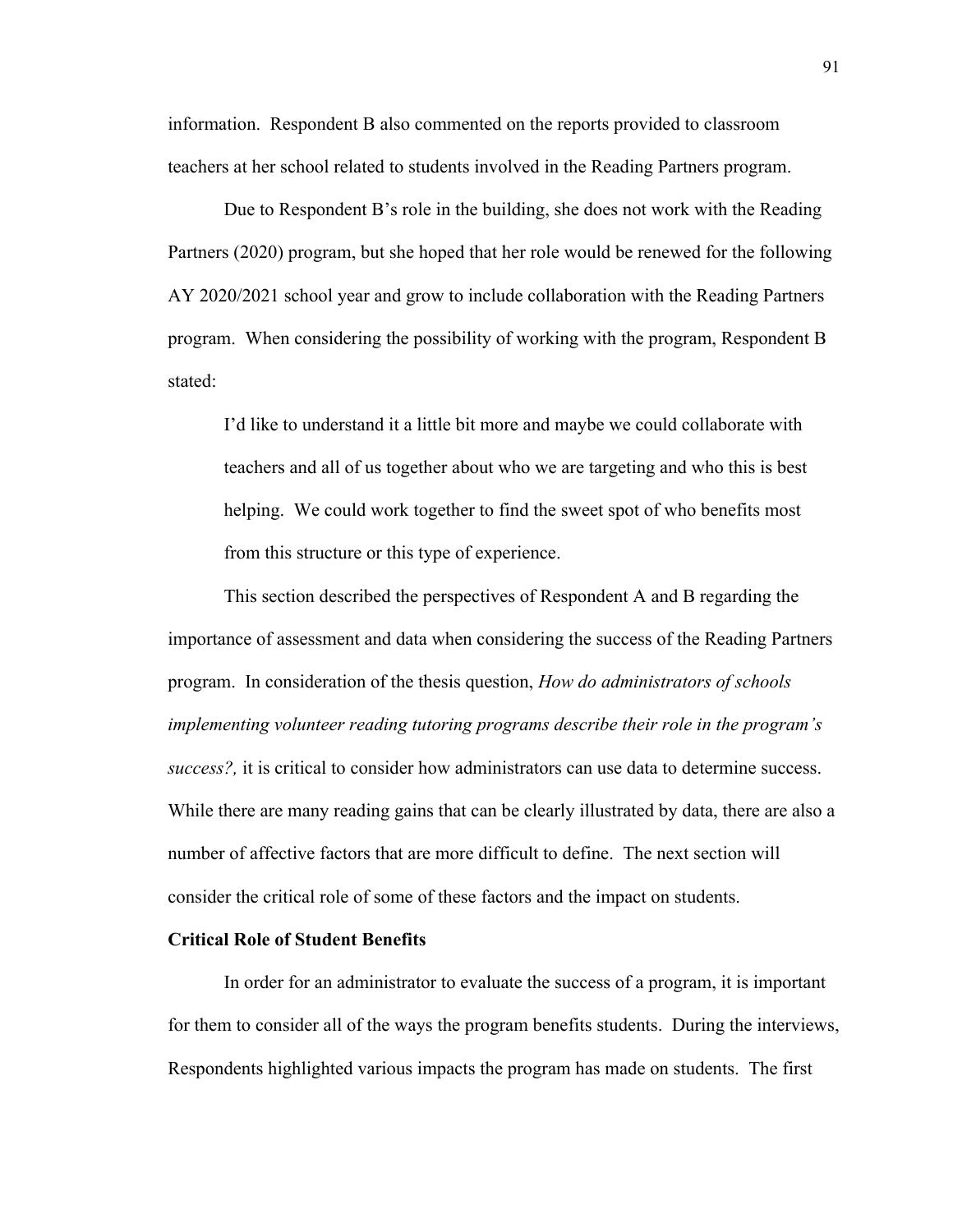benefit, related to the mission of Reading Partners (2020), is student growth in reading. The previous section discussed some of the ways that assessment data is used to determine the degree to which the program is meeting that goal. In addition to those measurable gains, however, both Respondents listed some of the most important benefits to students in terms of things that are not related to assessment scores. This section will describe some of these benefits, as described by the administrators in the interviews.

Perhaps the major similarity between both interviews was the response to the following interview question, *How does the Reading Partners program benefit students?* Both administrators first commented on benefits that did not relate to assessment data. Respondent A had the following response to the question:

I think having a person who is saying, "I'm here only because I want to spend time with you and help you with reading . . . " it sends a message to the child that this is actually important. They may or may not be hearing that at home, but here someone is coming in to help them. It is really important that they do catch up, and when I see the hopelessness or frustration in kids or you see behavior stuff because work is too hard I think there's a hopelessness of "who can help me?" But when there is someone who is going to be here twice a week and they're going to help you, it gives an extra scoop of hope. First for the child to say, "I'm not dumb" but second of all, "someone is here to help me."

When asked the same question, *How does the Reading Partners program benefit students?*, Respondent B replied:

I would say mainly with confidence with reading. The confidence of, "I'm going to come and read with you, I'm going to work with you on a skill or a game or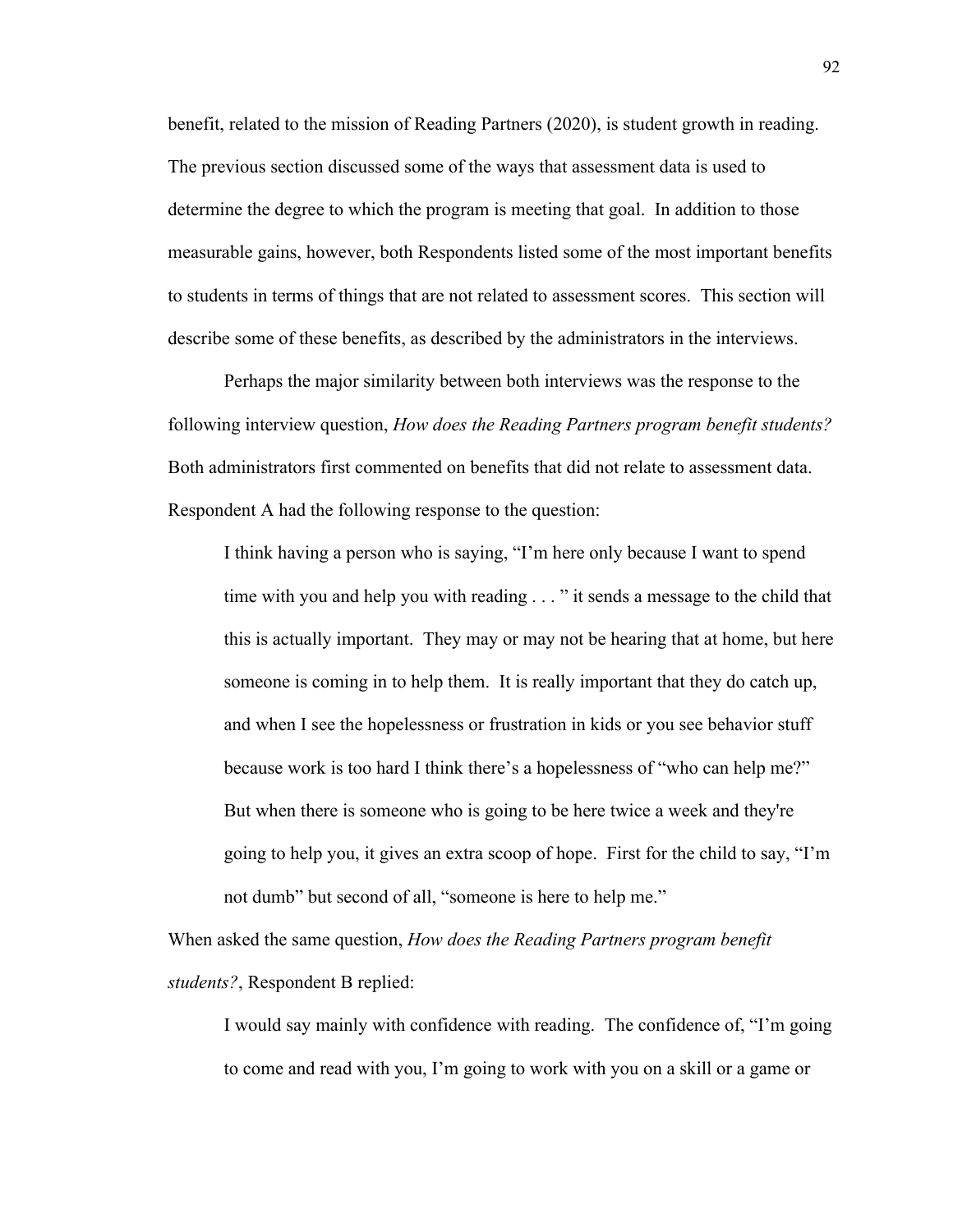activity that will help you in a certain area," That relationship and the degree they can count on that relationship is the biggest benefit.

These responses support the research of the Search Institute (n.d.) mentioned in Chapter Two. This research states that young people need positive relationships with adults other than their parents and they also need to feel valued by other adults in their community. While these benefits may not be able to be measured by a specific assessment tool, both Respondents reported that this benefit of increased confidence is a valuable result of the volunteer reading program.

In addition to increased confidence, both Respondents discussed the change in motivation they saw in students that participated in the Reading Partners program (2020). This correlates with the research by Wasik (1999) who stated that the motivation to approach reading activities increased in students who participated in volunteer reading programs. Respondent B noted that the on-site Reading Partner coordinator has a "growth mindset way of approaching kids" where they feel like they can approach hard things together. Dweck (2015) defines a growth mindset as "believing intelligence can be developed" (p. 243) versus believing that it is fixed. Respondent A also commented on changes in motivation. She described that while she is not completely sure that her students are making the academic gains she would like to see with Reading Partners, the changes in their motivation and confidence are enough for her to continue implementing the program in their school.

## **Summary**

Chapter Four began with a review of the previous chapters, as well as an overview of this chapter. The results of the Pre-Interview survey were revealed, and the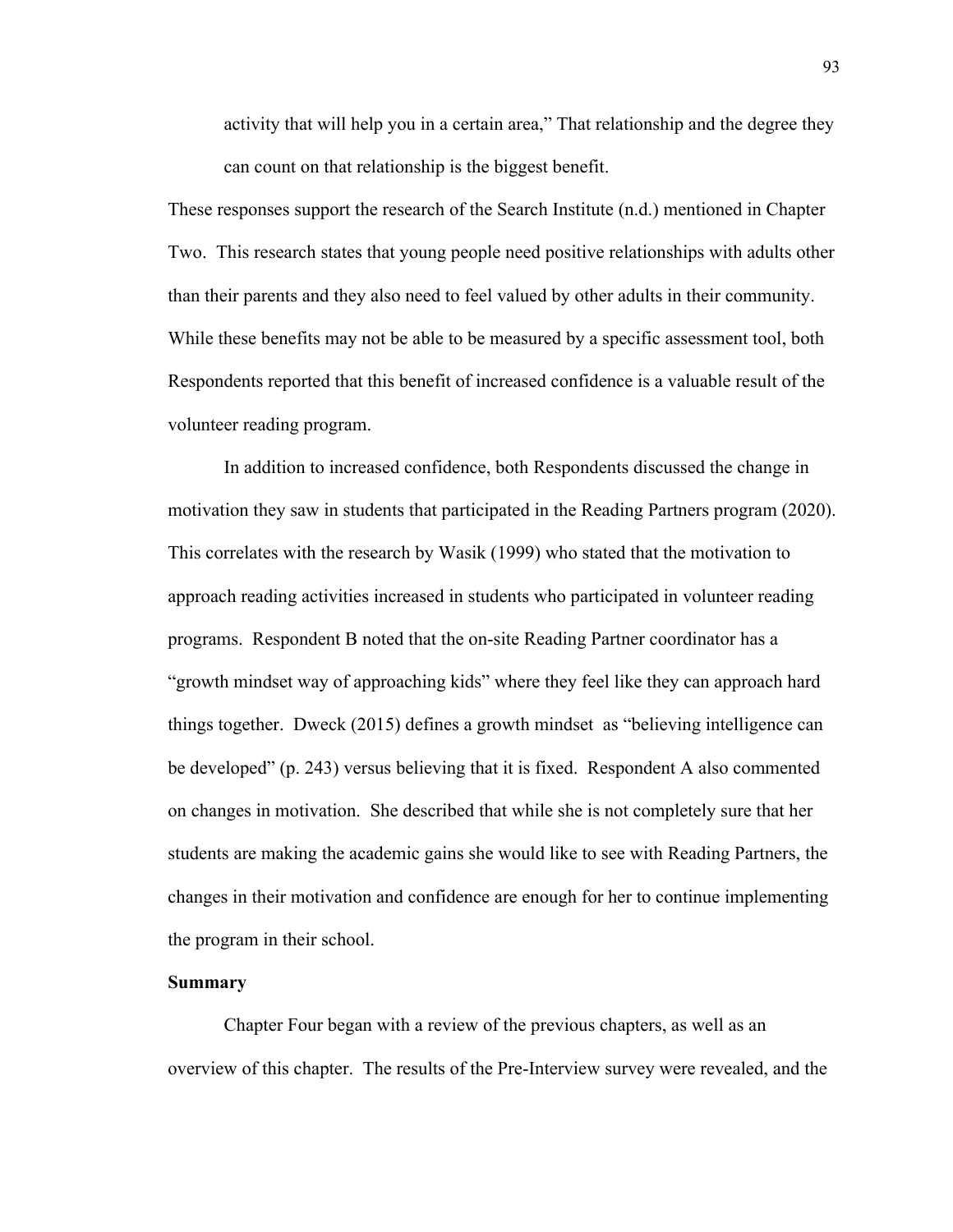interview data was described based on major themes that emerged during the interviews. These themes were considered in light of the research question, *How do administrators of schools implementing volunteer reading tutoring programs describe their role in the program's success?* 

The first theme that emerged was the demands that are felt by the two administrators interviewed to fulfill all of their duties in the school. With so many things to manage, it became clear that these administrators need to utilize qualified team members in order to ensure the success of a program like Reading Partners (2020). In light of these demands, there was a consideration of two groups of people that meet this need: the on-site Reading Partners coordinator and classroom teachers. First, the role of the on-site coordinator was described, and it became clear that this was a very important role in determining the Reading Partners program's success in a building. Next, there was a description of the ways teachers enable the program to run smoothly through their support and collaboration.

The following sections described the way that assessment and data play an important role in the program's success, and there was discussion of the ways an administrator uses that data to evaluate the success of the program. Finally, there was a consideration of the affective benefits to students, increased motivation and positive selfconcept.

Chapter Five will consider the findings from these interviews in more depth. There will be connections drawn between the results of the qualitative research and the literature presented in Chapter Two, and a summary of major findings that emerged from the interviews. Limitations to the research will be discussed, and implications for future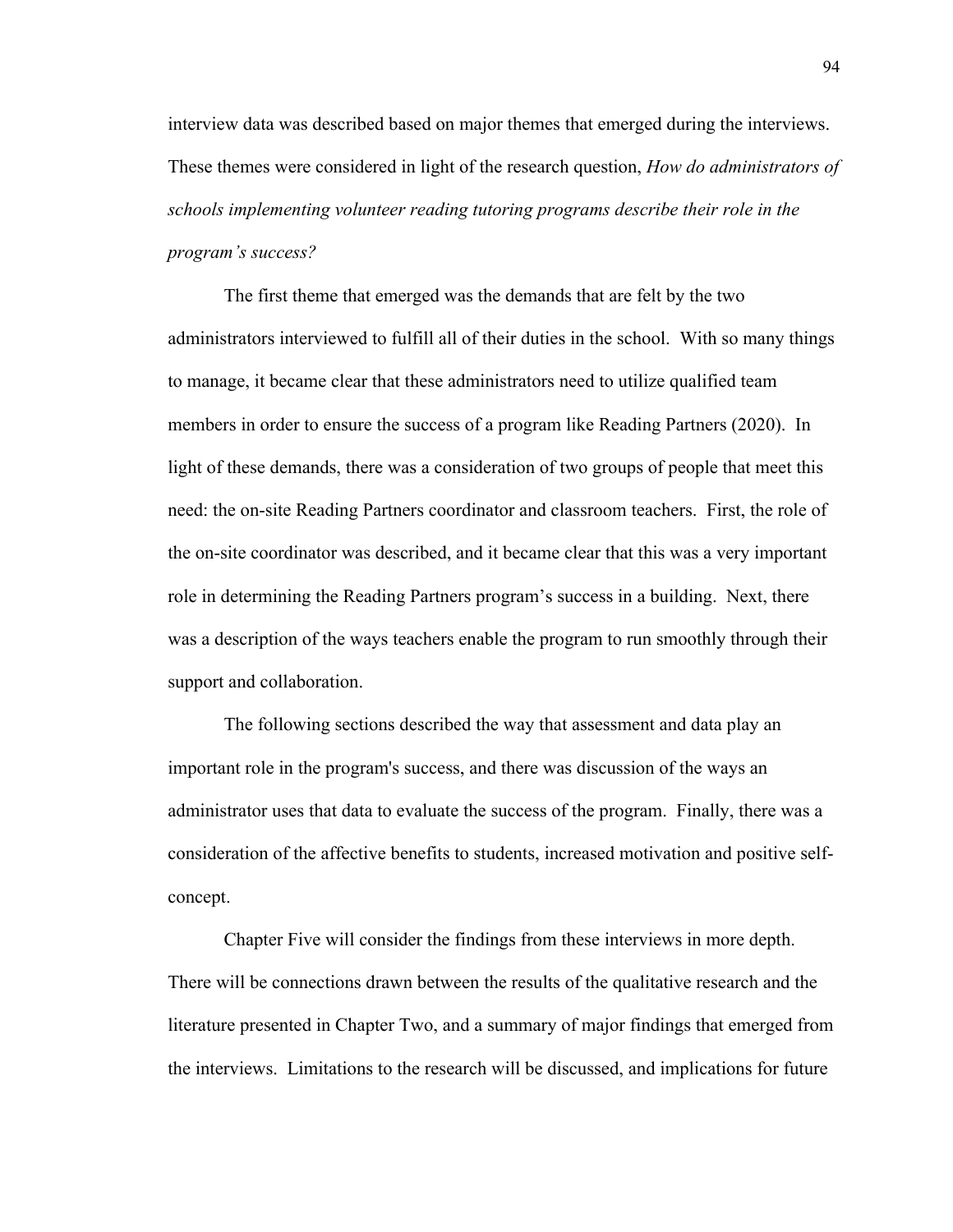research and study will be described. Finally, Chapter Five will close with a personal reflection of the capstone journey.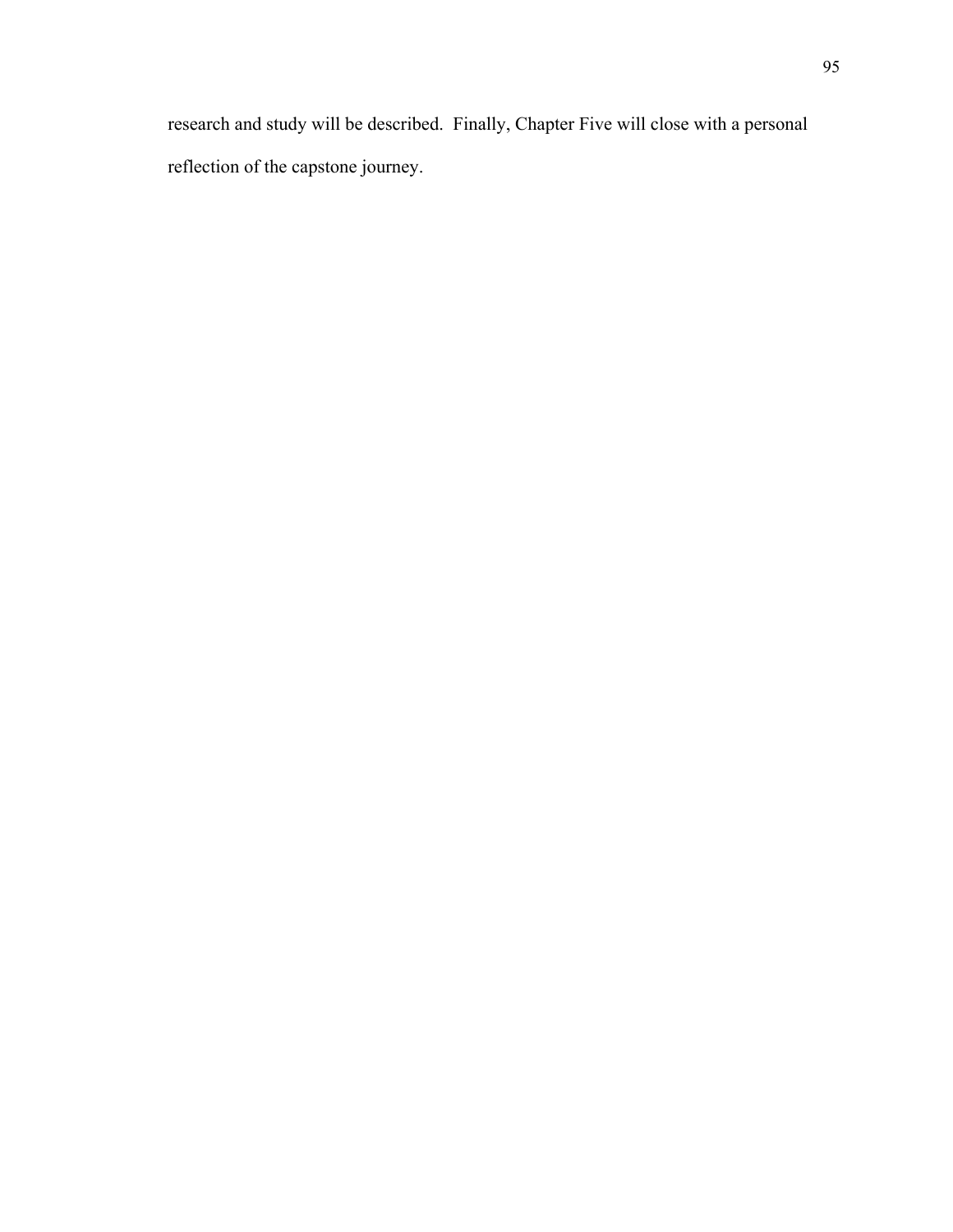### **CHAPTER FIVE**

## **Conclusion**

### **Introduction**

My experience as a first grade teacher gave me insight into the wide range of literacy needs of students, and as I worked to find ways to utilize willing volunteers I began to think about how these volunteers could be used to support reading instruction. The capstone thesis process gave me the opportunity to look closely at volunteer based literacy programs, and as I explored the variety of programs that work with volunteers and literacy, I began to wonder what role administrators play in these programs. This led me to the research question, *How do administrators of elementary schools implementing volunteer reading tutoring programs describe their role in the program's success?*

Chapter One described this process of arriving at my research question, and Chapter Two followed with a review of literature on the topic of volunteer reading programs. This review addressed why these programs are important, how they are often utilized, and best practice for making them successful for increasing student achievement. Chapter Three described the qualitative research study that involved interviewing administrators to gain a better understanding of their role in these programs. I limited the research to the Reading Partners (2020) program, which operates in 11 schools in the metropolitan area where the research was conducted. Focusing on one program allowed me to limit the variables in the study by choosing a program with it's own set of goals and routines. During the recruitment process contact was made with 13 administrators in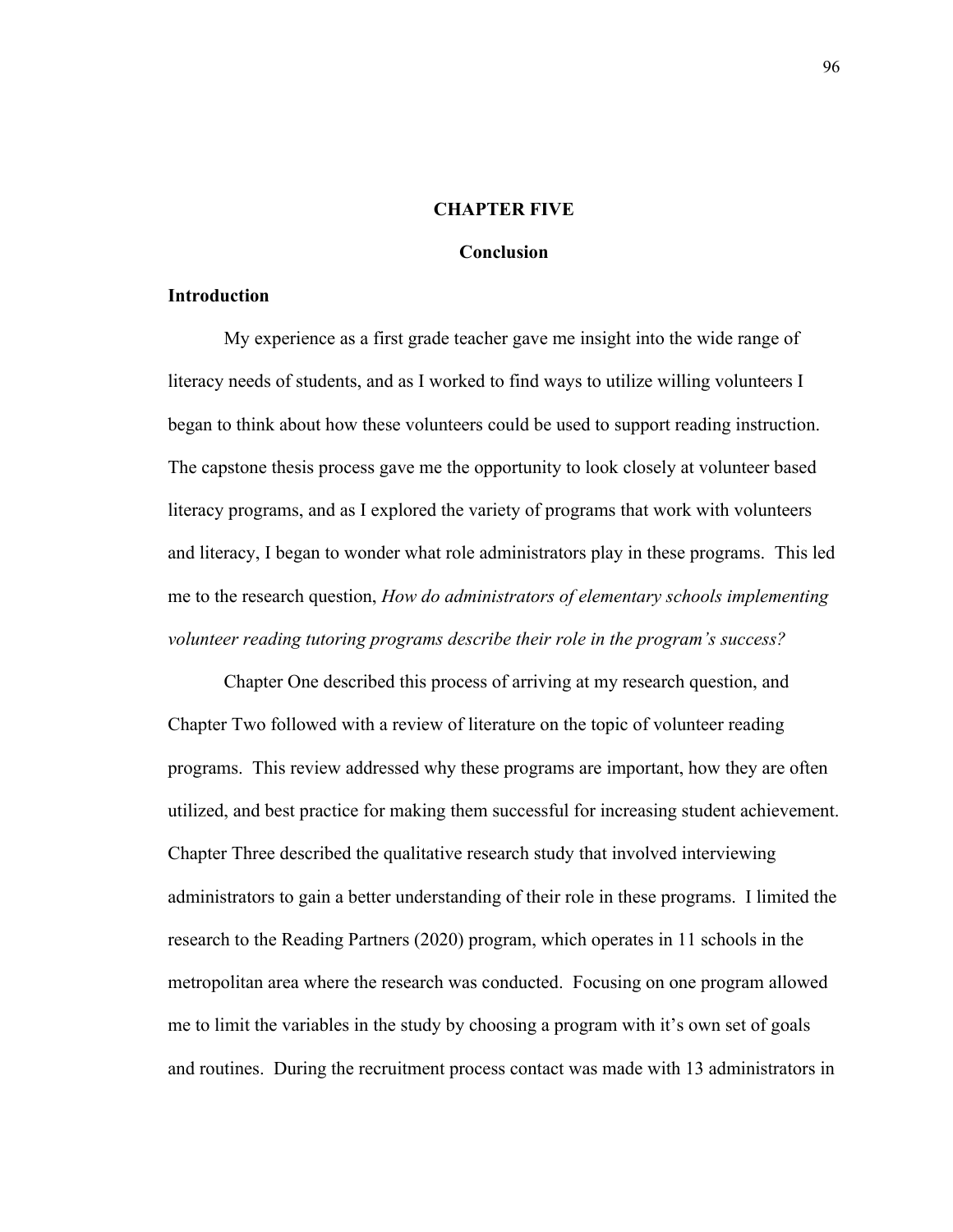the buildings that use the Reading Partners program. However, I was only able to interview two due to lack of response or inability to participate in the interview process.

Chapter Four introduced the two participants and detailed the results of the interviews, noting five significant themes that arose:

- The limited capacity for administrators to participate in programs such as Reading Partners (2020)
- The critical role of the on-site coordinators
- The critical role of teachers
- The critical role of assessments
- Student benefits.

This final chapter will describe the connections that arose between my research and literature on the topic of volunteer reading programs, major findings from the research process, the implications of these findings on major stakeholders, limitations of the research, and ideas for future study. The chapter will conclude with my own personal reflections on the capstone journey.

The findings of the capstone project highlighted in Chapter Four reinforce ideas presented in the literature review. There were three major areas from the review that proved most important for my research. This first section will highlight the research in light of these themes: Addressing the Matthew Effect (Stanvoich, 1986), The Reading Partners (2020) alignment with Wasik's (1998a) eight essential elements of successful tutoring programs, and implications of the research on major stakeholders. Each of these areas from the literature review were supported by my research when looking at the Reading Partners program.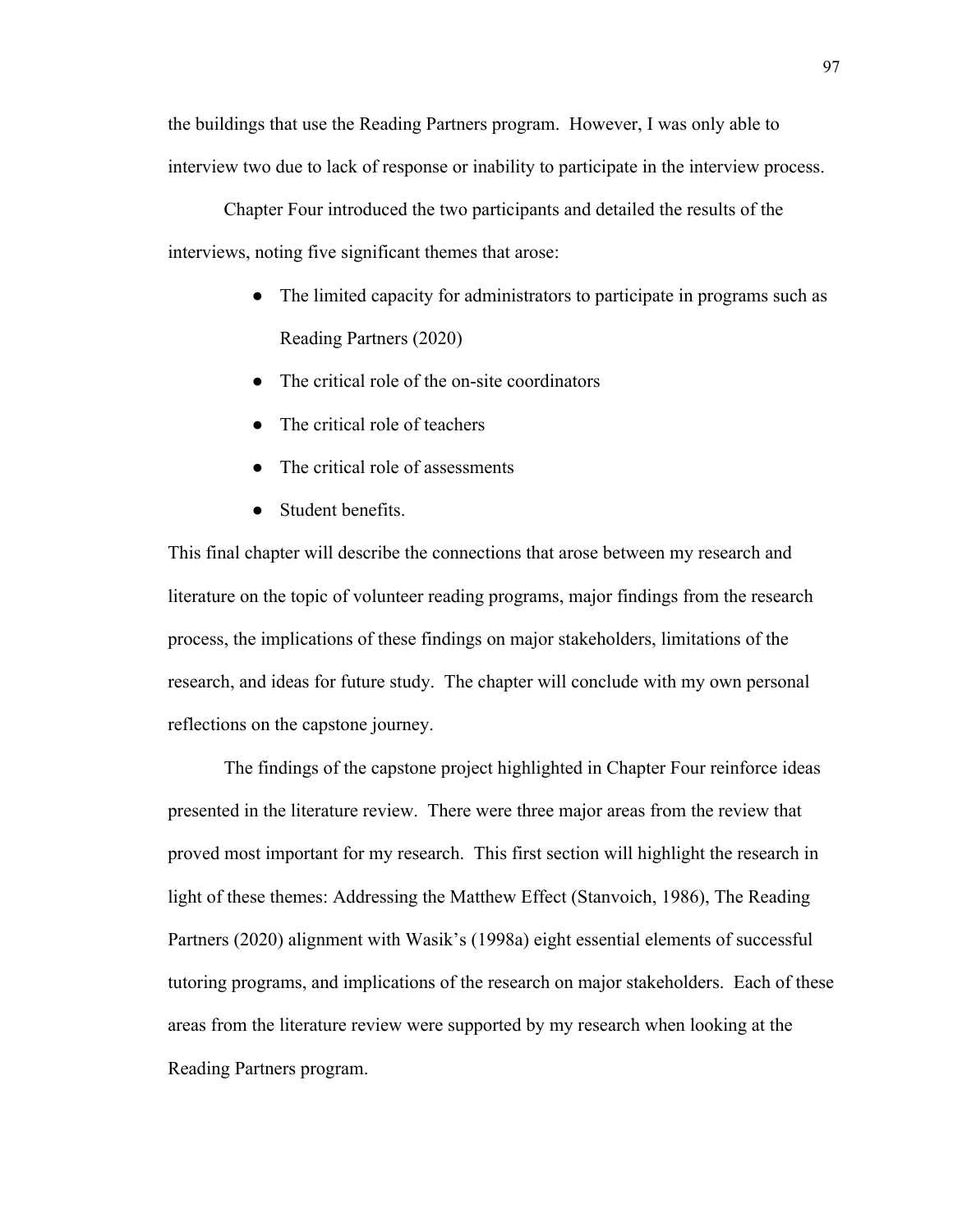### **Connections to Literature: Addressing the Matthew Effect**

Stanovich (1986) described the Matthew effect in reading, stating that when students begin to fall behind in reading they continue to fall behind because of a lack of exposure to appropriate reading material. These lost opportunities make it incredibly hard for readers to catch up to their peers. As Torgesen (2004) and Allington (2012) both state, one way to provide students with the level of instruction necessary to catch up to their peers is to increase the intensity of their reading instruction by reducing the size of their learning group and/or increasing the time they spend receiving valuable reading instruction.

To follow the recommendation of Torgesen (2004) and Allington (2012) regarding reducing the size of the learning group the Reading Partners (2020) program offers students two 45-minute sessions each week in addition to their classroom reading instruction. Not only are these extra instructional times beneficial because they offer more intense instruction by reducing the size of the group (one student) and increasing the time spent learning, but these sessions are also beneficial as they give students time to practice reading at their instructional level. The addition of 90-min one-on-one instruction each week provides the exposure students need to appropriately leveled reading material so that they do not continue to fall behind in the way Stanovich (1986) describes with the Matthew Effect. In both of the schools examined in the interviews, the administrators noted that students participating in the Reading Partners program do not receive other formal interventions. This only emphasizes the importance of the time students spend with volunteers, as it allows them to spend valuable time participating in meaningful reading experiences.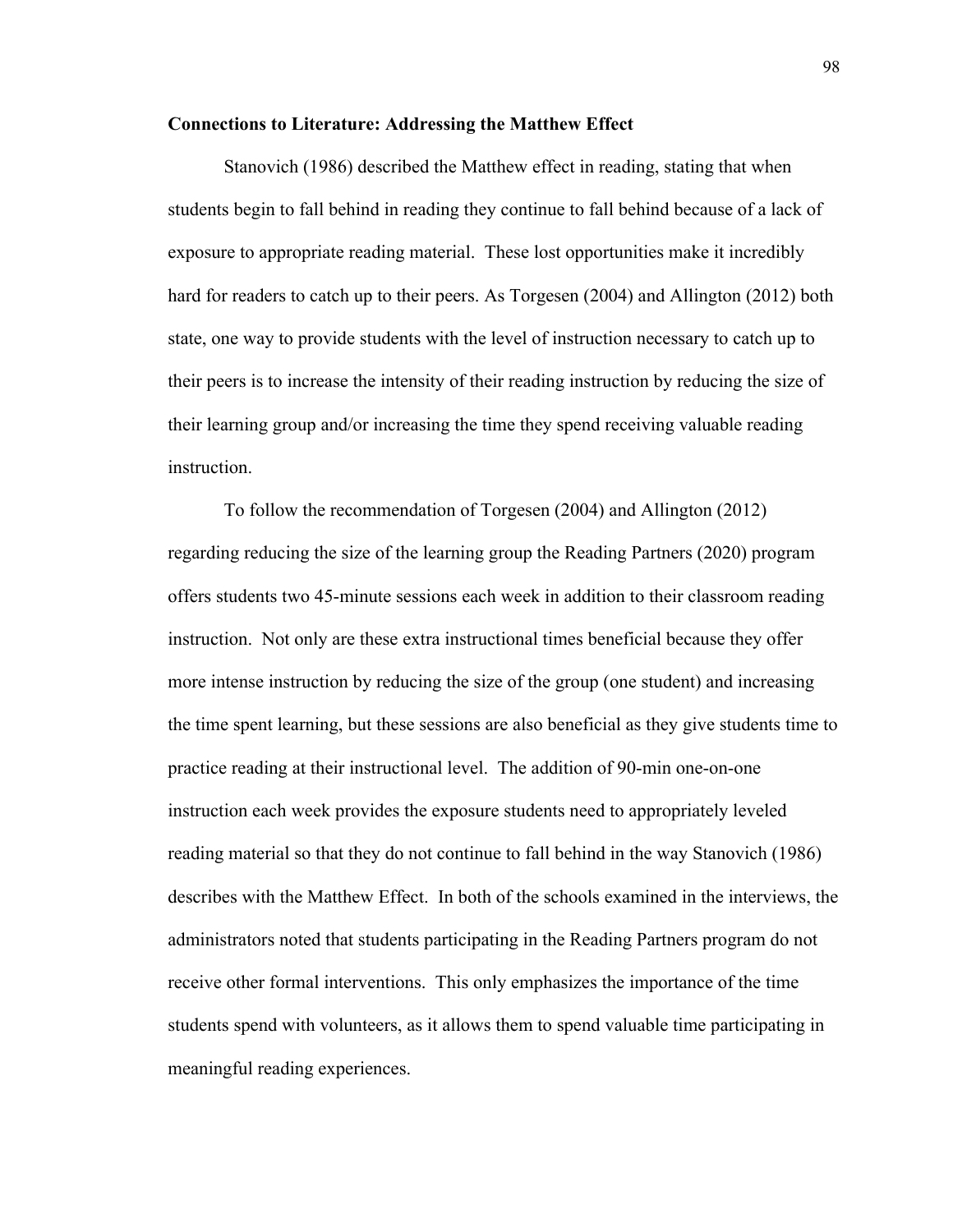#### **Connections to Literature: Essential Elements of Successful Tutoring Programs**

While the Reading Partners (2020) program assures that students are getting more intensity in reading, it is also important to make sure that this time is well planned and consists of research-based instruction that is proven to increase reading skills. Wasik (1998a) offers guidance in checking the validity of a reading program with her eight essential elements of a volunteer reading program. These elements were described in Chapter Two and are summarized in Table 1. The research in this capstone and findings described in Chapter Four highlight a number of these elements, and in this section, I will focus on the role of the three of these elements that emerged most strongly from the interviews: The presence of an onsite reading specialist, ongoing assessment, and a program that is coordinated with instruction.

**The presence of an onsite reading specialist.** Wasik (1998a) states that a successful volunteer reading program should have an on-site coordinator who acts as the "core of the program" (p. 565). Jacob, Armstrong and Willard et al. (2015), when describing the organizational structure of the Reading Partners program, mention program managers who are the "primary literacy program expert" (p. 17). These program managers supervise a group of on-site coordinators who are given the task of overseeing the program in a specific building and managing the logistics for that building. During the interview process, however, I did not hear mention of a program manager. Instead, administrators discussed the value of the on-site coordinator as a literacy leader in their building. One of the major themes that emerged from the interview transcript data was the importance of these on-site coordinators, who seem to be the true "core" of the program from the administrator point of view. Not only does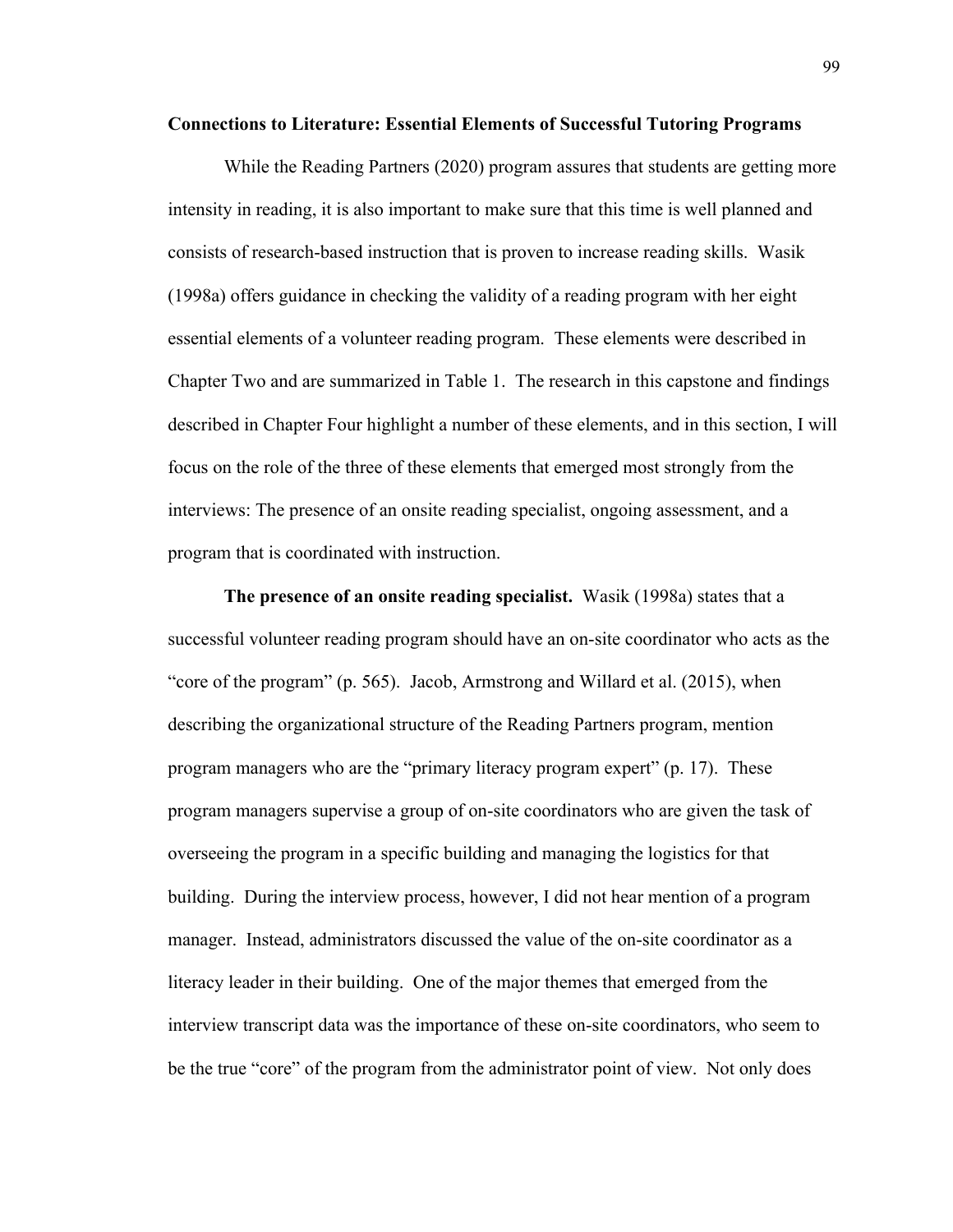this coordinator supervise the tutors and lesson plans, according to the interviews they also play a critical role in using and sharing assessment data.

**Ongoing assessment.** Wasik (1998a) highlighted the importance of assessment that is consistent and ongoing so instruction can be frequently adjusted as needed to meet student needs. This assessment can check for student progress and identify themes that may emerge in student performance. This assessment is to be used to inform the instruction done in the tutoring sessions, and Wasik (1998a) notes the importance of the on-site coordinator to help tutors effectively respond to the assessment.

Assessment was one of the key themes that emerged from the interview transcripts, and both administrators noted that assessment results help them evaluate the quality of the program. They discussed the importance of this data in helping to promote teacher support for the program as well. In addition to mentioning the importance of the assessment that is already happening, both interview subjects mentioned a desire to align assessment data more closely with classroom data so that they can better be used for collaboration among the teachers and tutoring program.

**Tutoring that is coordinated with classroom instruction.** Potter (1999) states that coordinating tutoring programs with classroom instruction is important, because teachers "hold the key to why a particular child needs tutoring" (p. 13). Wasik (1998a) includes coordination with instruction as one of the essential elements of tutoring programs, largely because it is important not to add to student confusion by introducing different approaches and teaching strategies than what they are experiencing in the classroom. This was the only element from Table 1 that is not a part of the Reading Partners (2020) program, and it was also one of the major themes that emerged from the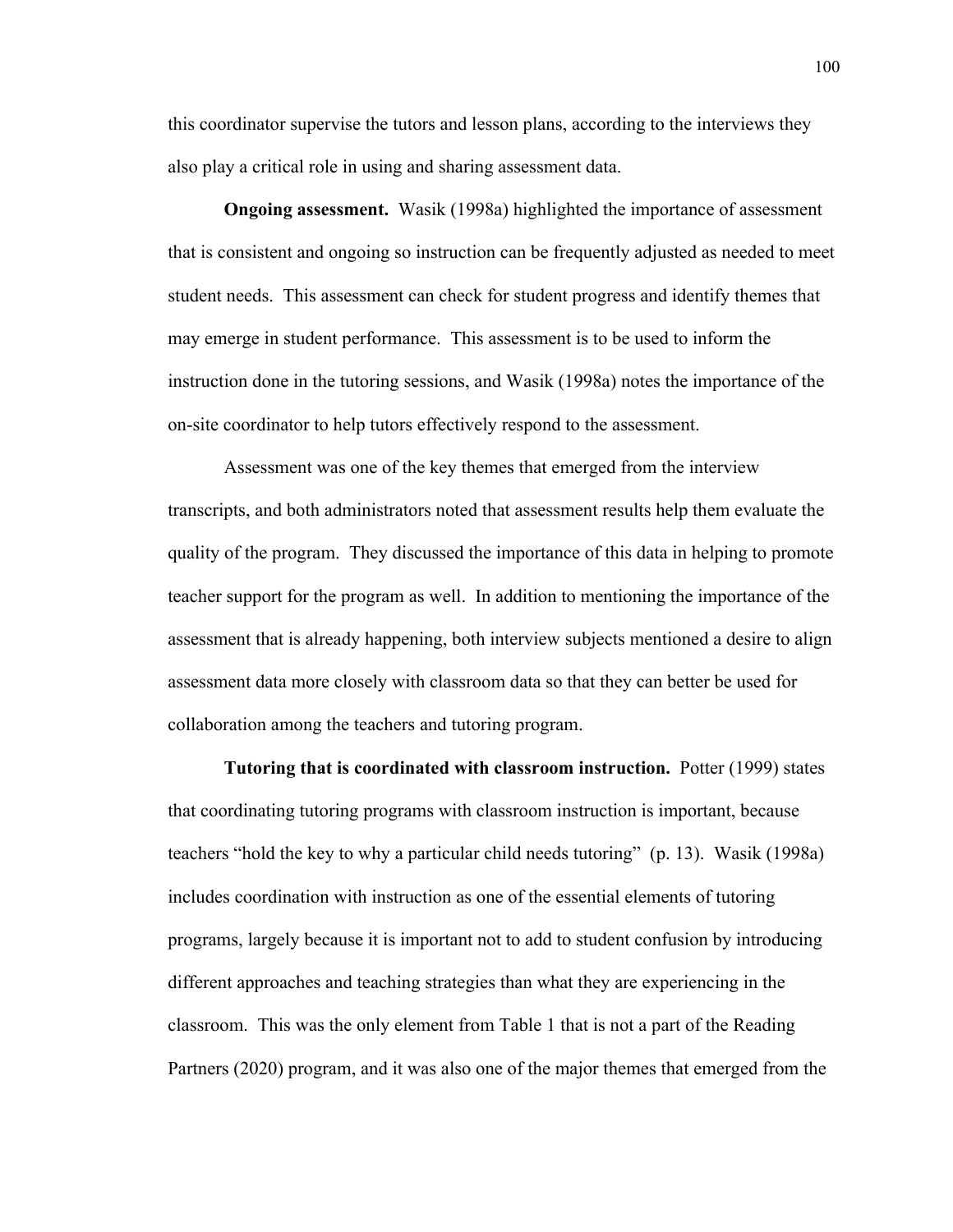interview transcripts. Both interview participants expressed a desire to have the Reading Partners tutoring more closely aligned with classroom instruction. This is a significant finding, which will be addressed later in the chapter when I consider next steps.

## **Implications for Stakeholders**

The literature review considered four major stakeholders: students, tutors, teachers, and administrators. During the qualitative research in this study, connections were made especially to students and administrators, and these connections will be discussed in this section.

**Students.** Potter (1999) noted that students do not only benefit academically from extra tutoring support, but they also experience benefits that go beyond increased reading ability. These other benefits include increased motivation and a positive relationship with an adult in addition to their teachers. These benefits were highlighted by both administrators interviewed as some of the greatest benefits of the Reading Partners program.

**Administrators.** This research question, *How do administrators of elementary schools implementing volunteer reading tutoring programs describe their role in the program's success?* looks specifically at administrators, who play a vital role in the success of programs in their building. In Chapter Two, it was noted that Sebring and Byrk (2000) state that administrators not only coordinate logistics in a building, but also "breathe life" into a school. This "life" refers to the result of how people behave and work together rather than simply the formal structures of a school. This idea was one I considered as I listened to the respondents talk about the Reading Partners (2020) program in their building.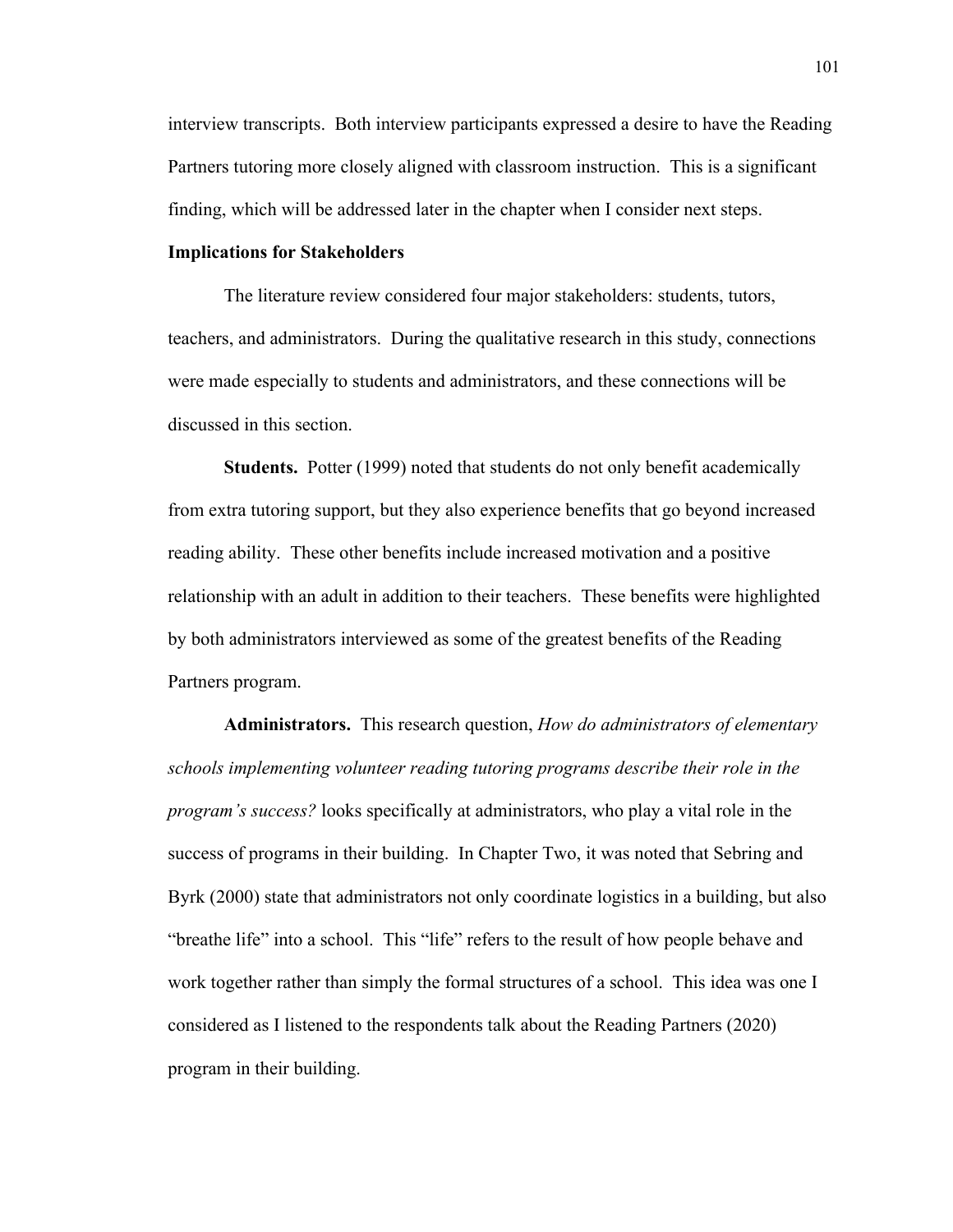Both interviews revealed participants that saw the value of this "breathing life" into the volunteer program. Respondent A, the elementary principal, had strong support for the Reading Partners (2020) program, specifically the impact it had on student achievement. She was passionate about the students and the academic and relational gains they were making as a result of the program, and this support was evident in our discussion. Respondent B was a literacy coordinator, and from her responses to the interview, it was apparent that the building principal was not as involved in the program, but rather the on-site coordinator seemed to be a primary source of "breathing life" into the program with her passion for students and literacy.

Respondent B's responses correlate with the research of Mackey, Pitcher and Decman (2006) who state that principals, in order to be effective instructional leaders in the area of literacy, benefit from having specialized literacy knowledge. If they do not have this knowledge, however, they can be effective leaders if they rely on others in the building with literacy knowledge. From the interview data, it seems that the principal at School B, who did not respond for an interview, relies heavily on the on-site coordinator and literacy coordinator to support the Reading Partners program in his building.

In addition to cultivating this supportive culture, administrators contribute to the success of the Reading Partners (2020) program by communicating the importance of the program (Helf & Cooke, 2011) and driving teacher support (Potter, 1999). Respondent A noted initial hesitation on the part of some teachers during the first year or two of the Reading Partners program in her building, and she discussed her role in maintaining strong support for the program until teachers saw the value of the program for their students. This administrative support was critical to the success of the program. Without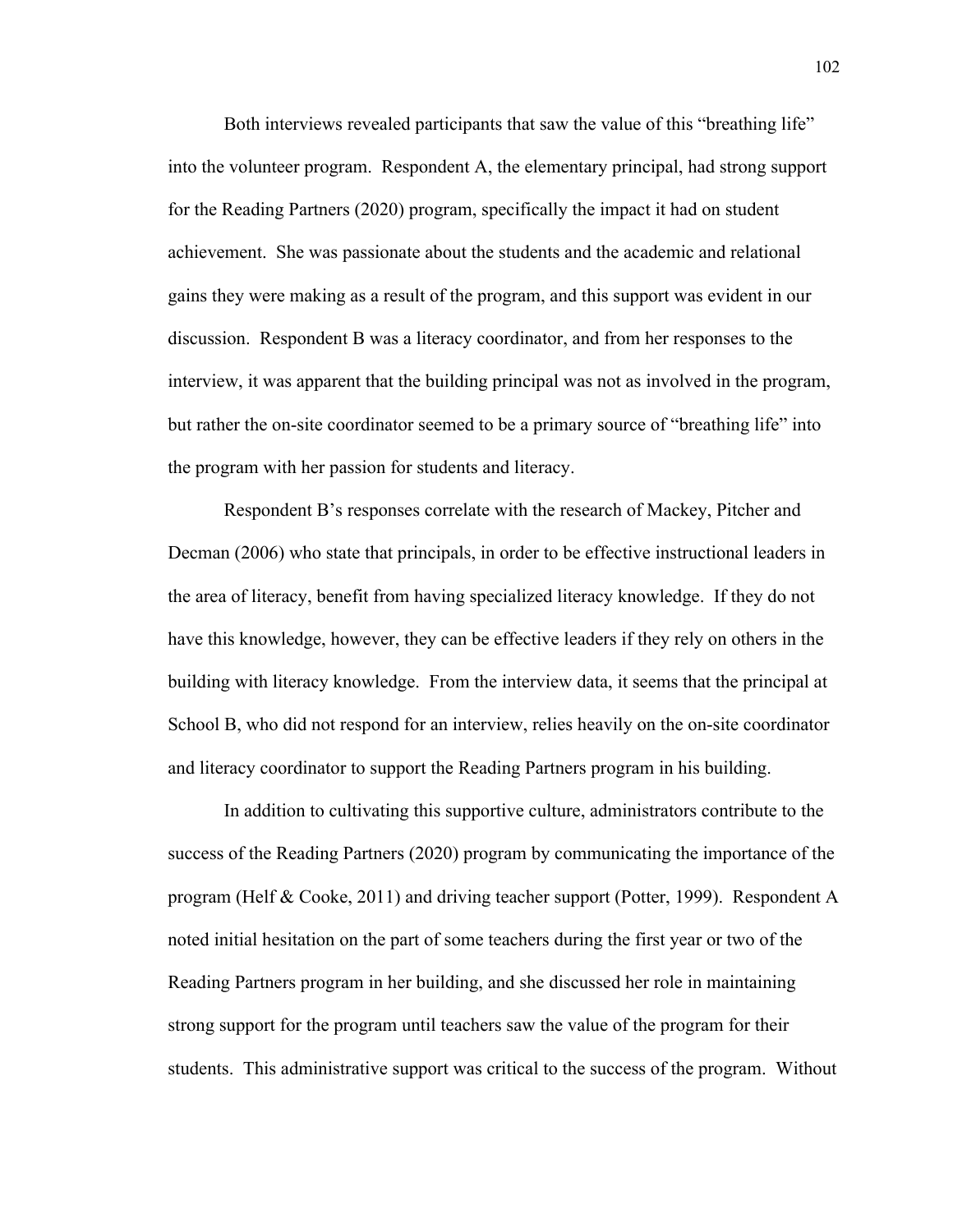a strong administrative presence ensuring that the program was running as designed in the building, the teachers may not have had the chance to see the growth. This was perhaps one of the biggest contributions of the administrator in the early years of the program.

The literature review in Chapter Two provided a solid base of understanding for the reasons behind the implementation of volunteer reading programs and indicators of success for these programs. Wasik's (1998a) research on essential elements for tutoring programs was used as a framework for evaluating programs, and major stakeholders were explored. The literature review helped in the interpretation of the qualitative interviews and offered a way to consider the success of the Reading Partners (2020) program in each building. The next section will discuss limitations to the research in this capstone.

### **Limitations to Research**

The need to develop a focused research question limits the scope of participants and settings for a research project, and this is no exception. In addition to a scope that was limited by the research question, unanticipated events caused me to have a much smaller group of interview subjects than I had intended. These limitations will be explored in this section, and they are important to note when considering next steps.

The first thing to consider when looking at limitations is the selection of a single volunteer reading program, Reading Partners (2020). This decision was very intentional as it was important to limit the variables involved in the research. For the scope of this paper it was helpful to look at one program in order to evaluate administrator experience rather than consider multiple programs and experiences. One area of future research,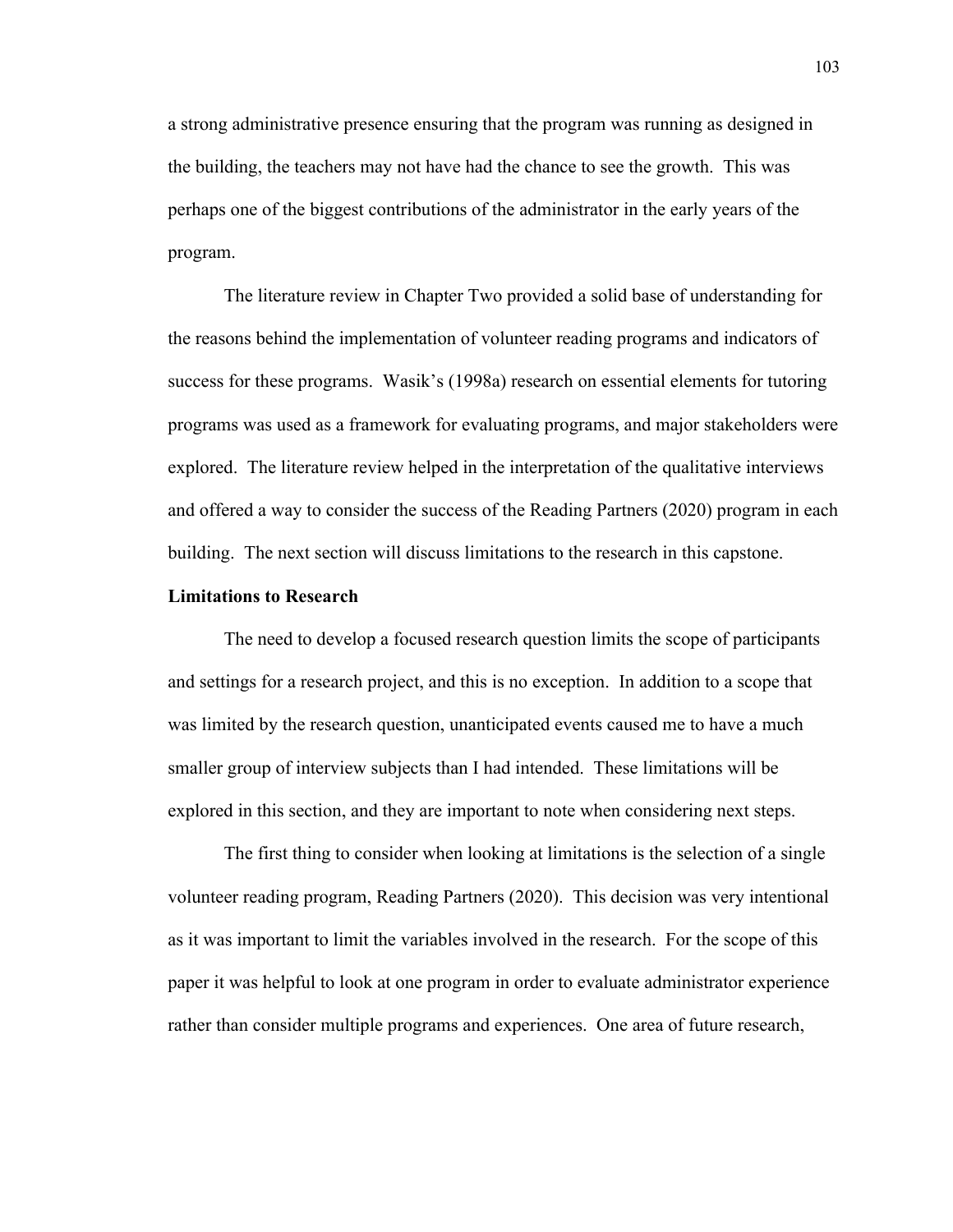however, would be to examine some of the themes that emerged in this project across other programs with similar goals in mind.

Another limitation involved the small number of interview subjects. Even though 13 administrators were contacted with requests for interviews, only two were able to complete a scheduled interview. This was an unanticipated development in the research process, and the research question that sought to examine administrator perspective about the Reading Partners (2020) program prohibited me from looking at other staff members involved in these programs. A further limitation related to the small number of participants is that one participant was a building principal, and another was a literacy coordinator who had little involvement with the Reading Partners program. Conclusions drawn from this research should be taken with caution realizing the limited number of respondents. Despite these limitations, there were ideas that emerged from the data that are worth considering.

#### **Major Findings: Introduction**

When I began the capstone process, my goal was to consider how volunteer reading programs could help students who were struggling to reach grade level reading benchmarks. My experience as a teacher taught me that even when teachers know how to support students, they do not always have the time to give one-on-one attention. Finding ways to provide additional one-on-one attention to struggling readers increased my interest in the topic of volunteer reading programs, and I made the decision to focus on administrators, asking, *How do administrators of elementary schools implementing volunteer reading tutoring programs describe their role in the program's success?* My experience taught me that supportive administrators, such as building principals and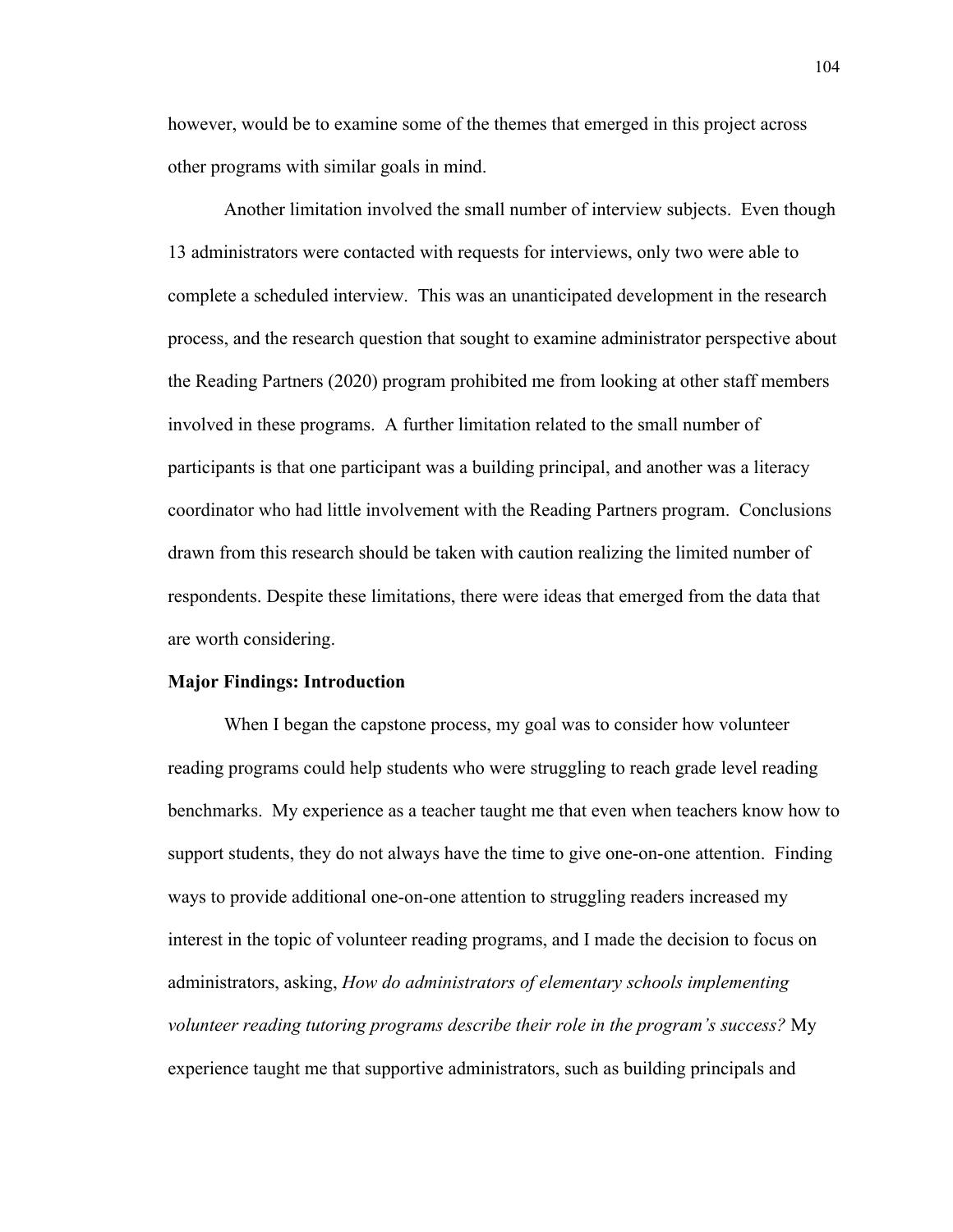literacy coordinators, made it easier for teachers to explore different ways to meet student needs, and I wanted to know how administrators affected the success of volunteer programs.

The research process has resulted in three major learnings around this topic. First of all, administrators are key players in the implementation of a new program like Reading Partners (2020). Their initial support and enthusiasm often sets the tone for the program's success in a building. Another important part of the success of the program are the on-site coordinators that supervise the program in the buildings. These coordinators communicate with staff and volunteers, and help others in the building understand what is working with the program and what needs to be improved. Finally, while student achievement is often measured in test scores and reading levels, perhaps the most important benefits of students participating in the Reading Partners program are harder to measure, the affective factors that relate to motivation and self-concept. These major learnings will be described in more detail in this section.

# **Major Finding: Initial Administrator Support**

It has been previously mentioned in this capstone that administrators have a significant number of duties related to their role in the school (Lynch, 2012). This is evidenced by the lack of response I received from my interview requests, and the comment of Respondent A, a school principal, that administrators were "just too busy" to participate in anything extra, even if they supported the topic. This is also one of the things that the interview participants noted about the Reading Partners (2020) program; it was attractive because an outside organization did a lot of the "work" of recruiting volunteers, planning lessons, and administering assessments. This alleviated pressure on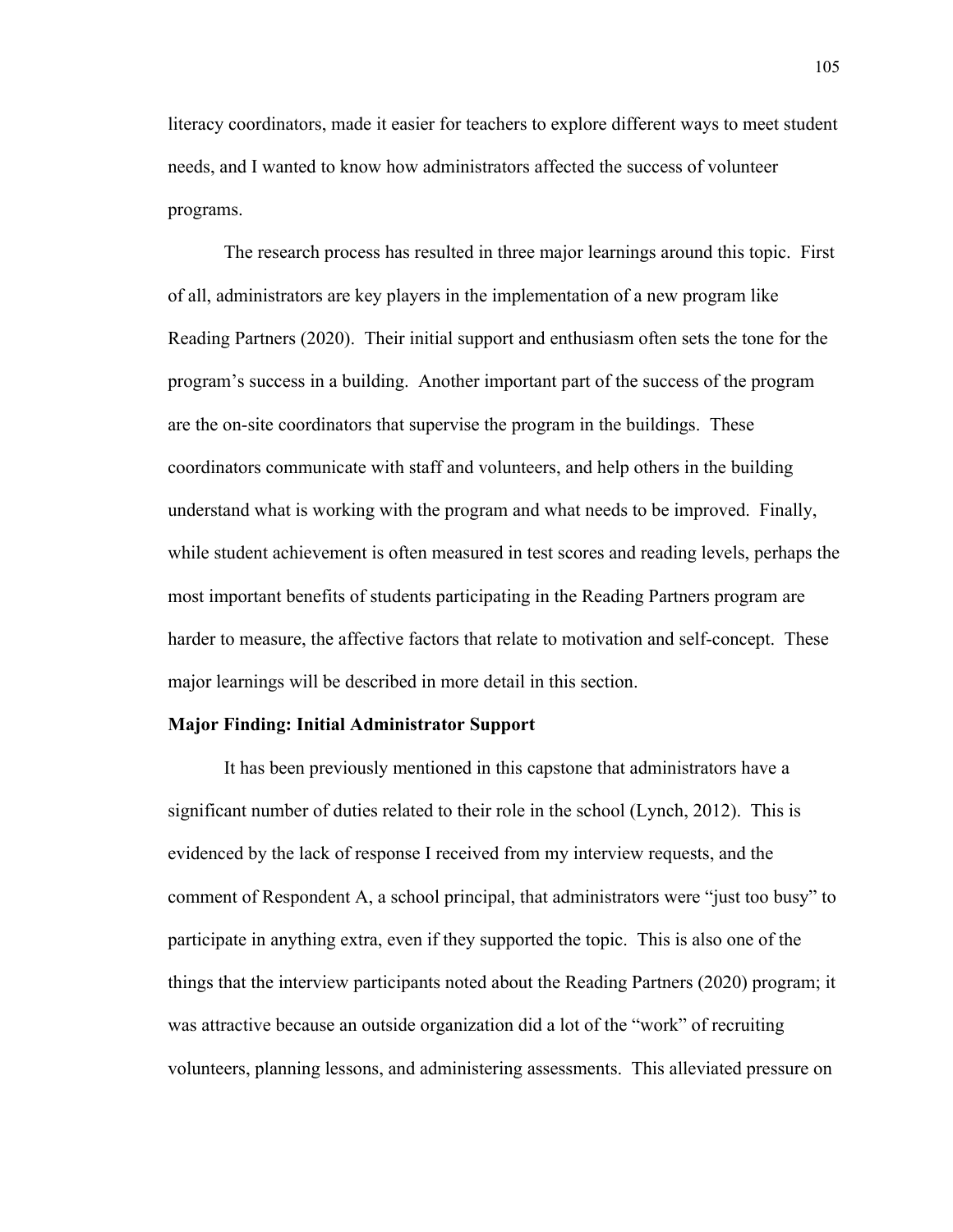building staff and administration who would otherwise have to coordinate all of these pieces.

While it is helpful that the Reading Partners (2020) program does not require a high level of administrator engagement, my research revealed that it is beneficial for administrators to show a high level of support during the first year or two of a new reading program. Both interview participants mentioned that it took teachers a little while to fully support the program because they were skeptical of something new, and Respondent A, the principal, said that for the first year she had to require some reluctant teachers to send students to their tutoring sessions. This was only required until they saw the benefits of the program, however. Once they were able to see the students making progress in reading and their motivation to approach tutoring, the teachers became much more supportive. This supports Helf and Cooke (2011) who discuss the role of principal to communicate enthusiasm for new programs not only to school staff, but the community as well.

Both sites involved in the interview process have been implementing Reading Partners (2020) for five years, and had almost 100% teacher support of the program as described by the interview participants. At this point, the administrators do not have to enforce compliance with tutoring sessions, and both respondents commented that teachers were eager to help identify students for the program and support Reading Partners in the building. This offers some encouragement to administrators who feel like they do not have extra capacity to manage a new reading program. While it may take a level of involvement in the beginning to establish staff support, this will fade as time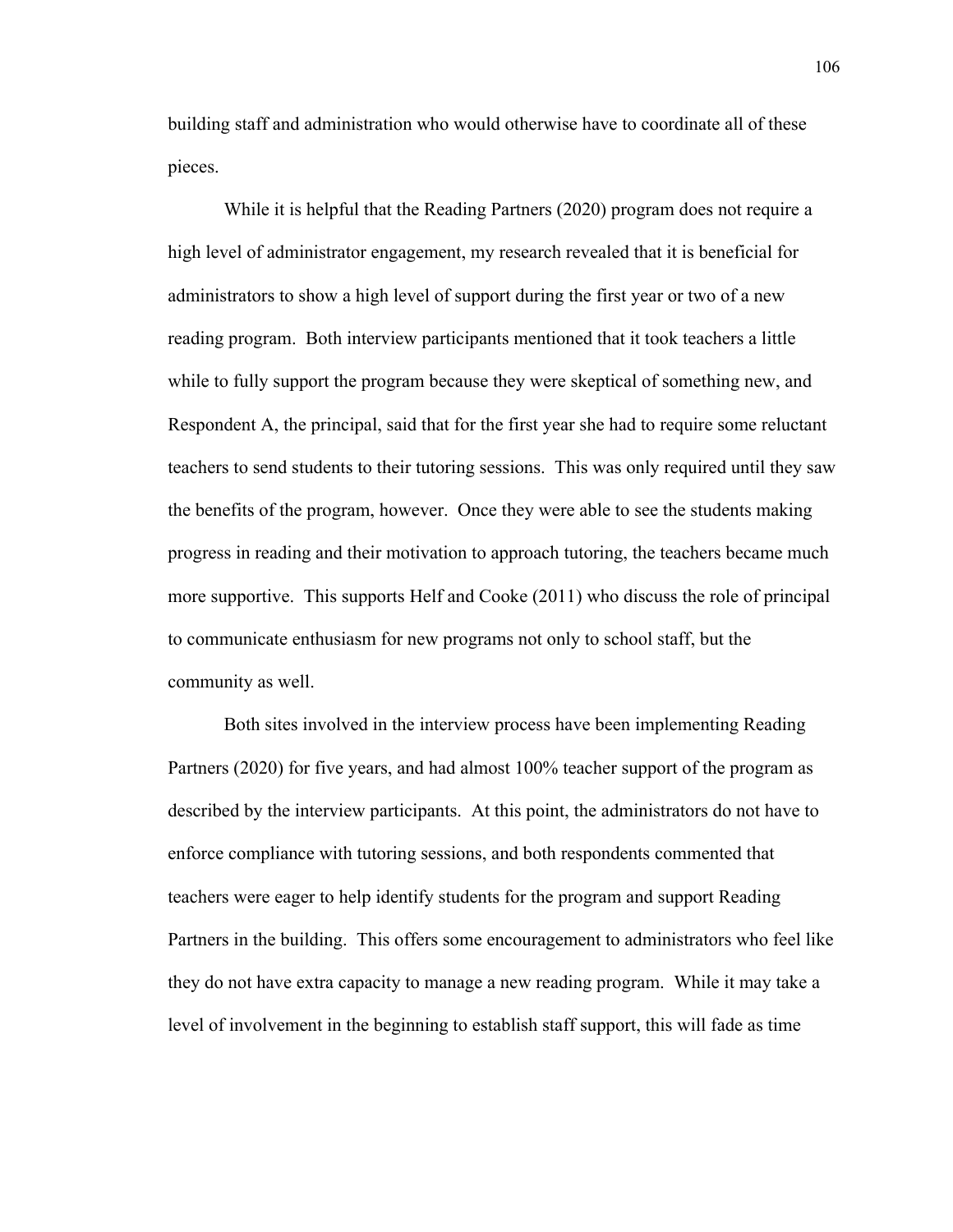passes, and the on-site coordinator will be able to manage most of the details of the program.

### **Major Finding: On-Site Coordinator**

A second major finding is that the on-site coordinator is one of the most integral parts of the success of the Reading Partners (2020) program in a building. This was an unanticipated result, while suspecting this role was important, I did not realize how important this person was until listening to the interview responses. While I expected the coordinator to be important because they manage the logistics of the program, it became evident during the interviews that this coordinator was also vital for communicating enthusiasm for the program and understanding student learning and progress.

The interviews also revealed that it is important for the coordinator to have a strong understanding of assessment and instruction, as they are the ones communicating assessment data to administration and teachers. The administrators interviewed talked about the importance of the assessment data driving the tutoring sessions for students involved in the Reading Partners (2020) program, and the coordinator is the person responsible for understanding and using this data.

The coordinator also needs to have strong communication skills, as they share data and progress with teachers and administrators. Respondent A, a school principal, shared her thoughts about a former on-site coordinator who often initiated meetings and times to check in, saying that it was important for a coordinator to take the initiative of communicating because she (the principal) often did not remember to schedule these meetings. Respondent B, a literacy coordinator, talked about the communication style of the on-site coordinator being a major factor in how the teachers responded to the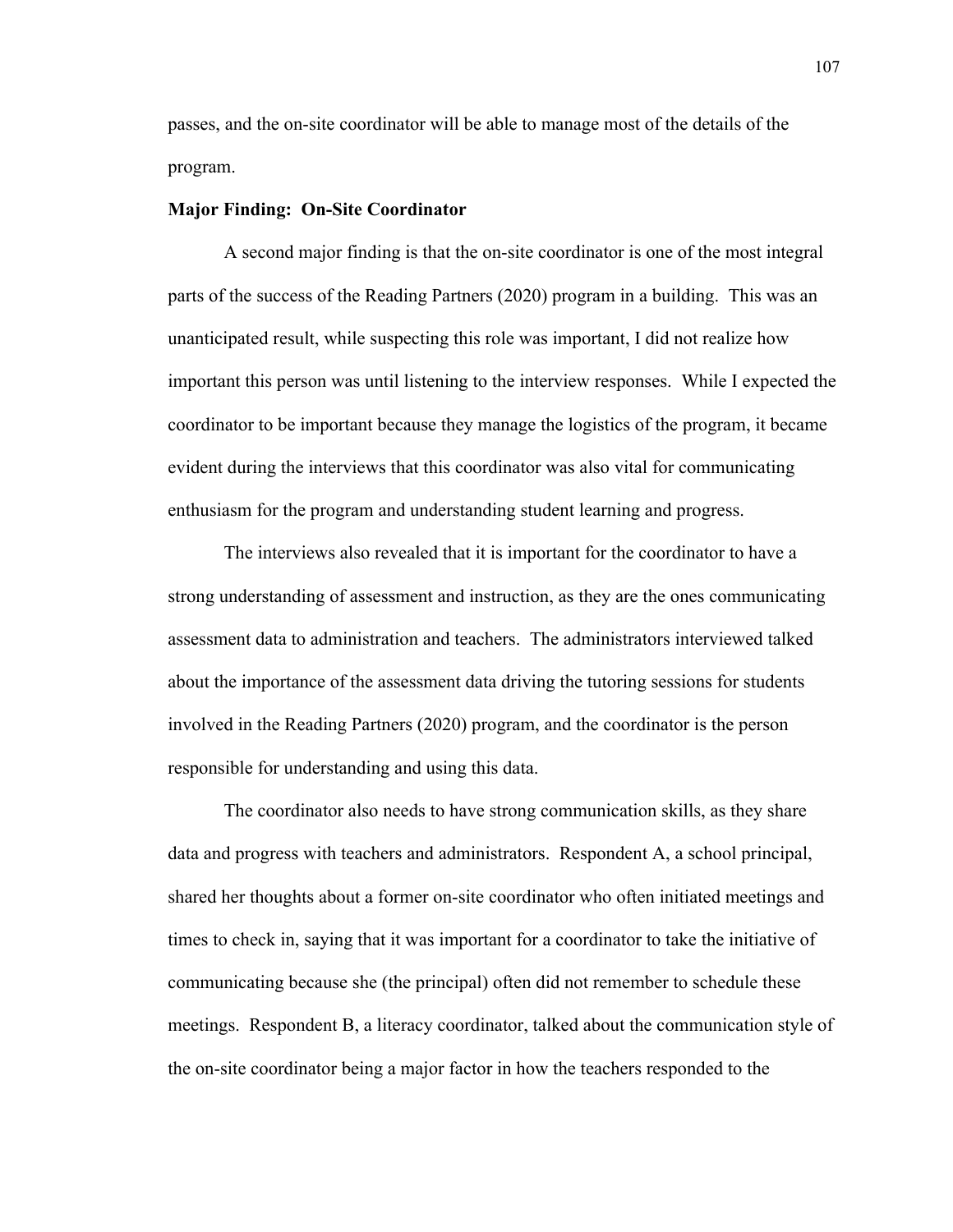program. She noted that the coordinator "prioritizes literacy and the program" and has an attitude with teachers that says, "we are in this together." A coordinator with the skills to gain teacher and student support is a valuable asset to the Reading Partners (2020) program in a building, and they have a significant role in student success.

## **Major Finding: Student Benefits**

The goal of the Reading Partners (2020) program is to increase student reading achievement, and there are assessments and tools designed to measure their progress with these goals. One of the major learnings of this capstone research, however, is that some of the most valuable benefits to students who participate in the Reading Partners program are harder to measure.

One of the interview questions asked respondents to describe the greatest benefits for students involved in the Reading Partners program. Both respondents, rather than mentioning reading growth, discussed affective factors that they have seen grow in students. One participant discussed the confidence in reading that seems to improve as a result of having time reading at their level with a consistent adult. When students spend time successfully reading, they feel more confident in their overall reading ability and more willing to take risks in new reading experiences. The other participant said the biggest benefit was the feeling of importance that students gained as a result of having an adult who is committed to being with them twice a week at school. These benefits emerged as some of the most significant for students, and it is important to consider this when thinking about the overall success of the Reading Partners (2020) program.

This section described some of the major findings from the research, and these findings help to answer the capstone question regarding administrator roles in the success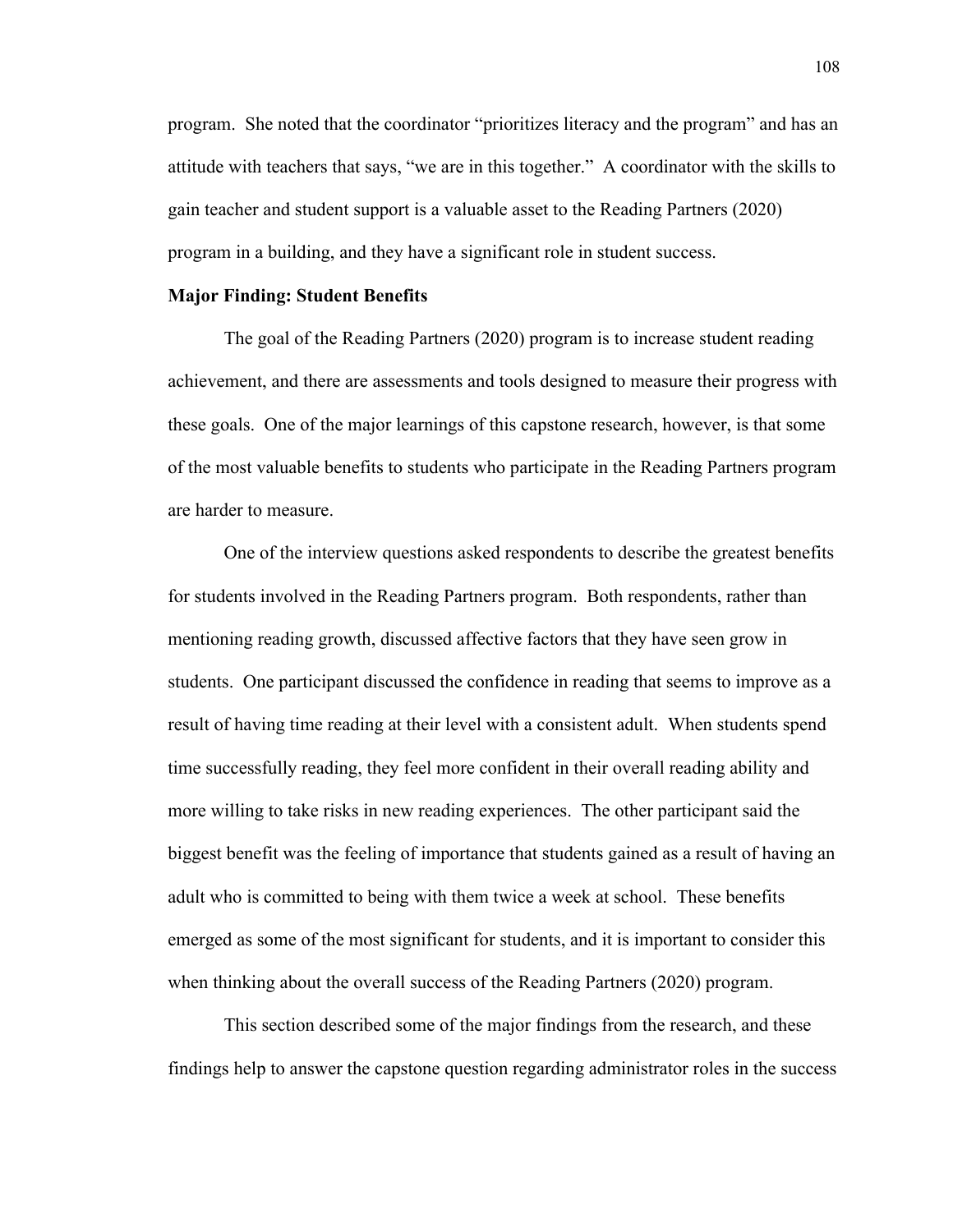of the Reading Partners program in their building. The next section will discuss implications of these findings for stakeholders involved in this program.

## **Implications: Introduction**

This capstone seeks to answer the research question, *How do administrators of elementary schools implementing volunteer reading tutoring programs describe their role in the program's success?* After a review of literature about volunteer reading programs and a qualitative research study, major themes related to the success of these programs were revealed. In addition to identifying themes evident in the research, there are also implications of the research on future practice. Two implications will be discussed in this section.

#### **Implications: Careful selection of on-site coordinator.**

The capstone research revealed that the role of the on-site coordinator is one of the most important factors related to the success of the program. This is supported by the findings of Wasik (1998a) described in the literature review in Chapter Two. As a result of this research, it is recommended that the Reading Partners (2020) organization carefully screen candidates for the on-site coordinator position. In addition to having knowledge about early literacy and the logistics of the program, the coordinator needs to be a strong communicator with the ability to take initiative in communicating with administration and teachers about student progress.

Another element to be considered is the matching of on-site coordinators to specific buildings. It would be beneficial for a member of the school administration to have input in the selection of this coordinator, so they can consider a candidate that will match the culture of the school building. In order to make sure the coordinator is a good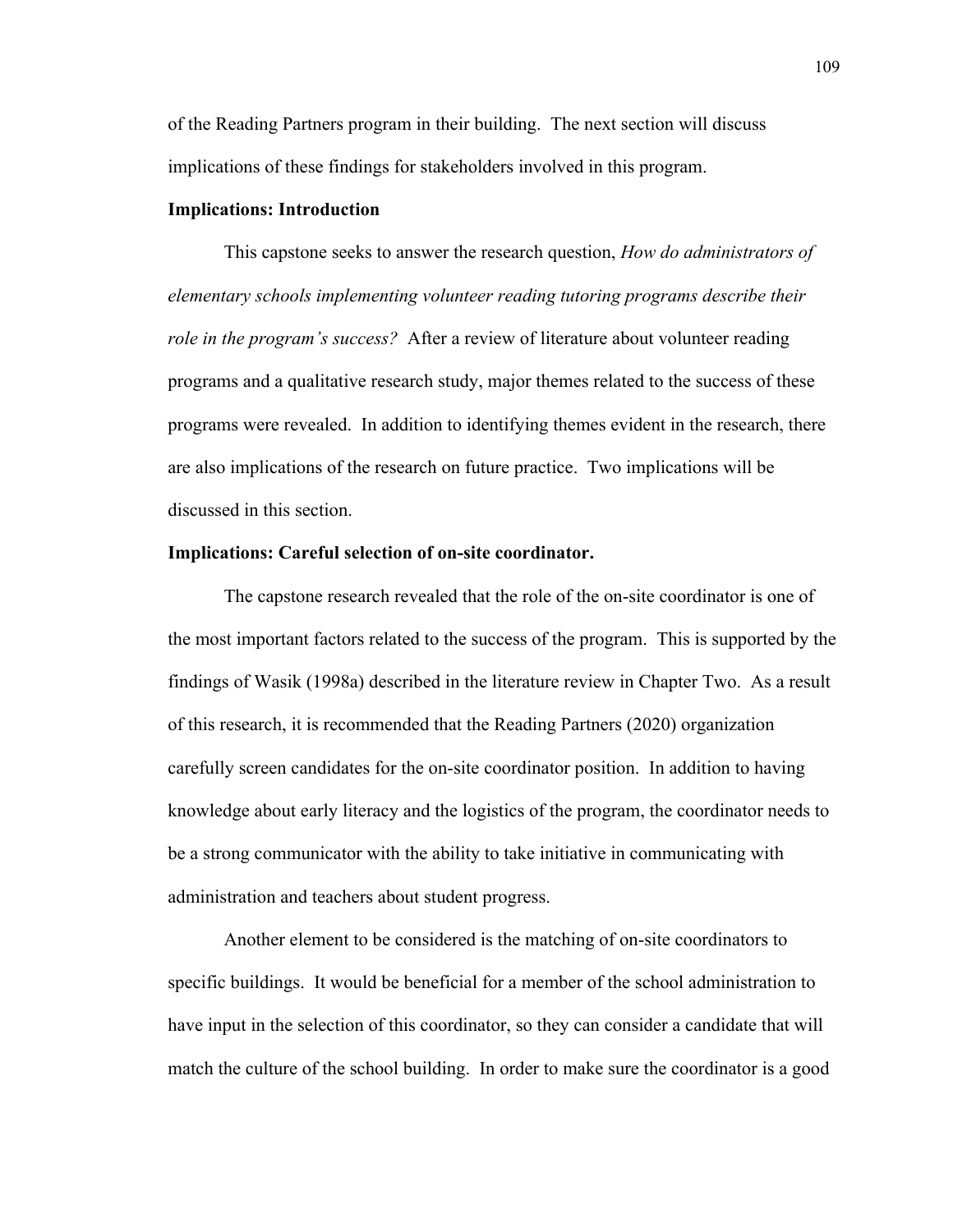fit for the particular building, it would also be beneficial for the Reading Partners program (2020) to have a protocol for administration and teachers in a building to give feedback about the on-site coordinator to the organization. These steps would help to assure a good fit between the on-site coordinator and the school building, and this would help the administration in the building have confidence in the program in their building.

## **Implications: Collaboration with Instruction**

The only essential element of those described by Wasik (1998a) that the Reading Partners (2020) program does not have is collaboration with instruction. This was also the element that both interview participants, administrators and instructional leaders in the building, wished was different with the Reading Partners program. Finding ways to increase the collaboration between the tutoring program and the school building is another recommendation that is taken from this research.

This is another way the on-site coordinator can be valuable, as they serve as a liaison between the tutoring program and the school. One way to foster this collaboration is to find ways for the on-site coordinator to become part of the school team. This could mean that they come to selected staff meetings and participate in occasional team meetings with teachers. Finding ways for the on-site coordinator to be a bigger part of the teaching team would increase collaboration between the program and the school.

Another suggestion for supporting this collaboration would be for the Reading Partners (2020) organization to consider their assessment strategies, and how they can more closely align these assessments with those that the school is already using. Perhaps the organization could adapt their assessments to more closely mirror the assessments that are given by the school, or even align their learning targets more closely to those of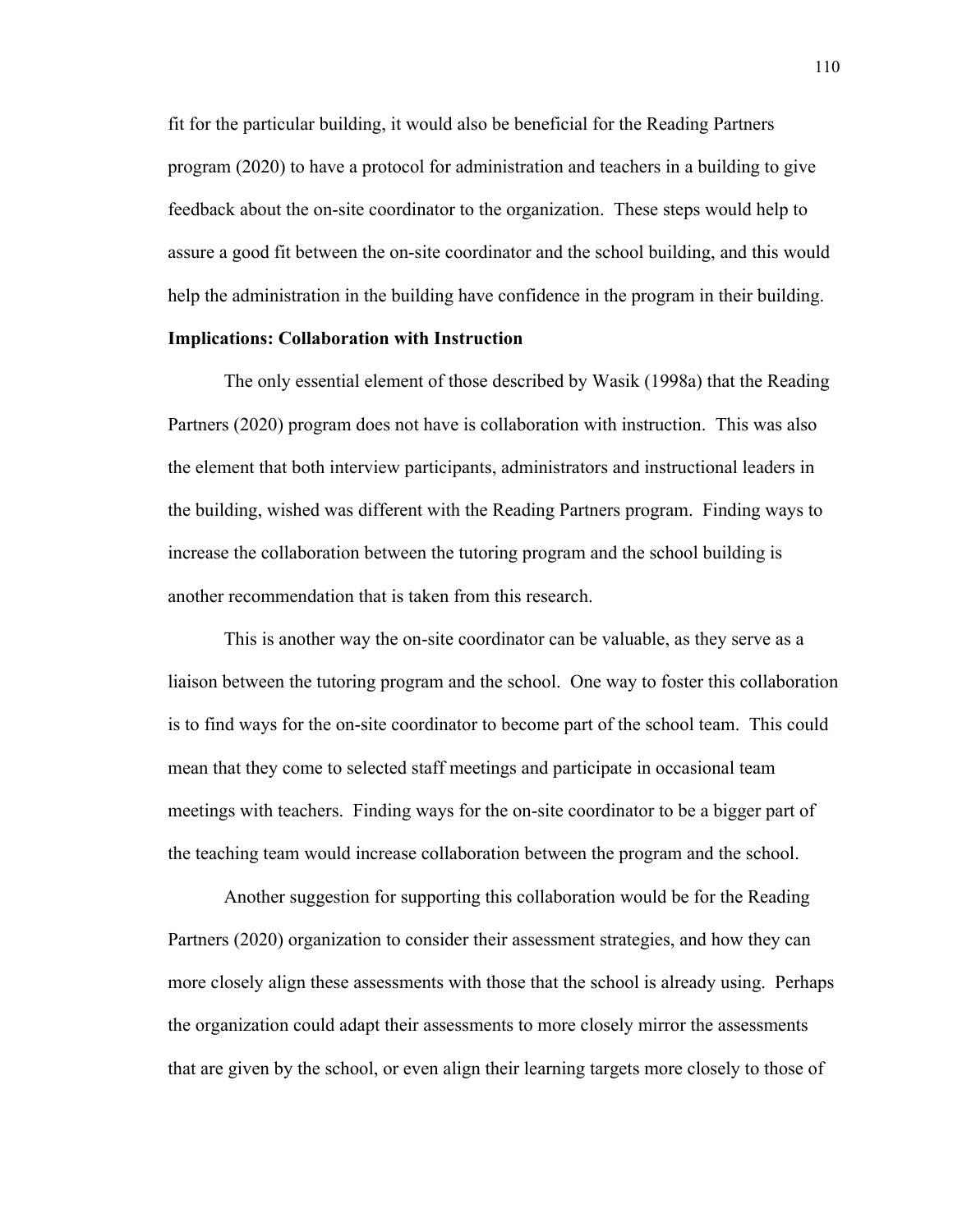the school. When contacting potential interview candidates for this capstone project, I noticed that the majority of the schools that use the Reading Partners program are in two major districts in our metropolitan area. The limited range of districts served could make it easier for the Reading Partners program in this community to align their assessments with district assessments. This would create a more unified way for teachers and Reading Partners coordinators to communicate about student progress and goals.

Finally, the Reading Partners (2020) organization should consider developing a protocol for communication between the on-site coordinator and building administration. While a coordinator who initiates meetings to discuss the success of the program is helpful, it would give more assurance to administrators to know that there is a protocol in place for this communication, and it is the responsibility of the coordinator to initiate this communication. The Reading Partners organization could also develop communication protocols for coordinators and teachers, so there was a system in place that allowed this collaboration to happen in a predictable manner.

The research process revealed that administrators are supportive of the Reading Partners program in their building, and they are happy that students are getting one on one time reading with caring and consistent adults. One of the ways this program could be improved, however, is to increase the opportunities for collaboration between teachers and the tutoring program. Ensuring that the on-site coordinators are strong communicators who can foster this collaboration, and that there are appropriate systems in place for assessment and communication will only help to improve this collaboration.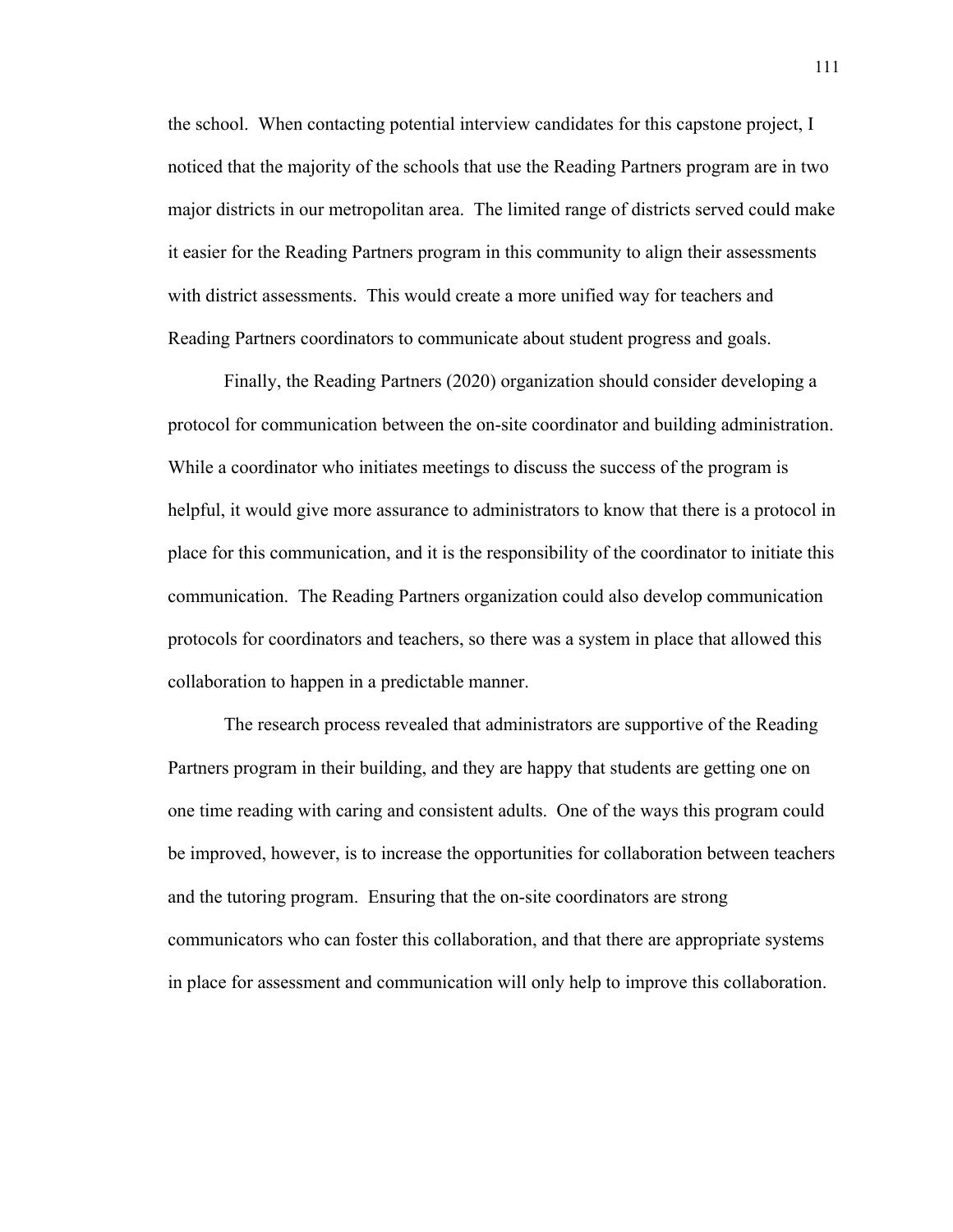## **Future Research**

As I began developing a research plan to answer the question *How do administrators of elementary schools implementing volunteer reading tutoring programs describe their role in the program's success?*, I expected to learn about tangible things administrators did that promoted the success of the Reading Partners (2020) program in their building. However, the unexpected difficulty in finding participants for the study and the results of the interviews made me realize that one way administrators promote the success of the Reading Partners program is to ensure that there are people and systems in place to allow the program to be successful without heavy involvement from the administrators themselves. This is necessary because of the limitations of administrators' schedules.

I would be interested in examining some of the other systems that ensure the success of the Reading Partners program. One direction I would like to take would be to consider the program from the coordinator's perspective. It would be interesting to learn what factors the on-site coordinator considers that help or hinder the success of the program in the building. It would also be helpful to consider their thoughts about collaboration with school staff.

Another area of future research would be to take a more careful look at the training, curriculum, and assessments of the Reading Partners (2020) program. It could be beneficial to look at the program in light of Wasik's (1998a) research about essential elements of specific tutoring sessions, and look more carefully at tutor training. In light of data around race and achievement, it would also be worth considering how Reading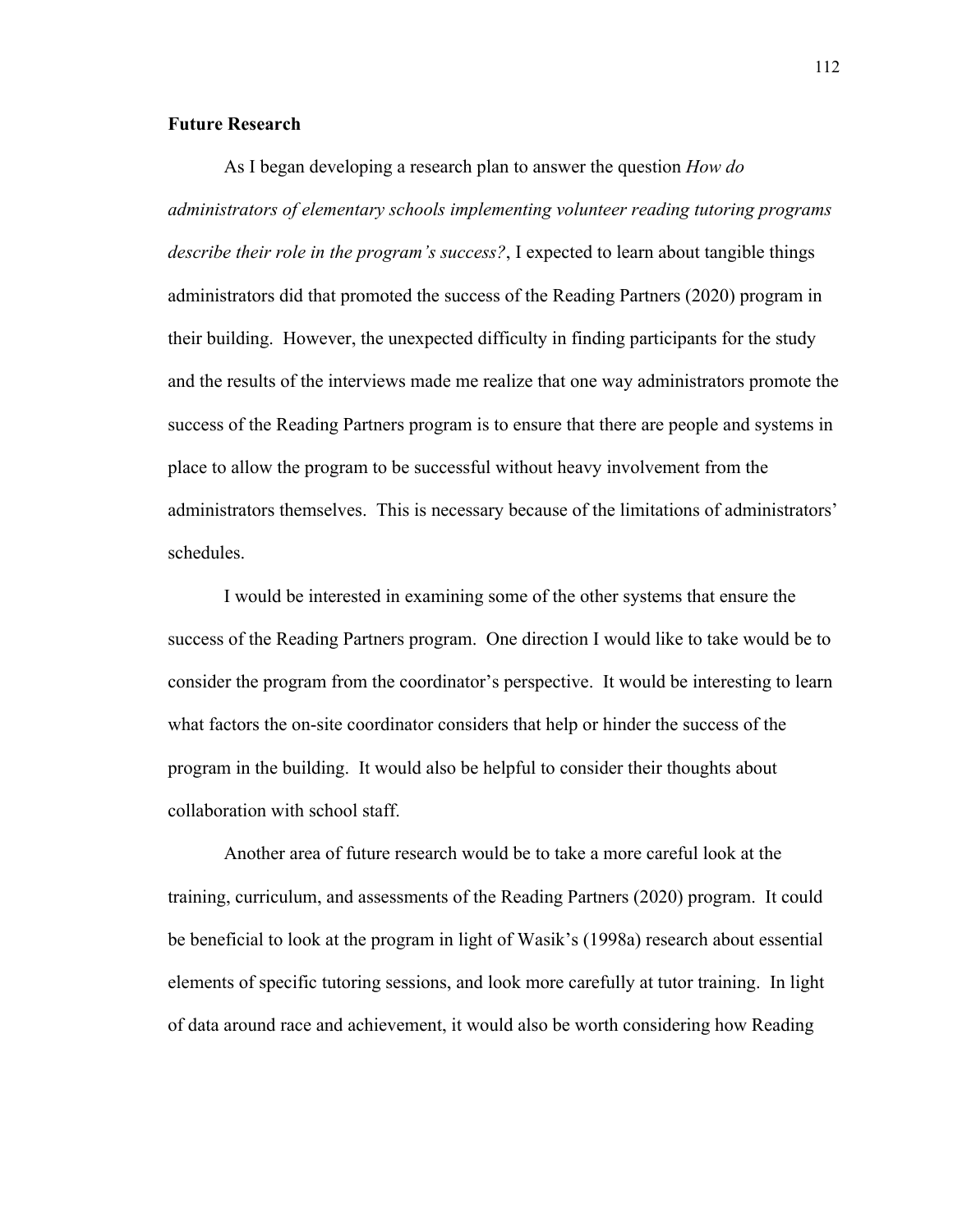Partners addresses critical literacy and ways the program matches volunteers with schools.

## **Next Steps**

This research project was a result of an area of interest for me into volunteer reading programs. When I considered the great need for students in our community to engage in reading experiences with adults in a one-on-one setting, I wondered if there was a way that volunteer reading tutors could provide valuable reading experiences for students who did not have access to at home reading experiences or sufficient instructional time at home. This capstone project gave me the opportunity to explore the research related to volunteer reading programs, and helped me understand the great deal of structure that must be in place for a program to be successful. This research will be shared in the Hamline University Digital Archives, and it may serve as a springboard for me to further explore the idea of volunteer reading programs and their impact on student achievement.

One possible direction for me would be to share this information with the Reading Partners organization (2020) and inquire about the possibility of looking more closely into their program to see if there are ways to encourage collaboration between teachers and the tutoring program. I would like the opportunity to explore the program a bit more in order to have a more complete picture of the program as a whole.

## **Personal Reflection**

The capstone process was perhaps the most intimidating part of my work to earn my Master's of Literacy Education. I began the Master's program after spending almost ten years out of the classroom as a stay at home parent, and the task of a thesis paper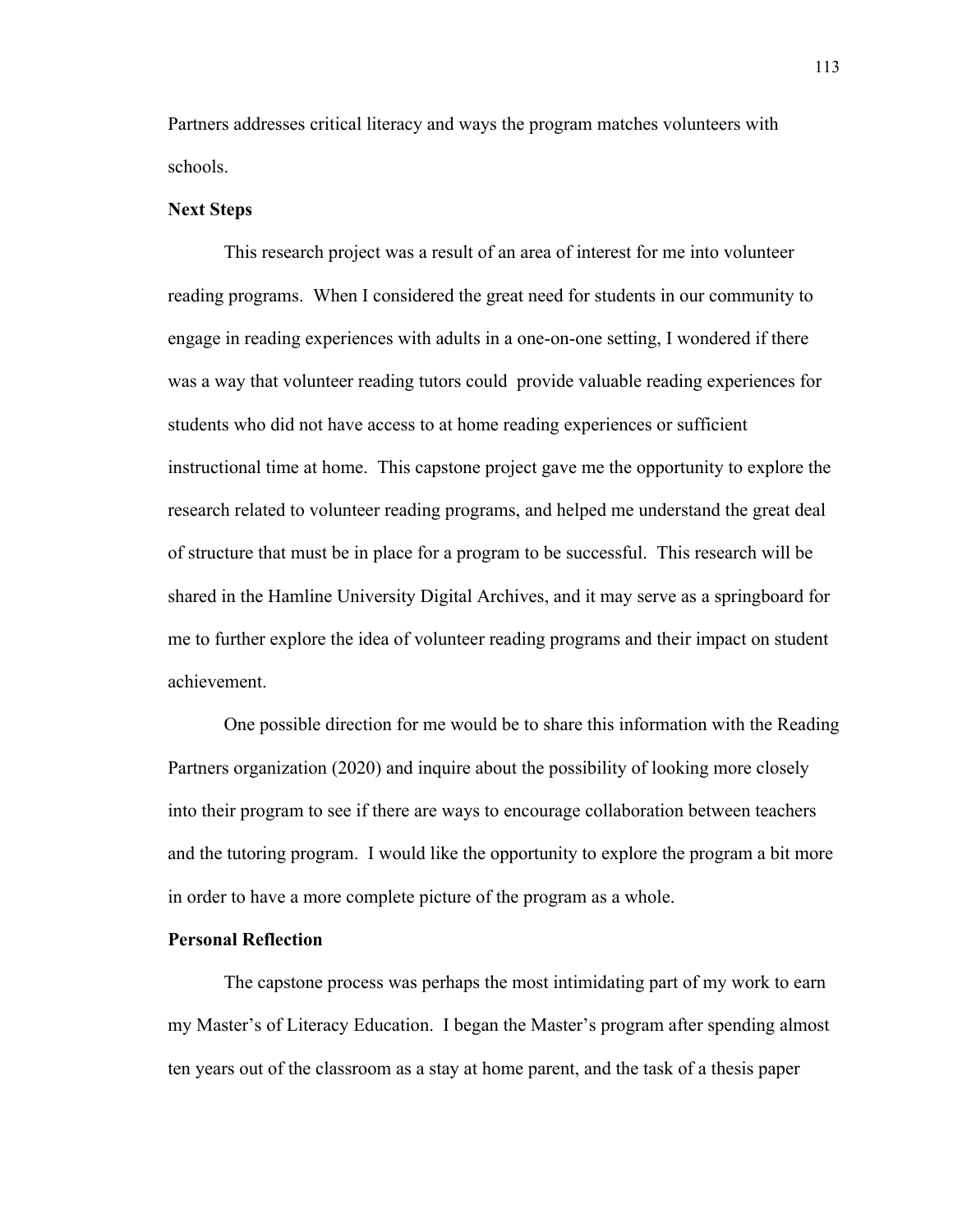seemed daunting. Working through the process, there were several things that were incredibly helpful for me in completing the thesis paper.

First, it was important to find a capstone topic that I felt passionate about. As a former first grade teacher I was aware of the feeling of worry when my students fell behind in reading, so it was natural that early intervention in reading was an area of interest for me. Thinking of how to support students to reach the goal of reading closer to grade level was something I often thought about. Experiences prior to the start of the capstone process led me to think about volunteer reading programs, and reaching out to my professors and classmates helped me turn my interest into a thesis question that could support the research project.

Secondly, it was important to take the thesis process one step at a time. Thinking about designing my research plan was overwhelming before finishing my literature review. However, completing the literature review equipped me to design the interview protocol. It was helpful not to think too far ahead, but to work hard at the steps in front of me and trust the rest to come.

Finally, it was important to ask for help. Sometimes feeling stuck about a particular step of the process was hard but realizing it was okay to be stuck and OK to ask for help supported me in having the process go smoothly. Just like so many things in education, collaboration is always a helpful tool, and I encourage other students to embrace the opportunities to collaborate with classmates and professors.

## **Conclusion**

This chapter began with a summary of the Capstone process and research design. After setting the premise for my capstone work, I looked at the results of my research as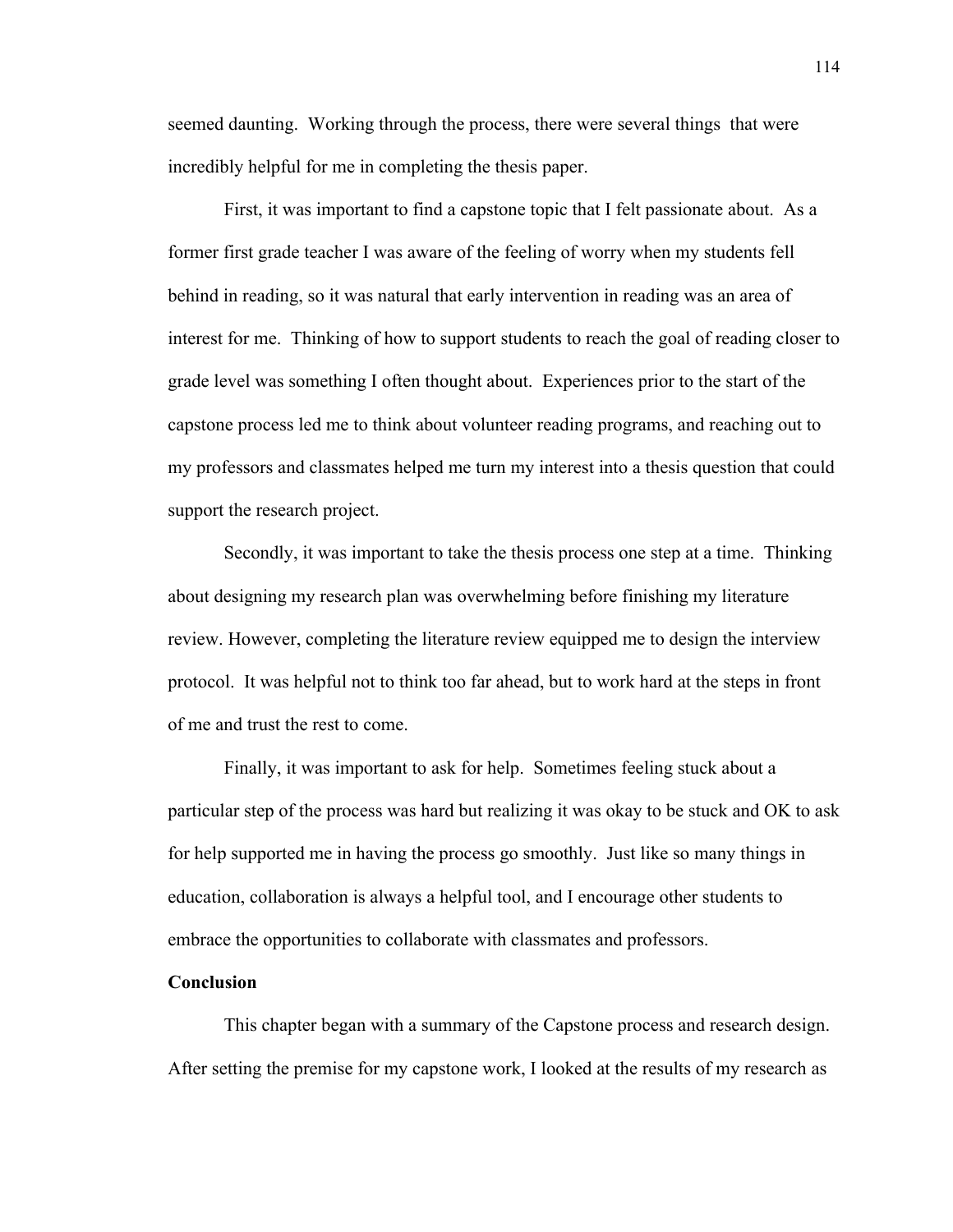they connected to the literature in Chapter Two. Specifically, connections were made to the way the Reading Partners (2020) seeks to reverse the Matthew Effect (Stanovich, 1986) and offer effective intervention for struggling readers. Next, the Reading Partner's (2020) alignment to Wasik's (1998a) essential elements for tutoring programs was evaluated, specifically in the areas of the on-site coordinator, assessment, and collaboration with classroom teaching. The chapter also considered the results of the research as it related to major stakeholders mentioned in Chapter Two.

Next, there was a description of some of the major learnings as a result of the research. These learnings involved the role of the administrator in early support of a new program, the ways in which students most benefit from the Reading Partners (2020) model, and the surprising learning of the high importance of the on-site coordinator. The learnings around the on-site coordinator encouraged a consideration of coordinators in the Implications section, and the chapter also considered the implications of greater collaboration between the Reading Partners program and the school staff. Future areas of research were identified as well as possible next steps for investigating the Reading Partners program. Finally, the chapter ended with a personal reflection about the Capstone Journey for me.

One of the founding ideas that drove me to consider my capstone question was my belief in public education being, as Horace Mann stated, "The Great Equalizer." While there are many factors that make it difficult for students to have equal opportunities in education, I believe it is my duty as an educator to fervently fight for each student to have access to a strong education that will empower them for the future. Administrators share this goal, and implementing programs such as Reading Partners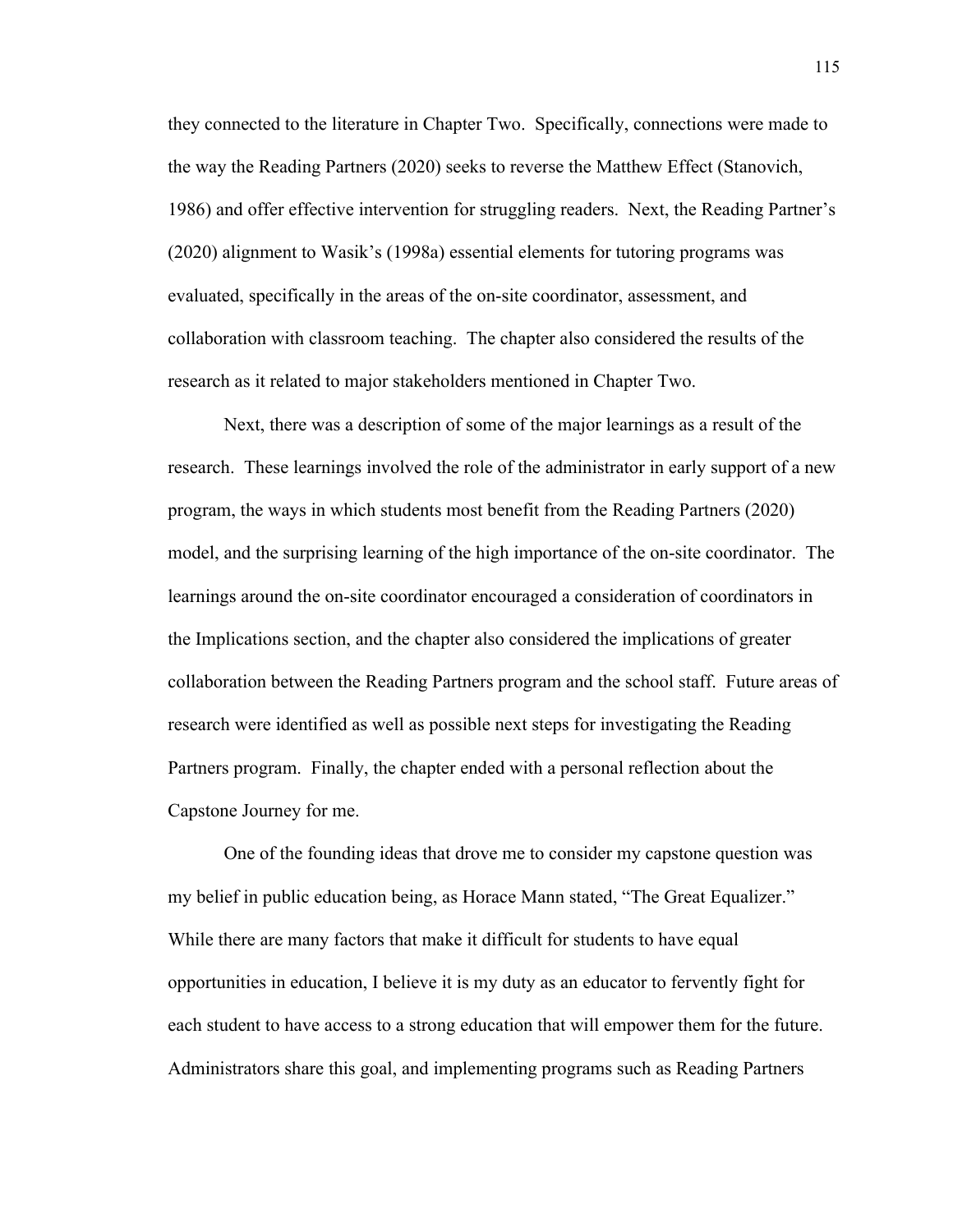(2020) is one way that community members, teachers and administrators alike can work toward this goal.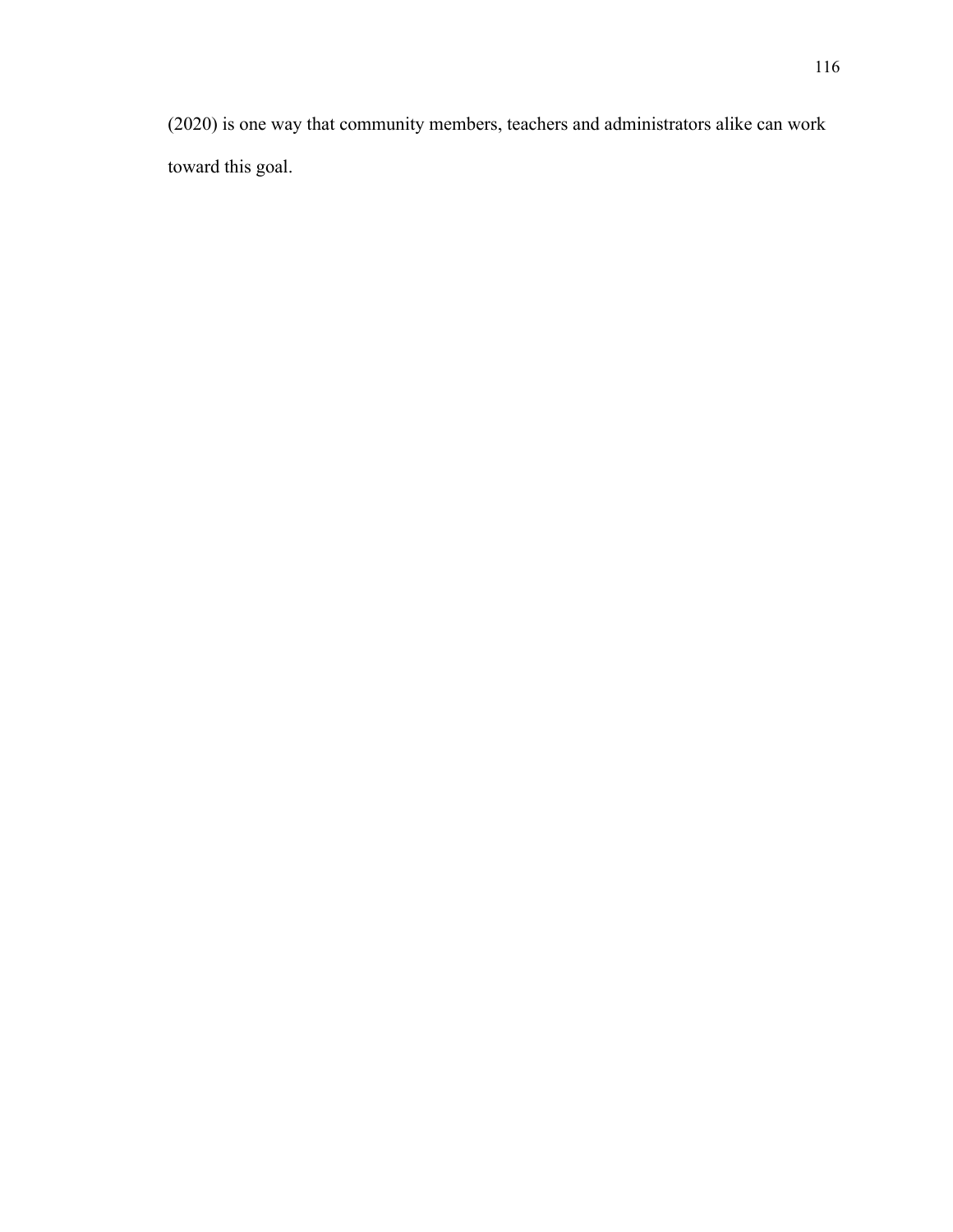## **REFERENCES**

- Allington, R. (2012). *What really matters for struggling readers: Designing research-based programs* (3rd ed.). Boston, MA: Pearson.
- Baker, S., Gersten, R., & Keating, T. (2000). When less may be more: A 2-year longitudinal evaluation of a volunteer tutoring program requiring minimal training. *Reading Research Quarterly, 35*(4), 494-519. Retrieved from JSTOR
- Burns, M., Senesac, B. J., & Silberglett, B. (2008). Longitudinal effect of a volunteer tutoring program on reading skills of students identified as at-risk for reading failure: A two-year follow-up study. *Literacy Research & Instruction, 47*(1), 27-37. doi: 10.1080/19388070701750171
- Burns, M. K., Senesac, B. V., & Symington, T. (2004). The effectiveness of the HOSTS program in improving the reading achievement of children at-risk for reading failure. *Reading Research & Instruction, 43*(2), 87-103. doi: 10.1080/19388070409558406
- Clay, M. (1985). *The early detection of reading difficulties* (3rd ed.). Auckland, New Zealand: Heinemann.
- Cobb, C. (2005). Literacy teams: Sharing leadership to improve student learning. *Reading Teacher, 58*(5), 472-474. doi:10.1598/RT.58.5.7

Cohen, P. A., Kulik, J. A., & Kulik, C. C. (1982). Educational outcomes of tutoring: A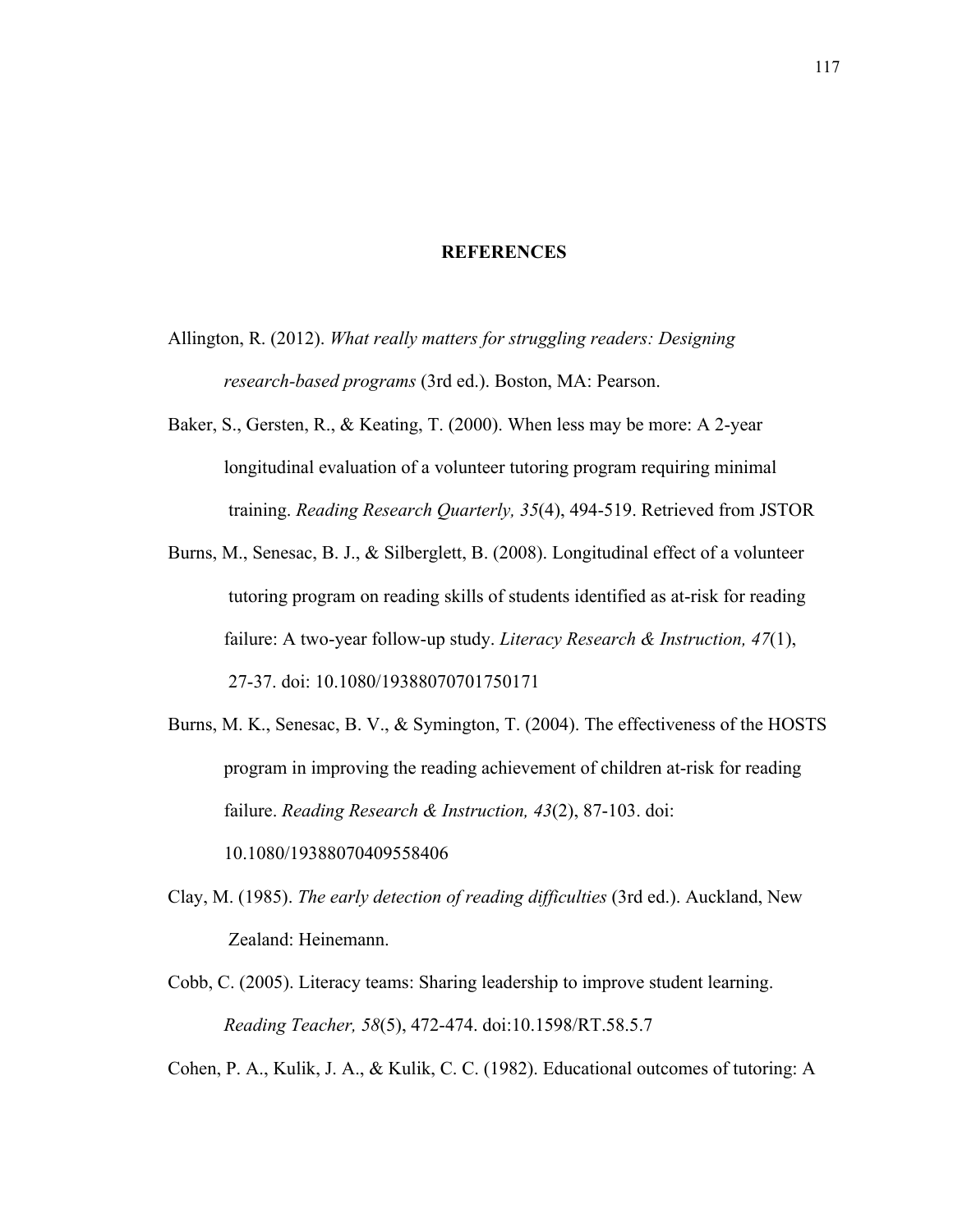meta-analysis of findings. *American Educational Research Journal, 19*(2), 237-248. doi:10.2307/1162567

- Common Core State Standards Initiative. (2020). English Language Arts Standards. Retrieved from: http://www.corestandards.org/ELA-Literacy/
- Creswell J. W. & Creswell J. D. (2018). *Research design: Qualitative, quantitative and mixed methods approaches* (5th ed.). Los Angeles, CA: Sage.
- Department of Education (DOE). (1997). *America Reads Challenge.* Retrieved from: ERIC
- Dweck, C. S. (2015). Growth. *British Journal of Educational Psychology, 85*(2), 242-245. doi: 10.1111/bjep.12072
- Elbaum, B., Vaughn, S., Tejero Hughes, M., & Watson Moody, S. (2000). How effective are one-to-one tutoring programs in reading for elementary students at risk for reading failure? A meta-analysis of the intervention research. *Journal of Educational Psychology, 92*(4), 605-619. doi:10.1037/0022-0663.92.4.605
- Fitzgerald, J. (2001). Can minimally trained college student volunteers help young at-risk children to read better? *Reading Research Quarterly, 36*(1), 28-46. doi:10.1598/RRQ.36.1.2
- Helf, S., & Cooke, N. (2011). Reading specialist: Key to a systematic schoolwide reading model. *Preventing School Failure, 55*(3), 140-147. doi: 10.1080/1045988X.2010.499392
- Invernizzi, M., Rosemary, C., Juel, C., & Richards, H. C. (1997). At-risk readers and community volunteers: A 3-year perspective. *Scientific Studies of Reading, 1*(3), 277-300. doi:10.1207/s1532799xssr0103\_6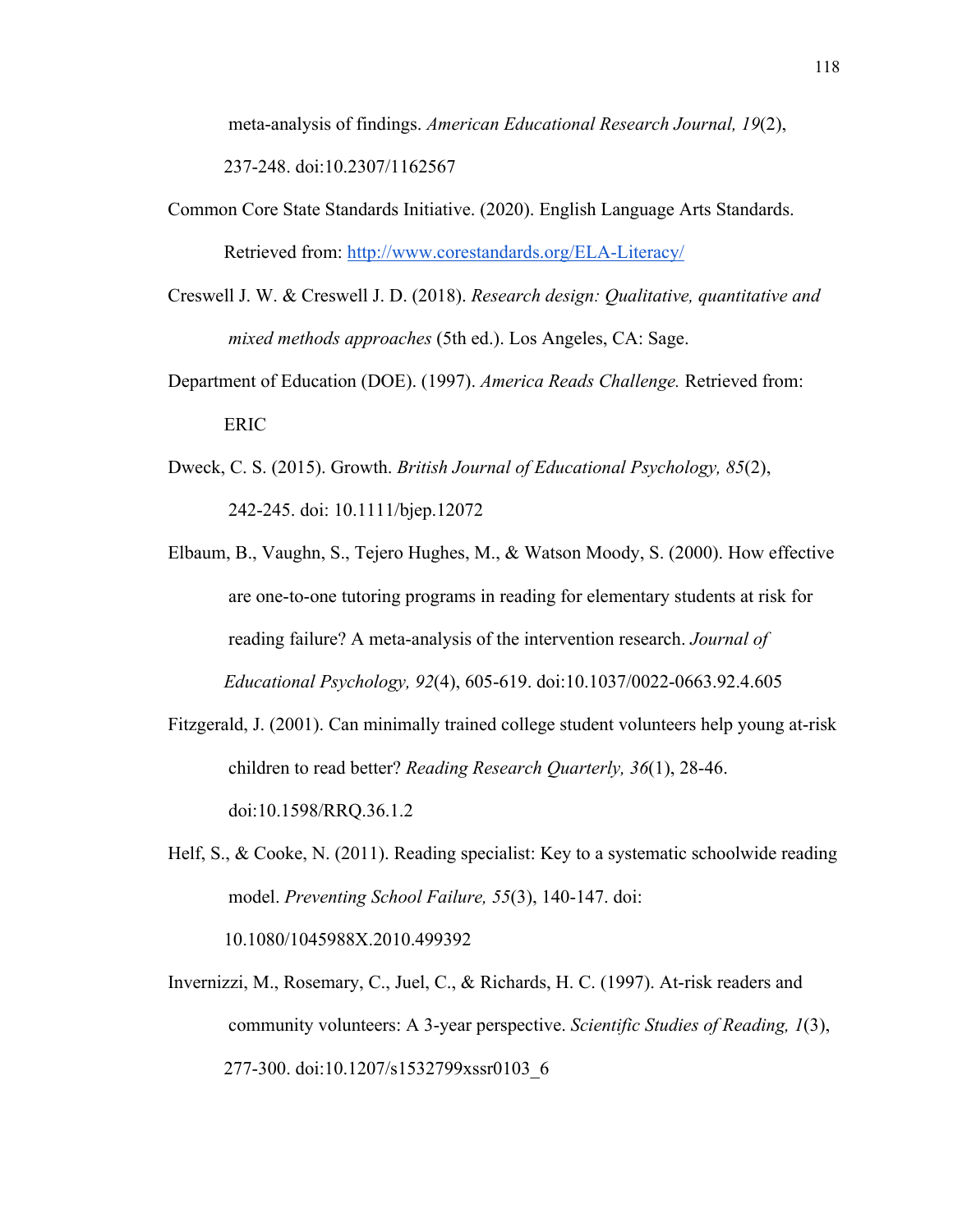Jacob, R., Armstrong, C., & Willard, J. (2015). Mobilizing volunteer tutors to improve student literacy: Implementation, impacts, and costs of the reading partners program [PDF file]. Retrieved from:

https://papers.ssrn.com/sol3/papers.cfm?abstract\_id=2574434

Klein, R. (2015). *Read with me.* New Lenox, IL: High Tide Press, Inc.

Lee, Y. S., Morrow-Howell, N., Jonson-Reid, M., & McCrary, S. (2012). The effect of the

experience corps® program on student reading outcomes. *Education and Urban Society, 44*(1), 97-118. doi:10.1177/0013124510381262

- Leal, D., Johanson, G., & Toth, A. (2004). Increasing at-risk students' literacy skills: Fostering success for children and their preservice reading endorsement tutors.
- Lindo, E. J., Weiser, B., Cheatham, J. P., & Allor, J. H. (2018). Benefits of structured after-school literacy tutoring by university students for struggling elementary readers. *Reading & Writing Quarterly, 34*(2), 117-131. doi:

10.1080/10573569.2017.1357156

- Lynch, J. M. (2012). Responsibilities of today's principal: Implications for principal preparation programs and principal certification policies. *Rural Special Education Quarterly, 31*(2), 40-47. doi:10.1177/875687051203100205
- Mackey, B., Pitcher, S., & Decman, J. (2006). The influence of elementary principals upon their schools' reading programs and students' test scores. *Education, 127*(1), 39-55. Retrieved from EBSCOhost
- Mathes, P. G., Torgesen, J. K., Clancy-Menchetto, J., Santi, K., Nicholas, K., Robinson, C., & Grek, M. (2003). A comparison of teacher-directed versus peer-assisted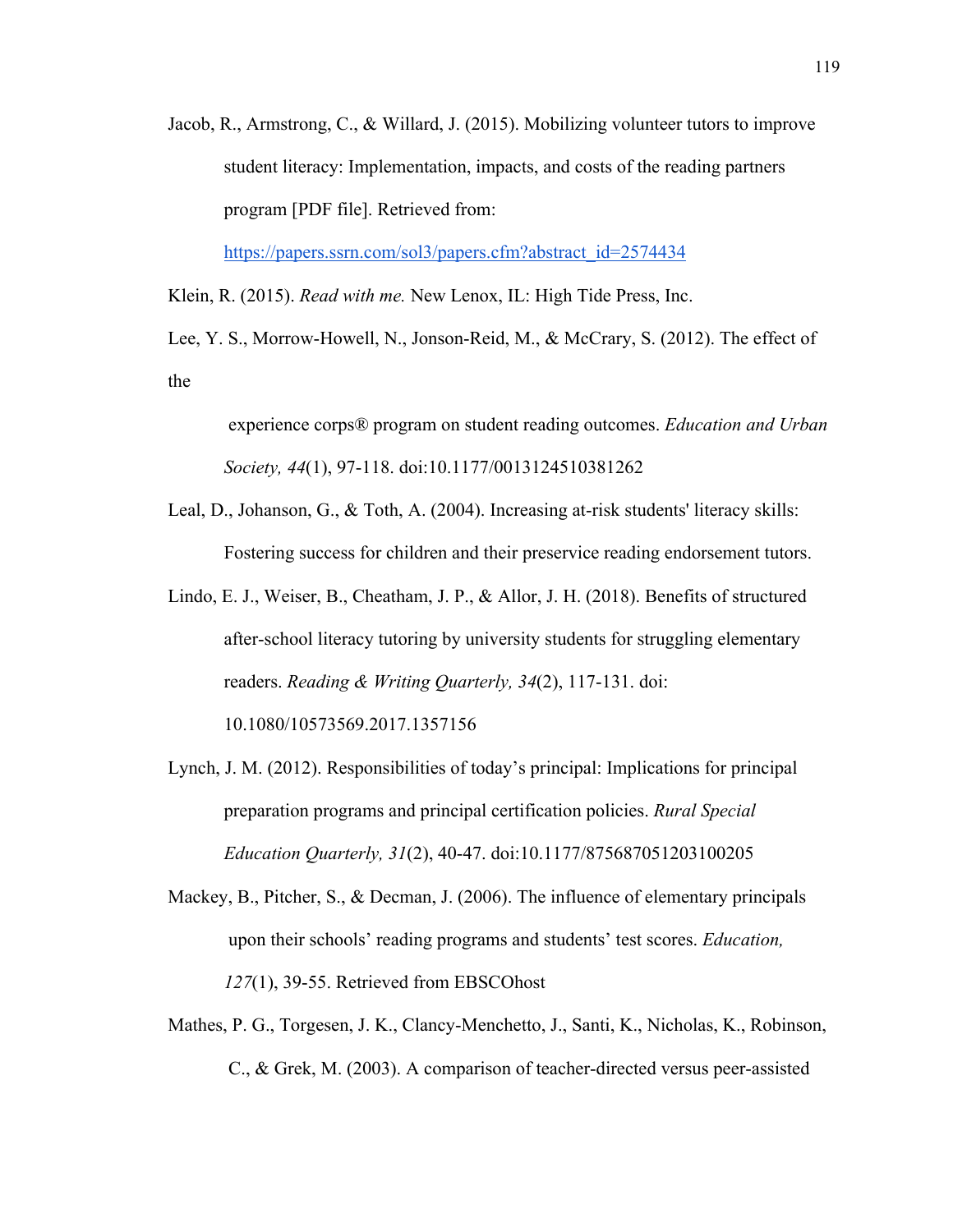instruction to struggling first-grade readers. *Elementary School Journal, 103*(5), 459-479. doi:10.1086/499735

- Matsumura, L., Sartoris, DiPrima Bickel, D., & Garnier. (2009) Leadership for literacy coaching: The principal's role in launching a new coaching program. *Educational Administration Quarterly, 45*(5), 655-693. doi:10.1177/0013161X09347341
- Merriam S. & Tisdell E. (2016) *Qualitative research: A guide to design and implementation* (4th ed.). San Francisco, CA: John Wiley & Sons, Inc.
- McDaniel C. (2002) Successful implementation of the America Reads program. A case study of an effective partnership. *Reading Improvement 39*(4), 175-185. Retrieved From EBSCO
- Minnesota Department of Education (MDE). (2019). Academic Standards. Retrieved from https://rc.education.mn.gov/#mySchool/orgId--10625482000\_\_p--3
- Morris, D. (2006). Using non certified tutors to work with at‐risk readers: An evidence‐based model. *The Elementary School Journal, 106*(4), 351-362. doi:10.1086/503636
- National Assessment for Educational Progress (NAEP). (n. d.). Retrieved from https://www.nationsreportcard.gov/highlights/reading/2019/

Potter, J., Blankenship, J. & Carlsmith, L. (1999, April). *So that every child can read . . . American reads community tutoring partnerships. A review of effective and promising practice in volunteer reading tutoring programs*. Portland, OR: Northwest Regional Educational Laboratory (NWREL).

Pullen, P. C., Lane, H. B., & Monaghan, M. C. (2004). Effects of a volunteer tutoring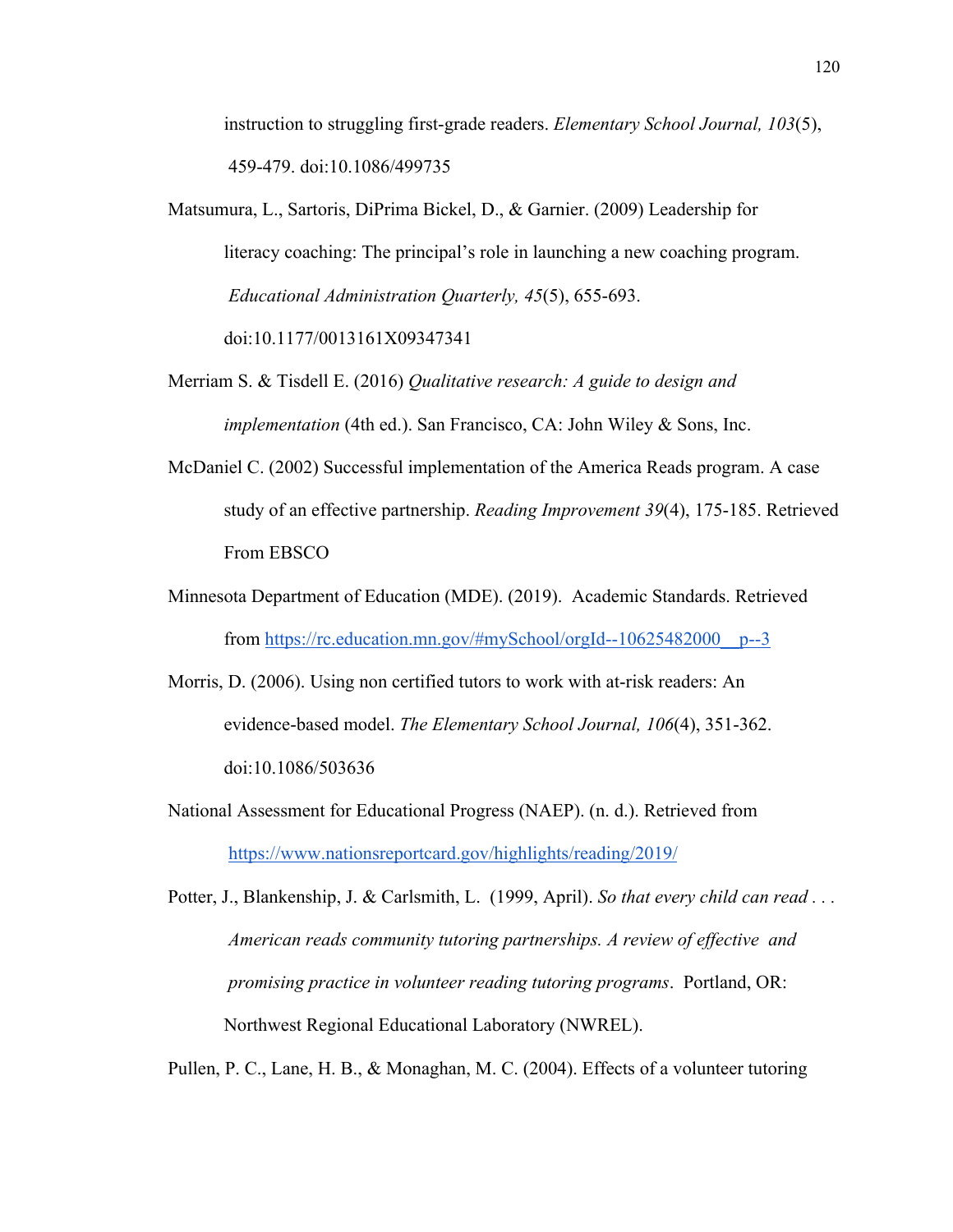model on the early literacy development of struggling first grade students.

*Reading Research & Instruction, 43*(4), 21-40. doi: 10.1080/19388070409558415

Reading and Math Inc. (2019). Retrieved from https://minnesotareadingcorps.org/

Reading Partners. (2020). Retrieved from: https://readingpartners.org

Reading Recovery Association of North America. (2020). Retrieved from https://readingrecovery.org/

- Rimm-Kaufman, S., Kagan, J., & Byers, H. (1999). The effectiveness of adult volunteer tutoring on reading among "at risk" first grade children. *Reading Research & Instruction, 38*(2), 143-152. doi: 10.1080/19388079909558284
- Ritter, G. W., Barnett, J. H., Denny, G. S., & Albin, G. R. (2009). The effectiveness of volunteer tutoring programs for elementary and middle school students: A meta-analysis. *Review of Educational Research, 79*(1), 3-38. doi:10.3102/0034654308325690

Search Institute. (2010). *40 Developmental Assets* (PDF). Retrieved from: https://www.search-institute.org/downloadable/Ann-Arbor-Handout-2.pdf

- Search Institute. (2020). *Vision, Mission, and Values*. Retrieved from: https://www.search-institute.org/vision-mission-values/.
- Sebring, P. B., & Bryk, A. S. (2000). School leadership and the bottom line in Chicago. *The Phi Delta Kappan, 81*(6), 440-443. Retrieved from: JSTOR

Stanovich, K. E. (1986). Matthew effects in reading: Some consequences of individual differences in the acquisition of literacy. *Reading Research Quarterly, 21*(4), 360- 407. doi: 10.1598/RRQ.21.4.1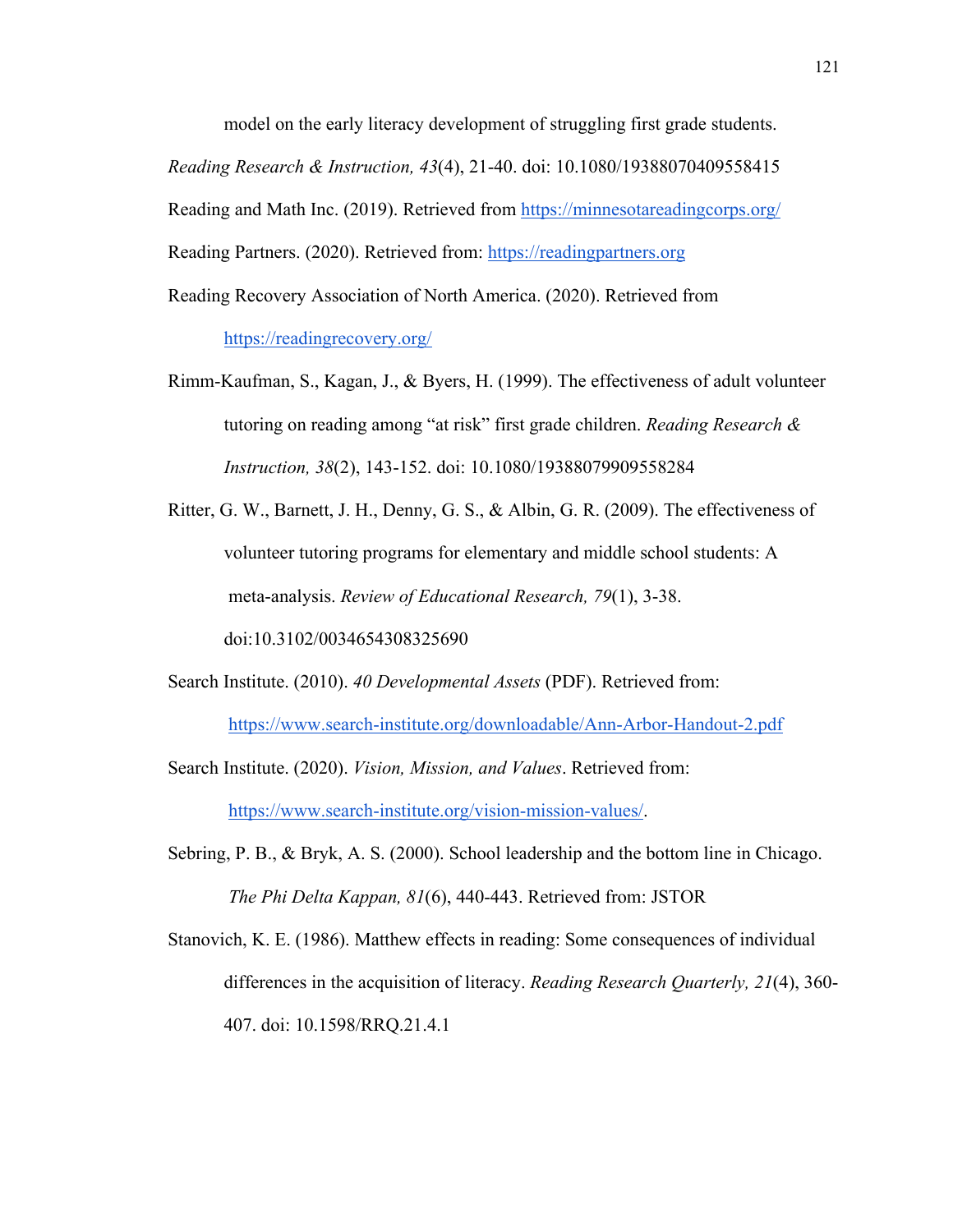Topping, K. (1998). Commentary: Effective tutoring in America Reads: A reply to Wasik.

*The Reading Teacher, 52*(1), 42-50. Retrieved from JSTOR

- Torgesen, J. K. (2004). Preventing early reading failure. *American Educator, 28(*3), 6-9. Retrieved from Google Scholar.
- Wasik, B. (1997). Volunteer tutoring programs: Do we know what works? *Phi Delta Kappan, 79*, 282-287. Retrieved from JSTOR
- Wasik, B. A. (1998a). Using volunteers as reading tutors: Guidelines for successful practices. *Reading Teacher, 51*(7), 562-570. Retrieved from JSTOR
- Wasik, B. A. (1998b). Volunteer tutoring programs in reading: A review. *Reading Research Quarterly, 33*(3), 266-291. Retrieved from JSTOR
- Wasik, B. A. (1999). Reading coaches: An alternative to reading tutors. *Reading Teacher, 52*(6), 653-656. Retrieved from JSTOR
- Wasik, B. A., & Slavin, R. E. (1993). Preventing early reading failure with one-to-one tutoring: A review of five programs. *Reading Research Quarterly, 28*(2), 179-200. doi:10.2307/747888
- Weiss, R. S. (1994). *Learning from strangers: The art and method of qualitative interview studies.* New York, NY: The Free Press.
- Wepner, S., Strickland, D., & Feeley, J. (2002). *The administration and supervision of reading programs* (3rd ed.). New York, NY: Teachers College Press.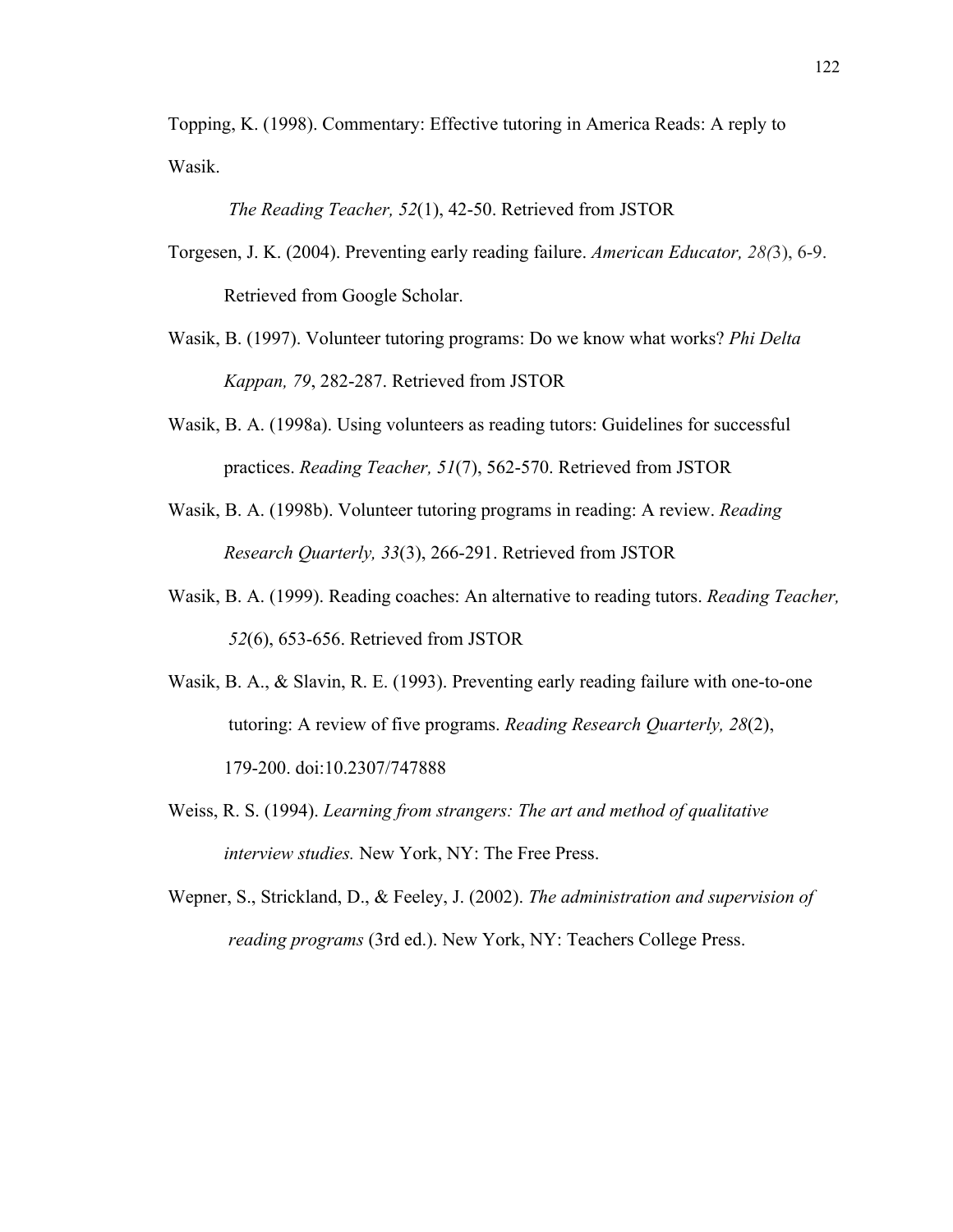## APPENDIX A

## Volunteer Reading Protocol

# Book Box Volunteers

- 1. Grab clip board with class list and a pencil. You will be working with kids who have not been met with this week so far. If all of the students have met with an adult you can start at the top of the list.
- 2. Call a child's name, and ask them to bring their book box out to the table in the hallway with you
- 3. Ask the child to choose a book to read to you. They can choose any book they would like. If they are reading longer books, suggest that the child read a chapter aloud to you. Help as needed with hard words.
- 4. When they have finished the book, ask one-two short, simple questions about the book. Sample questions:
	- What was your favorite part of the story? Why?
	- Did you have a favorite character? Why?
	- Do you have any connections to this story?
	- Did you learn something new from this book?
	- Does the information from this story make you want to learn more about something?
- 5. When you are finished reading, ask students if there are any books they would like to switch out from their book box. They can return books to the correctly leveled tub and grab a book from the same tub or a level higher or lower if it seems like a better fit. If they pick a more challenging book you can ask them to do a quick preview to see if it feels like a good fit. Students should be able to independently read the books in their box without a lot of adult help.
- 6. You can walk the student back to class and choose the next student on the list. Be sure to record the date on the class list next to each student you work with.

Thank you so much!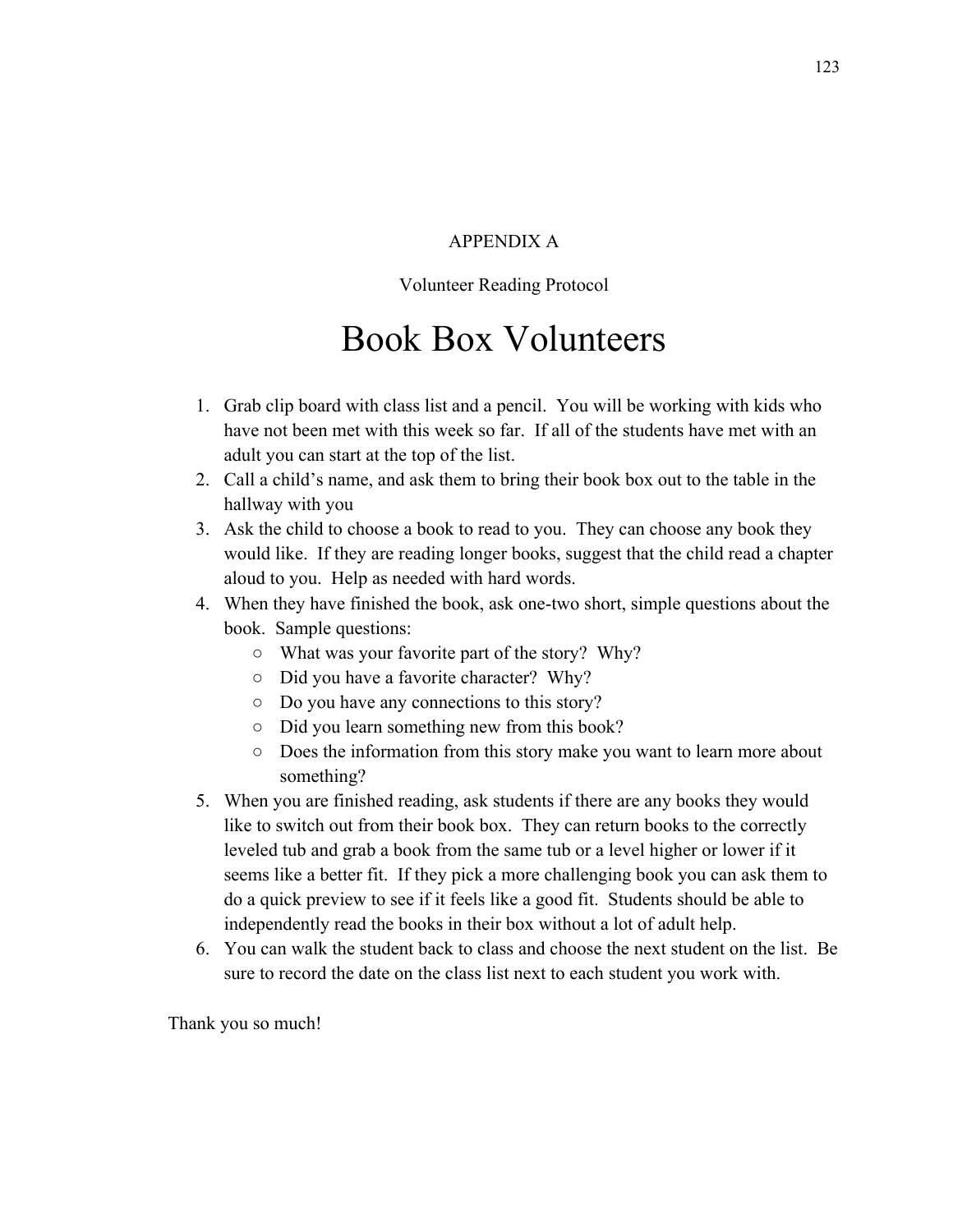## APPENDIX B

# Pre-Interview Survey

## **Pre-Interview Survey**

|    | interview, please complete this online survey by [date].<br>responses blank if necessary. Please contact me with any questions.                                                                                                                                                                                                                                                     |    |  |  | Hello, My name is Heidi Frye, and I will be interviewing you on [date] to discuss the Reading<br>Partners program in your building. In order to establish some basic information for the<br>This information will be collected and recorded along with the interview transcript, and the<br>names of all people and schools will be changed to pseudonyms in order to protect your<br>confidentiality. Responding to the questions below is voluntary, and you may leave any |  |
|----|-------------------------------------------------------------------------------------------------------------------------------------------------------------------------------------------------------------------------------------------------------------------------------------------------------------------------------------------------------------------------------------|----|--|--|------------------------------------------------------------------------------------------------------------------------------------------------------------------------------------------------------------------------------------------------------------------------------------------------------------------------------------------------------------------------------------------------------------------------------------------------------------------------------|--|
|    | 1. How long have you been the administrator/literacy leader at this building?                                                                                                                                                                                                                                                                                                       |    |  |  |                                                                                                                                                                                                                                                                                                                                                                                                                                                                              |  |
|    | $0-5$ years $6-10$ years $10+$ years                                                                                                                                                                                                                                                                                                                                                |    |  |  |                                                                                                                                                                                                                                                                                                                                                                                                                                                                              |  |
| 2. | How long has your school been implementing the Reading Partners program (please<br>circle)?                                                                                                                                                                                                                                                                                         |    |  |  |                                                                                                                                                                                                                                                                                                                                                                                                                                                                              |  |
|    | 5 years + 4 years 3 years 2 years 1 year                                                                                                                                                                                                                                                                                                                                            |    |  |  |                                                                                                                                                                                                                                                                                                                                                                                                                                                                              |  |
| 3. | Is this the first volunteer based literacy program you have implemented/supported in<br>your building (please circle)?                                                                                                                                                                                                                                                              |    |  |  |                                                                                                                                                                                                                                                                                                                                                                                                                                                                              |  |
|    | Yes                                                                                                                                                                                                                                                                                                                                                                                 | No |  |  |                                                                                                                                                                                                                                                                                                                                                                                                                                                                              |  |
|    | 4. How have the teachers responded to the implementation of the Reading Partners<br>program? Please select a measure below:<br>4- exceptionally well received by more than 75% of classroom teachers<br>3- well received by 50% or more classroom teachers<br>2- less than 50% of teachers supportive of program<br>1-25% or fewer classroom teachers are supportive of the program |    |  |  |                                                                                                                                                                                                                                                                                                                                                                                                                                                                              |  |
| 5. | Is there an onsite coordinator for the program?                                                                                                                                                                                                                                                                                                                                     |    |  |  |                                                                                                                                                                                                                                                                                                                                                                                                                                                                              |  |
|    | Yes                                                                                                                                                                                                                                                                                                                                                                                 | No |  |  |                                                                                                                                                                                                                                                                                                                                                                                                                                                                              |  |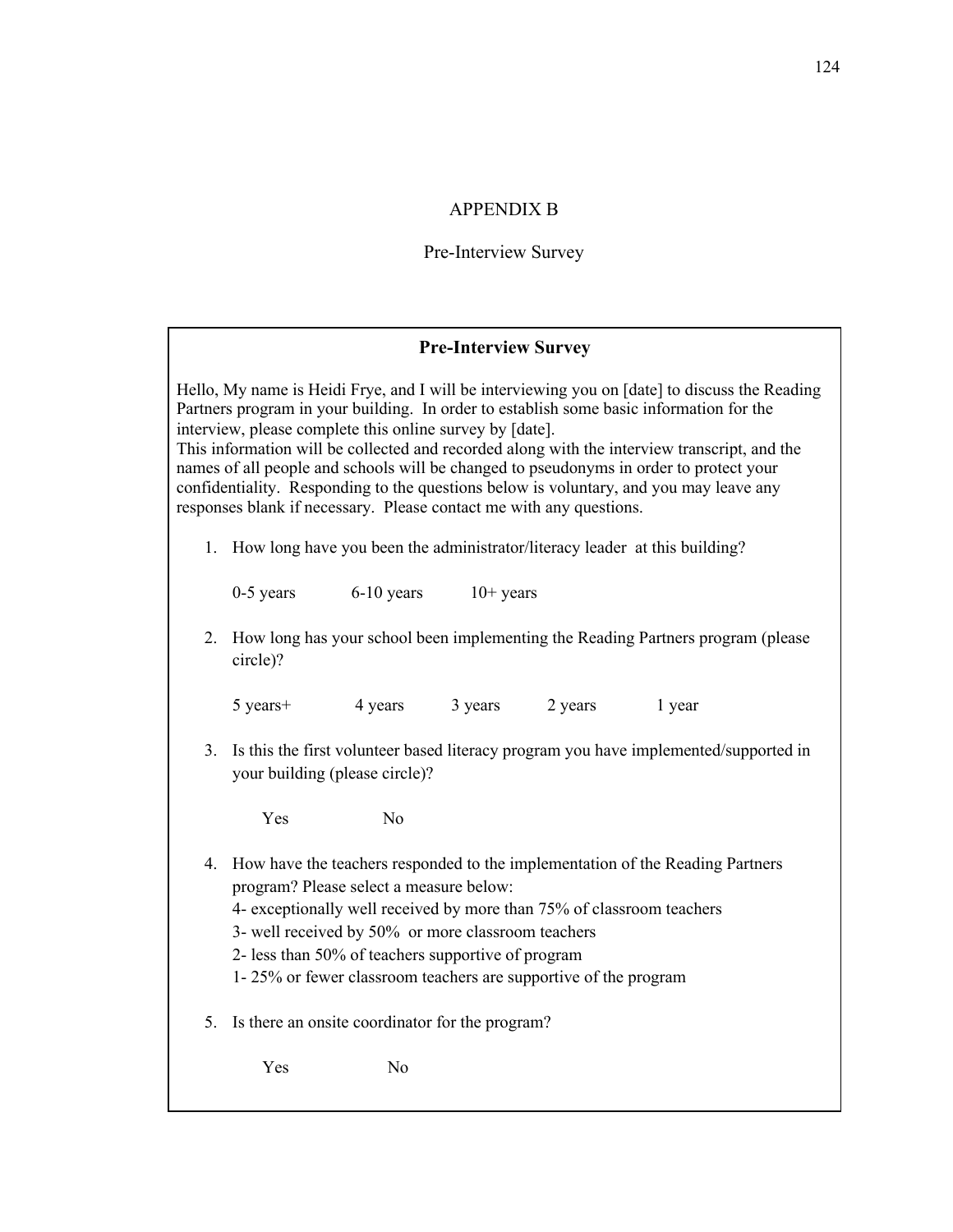If yes, do you have regular meetings with this coordinator?

Yes No

- 6. What percentage of elementary students participate in the program? 5-10% 11-25% 26-50%
	- 50-75%  $75% +$
- 7. How are students selected to participate? Please select all that apply:
- Teacher recommendation
- Classroom assessment data
- Performance measures created by the Reading Partners organization
- Parent request
- 8. Describe the logistics of the program: How many days each week and for how long do tutors and students meet?

Is there a designated place in the building for tutoring to take place?

Yes or No

What is your level of involvement with the tutors themselves? Please select.

- 4- Interact with tutors once a week or more
- 3- Interact with tutors once a month
- 2- Interact with tutors once a semester
- 1- Interact with tutors once a school year
- 0- Do not interact with tutors
- 9. Are there specific assessments that are used to track progress of students in the program?

Yes No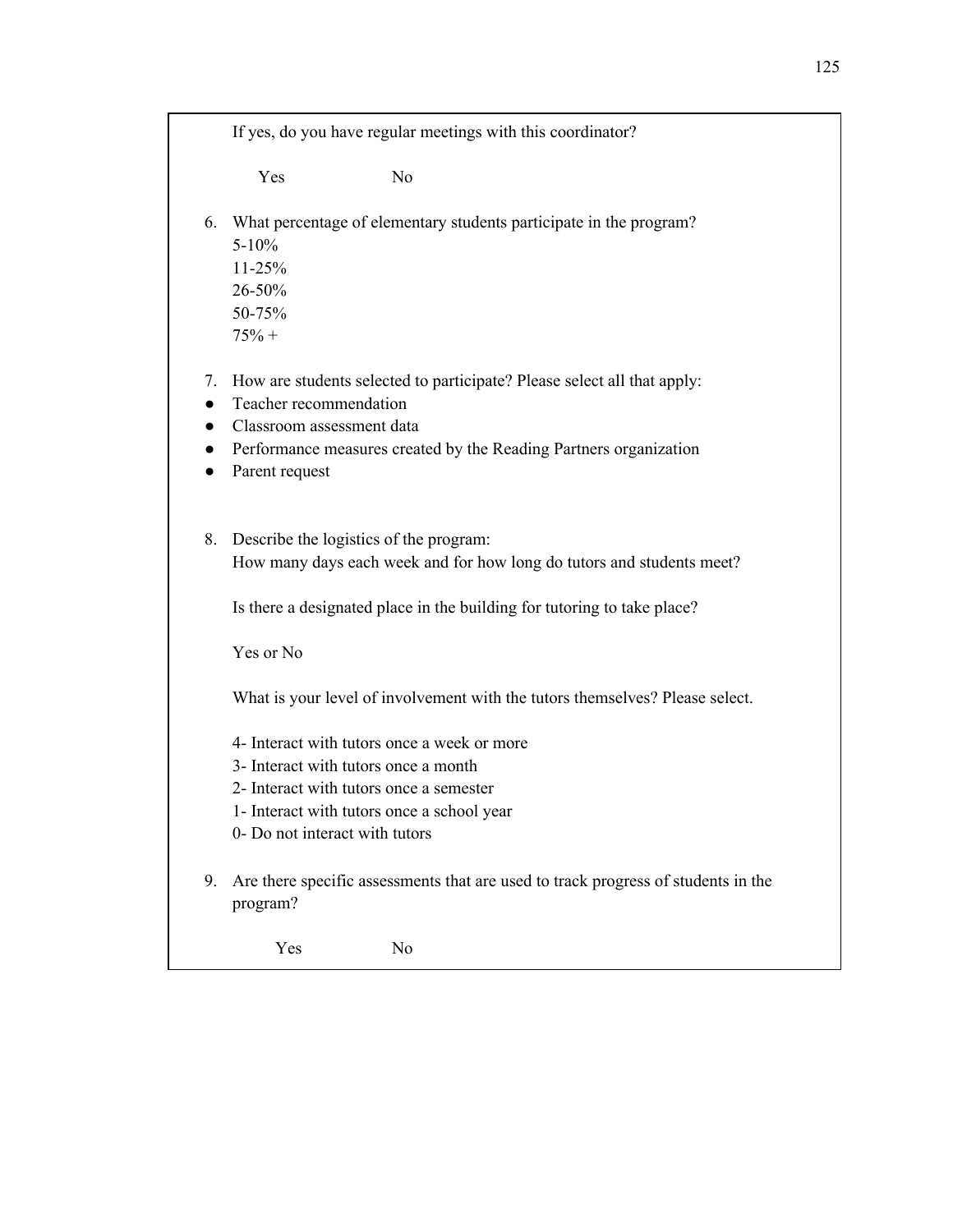## APPENDIX C

## Interview Protocol

## **Interview Protocol**

Opening Paragraph:

Hello, My name is Heidi Frye, and I will be interviewing you today. The goal of this interview is to determine your unique administrator/leader perspective on the Reading Partners program in your building, namely your perceptions of how struggling readers react to it. This interview will last about 45 minutes, and I will be recording our conversation for later transcription and review. When reporting my findings in my Capstone Thesis paper, names of all people and schools will be changed to pseudonyms in order to protect your confidentiality. This interview is voluntary and you have the option to stop at any time. Do you have any questions before we begin?

Interview Questions, to be used as guides in a semi-structured interview

● In the survey you completed prior to our meeting, you noted that this is the [first, or insert number] volunteer reading program you have implemented/supported in your building. Can you describe what led you to the decision to implement the Reading Partners program?

You also reported that the teacher response has been [insert response]. How has this helped or hindered the implementation of the program in your building?

What has been your response to the teachers' reactions to the Reading Partners program?

In my review of the research for this capstone the primary goal of a Reading Partners program is to support struggling readers. I am interested in hearing you describe the degree to which the Reading Partners program in your building is meeting this goal. Prompts - How does this program benefit students? Teachers? Community volunteers?

I heard you describe this benefit [insert the benefit].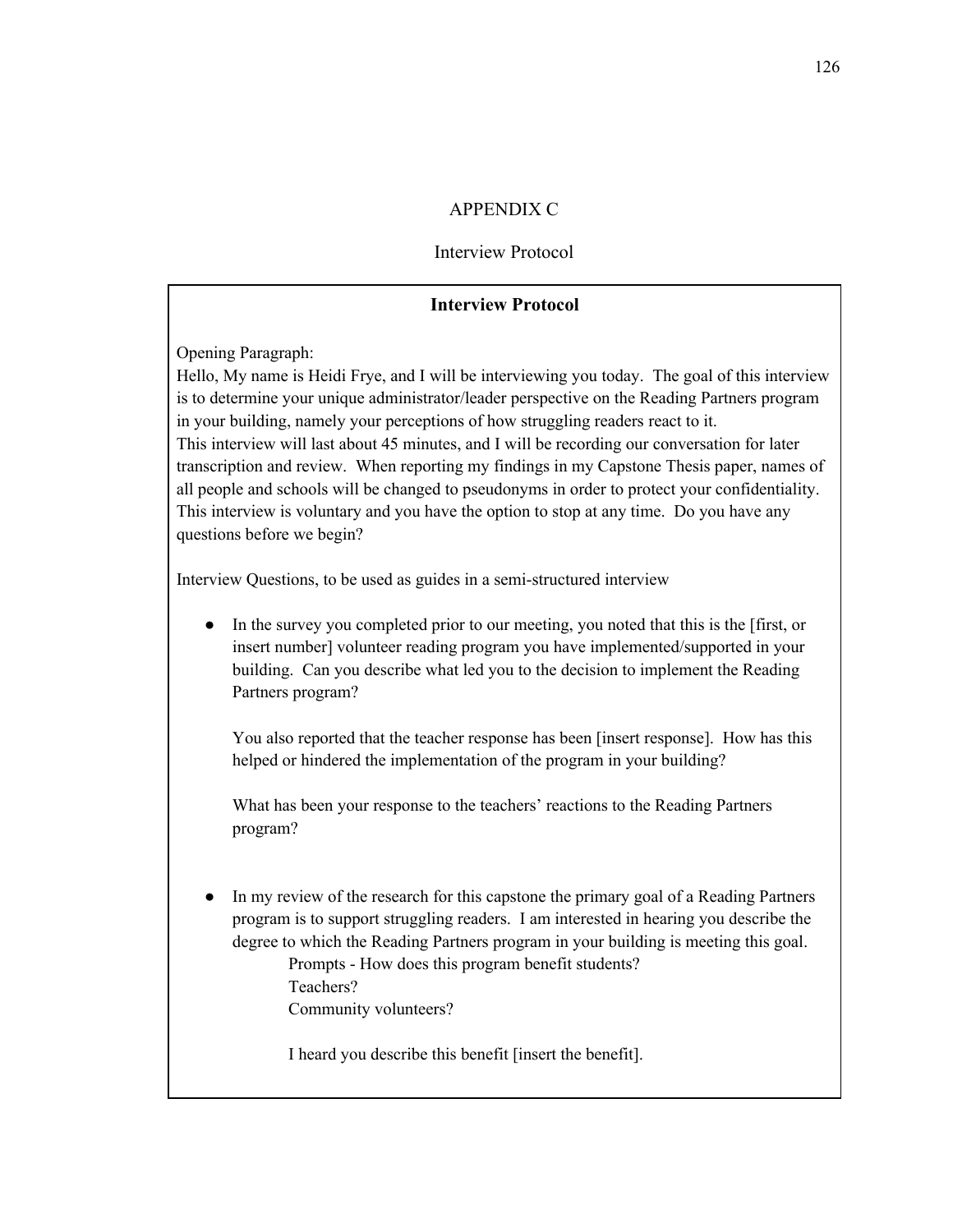In your survey you noted that your building [does/does not, insert response from survey] use assessments specifically designed to gain data from students who participate in the Reading Partners program.

[If answered yes to survey question 9] How do these assessments help you determine if your objectives for the program are being met?

Is there other evidence you use to determine if the goals have been met?

[If answered no to survey question 9] Can you talk about why you do not use assessments to track student progress as a result of the Reading Partners program?

Is there other evidence you use to determine if the goals have been met?

Struggling readers often receive a variety of interventions. Do you have a way to differentiate the progress students make as a result of the Reading Partners program vs other reading interventions?

The central question for my capstone asks how principals and administrators describe their role in the success of volunteer reading programs. Can you spend some time describing your involvement in the program?

> You described participating in this way [insert involvement]. How do you think this particular thing enables the program to be successful?

[If respondent answered yes to question 5 in survey] In your survey you responded that you have regular meetings with the onsite coordinator for the program. Can you describe these meetings?

Implementing a new program can offer many challenges. Can you describe some of the barriers and/or enablers that have influenced the success of the Reading Partners implementation in your building?

> Have you had experience with other programs (volunteer or otherwise) aimed at increasing reading achievement that have not been successful? If so, what were some of the barriers to the success of these programs?

We are at the end of the interview is there anything you would like to add?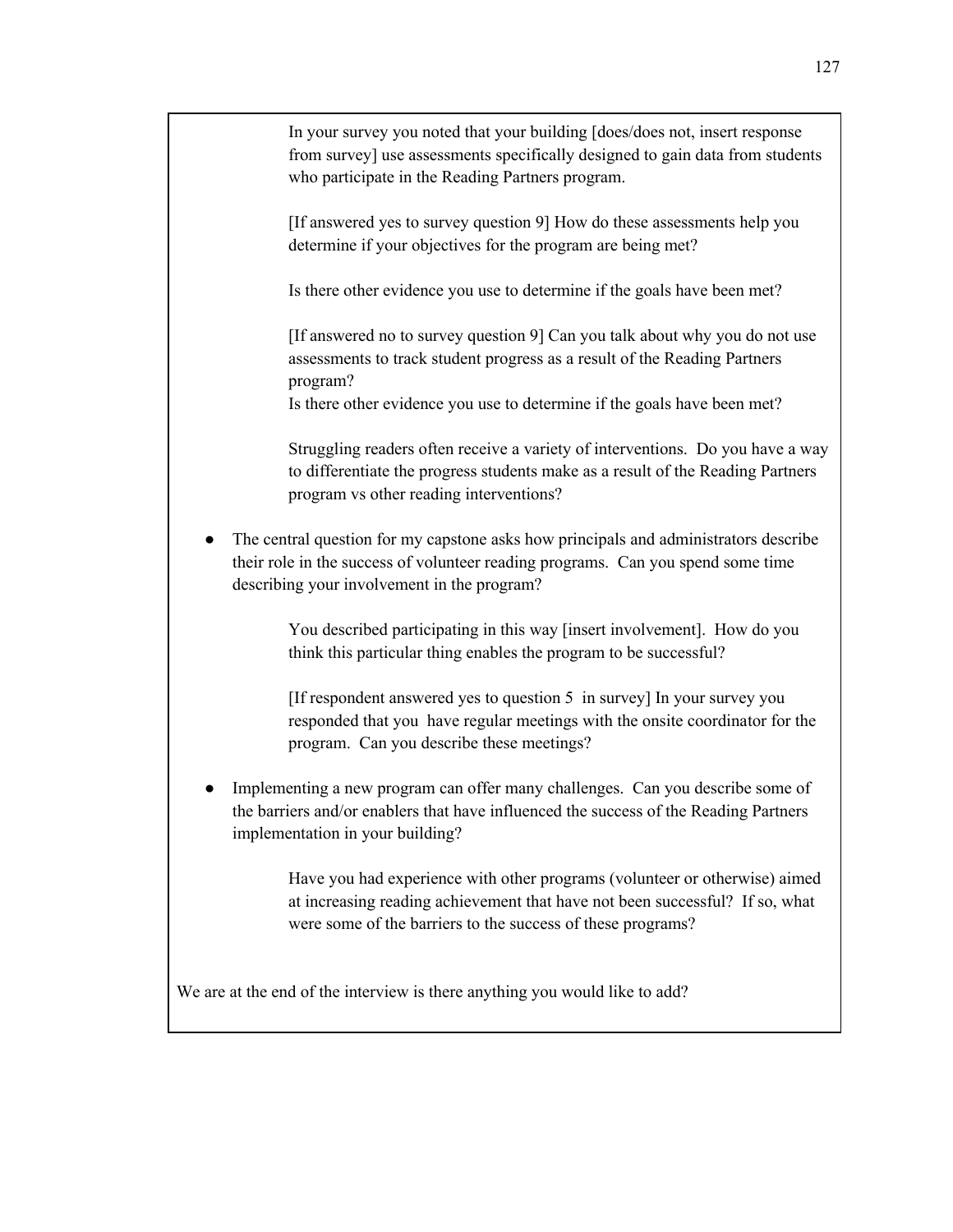## APPENDIX D

## Letter to Administrators Sent via US Mail

Dear :

My name is Heidi Frye, and I am completing a Master's of Literacy program at Hamline University in St. Paul. My capstone thesis considers the role of elementary school principals in the Reading Partners volunteer reading program. My thesis question is, *How do administrators of elementary schools implementing volunteer reading tutoring programs describe their role in the program's success?*

I am writing this letter to request your participation in a voluntary 45 minute interview following a short 15 minute online survey about your experience with the Reading Partners program in your building. The interview will take place outside of your school building and be recorded for later transcription and review.

Your participation will allow me to gain a better understanding of the role Principals play in volunteer reading initiatives such as the Reading Partners program, and offer valuable insight into the unique role principals play in the success of these programs.

If you would be interested in participating in this study, please feel free to contact me at 651-269-7598 or  $h f y e 01$  ( $\partial h$ amline.edu. After hearing from you I will send you a short electronic survey and we will schedule the interview. Thank you for considering this opportunity.

Sincerely,

Heidi Frye 651-269-7598 hfrye01@hamline.edu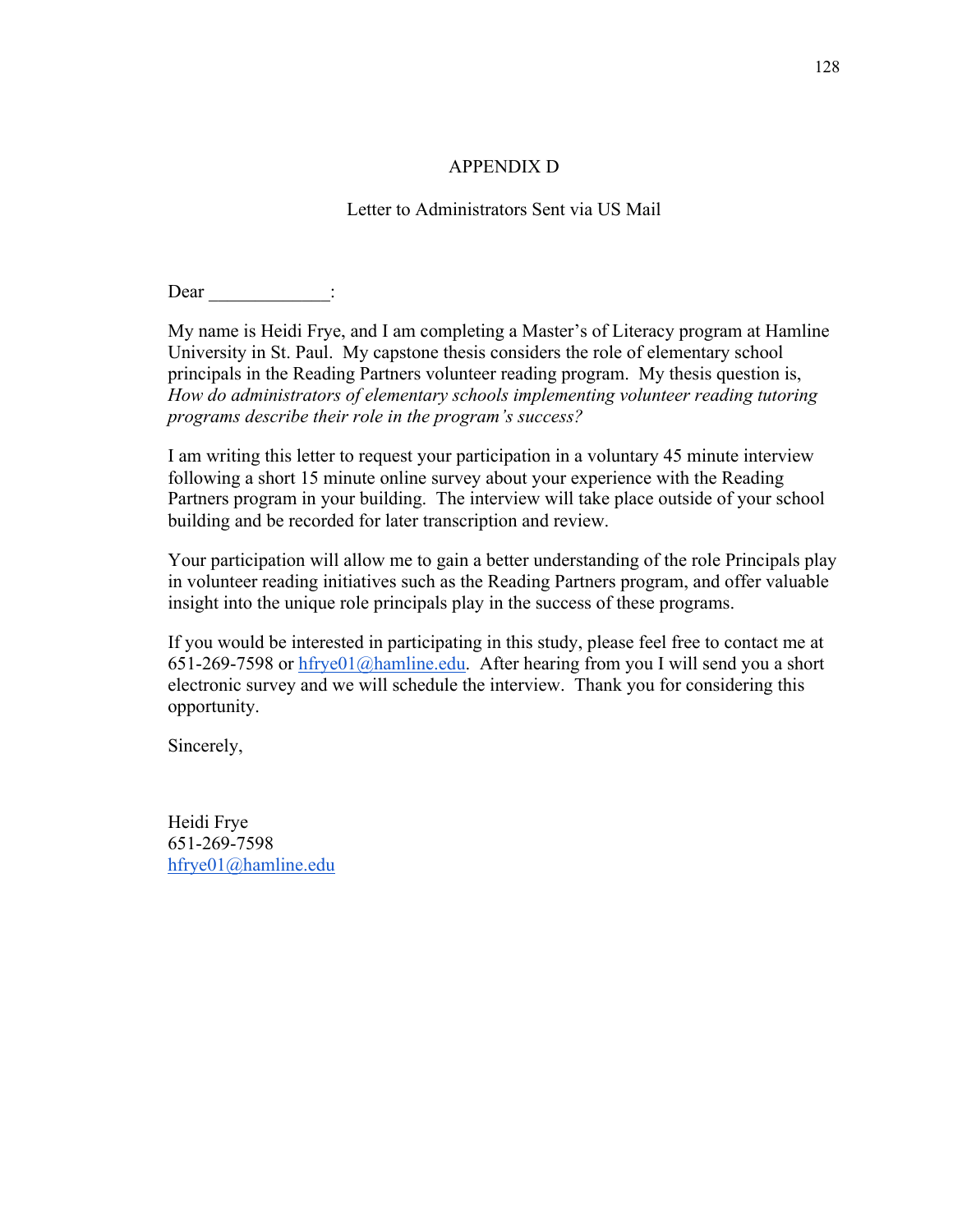## APPENDIX E

## Email Sent to Administrators One Week After US Mail Letter

Dear [Principal name]:

My name is Heidi Frye, and I am writing an email to follow-up on a letter I sent to you last week. I am a student at Hamline University and I am working on my capstone thesis for my Masters of Literacy Education.

I am writing to request your participation in a 45 minute voluntary interview following a short, 15 minute online survey. The topic of the interview will be your role in the Reading Partners program in your building. This interview will take place outside of the school building and be recorded for later transcription and review.

If you would be willing to participate in this interview, please respond to this email or call me at 651-269-7598. Upon agreement to the interview process, I will send you a short online survey and then set up a time for the interview.

Thank you for considering this opportunity,

Heidi Frye